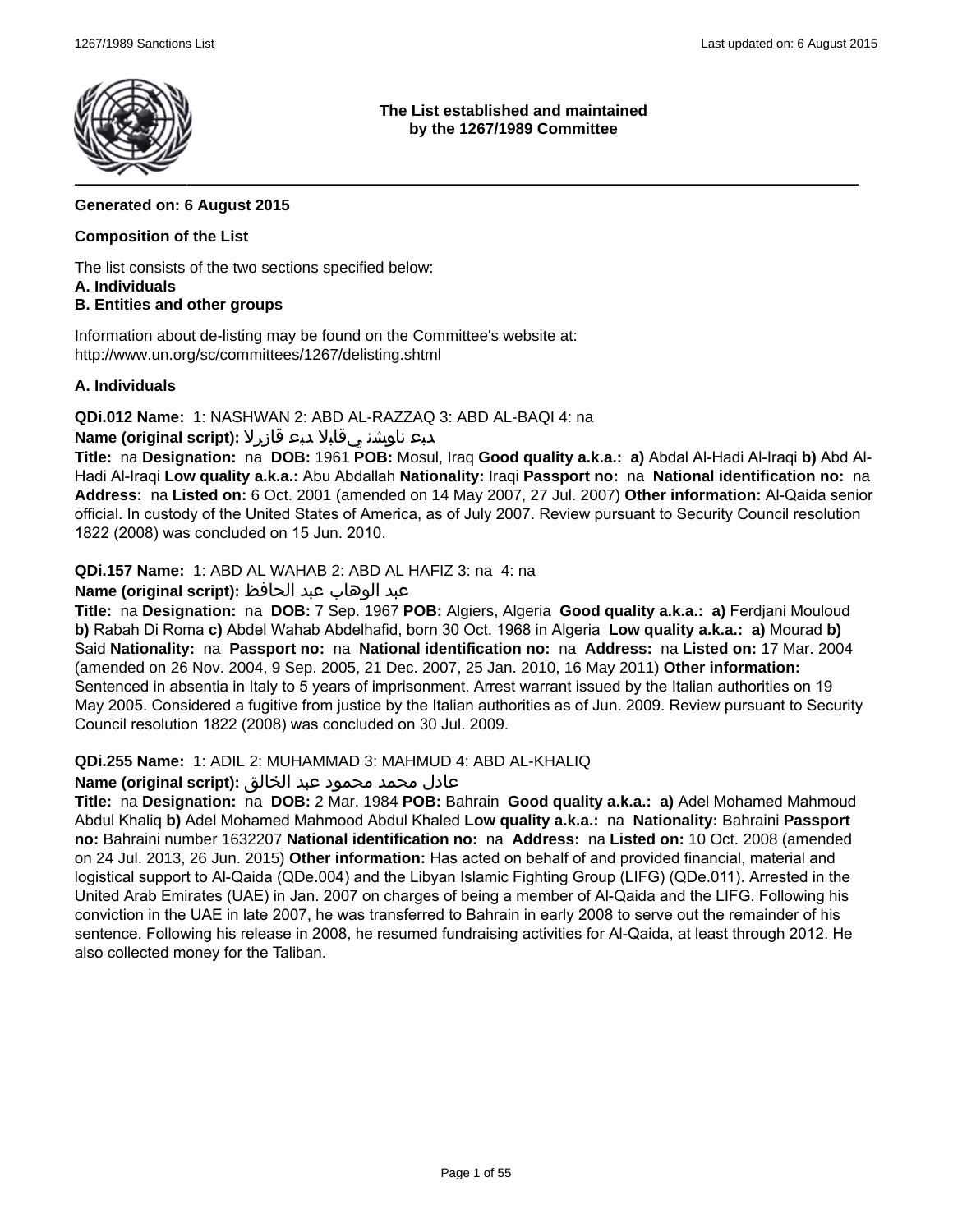## **QDi.289 Name:** 1: SAID JAN 2: 'ABD AL-SALAM 3: na 4: na

#### سعید جان عبد السلام **:(script original (Name**

**Title:** na **Designation:** na **DOB: a)** 5 Feb. 1981 **b)** 1 Jan. 1972 **POB:** na **Good quality a.k.a.: a)** Sa'id Jan 'Abdal-Salam **b)** Dilawar Khan Zain Khan, born 1 Jan. 1972 **Low quality a.k.a.: a)** Qazi 'Abdallah **b)** Qazi Abdullah **c)** Ibrahim Walid **d)** Qasi Sa'id Jan **e)** Said Jhan **f)** Farhan Khan **g)** Aziz Cairo **h)** Nangiali **Nationality:** Afghan **Passport no: a)** Afghan number OR801168, issued on 28 Feb. 2006 (expires 27 Feb. 2011, under name Said Jan 'Abd al-Salam) **b)** Pakistani number 4117921, issued on 9 Sep. 2008 (expires 9 Sep. 2013, issued under name Dilawar Khan Zain Khan) **National identification no:** (Kuwaiti Civil Identification number 281020505755, under name Said Jan 'Abd al-Salam) na **Address:** na **Listed on:** 9 Feb. 2011 **Other information:** In approximately 2005, ran a "basic training" camp for Al-Qaida (QDe.004) in Pakistan.

### **QDi.192 Name:** 1: ABD ALLAH 2: MOHAMED 3: RAGAB 4: ABDEL RAHMAN

## عبد الله محمد رجب عبد الرحمن **:(script original (Name**

**Title:** na **Designation:** na **DOB:** 3 Nov. 1957 **POB:** Kafr Al-Shaykh, Egypt **Good quality a.k.a.: a)** Abu Al-Khayr **b)** Ahmad Hasan **c)** Abu Jihad **Low quality a.k.a.:** na **Nationality:** Egyptian **Passport no:** na **National identification no:** na **Address:** (Believed to be in Pakistan or Afghanistan) **Listed on:** 29 Sep. 2005 (amended on 13 Dec. 2011) **Other information:** Member of Egyptian Islamic Jihad (QDe.003). Review pursuant to Security Council resolution 1822 (2008) was concluded on 1 Jun. 2010.

### **QDi.054 Name:** 1: MAJEED 2: ABDUL CHAUDHRY 3: na 4: na

**Title:** na **Designation:** na **DOB: a)** 15 Apr. 1939 **b)** 1938 **POB:** na **Good quality a.k.a.: a)** Majeed, Abdul **b)** Majeed Chaudhry Abdul **c)** Majid, Abdul **Low quality a.k.a.:** na **Nationality:** Pakistani **Passport no:** na **National identification no:** na **Address:** na **Listed on:** 24 Dec. 2001 **Other information:** Review pursuant to Security Council resolution 1822 (2008) was concluded on 1 Jun. 2010.

### **QDi.109 Name:** 1: ZULKIFLI 2: ABDUL HIR 3: na 4: na

**Title:** na **Designation:** na **DOB: a)** 5 Jan. 1966 **b)** 5 Oct. 1966 **POB:** Muar Johor, Malaysia **Good quality a.k.a.: a)** Musa Abdul Hir **b)** Muslimin Abdulmotalib **c)** Salim Alombra **d)** Armand Escalante **e)** Normina Hashim **f)** Henri Lawi **g)** Hendri Lawi **h)** Norhana Mohamad **i)** Omar Salem **j)** Ahmad Shobirin **k)** Bin Abdul Hir Zulkifli **Low quality a.k.a.: a)** Abdulhir Bin Hir **b)** Hassan **c)** Hogalu **d)** Hugalu **e)** Lagu **f)** Marwan (prominently known as) **Nationality:** Malaysian **Passport no:** A 11263265 **National identification no: a)** 660105-01-5297 **b)** driver license D2161572, issued in California, USA **Address: a)** Seksyen 17, Shah Alam, Selangor, Malaysia (previous location) **b)** Maguindanao, the Philippines (as at Jan. 2015) **Listed on:** 9 Sep. 2003 (amended on 25 Jan. 2010, 6 Aug. 2015) **Other information:** The Court for the Northern District of California, USA, issued a warrant of arrest for him on 1 Aug. 2007. Confirmed to have died in Maguindanao, the Philippines in January 2015. Mother's name is Minah Binto Aogist Abd Aziz. Review pursuant to Security Council resolution 1822 (2008) was concluded on 19 Jun. 2009.

## **QDi.200 Name:** 1: DIEMAN 2: ABDULKADIR IZZAT 3: na 4: na

## ديمان عبد القادر عزت **:(script original (Name**

**Title:** na **Designation:** na **DOB:** 4 Jul. 1965 **POB:** Kirkuk, Iraq **Good quality a.k.a.:** Deiman Alhasenben Ali Aljabbari, born 4 Jul. 1965 **Low quality a.k.a.:** na **Nationality:** Iraqi **Passport no:** (German travel document ("Reiseausweis") A 0141062 (revoked as at Sep. 2012)) **National identification no:** na **Address:** Bavaria, Germany **Listed on:** 6 Dec. 2005 (amended on 25 Jan. 2010, 13 Dec. 2011, 15 Nov. 2012) **Other information:** Review pursuant to Security Council resolution 1822 (2008) was concluded on 30 Jul. 2009.

## **QDi.019 Name:** 1: ABDULLAH 2: AHMED 3: ABDULLAH 4: EL ALFI

## عبد الله احمد عبدالله الالفي **:(script original (Name**

**Title:** na **Designation:** na **DOB:** 6 Jun. 1963 **POB:** Gharbia, Egypt **Good quality a.k.a.:** na **Low quality a.k.a.: a)** Abu Mariam **b)** Al-Masri, Abu Mohamed **c)** Saleh **Nationality:** Egyptian **Passport no:** na **National identification no:** na **Address:** na **Listed on:** 17 Oct. 2001 (amended on 26 Nov. 2004) **Other information:** Afghanistan. Review pursuant to Security Council resolution 1822 (2008) was concluded on 21 Jun. 2010.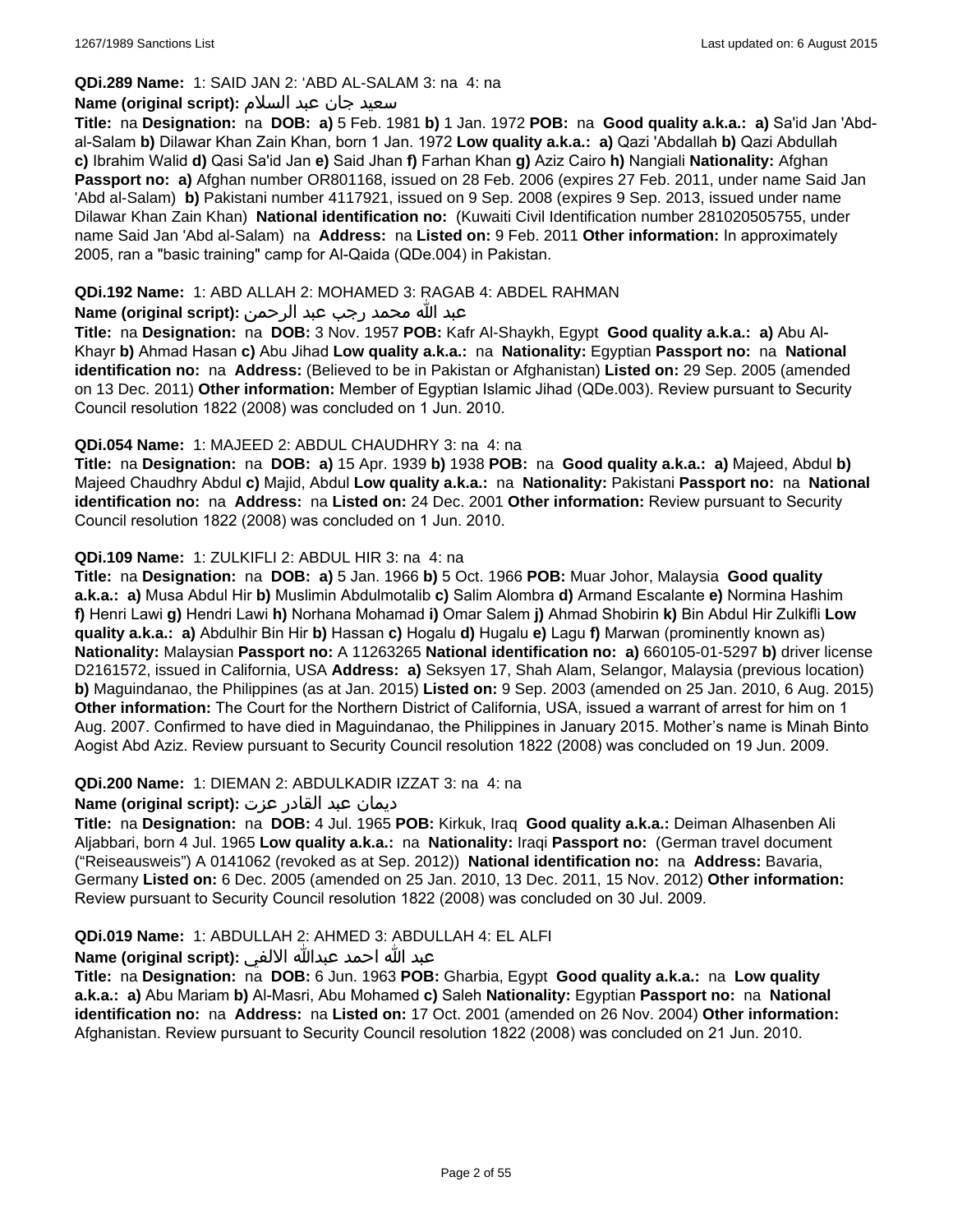## **QDi.018 Name:** 1: ABDUL MANAN AGHA 2: na 3: na 4: na

### عبد المنان آغا **:(script original (Name**

**Title:** Haji **Designation:** na **DOB:** na **POB:** na **Good quality a.k.a.:** Abdul Manan **Low quality a.k.a.: a)** Abdul Man'am Saiyid **b)** Saiyid Abd al-Man (formerly listed as) **Nationality:** na **Passport no:** na **National identification no:** na **Address:** na **Listed on:** 17 Oct. 2001 (amended on 26 Jun. 2013) **Other information:** Pakistan. Review pursuant to Security Council resolution 1822 (2008) was concluded on 15 Jun. 2010.

### **QDi.295 Name:** 1: MUHAMMAD 2: JIBRIL 3: ABDUL RAHMAN 4: na

**Title:** na **Designation:** na **DOB: a)** 28 May 1984 **b)** 3 Dec. 1979 **c)** 3 Mar. 1979 (from false passport) **POB:** East Lombok, West Nusa Tenggara, Indonesia **Good quality a.k.a.: a)** Mohammad Jibril Abdurrahman **b)** Muhammad Jibriel Abdul Rahman **c)** Mohammad Jibriel Abdurrahman **d)** Muhamad Ricky Ardhan, born 8 Aug. 1980 (appears in false Indonesian passport number S335026) **e)** Muhammad Ricky Ardhan bin Muhammad Iqbal **f)** Muhammad Ricky Ardhan bin Abu Jibril **Low quality a.k.a.: a)** Muhammad Yunus **b)** Heris Syah **Nationality:** Indonesian **Passport no:** na **National identification no: a)** Indonesian national identity card number 3219222002.2181558 **b)** Identification number 2181558 **Address: a)** Jalan M. Saidi RT 010 RW 001 Pesanggrahan, South Petukangan, South Jakarta, Indonesia **b)** Jalan Nakula of Witana Harja Complex Block C, Pamulang, Banten, Indonesia **Listed on:** 12 Aug. 2011 **Other information:** Senior member of Jemaah Islamiyah (QDe.092) directly involved in obtaining funding for terrorist attacks. Sentenced in Indonesia to five years in prison on 29 Jun. 2010. Father's name is Mohamad Iqbal Abdurrahman (QDi.086).

## **QDi.229 Name:** 1: ALY 2: SOLIMAN 3: MASSOUD 4: ABDUL SAYED

**Title:** na **Designation:** na **DOB:** 1969 **POB:** Tripoli, Libyan Arab Jamahiriya **Good quality a.k.a.: a)** Ibn El Qaim **b)** Mohamed Osman **Low quality a.k.a.:** Adam **Nationality:** Libyan **Passport no:** Libyan Passport No. 96/184442 **National identification no:** na **Address:** Ghout El Shamal, Tripoli, Libyan Arab Jamahiriya **Listed on:** 8 Jun. 2007 (amended on 13 Dec. 2011) **Other information:** Member of Libyan Islamic Fighting Group (QDe.011). Review pursuant to Security Council resolution 1822 (2008) was concluded on 24 Nov. 2009.

### **QDi.086 Name:** 1: MOHAMAD 2: IQBAL 3: ABDURRAHMAN 4: na

**Title:** na **Designation:** na **DOB: a)** 17 Aug. 1957 **b)** 17 Aug. 1958 **POB: a)** Korleko-Lombok Timur, Indonesia **b)** Tirpas-Selong Village, East Lombok, Indonesia **Good quality a.k.a.: a)** Rahman, Mohamad Iqbal **b)** A Rahman, Mohamad Iqbal **c)** Abu Jibril Abdurrahman **d)** Fikiruddin Muqti **e)** Fihiruddin Muqti **f)** Abdul Rahman, Mohamad Iqbal **Low quality a.k.a.:** na **Nationality:** Indonesian **Passport no:** na **National identification no:** 3603251708570001 **Address:** Jalan Nakula, Komplek Witana Harja III Blok C 106-107, Tangerang, Indonesia **Listed on:** 28 Jan. 2003 (amended on 26 Nov. 2004, 16 May 2011, 10 Jun. 2011) **Other information:** Review pursuant to Security Council resolution 1822 (2008) was concluded on 8 Jun. 2010.

#### **QDi.309 Name:** 1: ABDUR REHMAN 2: na 3: na 4: na

## **Name (original script):** الرحمن عبد

**Title:** na **Designation:** na **DOB:** 3 Oct. 1965 **POB:** Mirpur Khas, Pakistan **Good quality a.k.a.: a)** Abdul Rehman; Abd Ur-Rehman; Abdur Rahman **b)** السيندي الرحمن عبد) Abdul Rehman Sindhi; Abdul Rehman al-Sindhi; Abdur Rahman al-Sindhi; Abdur Rehman Sindhi; Abdurahman Sindhi) **c)** السندي عبدالله) Abdullah Sindhi) **Low quality a.k.a.:** Abdur Rehman Muhammad Yamin **Nationality:** Pakistani **Passport no:** (Pakistani passport number CV9157521, issued on 8 Sep. 2008, expires on 7 Sep. 2013) **National identification no:** (Pakistani national identity card number 44103-5251752-5) na **Address:** Karachi, Pakistan **Listed on:** 14 Mar. 2012 **Other information:** Has provided facilitation and financial services to Al-Qaida (QDe.004). Associated with Harakatul Jihad Islami (QDe.130), Jaish-I-Mohammed (QDe.019), and Al-Akhtar Trust International (QDe.121).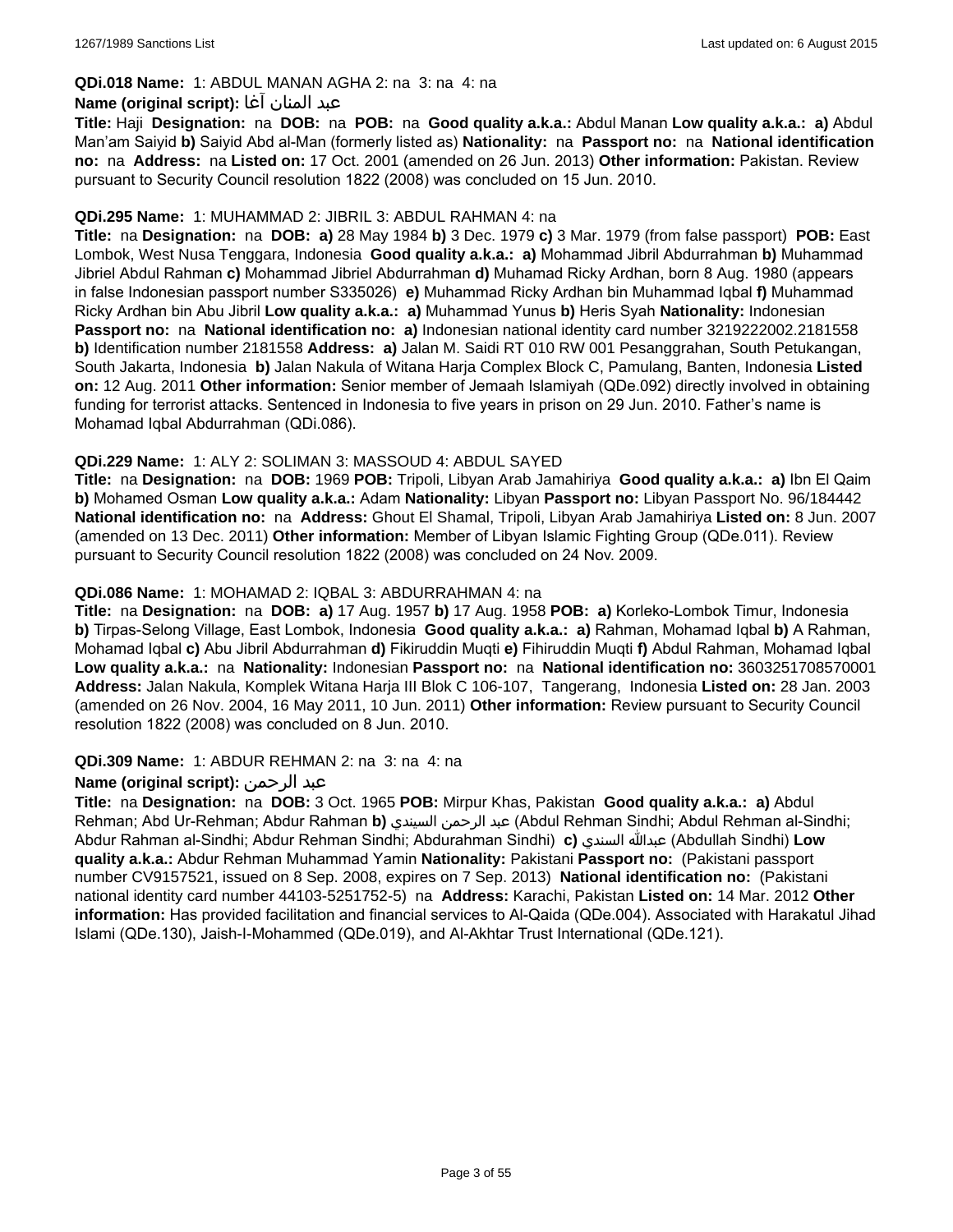#### **QDi.285 Name:** 1: MUHAMMAD 2: ABDALLAH 3: HASAN 4: ABU-AL-KHAYR

#### محمد عبدالله حسن أبو الخير **:Name (original script**)

**Title:** na **Designation:** na **DOB: a)** 19 Jun. 1975 **b)** 18 Jun. 1975 **POB:** Al-Madinah al-Munawwarah, Saudi Arabia **Good quality a.k.a.: a)** Mohammed Abdullah Hassan Abul-Khair **b)** Muhammad Abdallah Hasan Abu-al-Khayr **c)** Muhammad Bin- 'Abdullah Bin-Hamd Abu-al-Khayr **d)** Abdallah al-Halabi **e)** 'Abdallah al-Halabi al-Madani **f)** Abdallah al-Makki **g)** Abdallah el-Halabi **h)** Abdullah al-Halabi **i)** Abu 'Abdallah al-Halabi **Low quality a.k.a.: a)** Abu Abdallah al-Madani **b)** Muhannad al-Jaddawi **Nationality:** Saudi Arabian **Passport no:** Saudi Arabian number A741097, issued on 14 Nov. 1995 (and expired on 19 Sep. 2000.) **National identification no:** Saudi Arabian 1006010555 **Address:** na **Listed on:** 24 Aug. 2010 **Other information:** Appears on a 2009 list of 85 persons wanted by the government of Saudi Arabia.

### **QDi.130 Name:** 1: MOHAMED 2: GHASSAN 3: ALI 4: ABU DHESS

## محمد غسان علي أبو دهيس **:Name (original script**)

**Title:** na **Designation:** na **DOB:** 22 Jun. 1966 **POB:** Irbid, Jordan **Good quality a.k.a.: a)** Yaser Hassan, born 1 Feb. 1966 in Hasmija **b)** Abu Ali Abu Mohamed Dhees, born 1 Feb. 1966 in Hasmija **c)** Mohamed Abu Dhess, born 1 Feb. 1966 in Hashmija, Iraq **Low quality a.k.a.:** na **Nationality:** Jordanian **Passport no: a)** German International Travel Document 0695982 (expired) **b)** German International Travel Document 0785146 (valid until 8 Apr. 2004) **National identification no:** na **Address:** Germany **Listed on:** 23 Sep. 2003 (amended on 23 Dec. 2008, 11 Mar. 2010, 10 Jun. 2011) **Other information:** Father's name is Mouhemad Saleh Hassan. Mother's name is Mariam Hassan, neé Chalabia. Associated with Ismail Abdallah Sbaitan Shalabi (QDi.128), Djamel Moustfa (QDi.129) and Aschraf Al-Dagma (QDi.132). Review pursuant to Security Council resolution 1822 (2008) was concluded on 19 Jan. 2010.

## **QDi.201 Name:** 1: YASSER 2: MOHAMED 3: ISMAIL 4: ABU SHAWEESH

# ياسر محمد اسماعيل أبوشاويش :Name (original script)

**Title:** na **Designation:** na **DOB:** 20 Nov. 1973 **POB:** Benghazi, Libyan Arab Jamahiriya **Good quality a.k.a.:** Yasser Mohamed Abou Shaweesh **Low quality a.k.a.:** na **Nationality:** Stateless Palestinian **Passport no: a)**  (Passport substitute C00071659 issued by the Federal Republic of Germany) **b)** (Egyptian passport 0003213) **c)** (Egyptian travel document 939254) **d)** (Egyptian passport 981358) **National identification no:** na **Address:** Germany (In prison ) **Listed on:** 6 Dec. 2005 (amended on 7 Sep. 2007, 11 Mar. 2010, 28 Sep. 2010, 13 Dec. 2011, 15 Jun. 2015) **Other information:** Sentenced to 5 years and 6 months imprisonment in Germany on 6 Dec. 2007. Review pursuant to Security Council resolution 1822 (2008) was concluded on 24 Nov. 2009.

#### **QDi.304 Name:** 1: MOCHAMMAD 2: ACHWAN 3: na 4: na

**Title:** na **Designation:** na **DOB: a)** 4 May 1948 **b)** 4 May 1946 **POB:** Tulungagung, Indonesia **Good quality a.k.a.: a)** Muhammad Achwan **b)** Muhammad Akhwan **c)** Mochtar Achwan **d)** Mochtar Akhwan **e)** Mochtar Akwan **Low quality a.k.a.:** na **Nationality:** Indonesian **Passport no:** na **National identification no:** (Indonesian National Identity Card Number 3573010405480001 under name Mochammad Achwan) na **Address:** Jalan Ir. H. Juanda 8/10, RT/RW 002/001, Jodipan, Blimbing, Malang, Indonesia **Listed on:** 12 Mar. 2012 **Other information:** Acting emir of Jemmah Anshorut Tauhid (JAT) (QDe.133). Associated with Abu Bakar Ba'asyir (QDi.217), Abdul Rahim Ba'aysir (QDi.293) and Jemaah Islamiyah (QDe.092).

#### **QDi.316 Name:** 1: IYAD 2: AG GHALI 3: na 4: na

#### اياد اغ غالي **:(script original (Name**

**Title:** na **Designation:** na **DOB:** 1958 **POB:** Abeibara, Kidal Region, Mali **Good quality a.k.a.:** Sidi Mohamed Arhali, born 1 Jan. 1958 in Bouressa, Bourem Region, Mali **Low quality a.k.a.:** na **Nationality:** Malian **Passport no:** Malian passport number A1037434 (issued on 10 Aug. 2001, expires on 31 Dec. 2014) **National identification no:** Malian birth certificate number 012546 **Address:** Mali **Listed on:** 25 Feb. 2013 (amended on 23 Sep. 2014) **Other information:** Founder and leader of Ansar Eddine (QDe.135). Member of the Tuareg Ifogas tribe. Linked to the Organization of Al-Qaida in the Islamic Maghreb (QDe.014) and Mouvement pour l'Unification et le Jihad en Afrique de l'Ouest (MUJAO) (QDe.134). Name of father is Ag Bobacer Arhali, name of mother is Rhiachatou Wallet Sidi.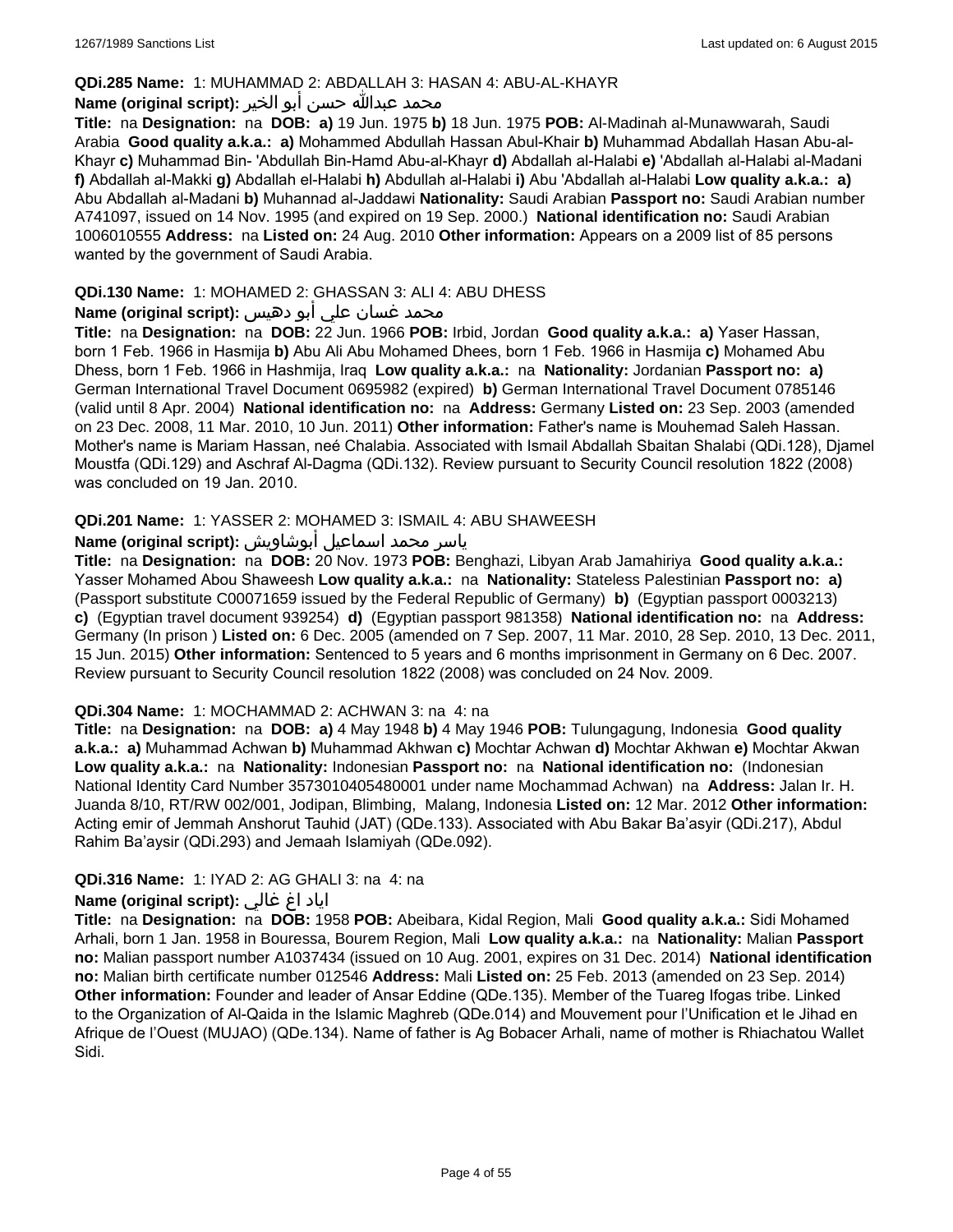## **QDi.203 Name:** 1: FARHAD 2: KANABI 3: AHMAD 4: na

## فرهاد كنابي أحمد **:Name (original script)**

**Title:** na **Designation:** na **DOB:** 1 Jul. 1971 **POB:** Arbil, Iraq **Good quality a.k.a.: a)** Kaua Omar Achmed **b)** Kawa Hamawandi (previously listed as) **Low quality a.k.a.:** na **Nationality:** Iraqi **Passport no:** (German travel document ("Reiseausweis") A 0139243 (revoked as at Sep. 2012)) **National identification no:** na **Address:** Iraq **Listed on:** 6 Dec. 2005 (amended on 31 Jul. 2006, 25 Jan. 2010, 13 Dec. 2011, 15 Nov. 2012) **Other information:** Released from custody in Germany on 10 Dec. 2010 and relocated to Iraq on 6 Dec. 2011. Review pursuant to Security Council resolution 1822 (2008) was concluded on 5 Oct. 2009.

### **QDi.226 Name:** 1: NAJMUDDIN 2: FARAJ 3: AHMAD 4: na

**Title:** na **Designation:** na **DOB: a)** 7 Jul. 1956 **b)** 17 Jun. 1963 **POB:** Olaqloo Sharbajer, Al-Sulaymaniyah Governorate, Iraq **Good quality a.k.a.: a)** Mullah Krekar **b)** Fateh Najm Eddine Farraj **c)** Faraj Ahmad Najmuddin **Low quality a.k.a.:** na **Nationality:** Iraqi **Passport no:** na **National identification no:** na **Address:** Heimdalsgate 36-V, Oslo, 0578, Norway **Listed on:** 7 Dec. 2006 **Other information:** Review pursuant to Security Council resolution 1822 (2008) was concluded on 20 May 2010.

### **QDi.237 Name:** 1: JABER 2: ABDALLAH 3: JABER 4: AHMAD AL-JALAHMAH

جابر عبد الله جابر أحمد الجلاهمة **:(script original (Name**

**Title:** na **Designation:** na **DOB:** 24 Sep. 1959 **POB:** Al-Khitan area, Kuwait **Good quality a.k.a.: a)** Jaber Al-Jalamah **b)** Abu Muhammad Al-Jalahmah **c)** Jabir Abdallah Jabir Ahmad Jalahmah **d)** Jabir 'Abdallah Jabir Ahmad Al-Jalamah **e)** Jabir Al-Jalhami **Low quality a.k.a.: a)** Abdul-Ghani **b)** Abu Muhammad **Nationality:** Kuwaiti **Passport no: a)** 101423404 **b)** Kuwaiti number 2541451 (valid until 16 Feb. 2017) **c)** Kuwaiti number 002327881 **National identification no:** Kuwaiti 259092401188 **Address:** Kuwait (residence as at March 2009 and at December 2013) **Listed on:** 3 Jan. 2014 **Other information:** Previously listed between 16 Jan. 2008 and 3 Jan. 2014 (amended on 1 Jul. 2008, 23 Jul. 2008, 25 Jan. 2010). Review pursuant to Security Council resolution 1822 (2008) was concluded on 14 Sep. 2009.

## **QDi.193 Name:** 1: ZAKI 2: EZAT 3: ZAKI 4: AHMED

### زكي عزت زكي احمد **:(script original (Name**

**Title:** na **Designation:** na **DOB:** 21 Apr. 1960 **POB: a)** Sharqiyah, Egypt **b)** Zaqaziq, Egypt **Good quality a.k.a.: a)** Rif'at Salim **b)** Abu Usama **Low quality a.k.a.:** na **Nationality:** Egyptian **Passport no:** na **National identification no:** na **Address:** (May be on the Pakistani-Afghan border) **Listed on:** 29 Sep. 2005 (amended on 13 Dec. 2011) **Other information:** Father's name is Ahmed Ezat Zaki. Member of Egyptian Islamic Jihad (QDe.003). Review pursuant to Security Council resolution 1822 (2008) was concluded on 1 Jun. 2010.

## **QDi.014 Name:** 1: TARIQ 2: ANWAR 3: EL SAYED 4: AHMED

## طاريق أنور السيد احمد **:Name (original script**)

**Title:** na **Designation:** na **DOB:** 15 Mar. 1963 **POB:** Alexandria, Egypt **Good quality a.k.a.: a)** Hamdi Ahmad Farag **b)** Amr Al-Fatih Fathi **c)** Tarek Anwar El Sayed Ahmad **Low quality a.k.a.:** na **Nationality:** Egyptian **Passport no:** na **National identification no:** na **Address:** na **Listed on:** 6 Oct. 2001 (amended on 26 Nov. 2004, 18 Jul. 2007, 16 May 2011) **Other information:** Reportedly deceased in October 2001. Review pursuant to Security Council resolution 1822 (2008) was concluded on 29 Jul. 2010.

## **QDi.161 Name:** 1: FARID 2: AIDER 3: na 4: na

#### **Name (original script):** عيدر فريد

**Title:** na **Designation:** na **DOB:** 12 Oct. 1964 **POB:** Algiers, Algeria **Good quality a.k.a.: a)** Achour Ali **b)** Terfi Farid **Low quality a.k.a.:** Abdallah **Nationality:** Algerian **Passport no:** na **National identification no:**  na **Address:** na **Listed on:** 17 Mar. 2004 (amended on 26 Nov. 2004, 25 Jan. 2010, 16 May 2011) **Other information:** Italian Fiscal Code DRAFRD64R12Z301C. Sentenced in Italy in Mar. 2002 to 8 years of imprisonment. Arrest warrant issued by the Italian authorities on 16 Nov. 2007. Considered a fugitive from justice by the Italian authorities as of 14 Dec. 2007. Review pursuant to Security Council resolution 1822 (2008) was concluded on 30 Jul. 2009.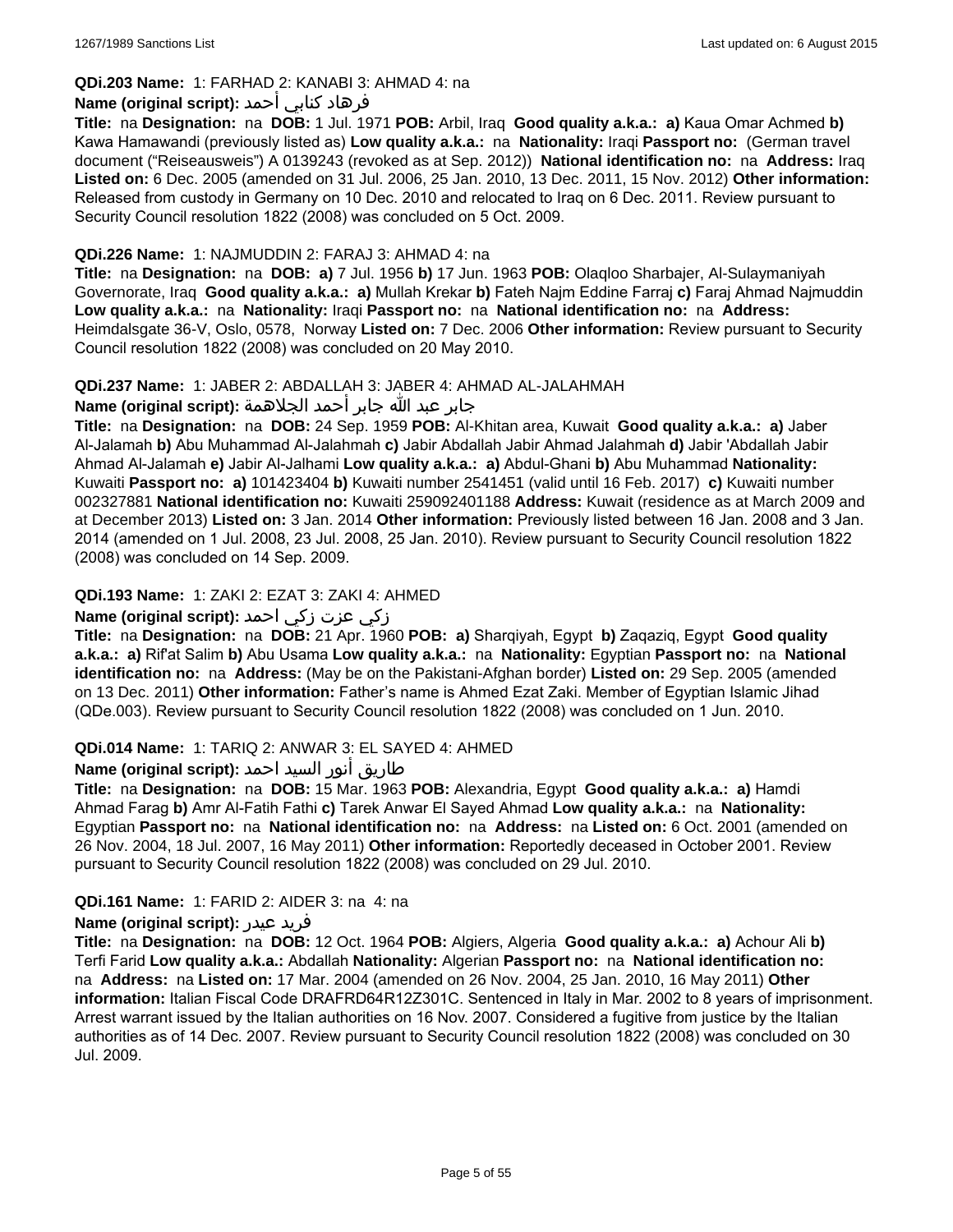#### **QDi.313 Name:** 1: DJAMEL 2: AKKACHA 3: na 4: na

#### **Name (original script):** جمال عكاشة

**Title:** na **Designation:** na **DOB:** 9 May 1978 **POB:** Rouiba, Algiers, Algeria **Good quality a.k.a.: a)** Yahia Abou el Hoummam **b)** Yahia Abou el Hammam **Low quality a.k.a.:** na **Nationality:** Algerian **Passport no:** na **National identification no:** na **Address:** Mali **Listed on:** 5 Feb. 2013 **Other information:** Father's name is Slimane. Mother's name is Akrouf Khadidja. Coordinator of groups associated with The Organisation of Al-Qaida in the Islamic Maghreb (QDe.014) in northern Mali.

### **QDi.091 Name:** 1: MOHAMED 2: AMINE 3: AKLI 4: na

## محمد أمين اكلي **:Name (original script)**

**Title:** na **Designation:** na **DOB:** 30 Mar. 1972 **POB:** Bordj el Kiffane, Algeria **Good quality a.k.a.: a)** Akli Amine Mohamed **b)** Killech Shamir **c)** Kali Sami **Low quality a.k.a.:** Elias **Nationality:** Algerian **Passport no:**  na **National identification no:** na **Address:** Algeria **Listed on:** 25 Jun. 2003 (amended on 12 Apr. 2006, 17 Oct. 2007, 16 May 2011) **Other information:** Father's name is Lounes. Mother's name is Kadidja. Inadmissible to the Schengen area. Deported from Spain to Algeria in Aug. 2009. Review pursuant to Security Council resolution 1822 (2008) was concluded on 15 Jun. 2010.

#### **QDi.325 Name:** 1: ABOU 2: MOHAMED 3: AL ADNANI 4:

**Title:** na **Designation:** na **DOB:** Approximately 1977 **POB:** Binnish, Syrian Arab Republic **Good quality a.k.a.: a)** Yaser Khalaf Nazzal Alrawi **b)** Jaber Taha Falah **c)** Abou Khattab **d)** Abou Sadeq Alrawi **e)** Tah al Binchi **f)** Abu Mohammed al-Adnani **g)** Taha Sobhi Falaha **h)** Yasser Khalaf Hussein Nazal al-Rawi **i)** Abu Baker al-Khatab **j)** Abu Sadek al-Rawi **k)** Taha al-Banshi **l)** Abu Mohamed al-Adnani **m)** Abu-Mohammad al-Adnani al-Shami **n)** Hajj Ibrahim **Low quality a.k.a.:** na **Nationality:** Iraqi **Passport no:** na **National identification no:** na **Address:**  na **Listed on:** 15 Aug. 2014 **Other information:** Official spokesman of Islamic State in Iraq and the Levant (ISIL), listed as Al-Qaida in Iraq (QDe.115), and emir of ISIL in Syria, closely associated with Abu Mohammed al-Jawlani (QDi.317) and Abu Bakr al-Baghdadi, listed as Ibrahim Awwad Ibrahim Ali al-Badri al-Samarrai (QDi.299).

### **QDi.328 Name:** 1: HAJJAJ 2: BIN 3: FAHD 4: AL AJMI

**Title:** na **Designation:** na **DOB:** 10 Aug. 1987 **POB:** Kuwait **Good quality a.k.a.: a)** Hijaj Fahid Hijaj Muhammad Sahib al-Ajmi **b)** Hicac Fehid Hicac Muhammed Sebib al-Acmi **c)** Hajjaj bin-Fahad al-Ajmi **d)** Sheikh Hajaj al-Ajami **e)** Hajaj al-Ajami **f)** Ajaj Ajami **Low quality a.k.a.:** na **Nationality:** Kuwaiti **Passport no:** na **National identification no:** na **Address:** na **Listed on:** 15 Aug. 2014 **Other information:** A Kuwait-based facilitator in charge of the 'committee of zakat' and financier for Al-Nusrah Front for the People of the Levant (QDe.137).

#### **QDi.324 Name:** 1: ABDUL MOHSEN 2: ABDALLAH 3: IBRAHIM 4: AL CHAREKH

**Title:** na **Designation:** na **DOB:** 13 Jul. 1985 **POB:** Saqra, Saudi Arabia **Good quality a.k.a.: a)** Abdul Mohsen Abdullah Ibrahim Al-Sharikh **b)** Sanafi al Nasr **Low quality a.k.a.:** na **Nationality:** Saudi Arabian **Passport no:** na **National identification no:** na **Address:** na **Listed on:** 15 Aug. 2014 **Other information:** A long time facilitator and financier for Al-Qaida (QDe.004), appointed as a regional leader of Jabhat al-Nusrah, listed as Al-Nusrah Front for the People of the Levant (QDe.137).

#### **QDi.327 Name:** 1: ABDELRAHMAN 2: MOUHAMAD ZAFIR 3: AL DABIDI 4: AL JAHANI

**Title:** na **Designation:** na **DOB: a)** 4 Dec. 1971 **b)** 1977 **POB:** Kharj, Saudi Arabia **Good quality a.k.a.: a)** Abd Al-Rahman Muhammad Zafir Al-Dubaysi Al-Juhni **b)** Abd Al-Rahman Muhammad Zafir al-Dubaysi al-Jahni **c)** Abd Al-Rahman Muhammad Zafir al-Dubaysi al-Jahani **d)** Abd Al-Rahman Muhammad Zafir al-Dubaysi al-Juhani **e)** Abdulrhman Mohammed D. Aljahani **f)** Abu al-Wafa' **g)** Abu Anas **h)** Abd al-Rahman Muhammad Zafir al-Dabisi al-Jahani **i)** Abu Wafa al-Saudi **j)** Abu al-Wafa **k)** Abd al-Rahman Muhammad Thafir al-Jahni **l)** Abd al-Rahman Muhammad al-Juhani **m)** ) Abdelrahman Mouhamad Zafir al Dabissi Juhan **n)** Abdelrahman Mouhamad Zafir al Dabissi Juhani **Low quality a.k.a.:** Abou Wafa al Saoudi **Nationality:** Saudi Arabian **Passport no:** F508591 **National identification no:** Saudi Arabian national identification number 1027508157 **Address:** na **Listed on:** 15 Aug. 2014 **Other information:** A member and regional commander of Jabhat al-Nusrah, listed as Al-Nusrah Front for the People of the Levant (QDe.137)and a facilitator of foreign recruits for that group.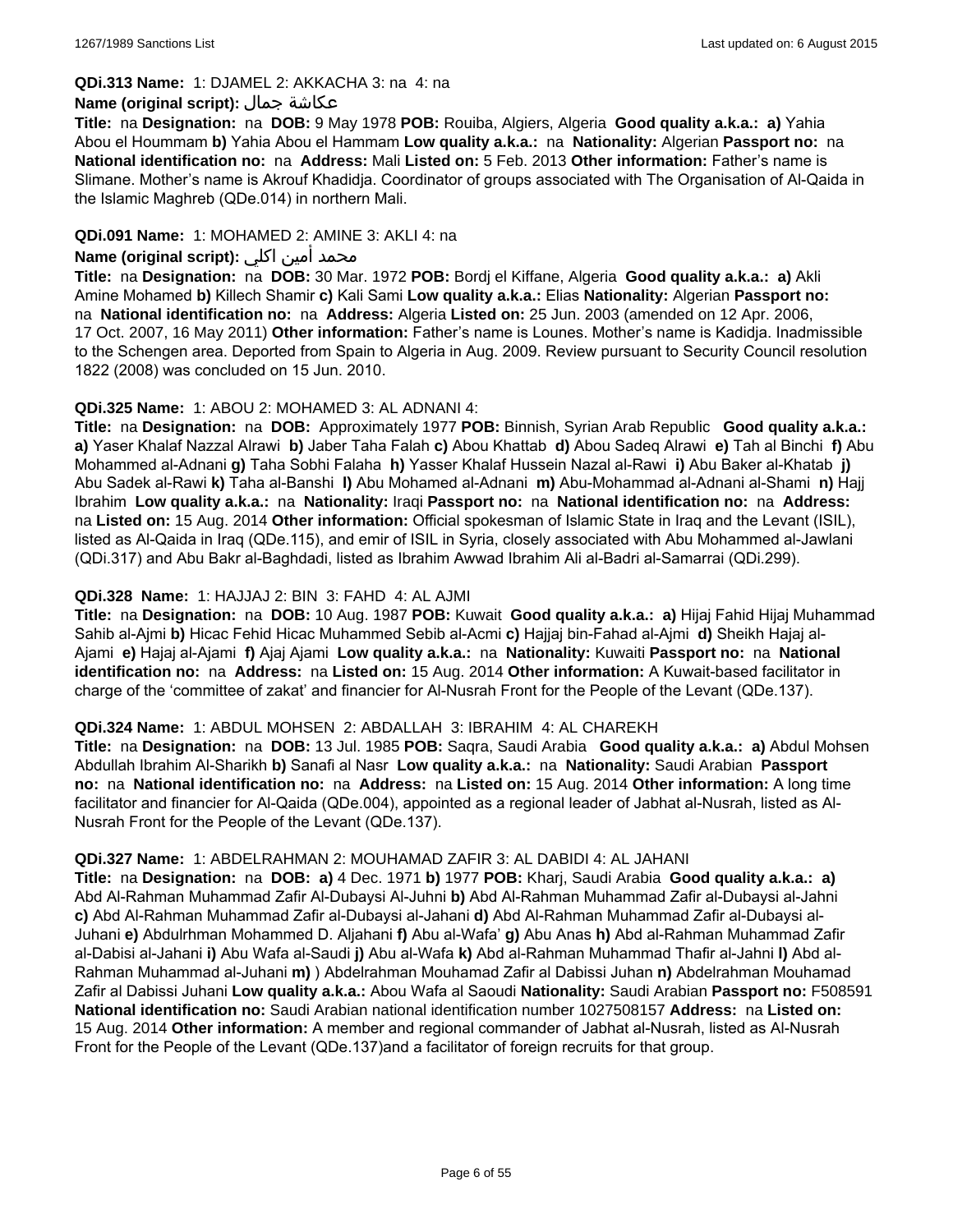### **QDi.338 Name:** 1: SHAFI 2: SULTAN 3: MOHAMMED 4: AL-AJMI

**Title:** Doctor **Designation:** na **DOB:** 1 Jan. 1973 **POB:** Warah, Kuwait **Good quality a.k.a.: a)** Shafi al-Ajmi **b)** Sheikh Shafi al-Ajmi **Low quality a.k.a.:** Shaykh Abu-Sultan **Nationality:** Kuwaiti **Passport no:** 0216155930 **National identification no:** na **Address:** Area 3, Street 327, Building 41, Al-Uqaylah, Kuwait **Listed on:** 23 Sep. 2014 **Other information:** Fundraiser for Al-Nusrah Front for the People of the Levant (QDe.137).

#### **QDi.344. Name:** 1: IBRAHIM 2: 'ISA HAJJI 3: MUHAMMAD 4: AL-BAKR

## ابراهیم عیسی حاجي محمد البکر **:(script original (Name**

**Title:** na **Designation:** na **DOB:** 12 Jul. 1977 **POB:** Qatar **Good quality a.k.a.: a)** Ibrahim 'Issa Haji Muhammad al-Bakar **b)** Ibrahim 'Isa Haji al-Bakr **c)** Ibrahim Issa Hijji Mohd Albaker **d)** Ibrahim Issa Hijji Muhammad al-Baker **e)** Ibrahim 'Issa al-Bakar **f)** Ibrahim al-Bakr **Low quality a.k.a.:** Abu-Khalil **Nationality:** Qatari **Passport no:** 01016646, issued in Qatar **National identification no:** na **Address:** na **Listed on:** 23 Jan. 2015 **Other information:** Facilitator who provides financial support for and financial services to and in support of Al-Qaida (QDe.004).

### **QDi.332 Name:** 1: IBRAHIM 2: SULEIMAN 3: HAMAD 4: AL-HABLAIN

**Title:** na **Designation:** na **DOB:** 17 Dec. 1984 **POB:** Buraidah, Saudi Arabia **Good quality a.k.a.:** Barahim Suliman H. al Hblian **Low quality a.k.a.: a)** Abu Jabal **b)** Abu-Jabal **Nationality:** Saudi Arabian **Passport no:** Saudi Arabian passport number F800691 **National identification no:** na **Address:** na **Listed on:** 23 Sep. 2014 **Other information:** Explosives expert and operative for the Abdallah Azzam Brigades (AAB) (QDe.144). Wanted by the Saudi Arabian Government for terrorism. Physical description: eye colour: dark; hair colour: dark; complexion: olive. Speaks Arabic. Photo available for inclusion in the INTERPOL-UN Security Council Special Notice.

#### **QDi.337 Name:** 1: MAYSAR ALI 2: MUSA 3: ABDALLAH 4: AL-JUBURI

**Title:** Amir **Designation:** na **DOB:** 1 Jun. 1976 **POB: a)** Harara, Ninawa Province, Iraq **b)** Al-Shura, Mosul, Iraq **Good quality a.k.a.: a)** Muyassir al-Jiburi **b)** Muyassir Harara **c)** Muyassir al-Shammari **d)** Muhammad Khalid Hassan **Low quality a.k.a.: a)** Al-Shammari **b)** Mus'ab al-Qahtani **c)** Abu Maria al-Qatani **Nationality:** Iraqi **Passport no:** na **National identification no:** na **Address:** na **Listed on:** 23 Sep. 2014 **Other information:** Sharia amir of Al-Nusrah Front for the People of the Levant (QDe.137) as of early 2014.

## **QDi.330 Name:** 1: AZZAM 2: ABDULLAH 3: ZUREIK 4: AL-MAULID AL-SUBHI

**Title:** na **Designation:** na **DOB:** 12 Apr. 1976 **POB:** Al Baraka, Saudi Arabia **Good quality a.k.a.: a)** Mansur al-Harbi **b)** Azzam al-Subhi **c)** Azam Abdallah Razeeq al Mouled Alsbhua **d)** Abu Muslem al-Maky **e)** Abu Suliman al-Harbi **f)** Abu Abdalla al-Harbi **g)** Azam A.R. Alsbhua **Low quality a.k.a.:** na **Nationality:** Saudi Arabian **Passport no:** na **National identification no:** na **Address:** na **Listed on:** 23 Sep. 2014 **Other information:** Has ties to numerous senior Al-Qaida (QDe.004) leaders. Wanted by the Saudi Arabian Government for terrorism. Father's name is Abdullah Razeeq al Mouled al Sbhua. Physical description: eye colour: dark; hair colour: dark; complexion: dark. Speaks Arabic. Photo available for inclusion in the INTERPOL-UN Security Council Special Notice.

## **QDi.334 Name:** 1: 'ABD AL-RAHMAN 2: BIN 'UMAYR 3: AL-NU'AYMI 4:

**Title:** na **Designation:** na **DOB:** 1954 **POB:** na **Good quality a.k.a.: a)** Abd al-Rahman bin 'Amir al-Na'imi **b)** 'Abd al-Rahman al-Nu'aimi **c)** 'Abd al-Rahman bin 'Amir al-Nu'imi **d)** 'Abd al-Rahman bin 'Amir al-Nu'aymi **e)** 'Abdallah Muhammad al-Nu'aymi **f)** 'Abd al-Rahman al-Nua'ymi **g)** A. Rahman al-Naimi **h)** Abdelrahman Imer al Jaber al Naimeh **i)** A. Rahman Omair J Alnaimi **j)** Abdulrahman Omair al Neaimi **Low quality a.k.a.:**  na **Nationality:** na **Passport no:** Qatari passport number 00868774 (expired on 27 Apr. 2014) **National identification no:** Qatari identification number 25463401784 (expires on 6 Dec. 2019) **Address:** na **Listed on:** 23 Sep. 2014 **Other information:** Financier and facilitator for Al-Qaida (QDe.004) and Al-Qaida in Iraq (QDe.115).

#### **QDi.339 Name:** 1: 'ABD AL-RAHMAN 2: MUHAMMAD 3: MUSTAFA 4: AL-QADULI

**Title:** na **Designation:** na **DOB: a)** 1959 **b)** 1957 **POB:** Mosul, Ninawa Province, Iraq **Good quality a.k.a.: a)** 'Abd al-Rahman Muhammad Mustafa Shaykhlari **b)** Umar Muhammad Khalil Mustafa **c)** Abdul Rahman Muhammad al-Bayati **d)** Tahir Muhammad Khalil Mustafa al-Bayati **e)** Aliazra Ra'ad Ahmad **Low quality a.k.a.: a)** Abu-Shuayb **b)** Hajji Iman **c)** Abu Iman **d)** Abu Ala **e)** Abu Hasan **f)** Abu Muhammad **g)** Abu Zayna **Nationality:** Iraqi **Passport no:** na **National identification no:** na **Address:** na **Listed on:** 23 Sep. 2014 **Other information:** Senior Islamic State in Iraq and the Levant (ISIL), listed as Al-Qaida in Iraq (AQI) (QDe.115), official. Previously served as a representative of AQI to Al-Qaida (QDe.004) senior leadership in Pakistan.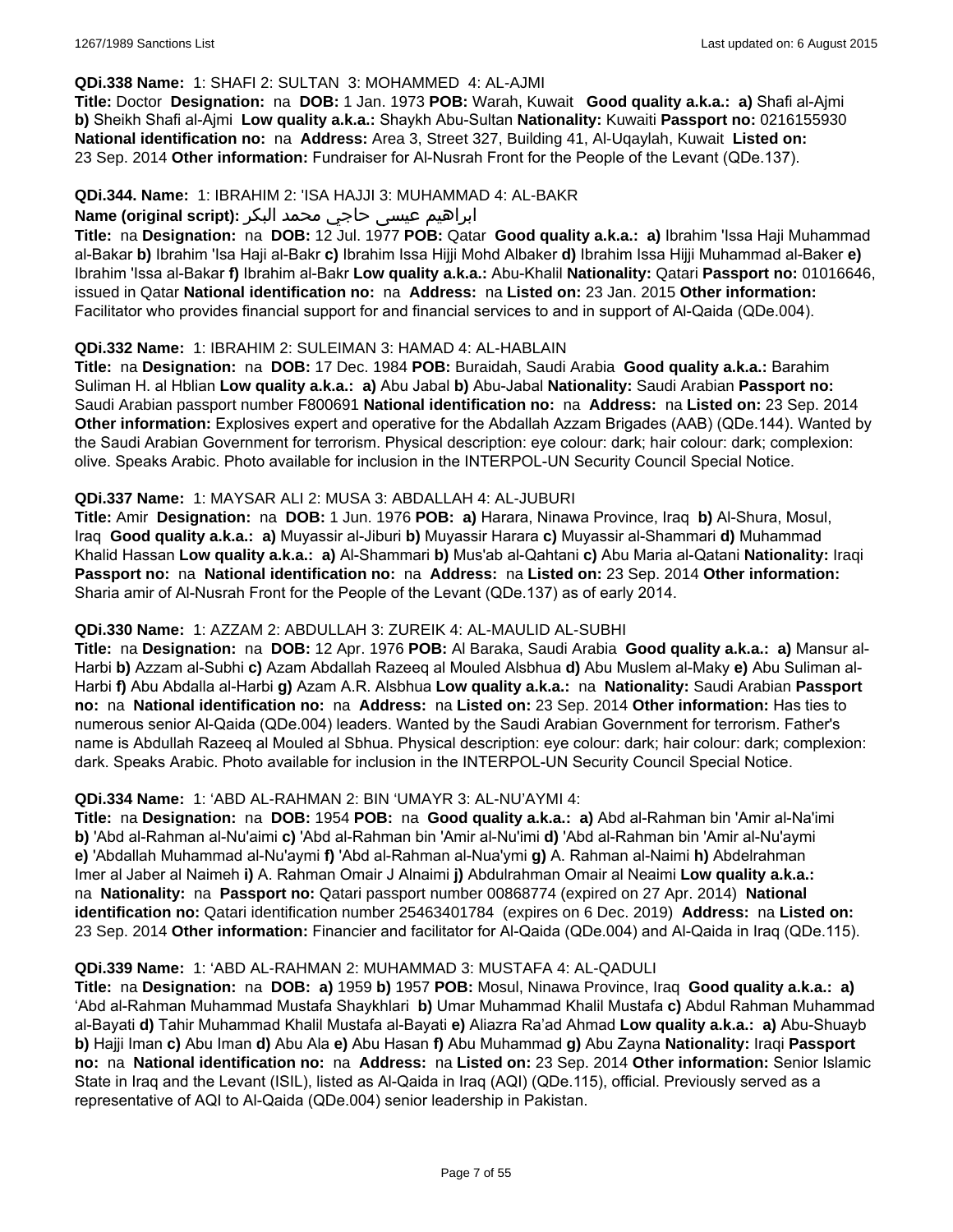#### **QDi.329 Name:** 1: AHMED 2: ABDULLAH 3: SALEH AL-KHAZMARI 4: AL-ZAHRANI

**Title:** na **Designation:** na **DOB:** 15 Sep. 1978 **POB:** Dammam, Saudi Arabia **Good quality a.k.a.: a)** Abu Maryam al-Zahrani **b)** Abu Maryam al-Saudi **c)** Ahmed Abdullah S al-Zahrani **d)** Ahmad Abdullah Salih al-Zahrani **e)** Abu Maryam al-Azadi **f)** Ahmed bin Abdullah Saleh bin al-Zahrani **g)** Ahmed Abdullah Saleh al-Zahrani al-Khozmri **Low quality a.k.a.:** na **Nationality:** Saudi Arabian **Passport no:** Saudi Arabia number E126785, issued on 27 May 2002 (expired on 3 Apr. 2007) **National identification no:** na **Address:** (Located in Syria) **Listed on:** 23 Sep. 2014 **Other information:** Senior member of Al-Qaida (QDe.004). Wanted by the Saudi Arabian Government for terrorism. Father's name is Abdullah Saleh al Zahrani. Physical description: eye colour: dark; hair colour: dark; complexion: olive. Speaks Arabic. Photo available for inclusion in the INTERPOL-UN Security Council Special Notice.

#### **QDi.326 Name:** 1: HAMID 2: HAMAD 3: HAMID 4: AL-'ALI

**Title:** na **Designation:** na **DOB:** 17 Nov. 1960 **POB: a)** Kuwait **b)** Qatar **Good quality a.k.a.:** na **Low quality a.k.a.:** na **Nationality:** Kuwaiti **Passport no: a)** Kuwaiti passport number 001714467 **b)** Kuwaiti passport number 101505554 **National identification no:** na **Address:** na **Listed on:** 15 Aug. 2014 **Other information:** A Kuwaitbased financier, recruiter and facilitator for Islamic State in Iraq and the Levant, listed as Al-Qaida in Iraq (QDe.115), and Jabhat al-Nusrah, listed as Al-Nusrah Front for the People of the Levant (QDe.137). Associated with Ibrahim Awwad Ibrahim Ali al-Badri al-Samarrai (QDi.299) and Abu Mohammed al-Jawlani (QDi.317).

## **QDi.335 Name:** 1: 'ABD AL-RAHMAN 2: KHALAF 3: 'UBAYD JUDAY' 4: AL-'ANIZI

**Title:** na **Designation:** na **DOB:** Approximately 1973 **POB:** na **Good quality a.k.a.: a)** 'Abd al-Rahman Khalaf al-Anizi **b)** 'Abd al-Rahman Khalaf al-'Anzi **Low quality a.k.a.: a)** Abu Usamah al-Rahman **b)** Abu Shaima' Kuwaiti **c)** Abu Usamah al-Kuwaiti **d)** Abu Usama **e)** Yusuf **Nationality:** Kuwaiti **Passport no:** na **National identification no:** na **Address:** Syrian Arab Republic (located in since 2013) **Listed on:** 23 Sep. 2014 **Other information:** Provides support to Al-Qaida (QDe.004) and Islamic State in Iraq and the Levant, listed as Al-Qaida in Iraq (AQI) (QDe.115), in Syria and Iraq.

## **QDi.236 Name:** 1: HAMID 2: ABDALLAH 3: AHMAD 4: AL-ALI

## حامد عبد الله أحمد العلي **:(script original (Name**

**Title:** na **Designation:** na **DOB:** 20 Jan. 1960 **POB:** Kuwait **Good quality a.k.a.: a)** Dr. Hamed Abdullah Al-Ali **b)** Hamed Al-'Ali **c)** Hamed bin 'Abdallah Al-'Ali **d)** Hamid 'Abdallah Al-'Ali **e)** Hamid 'Abdallah Ahmad Al-'Ali **f)** Hamid bin Abdallah Ahmed Al-Ali **g)** Hamid Abdallah Ahmed Al-Ali **Low quality a.k.a.:** Abu Salim **Nationality:** Kuwaiti **Passport no:** Kuwaiti passport number 1739010, issued on 26 May 2003, issued in Kuwait (and expired on 25 May 2008) **National identification no:** na **Address:** Kuwait (residence as at Mar. 2009) **Listed on:** 16 Jan. 2008 (amended on 1 Jul. 2008, 23 Jul. 2008, 25 Jan. 2010) **Other information:** Review pursuant to Security Council resolution 1822 (2008) was concluded on 14 Sep. 2009.

#### **QDi.092 Name:** 1: MEHREZ 2: BEN MAHMOUD 3: BEN SASSI 4: AL-AMDOUNI

### محرز بن محمود بن ساسي العمدوني **:Name (original script**)

**Title:** na **Designation:** na **DOB:** 18 Dec. 1969 **POB:** Asima-Tunis, Tunisia **Good quality a.k.a.: a)** Fabio Fusco, born 25 May 1968 in Naples, Italy **b)** Fabio Fusco, born 18 Dec. 1968 in Tunisia **c)** Fabio Fusco, born 25 May 1968 in Algeria **d)** Mohamed Hassan **e)** Meherez Hamdouni **f)** Amdouni Mehrez ben Tah, born 14 Jul. 1969 in Tunisia **g)** Meherez ben Ahdoud ben Amdouni **h)** Abu Thale **Low quality a.k.a.:** na **Nationality:** Tunisian **Passport no:** Tunisian number G737411, issued on 24 Oct. 1990 (expired on 20 Sep. 1997) **National identification no:** na **Address:** Italy **Listed on:** 25 Jun. 2003 (amended on 26 Nov. 2004, 20 Dec. 2005, 17 Oct. 2007, 16 Sep. 2008, 24 Mar. 2009, 12 Jul. 2010, 16 May 2011) **Other information:** Father's name is Mahmoud ben Sasi. Mother's name is Maryam bint al-Tijani. Inadmissible to the Schengen area. Review pursuant to Security Council resolution 1822 (2008) was concluded on 22 Apr. 2010.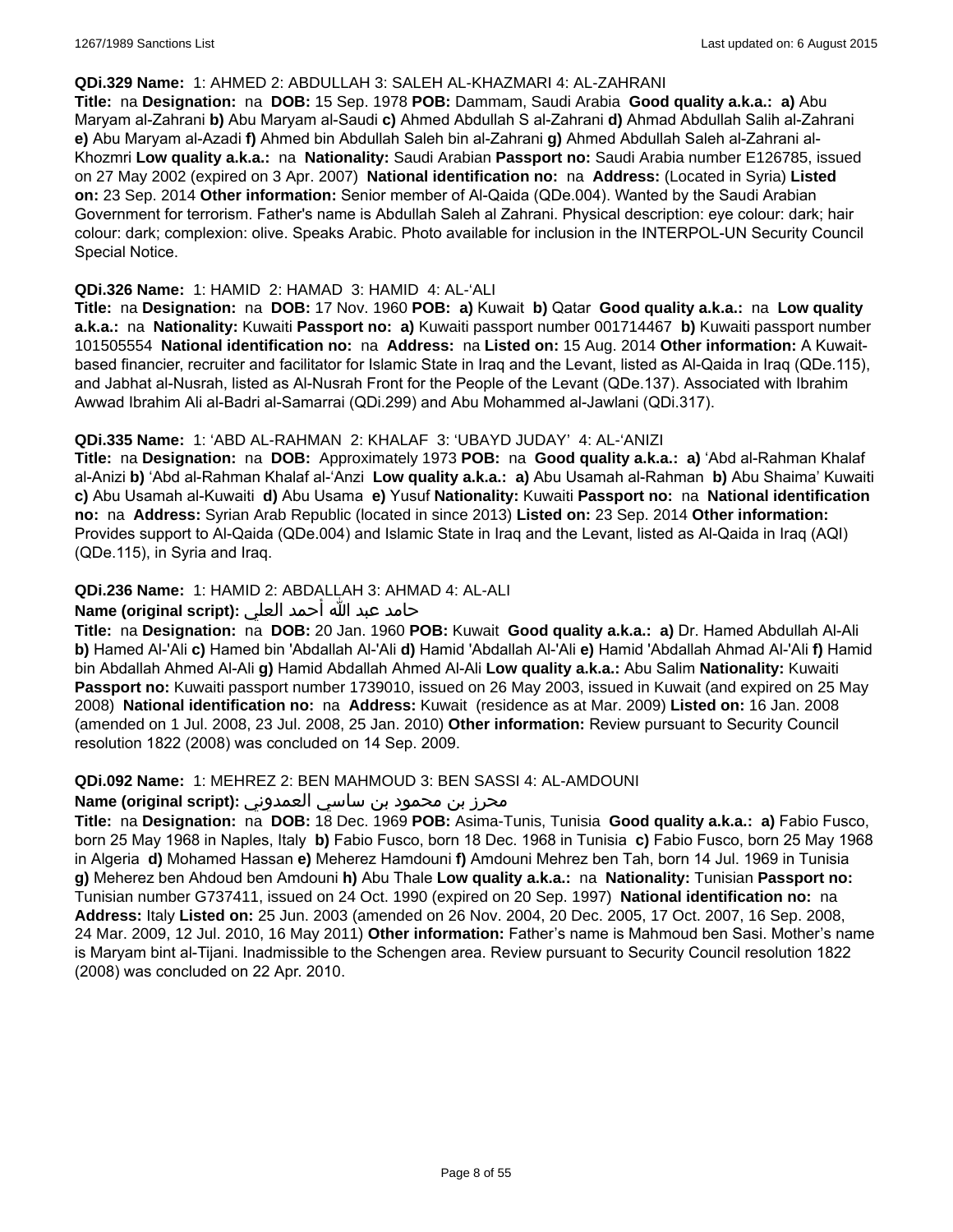#### **QDi.060 Name:** 1: MOHAMED 2: BEN BELGACEM 3: BEN ABDALLAH 4: AL-AOUADI

## محمد بن بلقاسم بن عبد الله العوادي **:**Name (original script)

**Title:** na **Designation:** na **DOB:** 11 Dec. 1974 **POB:** Tunis, Tunisia **Good quality a.k.a.: a)** Mohamed Ben Belkacem Aouadi **b)** Fathi Hannachi **Low quality a.k.a.:** na **Nationality:** Tunisian **Passport no:** (Tunisian passport number L 191609 issued on 28 Feb. 1996, expired on 27 Feb. 2001) **National identification no: a)** (04643632 issued on 18 Jun. 1999) **b)** (Italian Fiscal Code: DAOMMD74T11Z352Z) na **Address:** 50th Street, Number 23, Zehrouni, Tunis, Tunisia **Listed on:** 24 Apr. 2002 (amended on 10 Apr. 2003, 26 Nov. 2004, 9 Sep. 2005, 20 Dec. 2005, 31 Jul. 2006, 7 Jun. 2007, 23 Dec. 2010, 24 Nov. 2014) **Other information:** Head of security wing of Ansar al-Shari'a in Tunisia (AAS-T) (QDe.143). Mother's name is Ourida Bint Mohamed. Deported from Italy to Tunisia on 1 Dec. 2004. Arrested in Tunisia in Aug. 2013. Review pursuant to Security Council resolution 1822 (2008) was concluded on 22 Apr. 2010.

### **QDi.291 Name:** 1: IBRAHIM 2: HASSAN 3: TALI 4: AL-ASIRI

### إبراهيم حسن طالع العسيري **:(script original (Name**

**Title:** na **Designation:** na **DOB: a)** 19 Apr. 1982 **b)** 18 Apr. 1982 **c)** (24/06/1402 (Hijri Calendar)) **POB:** Riyadh, Saudi Arabia **Good quality a.k.a.: a)** Ibrahim Hassan Tali Asiri (عسيري طالع حسن إبراهيم(**b)** Ibrahim Hasan Talea Aseeri **c)** Ibrahim Hassan al-Asiri **d)** Ibrahim Hasan Tali Asiri **e)** Ibrahim Hassan Tali Assiri **f)** Ibrahim Hasan Tali'A 'Asiri **g)** Ibrahim Hasan Tali al-'Asiri **h)** Ibrahim al-'Asiri **i)** Ibrahim Hassan Al Asiri **Low quality a.k.a.: a)** Abu Saleh **b)** Abosslah **c)** Abu-Salaah **Nationality:** Saudi Arabian **Passport no:** Saudi Arabian number F654645, issued on 30 Apr. 2005 (expired on 7 Mar. 2010. Issue date in Hijri Calendar 24/06/1426. Expiry date in Hijri Calendar 21/03/1431.) **National identification no:** (Saudi Arabian civil identification number 1028745097) na **Address:** Yemen **Listed on:** 24 Mar. 2011 (amended on 15 Apr. 2014, 15 Jun. 2015) **Other information:** Operative and principal bomb maker of Al-Qaida in the Arabian Peninsula (AQAP) (QDe.129). Believed to be hiding in Yemen as at Mar. 2011. Wanted by Saudi Arabia. Also associated with Nasir 'abd-al-Karim 'Abdullah Al-Wahishi (QDi.274), Qasim Yahya Mahdi al-Rimi (QDi.282), and Anwar Nasser Abdulla Al-Aulaqi (QDi.283).

## **QDi.283 Name:** 1: ANWAR 2: NASSER 3: ABDULLA 4: AL-AULAQI

## انور ناصر عبدالله العولقي **:(script original (Name**

**Title:** na **Designation:** na **DOB: a)** 21 Apr. 1971 **b)** 22 Apr. 1971 **POB:** Las Cruces, New Mexico, United States of America **Good quality a.k.a.: a)** Anwar al-Aulaqi **b)** Anwar al-Awlaki **c)** Anwar al-Awlaqi **d)** Anwar Nasser Aulaqi **e)** Anwar Nasser Abdullah Aulaqi **f)** Anwar Nasser Abdulla Aulaqi **Low quality a.k.a.:** na **Nationality: a)** United States of America **b)** Yemeni **Passport no:** na **National identification no:** na **Address:** na **Listed on:** 20 Jul. 2010 (amended on 30 Nov. 2011) **Other information:** Confirmed to have died on 30 Sep. 2011 in Yemen.

#### **QDi.093 Name:** 1: CHIHEB 2: BEN MOHAMED 3: BEN MOKHTAR 4: AL-AYARI

### شهاب بن محمد بن مختار العياري **:(script original (Name**

**Title:** na **Designation:** na **DOB:** 19 Dec. 1965 **POB:** Tunis, Tunisia **Good quality a.k.a.: a)** Hichem Abu Hchem **b)** Ayari Chihbe **c)** Ayari Chied **d)** Adam Hussainy, born 19 Dec. 1965 in Greece **Low quality a.k.a.: a)** Hichem **b)** Abu Hichem **c)** Moktar **Nationality:** Tunisian **Passport no:** (Tunisian passport number L246084, issued on 10 June 1996, expired on 9 June 2001) **National identification no:** na **Address:** Bardo, Tunis, Tunisia **Listed on:** 25 Jun. 2003 (amended on 20 Dec. 2005, 17 Oct. 2007, 10 Aug. 2009, 16 May 2011) **Other information:** Extradited from Italy to Tunisia on 13 Apr. 2006. Mother's name is Fatima al-Tumi. Inadmissible to the Schengen area. Review pursuant to Security Council resolution 1822 (2008) was concluded on 22 Apr. 2010.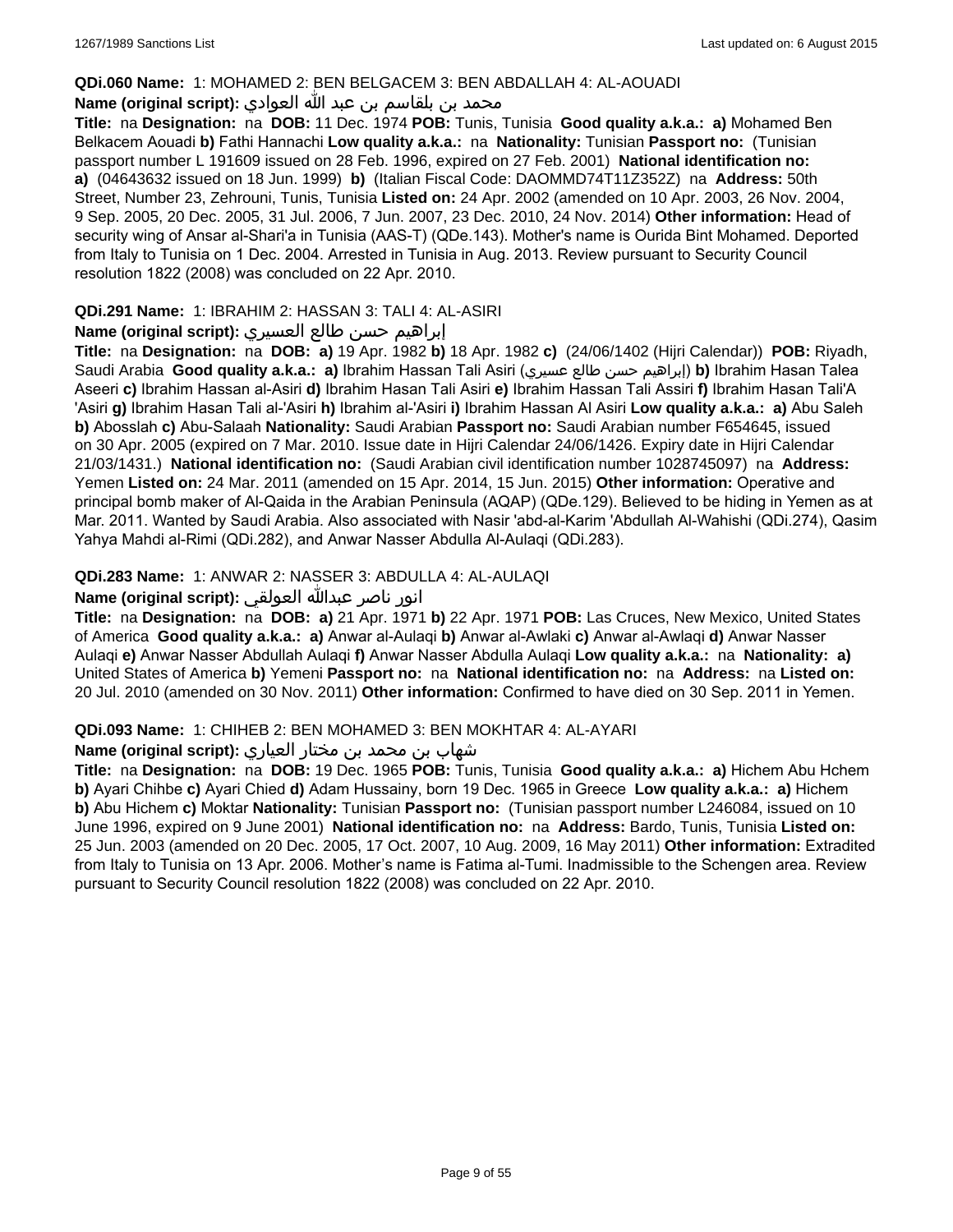### **QDi.138 Name:** 1: SAID 2: BEN ABDELHAKIM 3: BEN OMAR 4: AL-CHERIF

## سعيد بن عبد الحكيم بن عمر الشريف **:(script original (Name**

**Title:** na **Designation:** na **DOB:** 25 Jan. 1970 **POB:** Manzil Tmim, Tunisia **Good quality a.k.a.: a)** Cherif Said, born 25 Jan. 1970 in Tunisia **b)** Binhamoda Hokri, born 25 Jan. 1970 in Sosa, Tunisia **c)** Hcrif Ataf, born 25 Jan. 1971 in Solisse, Tunisia **d)** Bin Homoda Chokri, born 25 Jan. 1970 in Tunis, Tunisia **e)** Atef Cherif, born 12 Dec. 1973 in Algeria **f)** Sherif Ataf, born 12 Dec. 1973 in Aras, Algeria **g)** Ataf Cherif Said, born 12 Dec. 1973 in Tunis, Tunisia **h)** Cherif Said, born 25 Jan. 1970 in Tunis, Tunisia **i)** Cherif Said, born 12 Dec. 1973 in Algeria **Low quality a.k.a.: a)** Djallal **b)** Youcef **c)** Abou Salman **d)** Said Tmimi **Nationality:** Tunisian **Passport no:** Tunisian number M307968, issued on 8 Sep. 2001 (expired on 7 Sep. 2006) **National identification no:** na **Address:** Corso Lodi 59, Milan, Italy **Listed on:** 12 Nov. 2003 (amended on 20 Dec. 2005, 21 Dec. 2007, 30 Jan. 2009, 16 May 2011) **Other information:** Mother's name is Radhiyah Makki. Sentenced to eight years and ten months of imprisonment for membership of a terrorist association by the Appeal Court of Milan, Italy, on 7 Feb. 2008. Sentence confirmed by the Italian Supreme Court on 15 Jan. 2009, which became definitive as of Feb. 2008. Subject to expulsion from Italy to Tunisia after serving the sentence. Review pursuant to Security Council resolution 1822 (2008) was concluded on 6 May 2010.

## **QDi.231 Name:** 1: SALEM 2: NOR ELDIN 3: AMOHAMED 4: AL-DABSKI

### سالم نور الدين امحمد الدبيسكي **:(script original (Name**

**Title:** na **Designation:** na **DOB:** 1963 **POB:** Tripoli, Libyan Arab Jamahiriya **Good quality a.k.a.: a)** Abu Al-Ward **b)** Abdullah Ragab **Low quality a.k.a.: a)** Abu Naim **b)** Abdallah al- Masri **Nationality:** Libyan **Passport no: a)** Libyan passport number 1990/345751 **b)** Libyan passport number 345751 **National identification no:** Libyan national identification number 220334 **Address:** Bab Ben Ghasheer, Tripoli, Libyan Arab Jamahiriya **Listed on:** 8 Jun. 2007 (amended on 13 Dec. 2011) **Other information:** Mother's name is Kalthoum Abdul Salam al-Shaftari. Senior member of Libyan Islamic Fighting Group (QDe.011) and member of Al-Qaida (QDe.004). Review pursuant to Security Council resolution 1822 (2008) was concluded on 24 Nov. 2009.

## **QDi.132 Name:** 1: ASCHRAF 2: AL-DAGMA 3: na 4: na

## **Name (original script):** الدغمة اشرف

**Title:** na **Designation:** na **DOB:** 28 Apr. 1969 **POB:** Abasan, Gaza Strip, Palestinian Territories **Good quality a.k.a.:** Aschraf Al-Dagma, born 28 Apr. 1969 in Kannyouiz, Palestinian Territories **Low quality a.k.a.:** na **Nationality:** Unresolved/Palestinian origin **Passport no:** Refugee travel document , issued on 30 Apr. 2000, issued in Landratsamt Altenburger Land (Altenburg County Administration Office), Germany **National identification no:**  na **Address:** Germany **Listed on:** 23 Sep. 2003 (amended on 23 Dec. 2008, 11 Mar. 2010, 10 Jun. 2011) **Other information:** Associated with Ismail Abdallah Sbaitan Shalabi (QDi.128), Djamel Moustfa (QDi.129) and Mohamed Ghassan Ali Abu Dhess (QDi.130). Review pursuant to Security Council resolution 1822 (2008) was concluded on 19 Jan. 2010.

## **QDi.278 Name:** 1: MUTHANNA 2: HARITH 3: AL-DARI 4: na

## مثنى حارث الضاري :Name (original script)

**Title:** Doctor **Designation:** na **DOB:** 16 Jun. 1969 **POB:** Iraq **Good quality a.k.a.: a)** Dr. Muthanna Al Dari **b)** Muthana Harith Al Dari **c)** Muthanna Harith Sulayman Al-Dari **d)** Muthanna Harith Sulayman Al-Dhari **e)** Muthanna Hareth Al-Dhari **f)** Muthana Haris Al-Dhari **g)** Doctor Muthanna Harith Sulayman Al Dari Al-Zawba' **h)** Muthanna Harith Sulayman Al-Dari Al-Zobai **i)** Muthanna Harith Sulayman Al-Dari al-Zawba'i **j)** Muthanna Hareth al-Dari **k)** Muthana Haris al-Dari **l)** Doctor Muthanna al-Dari **m)** Dr. Muthanna Harith al-Dari al-Zowbai **Low quality a.k.a.:**  na **Nationality:** Iraqi **Passport no:** na **National identification no:** na **Address: a)** Amman, Jordan **b)** (Khan Dari, Iraq (previous)) **c)** (Asas Village, Abu Ghurayb, Iraq (previous)) **d)** (Egypt (previous)) **Listed on:** 25 Mar. 2010 **Other information:** Provided operational guidance financial support and other services to or in support of Al-Qaida in Iraq (QDe.115).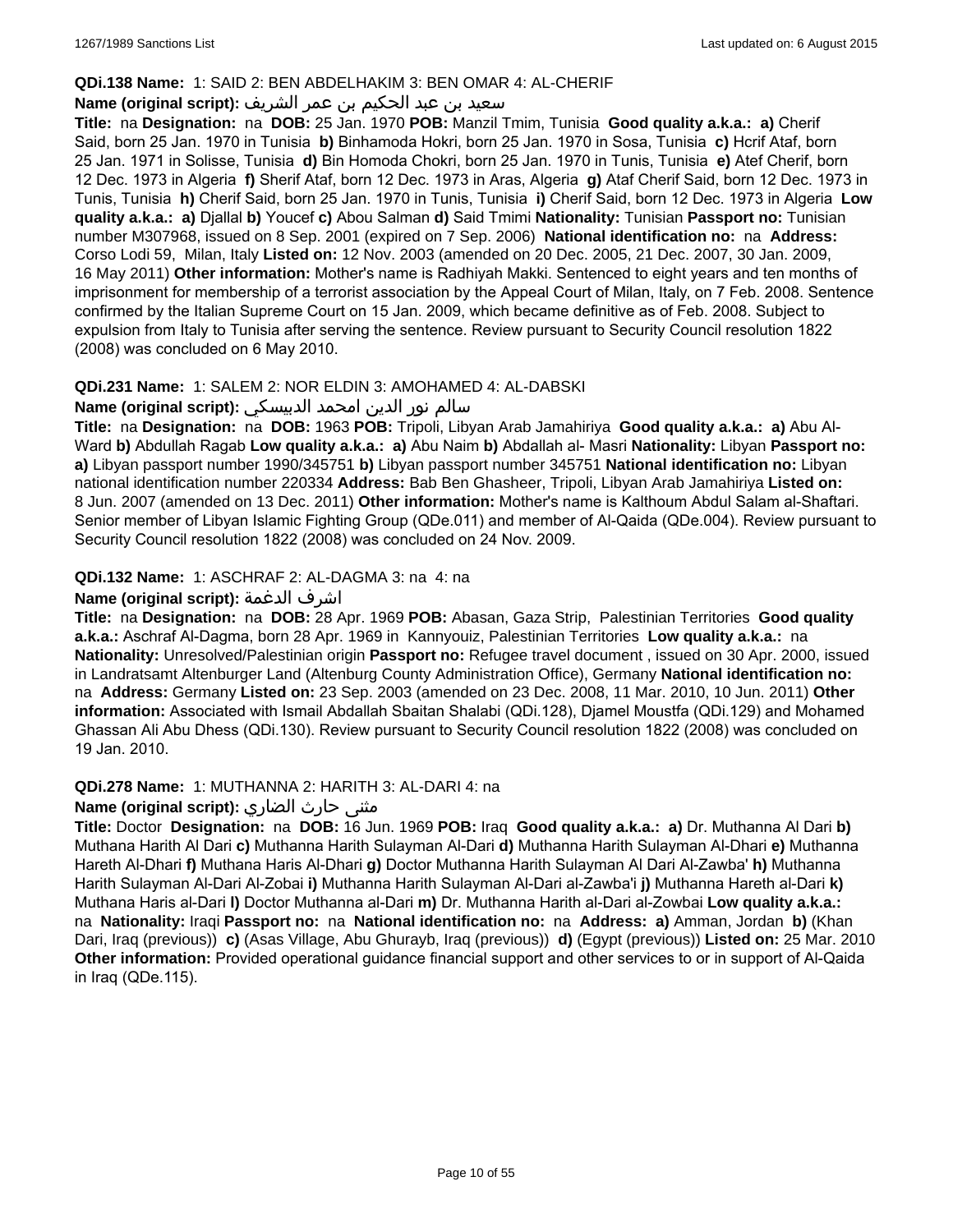#### **QDi.149 Name:** 1: NOUREDDINE 2: BEN ALI 3: BEN BELKASSEM 4: AL-DRISSI

## نور الدين بن علي بن بلقاسم الدريسي **:(script original (Name**

**Title:** na **Designation:** na **DOB:** 30 Apr. 1964 **POB:** Tunis, Tunisia **Good quality a.k.a.:** Drissi Noureddine **Low quality a.k.a.: a)** Abou Ali **b)** Faycal **Nationality:** Tunisian **Passport no:** Tunisian number L851940, issued on 9 Sep. 1998 (expired on 8 Sep. 2003) **National identification no:** na **Address:** Via Plebiscito 3, Cermona, Italy **Listed on:** 12 Nov. 2003 (amended on 20 Dec. 2005, 31 Jul. 2006, 21 Dec. 2007, 16 May 2011) **Other information:** Under administrative control measure in Italy until 5 May 2010. Inadmissible to the Schengen area. Mother's name is Khadijah al-Drissi. Review pursuant to Security Council resolution 1822 (2008) was concluded on 22 Apr. 2010.

## **QDi.059 Name:** 1: KHALID 2: ABD AL-RAHMAN 3: HAMD 4: AL-FAWAZ

## خالد عبد الرحمن حمد الفواز **:(script original (Name**

**Title:** na **Designation:** na **DOB:** 24 Aug. 1962 **POB:** Kuwait **Good quality a.k.a.: a)** Khaled Al-Fauwaz **b)** Khaled A. Al-Fauwaz **c)** Khalid Al-Fawwaz **d)** Khalik Al Fawwaz **e)** Khaled Al-Fawwaz **f)** Khaled Al Fawwaz **g)** Khalid Abdulrahman H. Al Fawaz **Low quality a.k.a.:** na **Nationality:** Saudi Arabian **Passport no:** Passport number 456682, issued on 6 Nov. 1990 (expired on 13 Sep. 1995) **National identification no:** na **Address:** United States of America **Listed on:** 24 Apr. 2002 (amended on 26 Nov. 2004, 23 Apr. 2007, 21 Oct. 2010, 4 Aug. 2014) **Other information:** Extradited from the United Kingdom to the United States of America on 5 Oct. 2012. Review pursuant to Security Council resolution 1822 (2008) was concluded on 22 Apr. 2010.

## **QDi.228 Name:** 1: MOHAMMED 2: AL GHABRA 3: na 4: na

**Title:** na **Designation:** na **DOB:** 1 Jun. 1980 **POB:** Damascus, Syrian Arab Republic **Good quality a.k.a.:**  na **Low quality a.k.a.:** na **Nationality:** British **Passport no:** British number 094629366 **National identification no:** na **Address:** East London, United Kingdom **Listed on:** 12 Dec. 2006 (amended on 13 Dec. 2011) **Other information:** Father's name is Mohamed Ayman Ghabra. Mother's name is Dalal. Review pursuant to Security Council resolution 1822 (2008) was concluded on 5 Oct. 2009.

## **QDi.292 Name:** 1: OTHMAN 2: AHMED 3: OTHMAN 4: AL-GHAMDI

## عثمان أحمد عثمان الغامدي **:(script original (Name**

**Title:** na **Designation:** na **DOB:** 27 May 1979 **POB:** Saudi Arabia **Good quality a.k.a.: a)** Othman al-Ghamdi, born 27 May 1979 in Saudi Arabia **b)** Uthman al-Ghamdi, born 27 May 1979 in Saudi Arabia **c)** Uthman al-Ghamidi, born 27 May 1979 in Saudi Arabia **d)** Othman bin Ahmed bin Othman Alghamdi **e)** Othman Ahmed Othman Al Omairah (born in 1973 in Shabwa, Yemen, nationality: Yemeni) **f)** Uthman Ahmad Uthman al-Ghamdi **g)** Othman Ahmed Othman al-Omirah **Low quality a.k.a.: a)** Al Umairah al-Ghamdi **b)** Othman Bin Ahmed Bin Othman **Nationality:** Saudi Arabian **Passport no:** na **National identification no:** Saudi Arabian national identity card number 1089516791 **Address:** Yemen **Listed on:** 16 Jun. 2011 (amended on 15 Apr. 2014) **Other information:** Operational commander of Al-Qaida in the Arabian Peninsula (AQAP) (QDe.129). Has been involved in raising funds and stockpiling arms for AQAP operations and activities in Yemen. Known associate of Qasim Yahya Mahdi al-Rimi (QDi.282) and Fahd Mohammed Ahmed al-Quso (deceased). Father's name is Ahmed Othman Al Omirah.

## **QDi.160 Name:** 1: FETHI 2: BEN HASSEN 3: BEN SALEM 4: AL-HADDAD

## فتحي بن حسن بن سالم الحداد **:(script original (Name**

**Title:** na **Designation:** na **DOB: a)** 28 Jun. 1963 **b)** 28 Mar. 1963 **POB:** Tataouene, Tunisia **Good quality a.k.a.: a)** Fethi ben Assen Haddad **b)** Fathy Hassan al Haddad **Low quality a.k.a.:** na **Nationality:** Tunisian **Passport no:** Tunisian number L183017, issued on 14 Feb. 1996 (expired on 13 Feb. 2001) **National identification no:**  na **Address: a)** Number 184 Via Fulvio Testi – Cinisello Balsamo (MI), Italy **b)** Number 1 Via Porte Giove – Mortara (PV), Italy (Domicile) **Listed on:** 17 Mar. 2004 (amended on 26 Nov. 2004, 20 Dec. 2005, 21 Dec. 2007, 25 Jan. 2010, 16 May 2011) **Other information:** Italian Fiscal Code: HDDFTH63H28Z352V. Review pursuant to Security Council resolution 1822 (2008) was concluded on 30 Jul. 2009.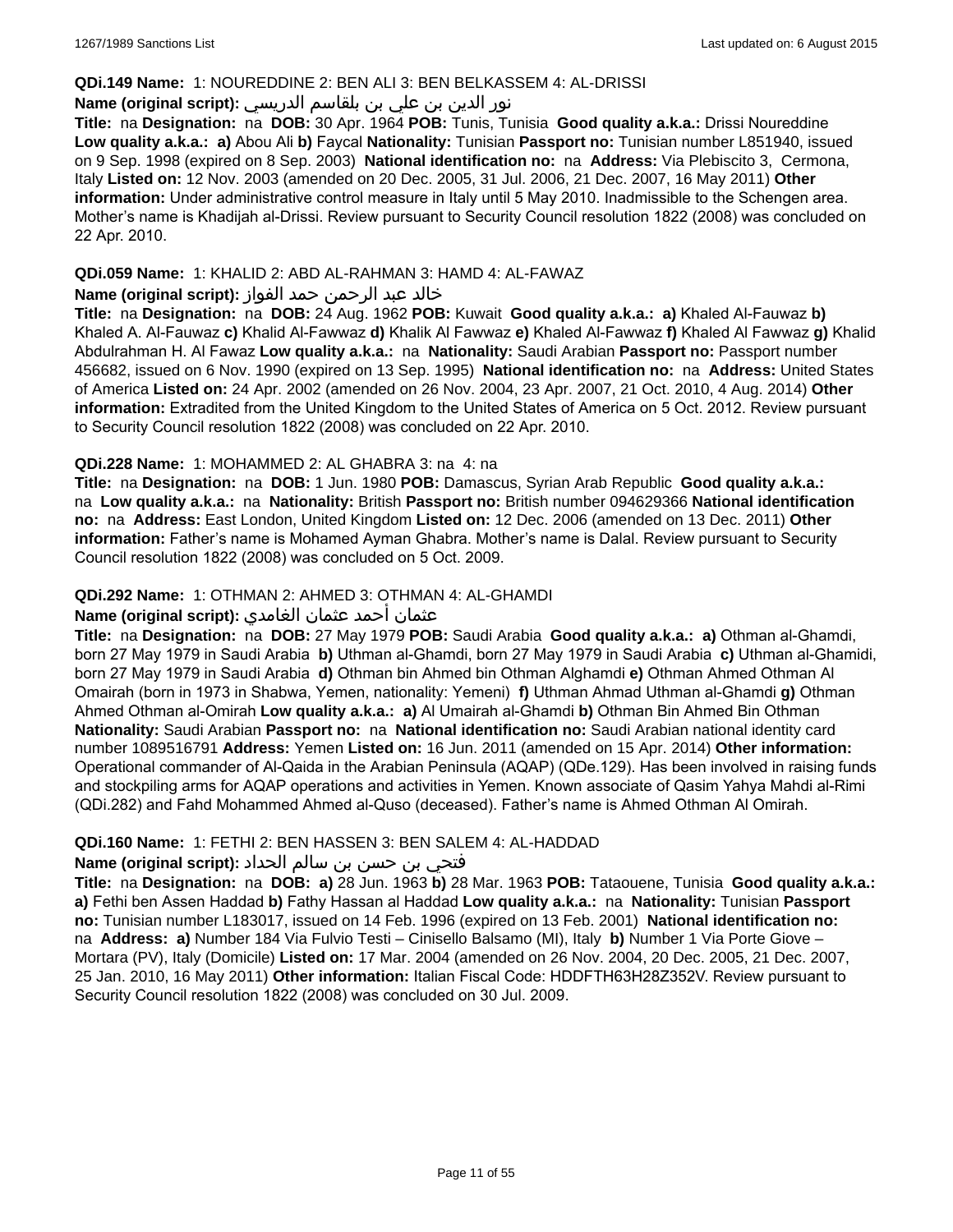### **QDi.140 Name:** 1: KAMAL 2: BEN MAOELDI 3: BEN HASSAN 4: AL-HAMRAOUI

## كمال بن المولدي بن حسن الحمراوي **:(script original (Name**

**Title:** na **Designation:** na **DOB:** 21 Oct. 1977 **POB:** Beja, Tunisia **Good quality a.k.a.: a)** Hamroui Kamel ben Mouldi **b)** Hamraoui Kamel, born 21 Nov. 1977 in Morocco **c)** Hamraoui Kamel, born 21 Nov. 1977 in Tunisia **d)** Hamraoui Kamel, born 20 Oct. 1977 in Tunisia **Low quality a.k.a.: a)** Kamel **b)** Kimo **Nationality:** Tunisian **Passport no:** Tunisian number P229856, issued on 1 Nov. 2002 (expires on 31 Oct. 2007) **National identification no:** na **Address: a)** Via Bertesi Number 27, Cremona, Italy **b)** Via Plebiscito Number 3, Cremona, Italy **Listed on:** 12 Nov. 2003 (amended on 20 Dec. 2005, 31 Jul. 2006, 21 Dec. 2007, 16 May 2011) **Other information:** Mother's name is Khamisah al-Kathiri. Subject to a decree of expulsion, suspended on 17 Apr. 2007 by the European Court of Human Rights. Re-arrested in Italy on 20 May 2008. Inadmissible to the Schengen area. Review pursuant to Security Council resolution 1822 (2008) was concluded on 6 May 2010.

## **QDi.154 Name:** 1: SULAIMAN 2: JASSEM 3: SULAIMAN 4: ALI ABO GHAITH

## سليمان جاسم سليمان علي أبوغيث **:(script original (Name**

**Title:** na **Designation:** na **DOB:** 14 Dec. 1965 **POB:** Kuwait **Good quality a.k.a.:** na **Low quality a.k.a.:** Abo Ghaith **Nationality:** Kuwaiti citizenship withdrawn in 2002 **Passport no:** Kuwaiti number 849594, issued on 27 Nov. 1998, issued in Kuwait (and expired on 24 Jun. 2003) **National identification no:** na **Address:** na **Listed on:** 16 Jan. 2004 (amended on 23 Jul. 2008, 10 Jun. 2011) **Other information:** Left Kuwait for Pakistan in June 2001. Review pursuant to Security Council resolution 1822 (2008) was concluded on 21 Jun. 2010.

## **QDi.299 Name:** 1: IBRAHIM 2: AWWAD 3: IBRAHIM 4: ALI AL-BADRI AL-SAMARRAI

## إبراهيم عواد إبراهيم علي البدري السامرائي **:(script original (Name**

**Title:** Dr. **Designation:** na **DOB:** 1971 **POB:** Iraq **Good quality a.k.a.:** Dr. Ibrahim 'Awwad Ibrahim 'Ali al-Badri al-Samarrai' (born in 1971 in Samarra, Iraq (Ibrahim 'Awad Ibrahim al-Badri al-Samarrai; Ibrahim 'Awad Ibrahim al-Samarra'i; Dr. Ibrahim Awwad Ibrahim al-Samarra'i)) **Low quality a.k.a.: a)** دعاء أبو) Abu Du'a; Abu Duaa') (prominently known by this nom de guerre) **b)** Dr. Ibrahim **c)** القريشي الحسيني البغدادي بكر أبو) Abu Bakr al-Baghdadi al-Husayni al-Quraishi; Abu Bakr al-Baghdadi **Nationality:** Iraqi **Passport no:** na **National identification no:** na **Address:** Iraq **Listed on:** 5 Oct. 2011 (amended on 20 Jul. 2012) **Other information:** Leader of Al-Qaida in Iraq (QDe.115) (AQI). Currently based in Iraq. Responsible for managing and directing AQI large scale operations.

## **QDi.351 Name:** 1: ALIASKHAB 2: ALIBULATOVICH 3: KEBEKOV 4:

## **Name (original script):** Алиaсхаб Алибулатович Кебеков

**Title:** na **Designation:** na **DOB:** 1 Jan. 1972 **POB:** Teletl Village, Shamilskiy District, Republic of Dagestan, Russian Federation **Good quality a.k.a.:** na **Low quality a.k.a.: a)** Sheikh Abu Muhammad **b)** Ali Abu Muhammad **c)** Abu Muhammad Ali Al-Dagestani **Nationality:** Russian **Passport no:** Russian Foreign Travel Passport number 628605523, issued on 4 Jul. 2006, issued in Federal Migration Service of the Russian Federation (expires on 16 Jul. 2016) **National identification no:** Russian National Passport number 8203883123, issued on 16 Jul. 2005, issued in Department of Internal Affairs (OVD), Kirovskiy District, Republic of Dagestan, the Russian Federation (expires on 1 Jan. 2017) **Address:** Shosse Aeroporta, 5 Ap. 7 Makhachkala, Republic of Dagestan, Russian Federation **Listed on:** 23 Mar. 2015 **Other information:** Physical description: eye colour: brown; hair colour: grey; height: 170-175cm; build: heavy, oval face, beard. Tribal/ethnic background: Avar. Father's name: Alibulat Kebekovich Kebekov, born in 1927. Wanted by Federal Russian authorities for terrorist crimes. Photo available for inclusion in the INTERPOL-UN Security Council Special Notice.

## **QDi.296 Name:** 1: MATI UR-REHMAN 2: ALI MUHAMMAD 3: na 4: na

## مطیع الرحمن علی محمد **:Name (original script)**

**Title:** na **Designation:** na **DOB:** Approximately 1977 **POB:** Chak number 36/DNB, Rajkan, Madina Colony, Bahawalpur District, Punjab Province, Pakistan **Good quality a.k.a.: a)** Mati-ur Rehman **b)** Mati ur Rehman **c)** Matiur Rahman **d)** Matiur Rehman **e)** Matti al-Rehman **f)** Abdul Samad **g)** Samad Sial **h)** Abdul Samad Sial **i)** Ustad Talha **j)** Qari Mushtaq **Low quality a.k.a.: a)** Tariq **b)** Hussain **Nationality:** Pakistani **Passport no:** na **National identification no:** na **Address:** na **Listed on:** 22 Aug. 2011 (amended on 10 May 2012, 17 Oct. 2013) **Other information:** Physical description: 5 feet 2 inches; 157,4 cm. Name of father: Ali Muhammad. Mati ur-Rehman is the chief operational commander of Lashkar i Jhangvi (LJ) (QDe.096). Associated with Harakat-ul Jihad Islami (QDe.130).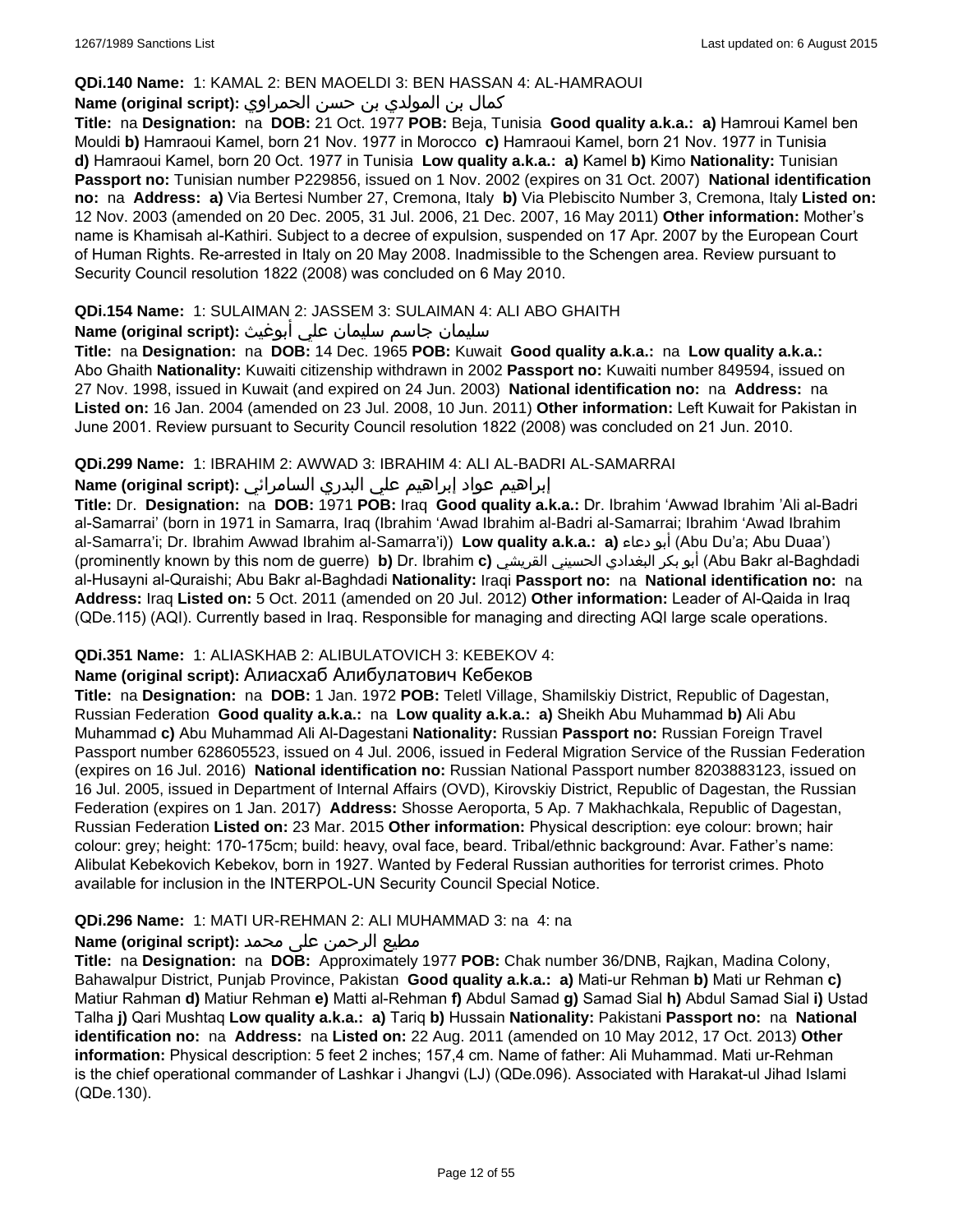#### **QDi.194 Name:** 1: MOHAMMED 2: AHMED 3: SHAWKI 4: AL ISLAMBOLLY

#### محمد احمد شوقي الاسلامبولي **:Name (original script)**

**Title:** na **Designation:** na **DOB:** 21 Jan. 1957 **POB:** El-Minya, Qena, Egypt **Good quality a.k.a.: a)** Abu Khalid **b)** Abu Ja'far **c)** Mohamed El Islambouli **Low quality a.k.a.:** na **Nationality:** Egyptian **Passport no:** na **National identification no:** na **Address:** (Believed to be in Pakistan or Afghanistan) **Listed on:** 29 Sep. 2005 (amended on 13 Dec. 2011) **Other information:** Father's name is Shawki al-Islambolly. Member of Egyptian Islamic Jihad (QDe.003). Review pursuant to Security Council resolution 1822 (2008) was concluded on 1 Jun. 2010.

### **QDi.176 Name:** 1: IMAD 2: BEN BECHIR 3: BEN HAMDA 4: AL-JAMMALI

## عماد بن البشير بن حمدا الجمالي **:(script original (Name**

**Title:** na **Designation:** na **DOB:** 25 Jan. 1968 **POB:** Manzal Tmim, Nabul, Tunisia **Good quality a.k.a.:** na **Low quality a.k.a.:** na **Nationality:** Tunisian **Passport no:** Tunisian number K693812, issued on 23 Apr. 1999 (expired on 22 Apr. 2004) **National identification no:** na **Address:** 4 Qistantiniyah Street, Manzal Tmim, Nabul, Tunisia (home address) **Listed on:** 23 Jun. 2004 (amended on 20 Dec. 2005, 31 Jul. 2006, 17 Oct. 2007, 13 Dec. 2011) **Other information:** Italian Fiscal Code: JMM MDI 68A25 Z352D. In detention in Tunis (Tunisia) as at Dec. 2009. Mother's name is Jamilah. Italian Judicial Authorities have issued a warrant of arrest against him, which had not been executed as of Sep. 2007. Review pursuant to Security Council resolution 1822 (2008) was concluded on 9 Apr. 2010.

## **QDi.317 Name:** 1: ABU MOHAMMED 2: AL-JAWLANI 3: na 4: na

### أبو محمد الجولاني **:(script original (Name**

**Title:** na **Designation:** na **DOB:** Between 1975 and 1979 **POB:** Syria **Good quality a.k.a.:** Abu Mohamed al-Jawlani (Abu Muhammad al-Jawlani, Abu Mohammed al-Julani, Abu Mohammed al-Golani, Abu Muhammad al-Golani, Abu Muhammad Aljawlani, Muhammad al-Jawlani (transliterations of original script name)) **Low quality a.k.a.:** الفاتح ، الفاتح شيخ)) transliterations: Shaykh al-Fatih; Al Fatih ) (Translation: The Conqueror) (Nom de guerre)) **Nationality:** Syrian **Passport no:** na **National identification no:** na **Address:** (Active in Syria as at Jun. 2013) **Listed on:** 24 Jul. 2013 (amended on 2 Jun. 2014) **Other information:** Since Jan. 2012, he is the Leader of Al-Nusrah Front for the People of the Levant (QDe.137), a Syria-based group listed in May 2014, and previously listed as an alias of Al-Qaida in Iraq (AQI) (QDe.115) between 30 May 2013 and 13 May 2014. Associated with Ibrahim Awwad Ibrahim Ali Al-Badri Al-Samarrai (QDi.299) and Aiman Muhammed Rabi al-Zawahiri (QDi.006).

## **QDi.058 Name:** 1: ABU BAKR 2: AL-JAZIRI 3: na 4: na

## **Name (original script):** الجزائري أبوبكر

**Title:** na **Designation:** na **DOB:** na **POB:** na **Good quality a.k.a.:** Yasir Al-Jazari **Low quality a.k.a.:** na **Nationality: a)** Algerian **b)** Palestinian **Passport no:** na **National identification no:** na **Address:** na **Listed on:** 11 Jan. 2002 (amended on 18 Jul. 2007, 1 Feb. 2008, 16 May 2011) **Other information:** Finance chief of the Afghan Support Committee (ASC) (QDe.069). Al-Qaida (QDe.004) facilitator and communication expert. Believed to be in Algeria as at Apr. 2010. Review pursuant to Security Council resolution 1822 (2008) was concluded on 21 Jun. 2010.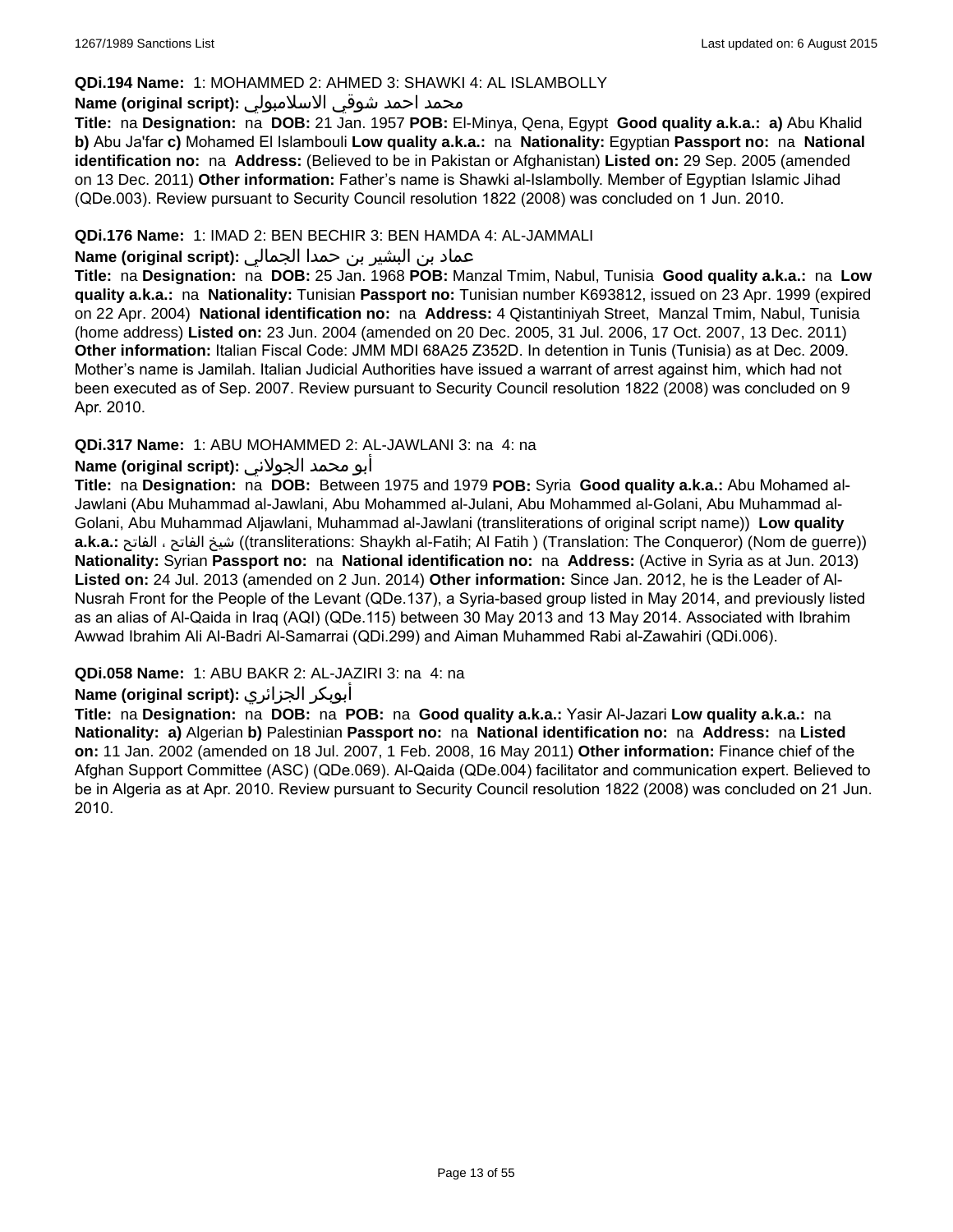### **QDi.318 Name:** 1: MUHAMMAD 2: JAMAL 3: ABD-AL RAHIM AHMAD 4: AL-KASHIF

## محمد جمال عبدالرحيم أحمد الكاشف **:Name (original script**)

**Title:** na **Designation:** na **DOB: a)** 1 Jan. 1964 **b)** 1 Feb. 1964 **POB:** Cairo, Egypt **Good quality a.k.a.: a)** Muhammad Jamal Abdo Al-Kashif **b)** Muhammad Jamal Abdo Al Kashef **c)** Muhammad Jamal Abd-Al Rahim Ahmad Al-Kashif **d)** Muhammad Jamal Abd-Al Rahim Al-Kashif **e)** Muhammad Jamal Abdu **f)** Muhammad Jamal **Low quality a.k.a.: a)** Muhammad Jamal Abu Ahmad (nom de guerre) **b)** Abu Ahmad (nom de guerre) **c)** Abu Jamal (nom de guerre) **d)** Muhammad Gamal Abu Ahmed **e)** Mohammad Jamal Abdo Ahmed (nom de guerre) **f)** Muhammad Jamal Abduh (nom de guerre) **g)** Muhammad Jamal Ahmad Abdu (nom de guerre) **h)** Riyadh (nom de guerre) **Nationality:** Egyptian **Passport no: a)** (Egyptian passport number 6487, issued 30 Jan. 1986, under name Muhammad Jamal Abdu) **b)** (Egyptian passport issued in 1993, under name Muhammad Jamal Abd-Al Rahim Ahmad Al-Kashif) **c)** (Yemeni passport number 388181, under name Muhammad Jamal Abd-Al Rahim Al-Kashif) **National identification no:** na **Address:** Egypt **Listed on:** 21 Oct. 2013 **Other information:** Trained in Afghanistan in the late 1980s with Al-Qaida (QDe.004) to make bombs. Former top military commander of the Egyptian Islamic Jihad (QDe.003). Since 2011, established Muhammad Jamal Network (MJN) (QDe.136) and terrorist training camps in Egypt and Libya. Conducted MJN's terrorist activities with support from Al-Qaida in the Arabian Peninsula (AQAP) (QDe.129). Reported to be involved in the attack on the United States Mission in Benghazi, Libya, on 11 Sep. 2012. Headed Nasr City terrorist cell in Egypt in 2012. Linked to Aiman al-Zawahiri (QDi.006) and the leadership of AQAP and the Organization of Al-Qaida in the Islamic Maghreb (AQIM) (QDe.014). Arrested and imprisoned multiple times by Egyptian authorities since ca. 2000. Released in 2011 but re-arrested by Egyptian authorities in Nov. 2012. Imprisoned in Egypt pending trial as of Sep. 2013. Wife's name is Samah 'Ali Al-Dahabani (Yemeni national).

## **QDi.233 Name:** 1: FAHD 2: MUHAMMAD 3: 'ABD AL-'AZIZ 4: AL-KHASHIBAN

## فهد محمد عبد العزيز الخشيبان **:(script original (Name**

**Title:** na **Designation:** na **DOB:** 16 Oct. 1966 **POB:** Oneiza, Saudi Arabia **Good quality a.k.a.: a)** Fahad H. A. Khashayban **b)** Fahad H. A. Kheshaiban **c)** Fahad Mohammad Abdulaziz Alkhoshiban **d)** Fahad H. A. al-Khashiban **e)** Fahad H. A. Kheshayban **f)** Fahad H. A. al-Khosiban **g)** Fahad H. A. Khasiban **h)** Fahd Muhammad 'Abd Al-'Aziz al-Khashayban **i)** Fahd Muhammad'Abd al-'Aziz al-Khushayban **j)** Fahad al-Khashiban **k)** Fahd Khushaiban **l)** Fahad Muhammad A. al-Khoshiban **m)** Fahad Mohammad A. al-Khoshiban **Low quality a.k.a.: a)** Shaykh Abu Thabit **b)** Abu Thabit **c)** Shaykh Thabet **d)** Abdur Abu Rahman **e)** Abu Abdur Rahman **Nationality:** Saudi Arabian **Passport no:** Saudi Arabian passport number G477835, issued on 26 Jun. 2006 (expired on 3 May 2011) **National identification no:** na **Address:** Saudi Arabia **Listed on:** 9 Oct. 2007 (amended on 20 Feb. 2008, 13 Dec. 2011) **Other information:** Involved in the financing of and otherwise provided assistance to the Abu Sayyaf Group (QDe.001). Review pursuant to Security Council resolution 1822 (2008) was concluded on 14 Sep. 2009.

## **QDi.170 Name:** 1: HACENE 2: ALLANE 3: na 4: na

## **Name (original script):** علاني حسن

**Title:** na **Designation:** na **DOB:** 17 Jan. 1941 **POB:** Médéa, Algeria **Good quality a.k.a.: a)** Hassan the Old **b)** Al Sheikh Abdelhay **c)** Boulahia **d)** Abu al-Foutouh **e)** Cheib Ahcéne **Low quality a.k.a.:** na **Nationality:** Algerian **Passport no:** na **National identification no:** na **Address:** na **Listed on:** 3 May 2004 (amended on 12 Apr. 2006, 7 Apr. 2008, 13 Dec. 2011) **Other information:** Confirmed to have died on 16 Apr. 2004 in northern Niger. Review pursuant to Security Council resolution 1822 (2008) was concluded on 27 Jul. 2010.

## **QDi.177 Name:** 1: HABIB 2: BEN 3: AHMED 4: AL-LOUBIRI

## حبيب بن احمد اللوبيري **:(script original (Name**

**Title:** na **Designation:** na **DOB:** 17 Nov. 1961 **POB:** Manzal Tmim, Nabul, Tunisia **Good quality a.k.a.:** Al-Habib ben Ahmad ben al-Tayib al-Lubiri **Low quality a.k.a.:** na **Nationality:** Tunisian **Passport no:** Tunisian number M788439, issued on 20 Oct. 2001 (expires on 19 Oct. 2006) **National identification no:** na **Address:** Al-Damus, Manzal Tmim, Nabul, Tunisia (habitual residence) **Listed on:** 23 Jun. 2004 (amended on 20 Dec. 2005, 17 Oct. 2007, 10 Aug. 2009, 13 Dec. 2011) **Other information:** Italian Fiscal Code: LBR HBB 61S17 Z352F. In detention in Tunisia as at Dec. 2009. Mother's name is Fatima bint al-Mukhtar. Review pursuant to Security Council resolution 1822 (2008) was concluded on 9 Apr. 2010.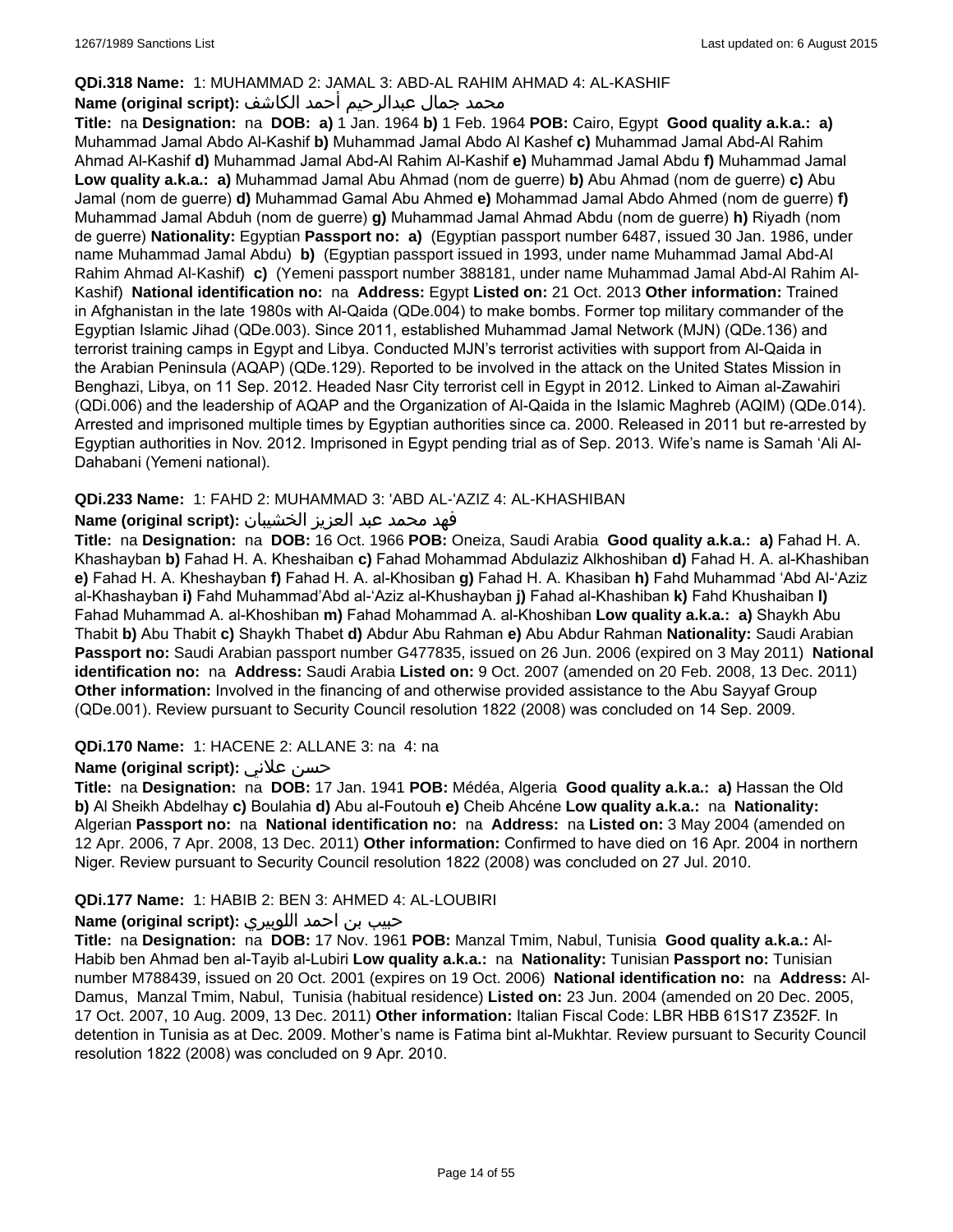### **QDi.074 Name:** 1: TAREK 2: BEN HABIB 3: BEN AL-TOUMI 4: AL-MAAROUFI

## طارق بن الحبيب بن التومي المعروفي **:(script original (Name**

**Title:** na **Designation:** na **DOB:** 23 Nov. 1965 **POB:** Ghardimaou, Tunisia **Good quality a.k.a.: a)** Abu Ismail **b)** Abou Ismail el Jendoubi **c)** Abou Ismail Al Djoundoubi **Low quality a.k.a.:** na **Nationality:** Tunisian **Passport no:** Tunisian number E590976, issued on 19 Jun. 1987 ( expired on 18 Jun. 1992) **National identification no:**  na **Address:** Rue Léon Théodore Number 107/1, 1090 Jette, Brussels, Belgium **Listed on:** 3 Sep. 2002 (amended on 26 Nov. 2004, 20 Dec. 2005, 31 Jul. 2006, 3 Jul. 2007, 10 Aug. 2009, 25 Jan. 2010, 23 Dec. 2010) **Other information:** Belgian nationality withdrawn on 26 Jan. 2009. In detention in Nivelles, Belgium, as of Oct. 2010. Review pursuant to Security Council resolution 1822 (2008) was concluded on 8 Jun. 2010.

### **QDi.320 Name:** 1: ABD-AL-HAMID 2: AL-MASLI 3: na 4: na

## **Name (original script):** المصلي عبدالحميد

**Title:** na **Designation:** na **DOB:** 1976 **POB: a)** Darnah, Libya **b)** Danar, Libya **Good quality a.k.a.: a)** Abdal-Hamid Muhammad Abd-al-Hamid Al-Masli **b)** Abd-al-Hamid Musalli **c)** Hamid Masli **Low quality a.k.a.: a)** Hamza al-Darnawi **b)** Hamzah al-Darnawi **c)** Hamza Darnawi **d)** Hamzah Darnawi **e)** Hamzah Dirnawi **f)** Hamza Darnavi **g)** Hamza al-Darnavi **h)** Abdullah Darnawi **i)** Abu-Hamzah al-Darnawi **Nationality:** Libyan **Passport no:** na **National identification no:** na **Address:** (Reportedly located in Waziristan, Federally Administered Tribal Areas, Pakistan) **Listed on:** 26 Nov. 2013 **Other information:** Leader and trainer of an Al-Qaida electronics and explosives workshop producing improvised explosive device components.

## **QDi.276 Name:** 1: AKRAM 2: TURKI 3: HISHAN 4: AL-MAZIDIH

أكرم تركي هاشم المزيده **:(script original (Name**

**Title:** na **Designation:** na **DOB: a)** 1974 **b)** 1975 **POB:** na **Good quality a.k.a.:** Akram Turki Al-Hishan **Low quality a.k.a.: a)** Abu Jarrah **b)** Abu Akram **Nationality:** na **Passport no:** na **National identification no:** na **Address:** Zabadani, Syrian Arab Republic **Listed on:** 11 Mar. 2010 **Other information:** Other possible date of birth: 1979. He is a cousin of Ghazy Fezza Hishan Al Mazidih (QDi.277).

### **QDi.277 Name:** 1: GHAZY 2: FEZZA 3: HISHAN 4: AL-MAZIDIH

## غازي فيزا هاشم المزيده **:(script original (Name**

**Title:** na **Designation:** na **DOB: a)** 1974 **b)** 1975 **POB:** na **Good quality a.k.a.: a)** Ghazy Fezzaa Hishan **b)** Mushari Abd Aziz Saleh Shlash **Low quality a.k.a.: a)** Abu Faysal **b)** Abu Ghazzy **Nationality:** na **Passport no:**  na **National identification no:** na **Address:** Zabadani, Syrian Arab Republic **Listed on:** 11 Mar. 2010 **Other information:** He is a cousin of Akram Turki Hishan Al Mazidih (QDi.276).

#### **QDi.076 Name:** 1: ISAM 2: ALI 3: MOHAMED 4: ALOUCHE

## عصام علي محمد علوش **:(script original (Name**

**Title:** na **Designation:** na **DOB: a)** 1972 **b)** 21 Mar. 1974 **POB:** Baghdad, Iraq **Good quality a.k.a.:** Mansour Thaer, born 21 Mar. 1974 in Baghdad, Iraq **Low quality a.k.a.:** na **Nationality:** Jordanian **Passport no:** na **National identification no:** na **Address:** na **Listed on:** 3 Sep. 2002 (amended on 18 Aug. 2006, 30 Jan. 2009) **Other information:** Was deported from Germany to Jordan in Feb. 2005. Review pursuant to Security Council resolution 1822 (2008) was concluded on 21 Jun. 2010.

#### **QDi.273 Name:** 1: FAZEEL-A-TUL 2: SHAYKH ABU MOHAMMED 3: AMEEN 4: AL-PESHAWARI

**Title:** na **Designation:** na **DOB: a)** Approximately 1967 **b)** Approximately 1961 **c)** Approximately 1973 **POB:** Shunkrai village, Sarkani District, Konar Province, Afghanistan **Good quality a.k.a.: a)** Shaykh Aminullah **b)** Sheik Aminullah **c)** Abu Mohammad Aminullah Peshawari **d)** Abu Mohammad Amin Bishawri **e)** Abu Mohammad Shaykh Aminullah Al-Bishauri **f)** Shaykh Abu Mohammed Ameen al-Peshawari **g)** Shaykh Aminullah Al-Peshawari **Low quality a.k.a.:** na **Nationality:** Afghan **Passport no:** na **National identification no:** na **Address:** Ganj District, Peshawar, Pakistan **Listed on:** 29 Jun. 2009 (amended on 24 Jul. 2013) **Other information:** Associated with Al-Qaida (QDe.004). Head of Ganj madrasa, a.k.a. Madrasa Jamia Taleemul Quran wal Hadith, a.k.a. Madrasa Taleemul Quran wal Sunnah, located at the Ganj Gate, Phandu Road, Peshawar, Pakistan.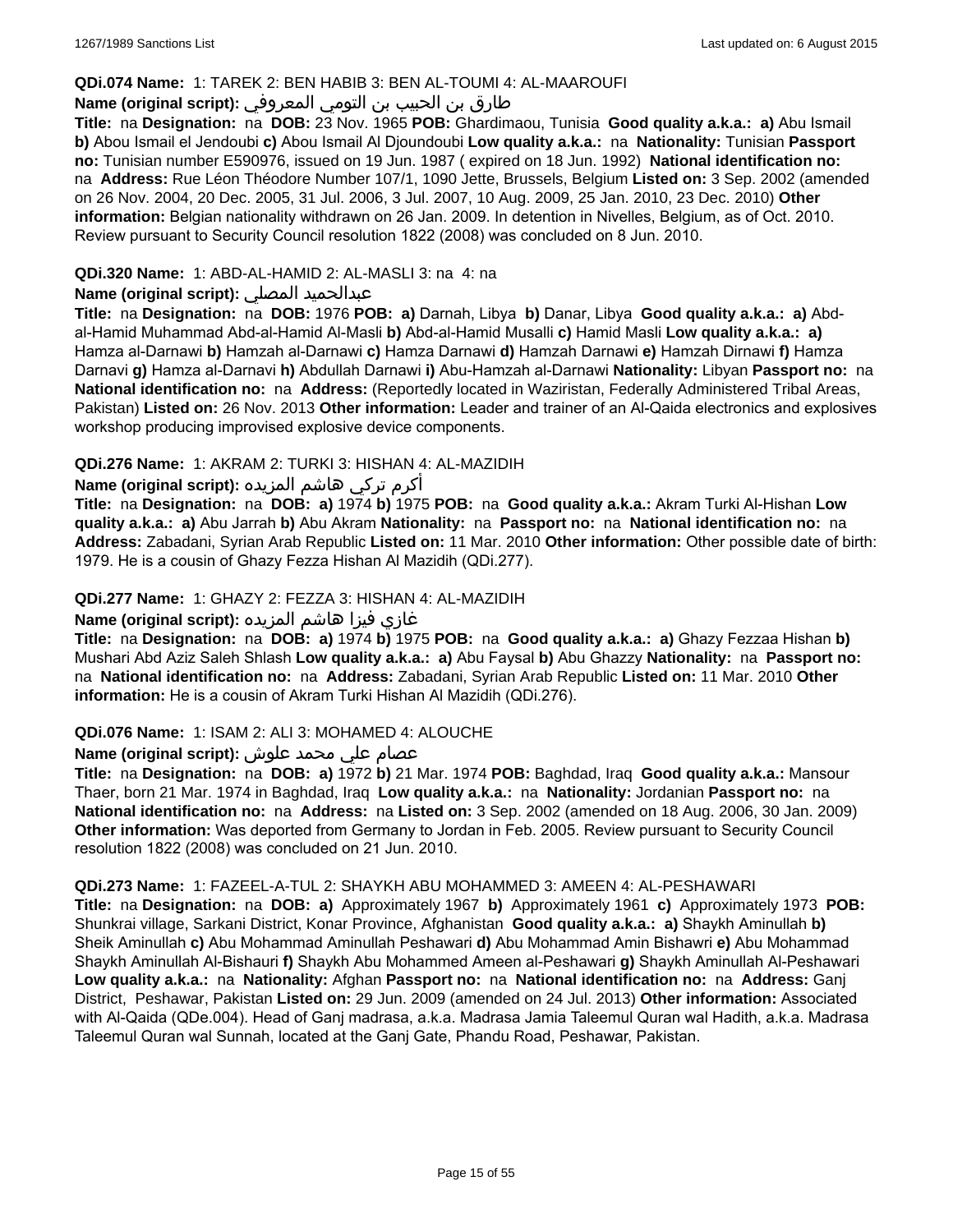#### **QDi.282 Name:** 1: QASIM 2: YAHYA 3: MAHDI 4: AL-RIMI

## قاسم يحيى مهدي الريمي **:(script original (Name**

**Title:** na **Designation:** na **DOB:** 5 Jun. 1978 **POB:** Sanaa, Yemen **Good quality a.k.a.: a)** Qasim Al-Rimi **b)** Qasim al-Raymi **c)** Qassim al-Raymi **d)** Qasim al-Rami **Low quality a.k.a.: a)** Qasim Yahya Mahdi 'Abd al-Rimi **b)** Abu Hurayah al-Sana'ai **c)** Abu 'Ammar **Nationality:** Yemeni **Passport no:** Yemeni number 00344994, issued on 3 Jul. 1999 **National identification no:** na **Address:** Yemen **Listed on:** 11 May 2010 (amended on 15 Apr. 2014) **Other information:**

### **QDi.023 Name:** 1: NAZIH 2: ABDUL HAMED 3: NABIH 4: AL-RUQAI'I

### نزيه عبد الحميد نبيه الراجعي **:(script original (Name**

**Title:** na **Designation:** na **DOB: a)** 30 Mar. 1964 **b)** 14 May 1964 **POB:** Tripoli, Libyan Arab Jamahiriya **Good quality a.k.a.: a)** Anas Al-Liby **b)** Anas Al-Sibai **c)** Nazih Abdul Hamed Al-Raghie **Low quality a.k.a.:** na **Nationality:** Libyan **Passport no:** 621570 **National identification no:** 200310/I **Address:** Al Nawafaliyyin, Jarraba Street, Taqsim Al Zuruq, Tripoli, Libyan Arab Jamahiriya **Listed on:** 17 Oct. 2001 (amended on 31 Jul. 2006, 16 Dec. 2010) **Other information:** Review pursuant to Security Council resolution 1822 (2008) was concluded on 21 Jun. 2010.

### **QDi.253 Name:** 1: KHALIFA 2: MUHAMMAD 3: TURKI 4: AL-SUBAIY

## خليفة محمد تركي السبيعي **:(script original (Name**

**Title:** na **Designation:** na **DOB:** 1 Jan. 1965 **POB:** Doha, Qatar **Good quality a.k.a.: a)** Khalifa Mohd Turki Alsubaie **b)** Khalifa Mohd Turki al-Subaie **c)** Khalifa Al-Subayi **d)** Khalifa Turki bin Muhammad bin al-Suaiy **Low quality a.k.a.: a)** Abu Mohammed al-Qatari **b)** Katrina **Nationality:** Qatari **Passport no:** (Qatari passport number 00685868 issued in Doha on 5 Feb. 2006 and expiring on 4 Feb. 2011) **National identification no:** (Qatari identity card number 26563400140) na **Address:** Doha, Qatar **Listed on:** 10 Oct. 2008 (amended on 25 Jan. 2010, 15 Nov. 2012, 19 Feb. 2015) **Other information:** Qatar-based terrorist financier and facilitator who has provided financial support to, and acted on behalf of, the senior leadership of Al-Qaida (QDe.004), including moving recruits to Al-Qaida training camps in South Asia. In Jan. 2008, convicted in absentia by the Bahraini High Criminal Court for financing terrorism, undergoing terrorist training, facilitating the travel of others to receive terrorist training abroad, and for membership in a terrorist organization. Arrested in Qatar in Mar. 2008. Served his sentence in Qatar and has been released from detention. Mother's name is Hamdah Ahmad Haidoos.

#### **QDi.151 Name:** 1: MOURAD 2: BEN ALI 3: BEN AL-BASHEER 4: AL-TRABELSI

## مراد بن علي بن البشير الطرابلسي **:Name (original script)**

**Title:** na **Designation:** na **DOB:** 20 May 1969 **POB:** Manzil Tmim, Tunisia **Good quality a.k.a.: a)** Aboue Chiba Brahim, born 2 Sep. 1966 in Libya **b)** Arouri Taoufik, born 2 Sep. 1964 in Tunisia **c)** Ben Salah Adnan, born 2 Apr. 1966 in Tunisia **d)** Sassi Adel, born 2 Sep. 1966 in Tunisia **e)** Salam Kamel, born 2 Feb. 1963 in Tunisia **f)** Salah Adnan, born 4 Feb. 1965 in Algeria **g)** Arouri Faisel, born 2 Mar. 1965 in Tunisia **h)** Bentaib Amour, born 9 Feb. 1965 in Morocco **i)** Adnan Salah, born 1 Apr. 1966 in Tunisia **j)** Hasnaoui Mellit (born in 1972 in Morocco) **k)** Arouri Taoufik ben Taieb, born 9 Feb. 1964 in Tunisia **l)** Abouechiba Brahim, born 2 Sep. 1966 in Lebanon **m)** Farid Arouri, born 2 Jun. 1964 in Tunisia **n)** Ben Magid, born 2 Jun. 1966 in Lebanon **o)** Maci Ssassi, born 2 Jun. 1972 in Libya **p)** Salah ben Anan, born 2 Apr. 1966 in Tunisia **q)** Hasnaui Mellit (born in 1972 in Morocco) **r)** Abou Djarrah **Low quality a.k.a.:** na **Nationality:** Tunisian **Passport no:** Tunisian number G827238, issued on 1 Jun. 1996 (expired on 31 May 2001) **National identification no:** na **Address:** Libya Street Number 9, Manzil Tmim, Nabeul, Tunisia **Listed on:** 12 Nov. 2003 (amended on 20 Dec. 2005, 10 Aug. 2009, 16 May 2011) **Other information:** Extradited from Italy to Tunisia on 13 Dec. 2008. Inadmissible to the Schengen area. Mother's name is Mabrukah al-Yazidi. Review pursuant to Security Council resolution 1822 (2008) was concluded on 22 Apr. 2010.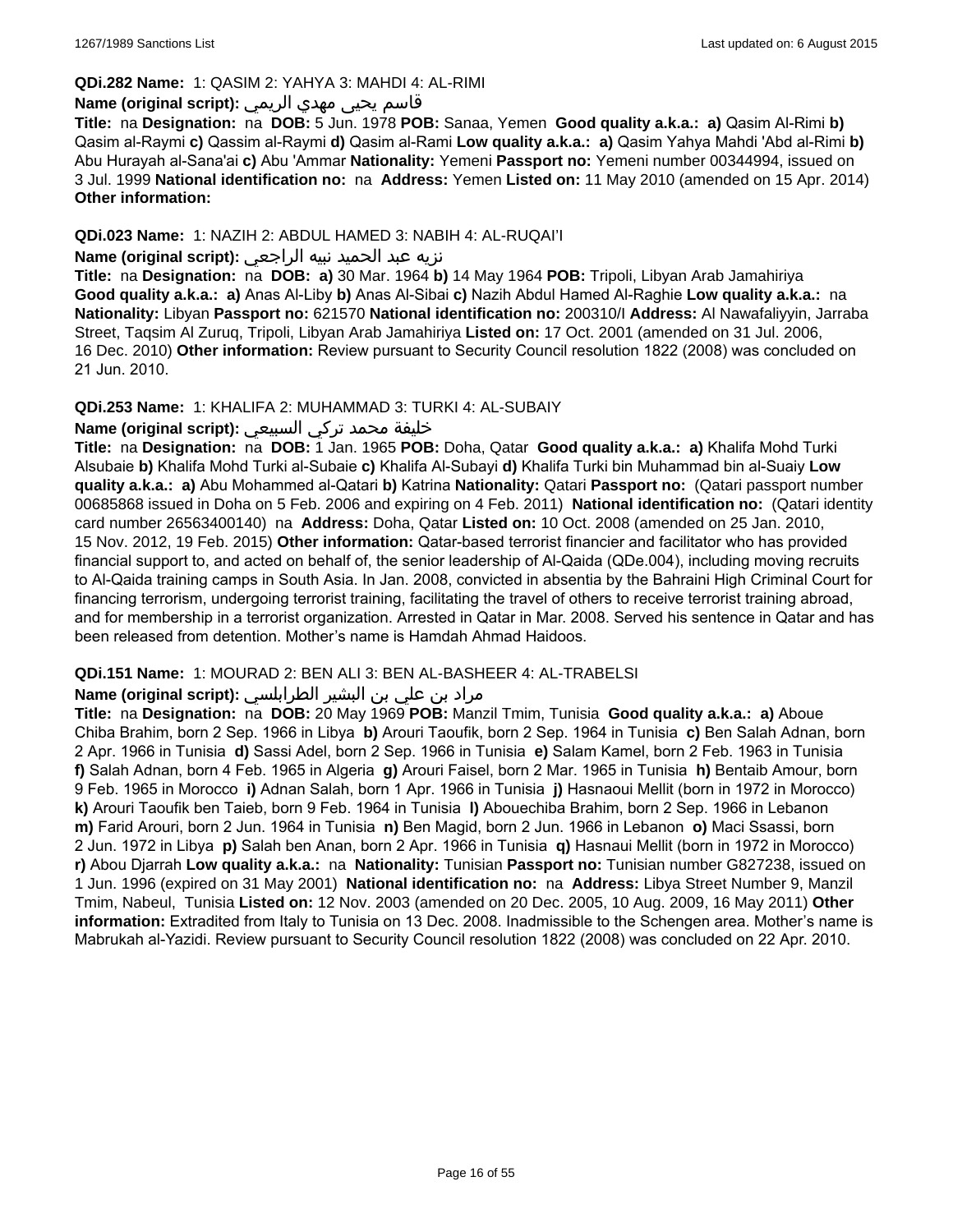## **QDi.172 Name:** 1: HASSAN 2: ABDULLAH 3: HERSI 4: AL-TURKI

## حسن عبد الله حرسي التركي **:(script original (Name**

**Title: a)** Sheikh **b)** Colonel **Designation:** na **DOB:** Approximately 1944 **POB:** Region V, Ethiopia (the Ogaden Region in eastern Ethiopia) **Good quality a.k.a.: a)** Hassan Turki **b)** Hassen Abdelle Fihiye **c)** Sheikh Hassan Abdullah Fahaih **d)** Hassan Al-Turki **e)** Hassan Abdillahi Hersi Turki **f)** Sheikh Hassan Turki **g)** Xasan Cabdilaahi Xirsi **h)** Xasan Cabdulle Xirsi **Low quality a.k.a.:** na **Nationality:** Somali **Passport no:** na **National identification no:** na **Address:** (Reported to be active in Southern Somalia, lower Juba near Kismayo, mainly in Jilibe and Burgabo as of Nov. 2012) **Listed on:** 6 Jul. 2004 (amended on 25 Jul. 2006, 21 Dec. 2007, 12 Apr. 2010, 11 May 2010, 13 Dec. 2011, 18 Mar. 2013) **Other information:** Family Background: From the Ogaden clan, Reer - Abdille subclan. Part of the Al-Itihaad Al-Islamiya (AIAI) (QDe.002) leadership. Believed to have been involved in the attacks on the United States embassies in Nairobi and Dar es Salaam in August 1998. Also subject to the sanctions measures set out in Security Council resolution 1844 (2008) concerning Somalia and Eritrea (see www.un.org/sc/ committees/751/index.shtml). Review pursuant to Security Council resolution 1822 (2008) was concluded on 13 May 2010.

## **QDi.274 Name:** 1: NASIR 2: 'ABD-AL-KARIM 3: 'ABDULLAH 4: AL-WAHISHI

## ناصر عبدالكريم عبدالله الوحيشي **:(script original (Name**

**Title:** na **Designation:** na **DOB: a)** 1 Oct. 1976 **b)** (08/10/1396 Hijri Calendar) **POB:** Yemen **Good quality a.k.a.: a)** Nasir al-Wahishi **b)** Abu Basir Nasir al-Wahishi **c)** Naser Abdel Karim al-Wahishi **d)** Nasir Abd al-Karim al-Wuhayshi **e)** Abu Basir Nasir Al-Wuhayshi **f)** Nasser Abdul-karim Abdullah al-Wouhichi **g)** Abu Baseer al-Wehaishi **h)** Abu Basir Nasser al-Wuhishi **i)** Abdul Kareem Abdullah Al-Woohaishi **j)** Nasser Abdelkarim Saleh Al Wahichi **Low quality a.k.a.: a)** Abu Basir **b)** Abu Bashir **Nationality:** Yemeni **Passport no:** Yemeni number 40483, issued on 5 Jan. 1997 **National identification no:** na **Address:** na **Listed on:** 19 Jan. 2010 (amended on 15 Apr. 2014, 15 Jun. 2015) **Other information:** Since 2007, leader of Al-Qaida in Yemen (AQY). Since Jan. 2009, leader of Al-Qaida in the Arabian Peninsula (QDe.129) operating in Yemen and Saudi Arabia. Associated with senior Al-Qaida (QDe.004) leadership, claims he was secretary to Usama Bin Laden (deceased) prior to 2003. Arrested in Iran and extradited to Yemen in 2003, where he escaped from prison in 2006 and remains fugitive as at Jan. 2010.

## **QDi.015 Name:** 1: MAHFOUZ 2: OULD 3: AL-WALID 4: na

## محفوظ ولد الوليد **:**Name (original script)

**Title:** na **Designation:** na **DOB:** 1 Jan. 1975 **POB:** Mauritania **Good quality a.k.a.: a)** Abu Hafs the Mauritanian **b)** Khalid Al-Shanqiti **c)** Mafouz Walad Al-Walid **Low quality a.k.a.:** na **Nationality:** Mauritanian **Passport no:**  na **National identification no:** na **Address:** na **Listed on:** 6 Oct. 2001 (amended on 1 Jun. 2007, 10 Jun. 2011) **Other information:** Review pursuant to Security Council resolution 1822 (2008) was concluded on 15 Jun. 2010.

## **QDi.006 Name:** 1: AIMAN 2: MUHAMMED 3: RABI 4: AL-ZAWAHIRI

## أيمن محمد ربيع الظواهري **:(script original (Name**

**Title: a)** Doctor **b)** Dr. **Designation:** na **DOB:** 19 Jun. 1951 **POB:** Giza, Egypt **Good quality a.k.a.: a)** Ayman Al-Zawahari **b)** Ahmed Fuad Salim **c)** Al Zawahry Aiman Mohamed Rabi Abdel Muaz **d)** Al Zawahiri Ayman **e)** Abdul Qader Abdul Aziz Abdul Moez Al Doctor **f)** Al Zawahry Aiman Mohamed Rabi **g)** Al Zawahry Aiman Mohamed Rabie **h)** Al Zawahry Aiman Mohamed Robi **i)** Dhawahri Ayman **j)** Eddaouahiri Ayman **k)** Nur Al Deen Abu Mohammed **l)** Ayman Al Zawahari **m)** Ahmad Fuad Salim **Low quality a.k.a.: a)** Abu Fatma **b)** Abu Mohammed **Nationality:** Egyptian **Passport no: a)** Egyptian Passport number 1084010 **b)** Passport number 19820215 **National identification no:** na **Address:** na **Listed on:** 25 Jan. 2001 (amended on 2 Jul. 2007, 18 Jul. 2007, 13 Aug. 2007, 16 Dec. 2010, 22 May 2015) **Other information:** Leader of Al-Qaida (QDe.004). Former operational and military leader of Egyptian Islamic Jihad (QDe.003), was a close associate of Usama Bin Laden (deceased). Believed to be in the Afghanistan/Pakistan border area. Review pursuant to Security Council resolution 1822 (2008) was concluded on 21 Jun. 2010.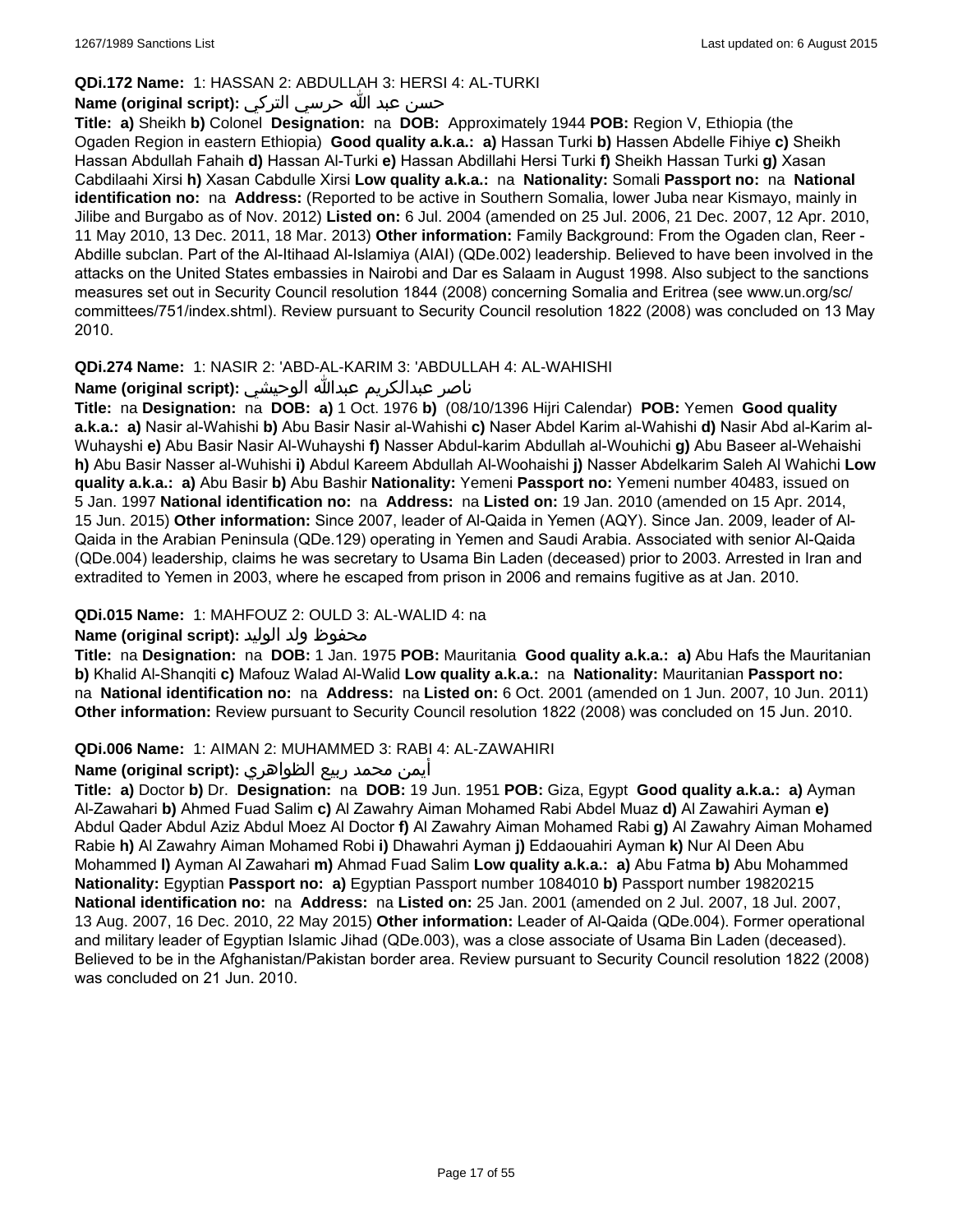### **QDi.156 Name:** 1: ABD-AL-MAJID 2: AZIZ 3: AL-ZINDANI 4: na

### عبد المجيد عزيز الزنداني **:(script original (Name**

**Title:** Sheikh **Designation:** na **DOB:** 1950 **POB:** Yemen **Good quality a.k.a.: a)** Abdelmajid Al-Zindani **b)** Shaykh 'Abd Al-Majid Al-Zindani **c)** Sheikh Abd Al-Meguid Al-Zandani **Low quality a.k.a.:** na **Nationality:** Yemeni **Passport no:** Yemeni number A005487, issued on 13 Aug. 1995 **National identification no:** na **Address:** P.O. Box 8096, Sana'a, Yemen **Listed on:** 27 Feb. 2004 (amended on 25 Jul. 2006, 10 Jun. 2011) **Other information:** Review pursuant to Security Council resolution 1822 (2008) was concluded on 2 Jun. 2010.

### **QDi.152 Name:** 1: SAIFI 2: AMMARI 3: na 4: na

### **Name (original script):** عماري سيفي

**Title:** na **Designation:** na **DOB: a)** 1 Jan. 1968 **b)** 24 Apr. 1968 **POB: a)** Kef Rih, Algeria **b)** Guelma, Algeria **Good quality a.k.a.: a)** Abdalarak **b)** El Para (combat name) **c)** Abderrezak Le Para **d)** Abou Haidara **e)** El Ourassi **f)** Abderrezak Zaimeche **g)** Abdul Rasak ammane Abu Haidra **Low quality a.k.a.:** na **Nationality:** Algerian **Passport no:** na **National identification no:** na **Address:** Algeria **Listed on:** 4 Dec. 2003 (amended on 7 Apr. 2008, 16 May 2011) **Other information:** In detention in Algeria since Oct. 2004. Former member of the GSPC listed as The Organization of Al-Qaida in the Islamic Maghreb (QDe.014). Review pursuant to Security Council resolution 1822 (2008) was concluded on 27 Jul. 2010.

### **QDi.216 Name:** 1: ABDULLAH 2: ANSHORI 3: na 4: na

**Title:** na **Designation:** na **DOB:** 1958 **POB:** Pacitan, East Java, Indonesia **Good quality a.k.a.: a)** Abu Fatih **b)** Thoyib, Ibnu **c)** Toyib, Ibnu **d)** Abu Fathi **Low quality a.k.a.:** na **Nationality:** Indonesian **Passport no:** na **National identification no:** na **Address:** na **Listed on:** 21 Apr. 2006 **Other information:** Review pursuant to Security Council resolution 1822 (2008) was concluded on 8 Jun. 2010.

### **QDi.323 Name:** 1: SAID 2: ARIF 3: na 4: na

**Title:** na **Designation:** na **DOB: a)** 25 Jun. 1964 **b)** 5 Dec. 1965 **POB:** Oran, Algeria **Good quality a.k.a.: a)** Said Mohamed Arif **b)** Omar Gharib **c)** Abderahmane **d)** Abdallah al-Jazairi **e)** Slimane Chabani **f)** Souleiman **Low quality a.k.a.:** na **Nationality:** Algerian **Passport no:** na **National identification no:** na **Address:** na **Listed on:** 15 Aug. 2014 **Other information:** A veteran member of the 'Chechen Network' (not listed) and other terrorist groups. He was convicted of his role and membership in the 'Chechen Network' in France in 2006. Joined Jabhat al-Nusrah, listed as Al-Nusrah Front for the People of the Levant (QDe.137) in October 2013.

## **QDi.184 Name:** 1: MUHSIN 2: FADHIL 3: AYED 4: ASHOUR AL-FADHLI

## محسن فاضل عايد عاشور الفضلي **:Name (original script**)

**Title:** na **Designation:** na **DOB:** 24 Apr. 1981 **POB:** Kuwait **Good quality a.k.a.: a)** Muhsin Fadhil 'Ayyid al Fadhli **b)** Muhsin Fadil Ayid Ashur al Fadhli **c)** Abu Majid Samiyah **d)** Abu Samia **Low quality a.k.a.:** na **Nationality:** Kuwaiti **Passport no: a)** Kuwaiti number 106261543 **b)** Kuwaiti number 1420529, issued in Kuwait (and expired on 31 Mar. 2006) **National identification no:** na **Address:** Block Four, Street 13, House #179 Kuwait City, Al-Riqqa area, Kuwait **Listed on:** 17 Feb. 2005 (amended on 23 Jul. 2008) **Other information:** Wanted by the Kuwaiti Security Authorities. Fugitive as of Jul. 2008. Review pursuant to Security Council resolution 1822 (2008) was concluded on 1 Jun. 2010.

#### **QDi.265 Name:** 1: HAJI 2: MUHAMMAD 3: ASHRAF 4: na

**Title:** na **Designation:** na **DOB: a)** 1 Mar. 1965 **b)** 1955 **POB:** Faisalabad, Pakistan **Good quality a.k.a.: a)** Haji M. Ashraf **b)** Muhammad Ashraf Manshah **c)** Muhammad Ashraf Munsha **Low quality a.k.a.:** na **Nationality:** Pakistani **Passport no: a)** Pakistani number AT0712501, issued on 12 Mar. 2008 (expired 11 Mar 2013) **b)** Pakistani number A-374184 **National identification no: a)** Pakistani 6110125312507 **b)** Pakistani 24492025390 **Address:** na **Listed on:** 10 Dec. 2008 (amended on 17 Jul. 2009, 24 Jul. 2013) **Other information:** Chief of finance of Lashkar-e-Tayyiba (QDe.118). His father's name is Noor Muhammad.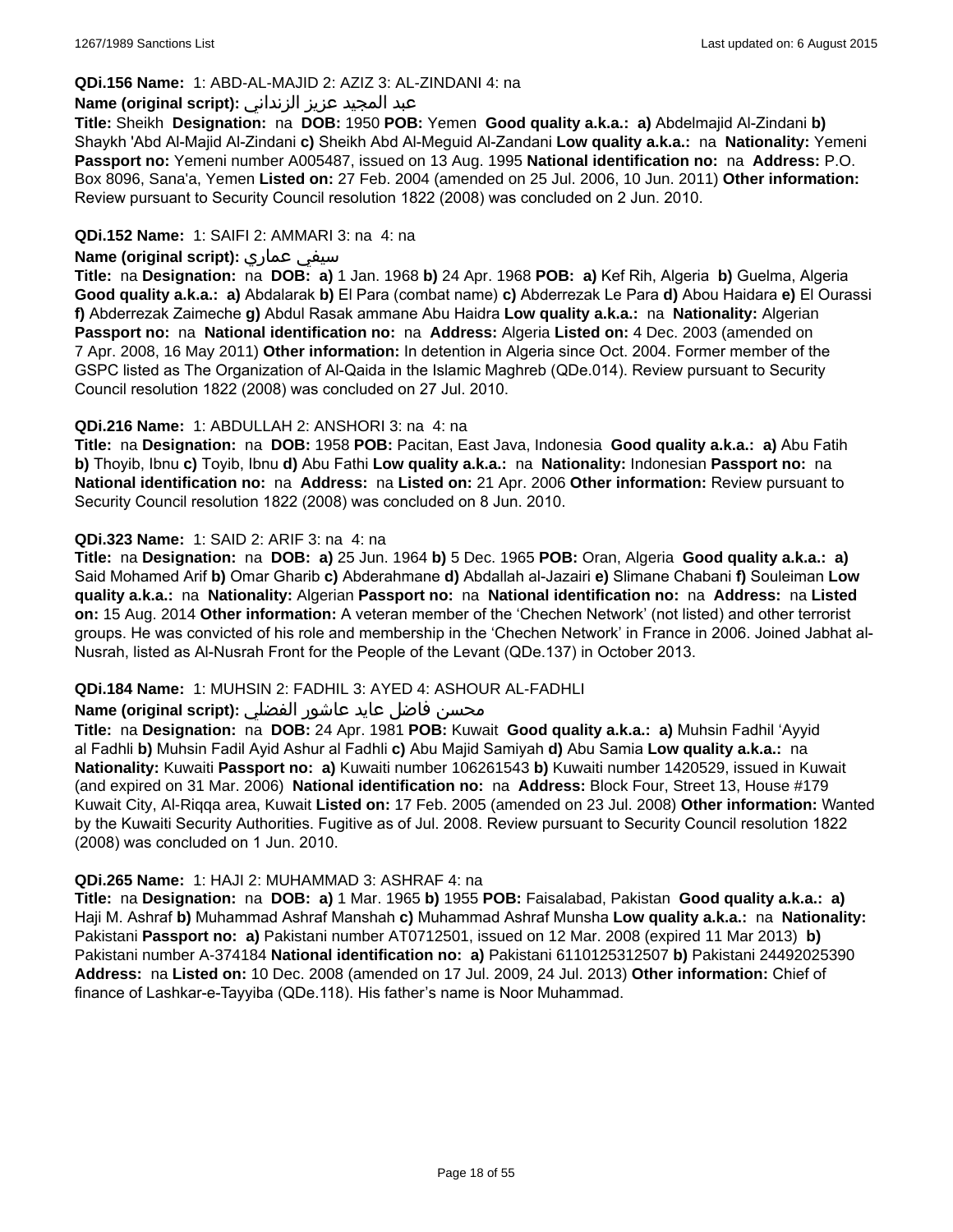### **QDi.042 Name:** 1: HASSAN 2: DAHIR 3: AWEYS 4: na

### **Name (original script):** ظاهرعويس حسن

**Title: a)** Sheikh **b)** Colonel **Designation:** na **DOB:** 1935 **POB:** Somalia **Good quality a.k.a.: a)** Ali, Sheikh Hassan Dahir Aweys **b)** Awes, Shaykh Hassan Dahir **c)** Hassen Dahir Aweyes **d)** Ahmed Dahir Aweys **e)** Mohammed Hassan Ibrahim **f)** Aweys Hassan Dahir **g)** Hassan Tahir Oais **h)** Hassan Tahir Uways **i)** Hassan Dahir Awes **Low quality a.k.a.: a)** Sheikh Aweys **b)** Sheikh Hassan **c)** Sheikh Hassan Dahir Aweys **Nationality:** Somali **Passport no:** na **National identification no:** na **Address: a)** (Active in Southern Somalia as of Nov. 2012.) **b)** (Also reported to be in Eritrea as of Nov. 2007.) **Listed on:** 9 Nov. 2001 (amended on 21 Dec. 2007, 11 May 2010, 16 May 2011, 18 Mar. 2013) **Other information:** Family background: from the Hawiye's Habergidir, Ayr clan. Senior leader of Al-Itihaad Al-Islamiya (AIAI) (QDe.002) and Hizbul Islam in Somalia. Since 12 April 2010, also subject to the sanctions measures set out in Security Council resolution 1844 (2008) concerning Somalia and Eritrea (see www.un.org/sc/committees/751/index.shtml). Review pursuant to Security Council resolution 1822 (2008) was concluded on 22 Jun. 2010.

### **QDi.248 Name:** 1: RICARDO 2: PEREZ 3: AYERAS 4: na

**Title:** na **Designation:** na **DOB:** 15 Sep. 1973 **POB:** 24 Paraiso Street, Barangay Poblacion, Mandaluyong City, Philippines **Good quality a.k.a.: a)** Abdul Kareem Ayeras **b)** Abdul Karim Ayeras **Low quality a.k.a.: a)** Ricky Ayeras **b)** Jimboy **c)** Isaac Jay Galang Perez **d)** Abdul Mujib **Nationality:** Filipino **Passport no:** na **National identification no:** na **Address: a)** Barangay Mangayao, Tagkawayan, Quezon, Philippines **b)** Barangay Tigib, Ayungon, Negros Oriental, Philippines **Listed on:** 4 Jun. 2008 (amended on 13 Dec. 2011) **Other information:** Member of the Rajah Solaiman Movement (QDe.128). Arrested by the Philippines authorities on 14 Mar. 2011. Review pursuant to Security Council resolution 1822 (2008) was concluded on 13 May 2010.

### **QDi.305 Name:** 1: ABDUL 2: ROSYID 3: RIDHO 4: BA'ASYIR

**Title:** na **Designation:** na **DOB:** 31 Jan. 1974 **POB:** Sukoharjo, Indonesia **Good quality a.k.a.: a)** Abdul Rosyid Ridho Bashir **b)** Rashid Rida Ba'aysir **c)** Rashid Rida Bashir **Low quality a.k.a.:** na **Nationality:** Indonesian **Passport no:** na **National identification no:** (Indonesian National Identity Card number 1127083101740003 under name Abdul Rosyid Ridho Ba'asyir) na **Address:** Podok Pesantren AL Wayain Ngrandu, Sumber Agung Magetan, East Java, Indonesia **Listed on:** 12 Mar. 2012 **Other information:** Father's name is Abu Bakar Ba'asyir (QDi.217). Brother of Abdul Rahim Ba'aysir (QDi.293). Belongs to the leadership of and is involved in recruitment and fundraising for Jemmah Anshorut Tauhid (JAT) (QDe.133) Associated with Jemaah Islamiyah (QDe.092).

#### **QDi.217 Name:** 1: ABU BAKAR 2: BA'ASYIR 3: na 4: na

**Title:** na **Designation:** na **DOB:** 17 Aug. 1938 **POB:** Jombang, East Java, Indonesia **Good quality a.k.a.: a)** Baasyir, Abu Bakar **b)** Bashir, Abu Bakar **c)** Abdus Samad **d)** Abdus Somad **Low quality a.k.a.:** na **Nationality:** Indonesian **Passport no:** na **National identification no:** na **Address:** na **Listed on:** 21 Apr. 2006 **Other information:** Review pursuant to Security Council resolution 1822 (2008) was concluded on 8 Jun. 2010.

#### **QDi.293 Name:** 1: ABDUL RAHIM 2: BA'AYSIR 3: na 4: na

**Title:** na **Designation:** na **DOB: a)** 16 Nov. 1977 **b)** 16 Nov. 1974 **POB: a)** Solo, Indonesia **b)** Sukoharjo, Central Java, Indonesia **Good quality a.k.a.: a)** Abdul Rahim Bashir **b)** 'Abd Al-Rahim Ba'asyir **c)** 'Abd Al-Rahim Bashir **d)** Abdurrahim Ba'asyir **e)** Abdurrahim Bashir **f)** Abdul Rachim Ba'asyir **g)** Abdul Rachim Bashir **h)** Abdul Rochim Ba'asyir **i)** Abdul Rochim Bashir **j)** Abdurochim Ba'asyir **k)** Abdurochim Bashir **l)** Abdurrochim Ba'asyir **m)** Abdurrochim Bashir **n)** Abdurrahman Ba'asyir **o)** Abdurrahman Bashir **Low quality a.k.a.:** na **Nationality:** Indonesian **Passport no:** na **National identification no:** na **Address:** Indonesia **Listed on:** 19 Jul. 2011 **Other information:** Senior Jemaah Islamiyah (QDe.092.) leader. Father's name is Abu Bakar Ba'asyir (QDi.217).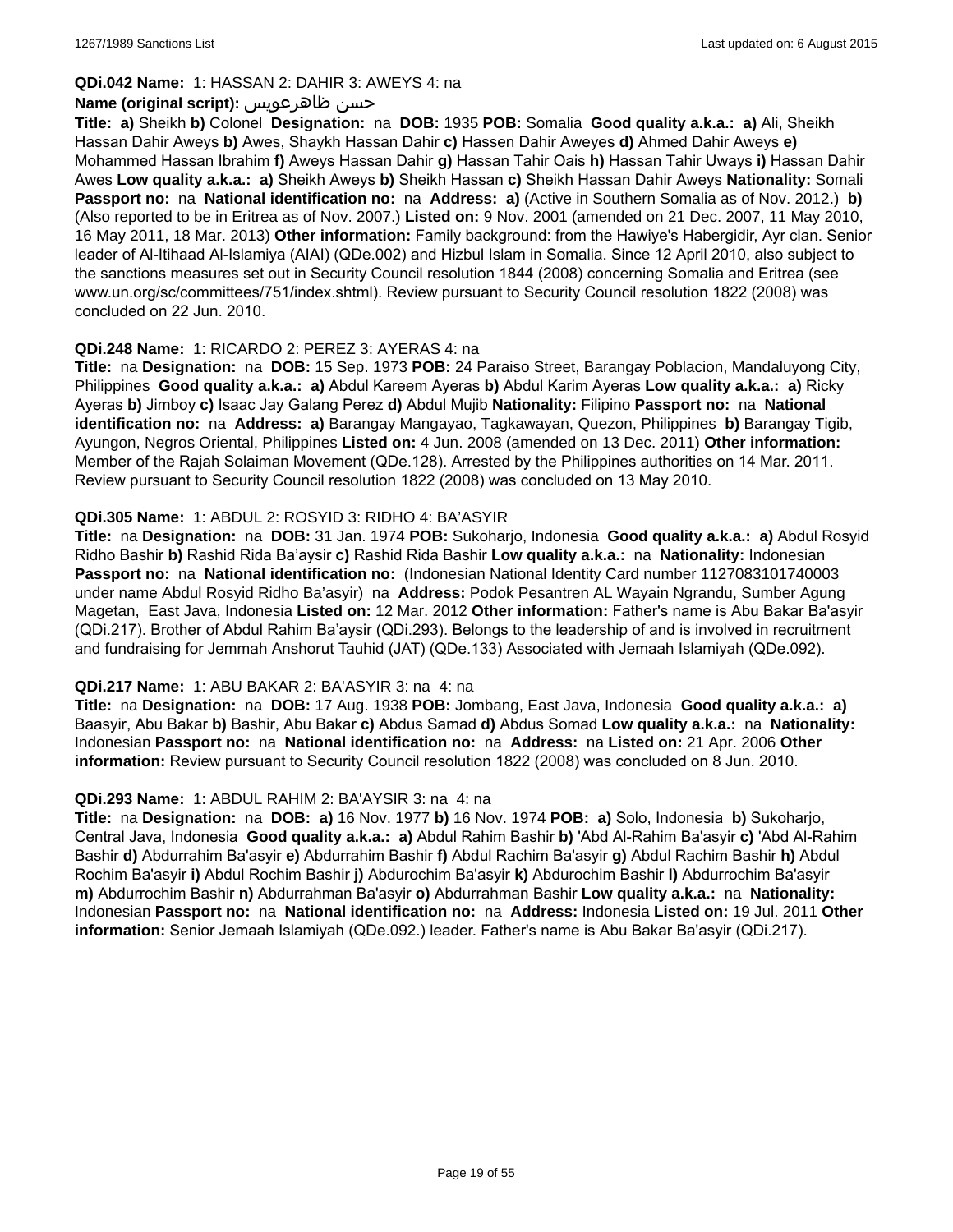**QDi.080 Name:** 1: SAID 2: BAHAJI 3: na 4: na

#### **Name (original script):** باهاجى سعيد

**Title:** na **Designation:** na **DOB:** 15 Jul. 1975 **POB:** Haselünne, Lower Saxony, Germany **Good quality a.k.a.:** Zouheir Al Maghribi **Low quality a.k.a.: a)** Mohamed Abbattay **b)** Abderrahmane Al Maghribi **Nationality: a)** German **b)** Moroccan **Passport no: a)** (Provisional German passport No.: 28642163 (issued by the city of Hamburg)) **b)** (Moroccan passport number 954242 issued on 28 June 1995 in Meknas, Morocco (expired)) **National identification no:** (German identity document ("Bundespersonalausweis") No. 1336597587 ) na **Address:** Bunatwiete 23, Hamburg, 21073, Germany (formerly resident at ) **Listed on:** 30 Sep. 2002 (amended on 26 Nov. 2004, 9 Sep. 2005, 2 Jul. 2007, 23 Dec. 2010, 9 Sep. 2014) **Other information:** Deputy head of the media committee of Al-Qaida (QE.A.4.01) as at Apr. 2010. German authorities issued an arrest warrant for him on 21 Sep. 2001. Review pursuant to Security Council resolution 1822 (2008) was concluded on 20 May 2010. Reportedly deceased in September 2013 in the Afghanistan/Pakistan border area.

### **QDi.266 Name:** 1: MAHMOUD 2: MOHAMMAD 3: AHMED 4: BAHAZIQ

**Title:** na **Designation:** na **DOB: a)** 17 Aug. 1943 **b)** 1943 **c)** 1944 **POB:** India **Good quality a.k.a.: a)** Bahaziq Mahmoud **b)** Abu Abd al-'Aziz **c)** Abu Abdul Aziz **d)** Shaykh Sahib **Low quality a.k.a.:** na **Nationality:** Saudi Arabian **Passport no:** na **National identification no:** Saudi Arabian 4-6032-0048-1 **Address:** na **Listed on:** 10 Dec. 2008 **Other information:** Financier of Lashkar-e-Tayyiba (listed under permanent reference number QDe.118). Has served as the leader of Lashkar-e-Tayyiba in Saudi Arabia.

### **QDi.311 Name:** 1: AYYUB 2: BASHIR 3: na 4: na

### **Name (original script):** بشیر ایوب

**Title: a)** Qari **b)** Alhaj **Designation:** na **DOB: a)** 1966 **b)** 1964 **c)** 1969 **d)** 1971 **POB:** na **Good quality a.k.a.: a)** Alhaj Qari Ayub Bashar **b)** Qari Muhammad Ayub **Low quality a.k.a.:** na **Nationality: a)** Uzbek **b)** Afghan **Passport no:** na **National identification no:** na **Address:** Mir Ali, North Waziristan Agency, Federal Administered Tribal Area, Pakistan **Listed on:** 18 Oct. 2012 **Other information:** Member of leadership council as of early 2010 and head of finance for the Islamic Movement of Uzbekistan (QDe.010). Coordinated financial and logistical support for the Islamic Movement of Uzbekistan in Afghanistan and Pakistan between 2009-2012. Transferred and delivered funds to Fazal Rahim (QDi.303).

#### **QDi.055 Name:** 1: MAHMOOD 2: SULTAN 3: BASHIR-UD-DIN 4: na

**Title:** na **Designation:** na **DOB: a)** 1937 **b)** 1938 **c)** 1939 **d)** 1940 **e)** 1941 **f)** 1942 **g)** 1943 **h)** 1944 **i)** 1945 **POB:**  na **Good quality a.k.a.: a)** Mahmood, Sultan Bashiruddin **b)** Mehmood, Dr. Bashir Uddin **c)** Mekmud, Sultan Baishiruddin **Low quality a.k.a.:** na **Nationality:** Pakistani **Passport no:** na **National identification no:** na **Address:** Street 13, Wazir Akbar Khan, Kabul, Afghanistan **Listed on:** 24 Dec. 2001 **Other information:** Review pursuant to Security Council resolution 1822 (2008) was concluded on 1 Jun. 2010.

#### **QDi.345. Name:** 1: TARKHAN 2: TAYUMURAZOVICH 3: BATIRASHVILI 4:

**Title:** na **Designation:** na **DOB: a)** 11 Jan. 1986 **b)** 1982 **POB:** Akhmeta, Village Birkiani, Georgia **Good quality a.k.a.: a)** Tarkhan Tayumurazovich Batyrashvili **b)** Tarkhan Batirashvili **Low quality a.k.a.: a)** Omar Shishani **b)** Umar Shishani **c)** Abu Umar al-Shishani **d)** Omar al-Shishani **e)** Chechen Omar **f)** Omar the Chechen **g)** Omer the Chechen **h)** Umar the Chechen **i)** Abu Umar **j)** Abu Hudhayfah **Nationality:** Georgian **Passport no:** 09AL14455, issued in Georgia (expires on 26 Jun. 2019) **National identification no:** 08001007864, issued in Georgia **Address:** Syrian Arab Republic (located in as at Dec. 2014) **Listed on:** 23 Jan. 2015 **Other information:** As of mid-2014, Syria-based senior military commander and shura council member of Islamic State in Iraq and the Levant, listed as Al-Qaida in Iraq (AQI) (QDe.115). Led approximately 1,000 foreign fighters for ISIL and committed a number of attacks in northern Syria.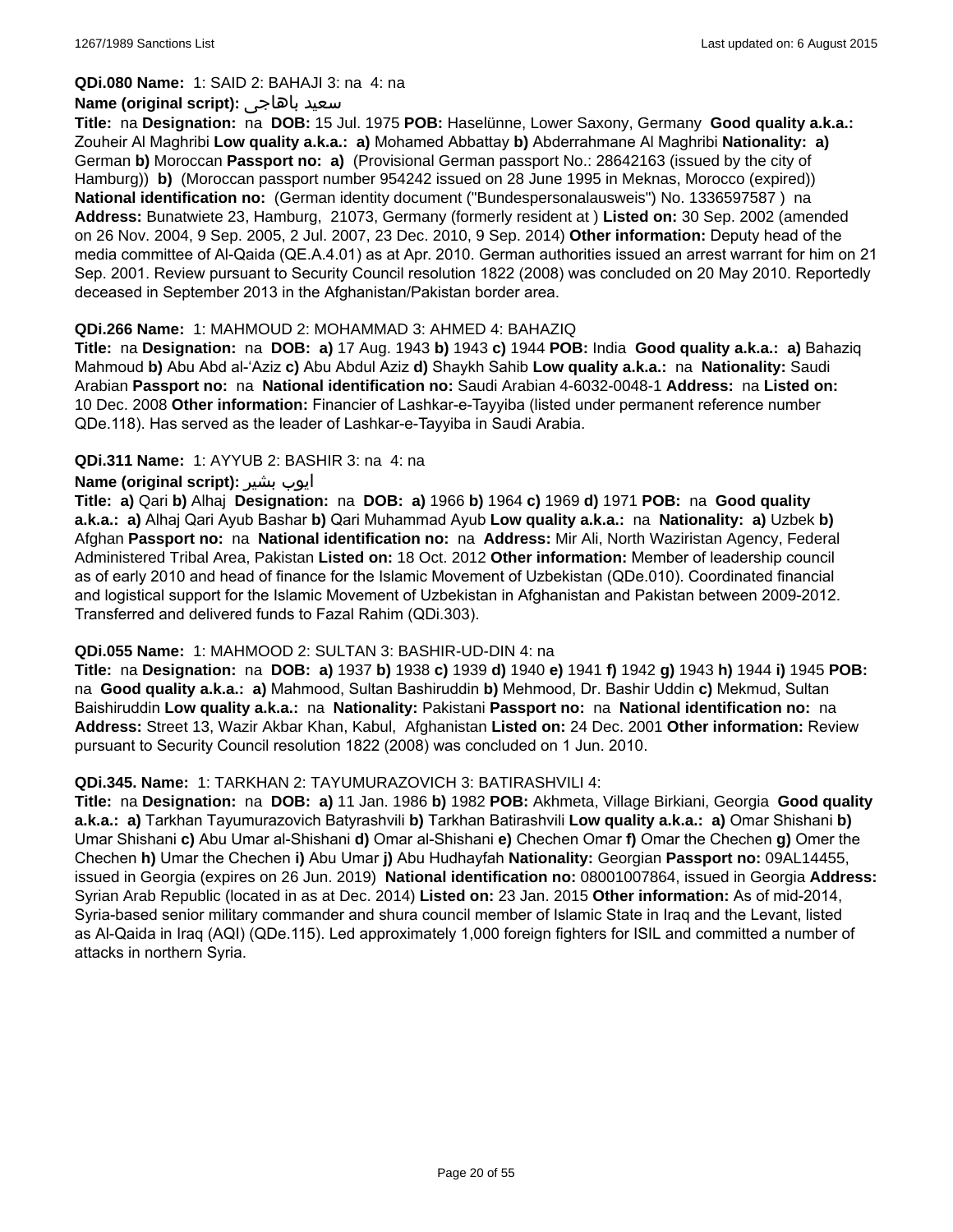#### **QDi.279 Name:** 1: MOHAMED 2: BELKALEM 3: na 4: na

#### **Name (original script):** بلكلام محمد

**Title:** na **Designation:** na **DOB:** 19 Dec. 1969 **POB:** Hussein Dey, Algiers, Algeria **Good quality a.k.a.:** na **Low quality a.k.a.: a)** Abdelali Abou Dher (ذر ابو العالي عبد(**b)** El Harrachi (الحراشي(**Nationality:** Algerian **Passport no:**  na **National identification no:** na **Address:** Mali **Listed on:** 22 Apr. 2010 (amended on 15 Apr. 2014) **Other information:** Convicted in absentia by Algerian tribunal on 28 Mar. 1996. Algerian international arrest warrant number 03/09 of 6 Jun. 2009 issued by the Tribunal of Sidi Mhamed, Algiers, Algeria. Algerian extradition request number 2307/09 of 3 Sep. 2009, presented to Malian authorities. Father's name is Ali Belkalem. Mother's name is Fatma Saadoudi. Member of The Organization of Al-Qaida in the Islamic Maghreb (QDe.014)

### **QDi.136 Name:** 1: MOKHTAR 2: BELMOKHTAR 3: na 4: na

### **Name (original script):** بلمختار مختار

**Title:** na **Designation:** na **DOB:** 1 Jun. 1972 **POB:** Ghardaia, Algeria **Good quality a.k.a.: a)** Abou Abbes Khaled **b)** Belaouar Khaled Abou El Abass **c)** Belaouer Khaled Abou El Abass **d)** Belmokhtar Khaled Abou El Abes **e)** Khaled Abou El Abass **f)** Khaled Abou El Abbes **g)** Khaled Abou El Abes **h)** Khaled Abulabbas Na Oor **i)** Mukhtar Belmukhtar **Low quality a.k.a.: a)** Belaoua **b)** Belaour **Nationality:** Algerian **Passport no:** na **National identification no:** na **Address:** na **Listed on:** 11 Nov. 2003 (amended on 12 Apr. 2006, 2 Jul. 2007, 7 Apr. 2008, 25 Jan. 2010, 16 May 2011, 9 Sep. 2014) **Other information:** Father's name is Mohamed. Mother's name is Zohra Chemkha. Member of the Council of the Organization of Al-Qaida in the Islamic Maghreb (QDe.014) (AQIM). Head of Al Mouakaoune Biddam (QDe.139), Al Moulathamoun (QDe.140) and Al Mourabitoun (QDe.141). Review pursuant to Security Council resolution 1822 (2008) was concluded on 30 Jul. 2009.

### **QDi.333 Name:** 1: SEIFALLAH 2: BEN HASSINE 3: na 4: na

**Title:** na **Designation:** na **DOB:** 8 Nov. 1965 **POB:** na **Good quality a.k.a.: a)** Seif Allah ben Hocine **b)** Saifallah ben Hassine **c)** Sayf Allah 'Umar bin Hassayn **d)** Sayf Allah bin Hussayn **Low quality a.k.a.: a)** Abou Aayadh **b)** Abou Iyadh **c)** Abu Ayyad al-Tunisi **d)** Abu Iyyadh al-Tunisi **e)** Abou Iyadh el-Tounsi **Nationality:** Tunisian **Passport no:** na **National identification no:** na **Address:** na **Listed on:** 23 Sep. 2014 **Other information:** Founder of the Tunisian Combatant Group (QDe.090) and leader of Ansar al-Shari'a in Tunisia (QDe.143). Arrest warrant issued by Tunisian Court of First Instance on 23 Aug. 2013.

#### **QDi.307 Name:** 1: HAFIZ 2: ABDUL SALAM 3: BHUTTAVI 4: na

**Title: a)** Maulavi **b)** Mullah **Designation:** na **DOB:** 1940 **POB:** Gujranwala, Punjab Province, Pakistan **Good quality a.k.a.: a)** Hafiz Abdul Salam Bhattvi **b)** Hafiz Abdusalam Budvi **c)** Hafiz Abdussalaam Bhutvi **d)** Abdul Salam Budvi **e)** Abdul Salam Bhattwi **f)** Abdul Salam Bhutvi **g)** Mullah Abdul Salaam Bhattvi **h)** Molvi Abdursalam Bhattvi **Low quality a.k.a.:** na **Nationality:** Pakistani **Passport no:** na **National identification no:** na **Address:** na **Listed on:** 14 Mar. 2012 **Other information:** Founding member of Lashkar-e-Tayyiba (QDe.118) and deputy to Lashkar-e-Tayyiba leader Hafiz Muhammad Saeed (QDi.263).

## **QDi.081 Name:** 1: RAMZI 2: MOHAMED 3: ABDULLAH 4: BINALSHIBH

#### رمزي محمد عبد الله بن الشيبة **:(script original (Name**

**Title:** na **Designation:** na **DOB: a)** 1 May 1972 **b)** 16 Sep. 1973 **POB: a)** Gheil Bawazir, Hadramawt, Yemen **b)** Khartoum, Sudan **Good quality a.k.a.: a)** Binalsheidah, Ramzi Mohamed Abdullah **b)** Bin Al Shibh, Ramzi **c)** Omar, Ramzi Mohamed Abdellah **d)** Mohamed Ali Abdullah Bawazir **e)** Binalshibh Ramzi Mohammed Abdullah **f)** Ramzi Binalshib **g)** Ramzi Mohamed Abdellah Omar Hassan Alassiri **h)** Binalshibh Ramsi Mohamed Abdullah **i)** Abu Ubaydah **j)** 'Umar Muhammad 'Abdallah Ba' Amar **Low quality a.k.a.:** Ramzi Omar **Nationality:** Yemeni **Passport no:** 00085243, issued on 17 Nov. 1997, issued in Sanaa, Yemen **National identification no:** na **Address:** na **Listed on:** 30 Sep. 2002 (amended on 26 Nov. 2004, 25 Jul. 2006, 2 Jul. 2007, 27 Jul. 2007, 23 Dec. 2010) **Other information:** Arrested in Karachi, Pakistan, 30 Sep. 2002. In custody of the United States of America, as of May 2010. Review pursuant to Security Council resolution 1822 (2008) was concluded on 25 May 2010.

#### **QDi.009 Name:** 1: BILAL 2: BIN MARWAN 3: na 4: na

## بلال بن مروان **:(script original (Name**

**Title:** na **Designation:** na **DOB:** 1947 **POB:** na **Good quality a.k.a.:** na **Low quality a.k.a.:** na **Nationality:**  na **Passport no:** na **National identification no:** na **Address:** na **Listed on:** 25 Jan. 2001 **Other information:** Senior lieutenant of UBL. Review pursuant to Security Council resolution 1822 (2008) was concluded on 21 Jun. 2010.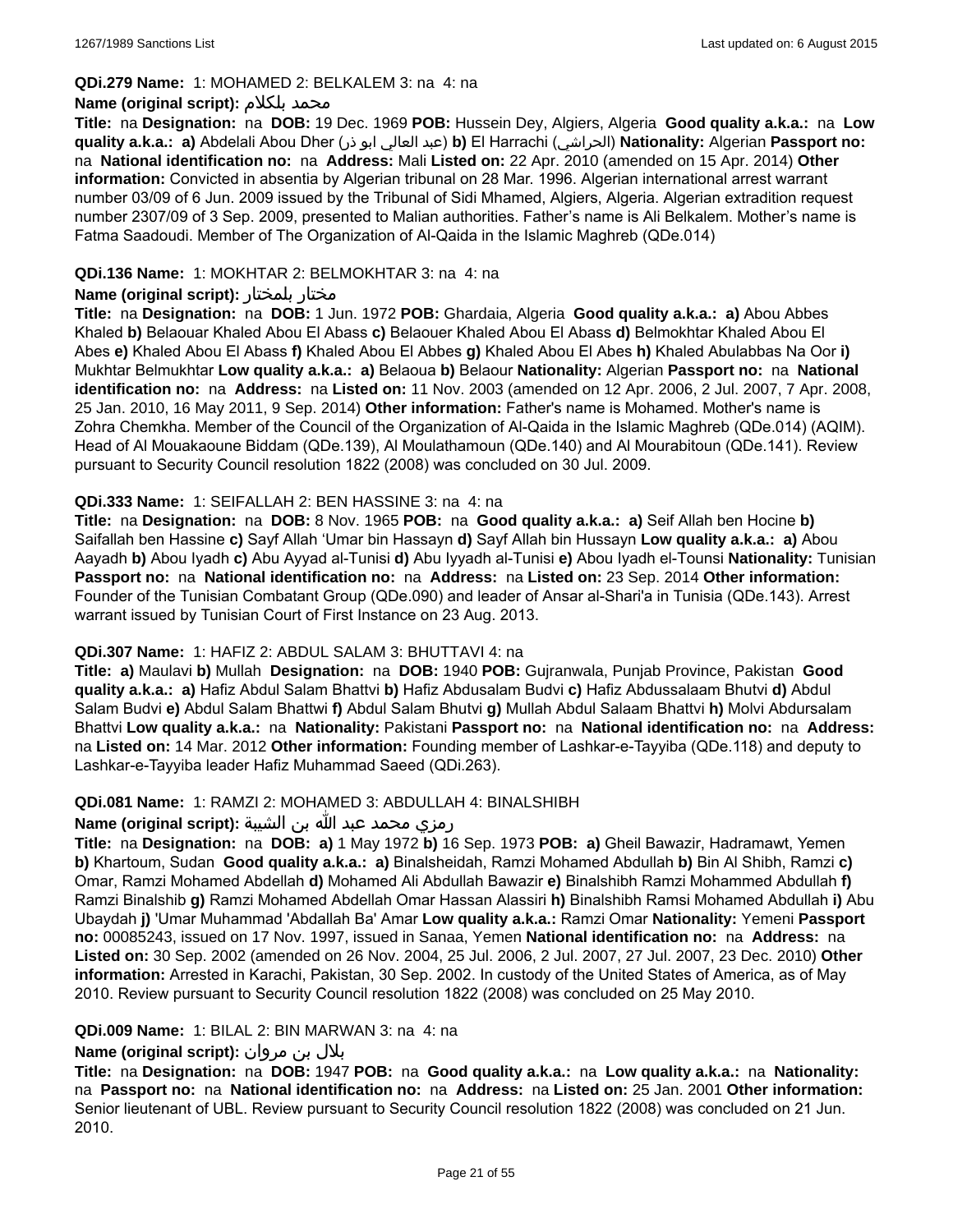### **QDi.063 Name:** 1: AL-MOKHTAR 2: BEN MOHAMED 3: BEN AL-MOKHTAR 4: BOUCHOUCHA

## المختار بن محمد بن المختار بوشوشة **:(script original (Name**

**Title:** na **Designation:** na **DOB:** 13 Oct. 1969 **POB:** Tunis, Tunisia **Good quality a.k.a.:** Bushusha, Mokhtar **Low quality a.k.a.:** na **Nationality:** Tunisian **Passport no:** Tunisian number K754050, issued on 26 May 1999 (expired on 25 May 2004) **National identification no:** 04756904, issued on 14 Sep. 1984 **Address:** Via Milano Number 38, Spinadesco, (CR), Italy **Listed on:** 24 Apr. 2002 (amended on 10 Apr. 2003, 26 Nov. 2004, 20 Dec. 2005, 7 Jun. 2007, 23 Dec. 2010) **Other information:** Italian Fiscal Code: BCHMHT69R13Z352T. Mother's name is Hedia Bannour. Review pursuant to Security Council resolution 1822 (2008) was concluded on 22 Apr. 2010.

## **QDi.188 Name:** 1: FAYCAL 2: BOUGHANEMI 3: na 4: na

## **Name (original script):** بوغانمي فيصل

**Title:** na **Designation:** na **DOB:** 28 Oct. 1966 **POB:** Tunis, Tunisia **Good quality a.k.a.: a)** Faical Boughanmi **b)** Faysal al-Bughanimi **Low quality a.k.a.:** na **Nationality:** Tunisian **Passport no:** na **National identification no:**  na **Address:** Number 5/B viale Cambonino, Cremona, Italy **Listed on:** 29 Jul. 2005 (amended on 7 Jun. 2007, 10 Aug. 2009, 1 Sep. 2009, 13 Dec. 2011) **Other information:** Italian Fiscal code: BGHFCL66R28Z352G. Sentenced to 7 years imprisonment in Italy on 29 Jun. 2007 by the Brescia Second Appeals Court. In detention in Italy as at Jun. 2009. Review pursuant to Security Council resolution 1822 (2008) was concluded on 20 Jul. 2009.

### **QDi.143 Name:** 1: HAMADI 2: BEN ABDUL AZIZ 3: BEN ALI 4: BOUYEHIA

## حمادي بن عبد العزيز بن علي بويحي **:(script original (Name**

**Title:** na **Designation:** na **DOB:** 29 May 1966 **POB:** Tunis, Tunisia **Good quality a.k.a.: a)** Gamel Mohamed, born 25 May 1966 in Morocco **b)** Abd el Wanis Abd Gawwad Abd el Latif Bahaa, born 9 May 1986 in Egypt **c)** Mahmoud Hamid **Low quality a.k.a.:** na **Nationality:** Tunisian **Passport no:** (Tunisian passport number L723315, issued on 5 May 1998, expired on 4 May 2003) **National identification no:** na **Address:** Corso XXII Marzo Number 39, Milan, Italy **Listed on:** 12 Nov. 2003 (amended on 20 Dec. 2005, 31 Jul. 2006, 30 Jan. 2009, 16 May 2011) **Other information:** In prison in Italy until 28 Jul. 2011. Review pursuant to Security Council resolution 1822 (2008) was concluded on 21 Jun. 2010.

### **QDi.312 Name:** 1: AAMIR 2: ALI 3: CHAUDHRY 4: na

## عامر علی چوہدری **:(script original (Name**

**Title:** na **Designation:** na **DOB:** 3 Aug. 1986 **POB:** na **Good quality a.k.a.: a)** Aamir Ali Chaudary **b)** Aamir Ali Choudry **c)** Amir Ali Chaudry **Low quality a.k.a.:** Huzaifa **Nationality:** Pakistani **Passport no:** Pakistani number BN 4196361, issued on 28 Oct. 2008 (expiring 27 Oct. 2013) **National identification no:** Pakistani 33202-7126636-9 **Address:** na **Listed on:** 18 Oct. 2012 **Other information:** Electronics and explosives expert for Tehrik-e Taliban Pakistan (TTP) (QDe.132). Involved in attack planning for TTP. Provided financial and logistical support for TTP and participated in TTP-sponsored militant training.

#### **QDi.070 Name:** 1: YASSINE 2: CHEKKOURI 3: na 4: na

## **Name (original script):** شكوري ياسين

**Title:** na **Designation:** na **DOB:** 6 Oct. 1966 **POB:** Safi, Morocco **Good quality a.k.a.:** na **Low quality a.k.a.:**  na **Nationality:** Moroccan **Passport no:** Moroccan number F46947 **National identification no:** (Moroccan national identity card H-135467) na **Address:** 7th Street, Number 7, Hay Anas Safi, Morocco **Listed on:** 3 Sep. 2002 (amended on 7 Jun. 2007, 23 Dec. 2010) **Other information:** Mother's name is Feue Hlima Bent Barka and father's name is Abderrahmane Mohammed Ben Azzouz. Deported from Italy to Morocco on 26 Feb. 2004. Review pursuant to Security Council resolution 1822 (2008) was concluded on 21 Jun. 2010.

#### **QDi.300 Name:** 1: MONIR 2: CHOUKA 3: na 4: na

**Title:** na **Designation:** na **DOB:** 30 Jul. 1981 **POB:** Bonn, Germany **Good quality a.k.a.:** na **Low quality a.k.a.:** Abu Adam **Nationality: a)** German **b)** Moroccan **Passport no:** German passport number 5208323009, issued on 2 Feb. 2007, issued in Stadt Bonn, Germany (expires on 1 Feb. 2012) **National identification no:** German national identity card number 5209530116, issued on 21 Jun. 2006, issued in Stadt Bonn, Germany (expired on 20 Jun. 2011) **Address:** Ungartenstraße 6, Bonn, 53229, Germany (previous) **Listed on:** 25 Jan. 2012 **Other information:** Associated with Islamic Movement of Uzbekistan (QDe.010). Brother of Yassin Chouka (QDi.301) Arrest warrant issued by the investigating judge of the German Federal Court of Justice on 5 Oct. 2010.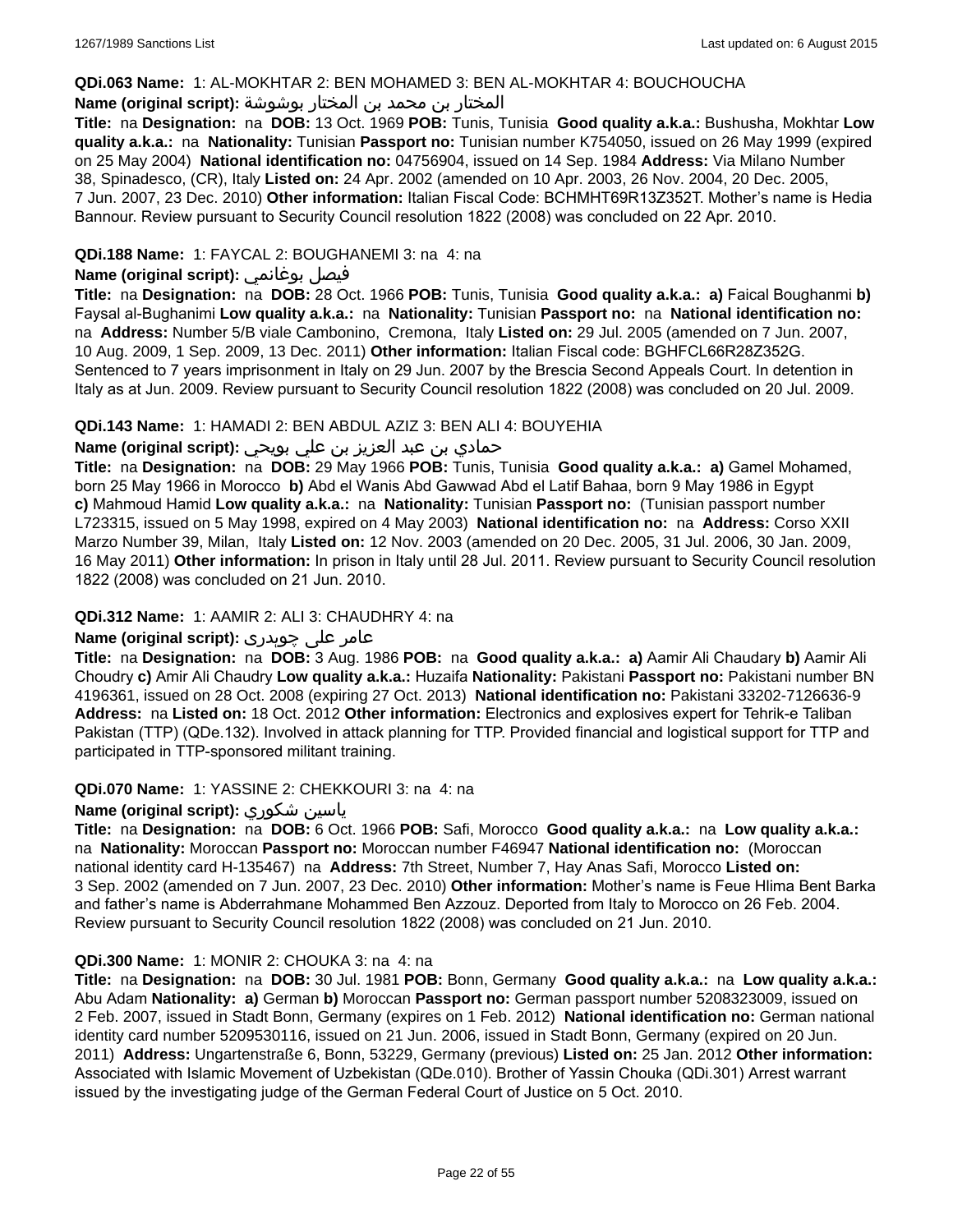#### **QDi.301 Name:** 1: YASSIN 2: CHOUKA 3: na 4: na

**Title:** na **Designation:** na **DOB:** 11 Dec. 1984 **POB:** Bonn, Germany **Good quality a.k.a.:** na **Low quality a.k.a.:** Abu Ibraheem **Nationality: a)** German **b)** Moroccan **Passport no:** German passport number 5204893014, issued on 5 Oct. 2000, issued in Stadt Bonn, Germany (expired on 5 Oct. 2005) **National identification no:** German national identity card number 5209445304, issued on 5 Sep. 2005, issued in Stadt Bonn, Germany (expired on 4 Sep. 2010) **Address:** Karl-Barth-Straße 14, Bonn, 53129, Germany (previous) **Listed on:** 25 Jan. 2012 **Other information:** Associated with Islamic Movement of Uzbekistan (QDe.010). Brother of Monir Chouka (QDi.300). Arrest warrant issued by the investigating judge of the German Federal Court of Justice on 5 Oct. 2010.

### **QDi.141 Name:** 1: MAXAMED 2: CABDULLAAH 3: CIISE 4: na

**Title:** na **Designation:** na **DOB:** 8 Oct. 1974 **POB:** Kismaayo, Somalia **Good quality a.k.a.: a)** Maxamed Cabdullaahi Ciise **b)** Maxammed Cabdullaahi **c)** Cabdullah Mayamed Ciise **Low quality a.k.a.:** na **Nationality:** Somali **Passport no:** na **National identification no:** (United Kingdom identification number PX910063D) na **Address:** Somalia **Listed on:** 12 Nov. 2003 (amended on 9 Sep. 2005, 30 Jan. 2009, 20 Apr. 2009, 21 Oct. 2010) **Other information:** Present in Somalia as of Apr. 2009 following transfer from United Kingdom. Review pursuant to Security Council resolution 1822 (2008) was concluded on 21 Jun. 2010.

### **QDi.347 Name:** 1: DENIS 2: MAMADOU 3: GERHARD 4: CUSPERT

**Title:** na **Designation:** na **DOB:** 18 Oct. 1975 **POB:** Berlin, Germany **Good quality a.k.a.:** na **Low quality a.k.a.:** Abu Talha al-Almani **Nationality:** German **Passport no:** na **National identification no:** 2550439611, issued in District Friedrichshain-Kreuzberg of Berlin, Germany (issued on 22 Apr. 2010, expires on 21 Apr. 2020) **Address: a)** (Syria/Turkey border area (as at Jan. 2015)) **b)** Karl-Marx-Str. 210, Berlin, 12055, Germany (primary address) **Listed on:** 11 Feb. 2015 **Other information:** Physical description: eye colour: brown; hair colour: black; height: 178cm; Tattoos: BROKEN DREAMS in letters (on back) and landscape of Africa (on right upper arm). Father's name: Richard Luc-Giffard; Mother's name: Sigrid Cuspert. European arrest warrant issued by investigating judge at the Federal Court of Justice of Germany, dated 14 May 2014 and 5 Dec. 2014.

### **QDi.331 Name:** 1: ANDERS 2: CAMEROON 3: OSTENSVIG 4: DALE

**Title:** na **Designation:** na **DOB:** 19 Oct. 1978 **POB:** Oslo, Norway **Good quality a.k.a.:** na **Low quality a.k.a.:** Muslim Abu Abdurrahman **Nationality:** na **Passport no:** na **National identification no:** na **Address:** na **Listed on:** 23 Sep. 2014 **Other information:**

#### **QDi.252 Name:** 1: AHMED 2: DEGHDEGH 3: na 4: na

## **Name (original script):** دغداغ أحمد

**Title:** na **Designation:** na **DOB:** 17 Jan. 1967 **POB:** Anser, Wilaya (province) of Jijel, Algeria **Good quality a.k.a.: a)** Abd El Illah **b)** Abdellillah dit Abdellah Ahmed dit Said **Low quality a.k.a.:** na **Nationality:** Algerian **Passport no:** na **National identification no:** na **Address:** Algeria **Listed on:** 3 Jul. 2008 (amended on 24 Mar. 2009, 15 Nov. 2012) **Other information:** Belongs to the leadership and is the finance chief of the Organization of Al-Qaida in the Islamic Maghreb (Qde.014). Mother's name is Zakia Chebira. Father's name is Lakhdar.

#### **QDi.246 Name:** 1: REDENDO 2: CAIN 3: DELLOSA 4: na

**Title:** na **Designation:** na **DOB:** 15 May 1972 **POB:** Punta, Santa Ana, Manila, Philippines **Good quality a.k.a.: a)** Abu Ilonggo **b)** Brandon Berusa **c)** Abu Muadz **d)** Arnulfo Alvarado **e)** Habil Ahmad Dellosa **Low quality a.k.a.: a)** Dodong **b)** Troy **c)** Uthman **Nationality:** Filipino **Passport no:** na **National identification no:** na **Address:** 3111, Ma. Bautista, Punta, Santa Ana, Manila, Philippines **Listed on:** 4 Jun. 2008 (amended on 3 Jun. 2009, 13 Dec. 2011) **Other information:** Member of the Rajah Solaiman Movement (QDe.128) and linked to the Abu Sayyaf Group (QDe.001). Father's name is Fernando Rafael Dellosa. Mother's name is Editha Parado Cain. In detention in the Philippines as of Jan. 2010. Review pursuant to Security Council resolution 1822 (2008) was concluded on 13 May 2010.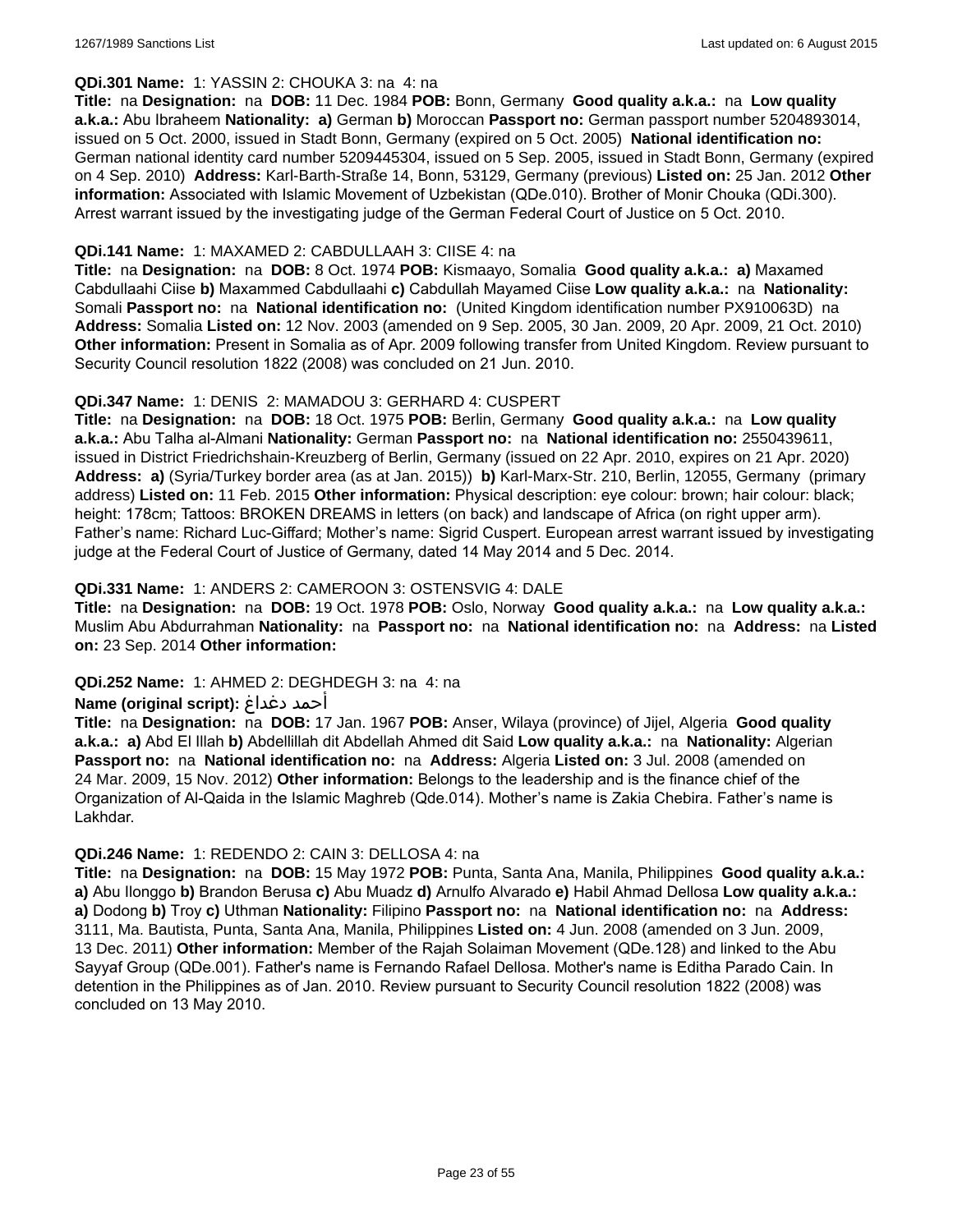#### **QDi.243 Name:** 1: FELICIANO 2: SEMBORIO 3: DELOS REYES JR. 4: na

**Title:** Ustadz **Designation:** na **DOB:** 4 Nov. 1963 **POB:** Arco, Lamitan, Basilan, Philippines **Good quality a.k.a.: a)** Abubakar Abdillah **b)** Abdul Abdillah **Low quality a.k.a.:** na **Nationality:** Filipino **Passport no:** na **National identification no:** na **Address:** Philippines **Listed on:** 4 Jun. 2008 (amended on 3 Jun. 2009, 13 Dec. 2011) **Other information:** Member of the Rajah Solaiman Movement (Qde.128). Father's name is Feliciano Delos Reyes Sr. Mother's name is Aurea Semborio. In detention in the Philippines as of May 2011. Review pursuant to Security Council resolution 1822 (2008) was concluded on 13 May 2010.

### **QDi.164 Name:** 1: OTHMAN 2: DERAMCHI 3: na 4: na

### **Name (original script):** درمشي عثمان

**Title:** na **Designation:** na **DOB:** 7 Jun. 1954 **POB:** Tighennif, Algeria **Good quality a.k.a.:** na **Low quality a.k.a.:** Abou Youssef **Nationality:** Algerian **Passport no:** na **National identification no:** na **Address:** Algeria **Listed on:** 17 Mar. 2004 (amended on 26 Nov. 2004, 21 Dec. 2007, 2 Dec. 2008, 3 Jun. 2009, 25 Jan. 2010, 16 May 2011) **Other information:** Italian Fiscal Code DRMTMN54H07Z301T. Deported from Italy to Algeria on 22 Aug. 2008. Father in law of Djamel Lounici (QDi.155). Review pursuant to Security Council resolution 1822 (2008) was concluded on 28 Sep. 2009.

### **QDi.245 Name:** 1: PIO 2: ABOGNE 3: DE VERA 4: na

**Title:** na **Designation:** na **DOB:** 19 Dec. 1969 **POB:** Bagac, Bagamanok, Catanduanes, Philippines **Good quality a.k.a.:** Ismael De Vera **Low quality a.k.a.: a)** Khalid **b)** Ismael **c)** Ismail **d)** Manex **e)** Tito Art **f)** Dave **g)** Leo **Nationality:** Filipino **Passport no:** na **National identification no:** na **Address:** Concepcion, Zaragosa, Nueva Ecija, Philippines **Listed on:** 4 Jun. 2008 (amended on 3 Jun. 2009, 13 Dec. 2011) **Other information:** Member of the Rajah Solaiman Movement (QDe.128), Abu Sayyaf Group (Qde.001) and Jemaah Islamiyah (Qde.092). Father's name is Honorio Devera. Mother's name is Fausta Abogne. In detention in the Philippines as of May 2011. Review pursuant to Security Council resolution 1822 (2008) was concluded on 13 May 2010.

### **QDi.169 Name:** 1: DHOU 2: EL-AICH 3: na 4: na

### **Name (original script):** العيش ذو

**Title:** na **Designation:** na **DOB:** 5 Aug. 1964 **POB:** Blida, Algeria **Good quality a.k.a.:** Abdel Hak **Low quality a.k.a.:** na **Nationality:** Algerian **Passport no:** na **National identification no:** na **Address:** na **Listed on:** 3 May 2004 (amended on 12 Apr. 2006, 7 Apr. 2008, 13 Dec. 2011) **Other information:** Confirmed to have died in Chad on 8 Mar. 2004. Review pursuant to Security Council resolution 1822 (2008) was concluded on 27 Jul. 2010.

#### **QDi.342 Name:** 1: OUMAR 2: DIABY 3: na 4: na

**Title:** na **Designation:** na **DOB:** 5 Aug. 1975 **POB:** Dakar, Senegal **Good quality a.k.a.:** na **Low quality a.k.a.: a)** Omsen **b)** Oumar Omsen **Nationality:** Senegalese **Passport no:** na **National identification no:** na **Address:** Syrian Arab Republic (located in) **Listed on:** 23 Sep. 2014 **Other information:** A leader of an armed group linked to Al-Nusrah Front for the People of the Levant (QDe.137) and a key facilitator for a Syrian foreign terrorist fighter network. Active in terrorist propaganda through the Internet.

## **QDi.167 Name:** 1: KAMEL 2: DJERMANE 3: na 4: na

## **Name (original script):** جرمان كمال

**Title:** na **Designation:** na **DOB:** 12 Oct. 1965 **POB:** Oum el Bouaghi, Algeria **Good quality a.k.a.: a)** Bilal **b)** Adel **c)** Fodhil **d)** Abou Abdeljalil **Low quality a.k.a.:** na **Nationality:** Algerian **Passport no:** na **National identification no:** na **Address:** Algeria **Listed on:** 3 May 2004 (amended on 7 Apr. 2008, 13 Dec. 2011) **Other information:** In detention in Algeria as at April 2010. Arrest warrant issued by the German authorities on 9 Oct. 2003 for involvement in kidnapping. Former member of the Katibat Tarek Ibn Ziad of The Organization of Al-Qaida in the Islamic Maghreb (QDe.014). Review pursuant to Security Council resolution 1822 (2008) was concluded on 27 Jul. 2010.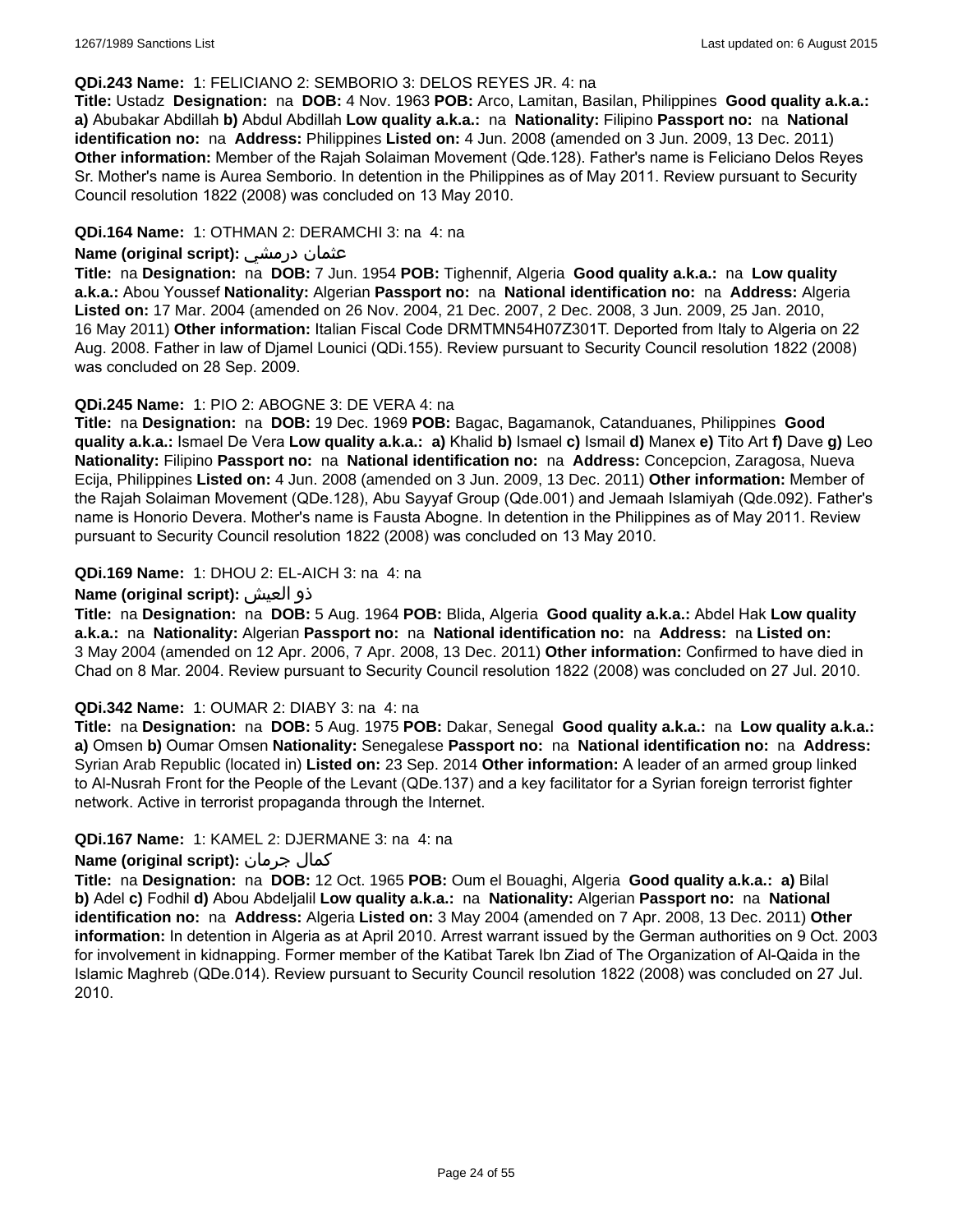**QDi.249 Name:** 1: YAHIA 2: DJOUADI 3: na 4: na

#### **Name (original script):** جوادي يحي

**Title:** na **Designation:** na **DOB:** 1 Jan. 1967 **POB:** M'Hamid, Wilaya (province) of Sidi Bel Abbes, Algeria **Good quality a.k.a.: a)** Yahia Abou Ammar **b)** Abou Ala **Low quality a.k.a.:** na **Nationality:** Algerian **Passport no:**  na **National identification no:** na **Address:** na **Listed on:** 3 Jul. 2008 (amended on 15 Nov. 2012) **Other information:** Belongs to the leadership of the Organization of Al-Qaida in the Islamic Maghreb (listed under permanent reference number QDe.014). Located in Northern Mali as of Jun. 2008. Mother's name is Zohra Fares. Father's name is Mohamed.

### **QDi.232 Name:** 1: ABDELMALEK 2: DROUKDEL 3: na 4: na

### عبد المالك دروكدال **:(script original (Name**

**Title:** na **Designation:** na **DOB:** 20 Apr. 1970 **POB:** Meftah, Wilaya of Blida, Algeria **Good quality a.k.a.:** Abou Mossaab Abdelouadoud **Low quality a.k.a.:** na **Nationality:** Algerian **Passport no:** na **National identification no:** na **Address:** Algeria **Listed on:** 27 Aug. 2007 (amended on 7 Apr. 2008, 13 Dec. 2011) **Other information:** Head of The Organization of Al-Qaida in the Islamic Maghreb (QDe.014). Sentenced in absentia to life imprisonment in Algeria on 21 March 2007. Father's name is Rabah Droukdel. Mother's name is Z'hour Zdigha. Review pursuant to Security Council resolution 1822 (2008) was concluded on 4 May 2009.

## **QDi.095 Name:** 1: LIONEL 2: DUMONT 3: na 4: na

**Title:** na **Designation:** na **DOB:** 21 Jan. 1971 **POB:** Roubaix, France **Good quality a.k.a.: a)** Jacques Brougere **b)** Abu Hamza **c)** Di Karlo Antonio **d)** Merlin Oliver Christian Rene **e)** Arfauni Imad Ben Yousset Hamza **f)** Imam Ben Yussuf Arfaj **g)** Abou Hamza **h)** Arfauni Imad **Low quality a.k.a.: a)** Bilal **b)** Hamza **c)** Koumkal **d)** Kumkal **e)** Merlin **f)** Tinet **g)** Brugere **h)** Dimon **Nationality:** French **Passport no:** na **National identification no:** na **Address:** France **Listed on:** 25 Jun. 2003 (amended on 22 Nov. 2004, 26 Nov. 2004, 2 Jul. 2007, 17 Oct. 2007, 24 Mar. 2009, 6 Aug. 2010) **Other information:** In custody in France as of May 2004. Sentenced to 25 years imprisonment in France in 2007. Review pursuant to Security Council resolution 1822 (2008) was concluded on 15 Jun. 2010.

### **QDi.111 Name:** 1: AGUS 2: DWIKARNA 3: na 4: na

**Title:** na **Designation:** na **DOB:** 11 Aug. 1964 **POB:** Makassar, South Sulawesi, Indonesia **Good quality a.k.a.:**  na **Low quality a.k.a.:** na **Nationality:** Indonesian **Passport no:** Indonesian Travel document number XD253038 **National identification no:** na **Address:** Indonesia **Listed on:** 9 Sep. 2003 (amended on 26 Nov. 2004, 14 May 2014) **Other information:** Arrested 13 Mar. 2002, sentenced 12 July 2002 in the Philippines. Released from custody in the Philippines on 1 Jan. 2014 and subsequently deported to Indonesia. Physical description: height 165 cm. Photo available for inclusion in the INTERPOL-UN Security Council Special Notice. Review pursuant to Security Council resolution 1822 (2008) was concluded on 25 May 2010.

## **QDi.142 Name:** 1: RADI 2: ABD EL SAMIE 3: ABOU EL YAZID 4: EL AYASHI

#### راضي عبد السميع أبواليزيد العياشي **:(script original (Name**

**Title:** na **Designation:** na **DOB:** 2 Jan. 1972 **POB:** El Gharbia, Egypt **Good quality a.k.a.:** na **Low quality a.k.a.:** Mera'i **Nationality:** na **Passport no:** na **National identification no:** na **Address:** Via Cilea 40, Milan, Italy (Domicile) **Listed on:** 12 Nov. 2003 (amended on 9 Sep. 2005, 21 Dec. 2007, 16 May 2011) **Other information:** Sentenced to ten years of imprisonment by the Court of first instance of Milan on 21 Sep. 2006. In custody in Italy. Due for release on 6 Jan. 2012. Subject to expulsion from Italy after serving the sentence. Review pursuant to Security Council resolution 1822 (2008) was concluded on 21 Jun. 2010.

#### **QDi.262 Name:** 1: REDOUANE 2: EL HABHAB 3: na 4: na

**Title:** na **Designation:** na **DOB:** 20 Dec. 1969 **POB:** Casablanca, Morocco **Good quality a.k.a.:** Abdelrahman **Low quality a.k.a.:** na **Nationality: a)** German **b)** Moroccan **Passport no:** German number 1005552350, issued on 27 Mar. 2001 ( by Municipality of Kiel, Germany, expired on 26 Mar. 2011) **National identification no:** German federal identity card number 1007850441, issued on 27 Mar. 2001 ( by Municipality of Kiel, Germany, expired on 26 Mar. 2011) **Address:** lltisstrasse 58, 24143 Kiel, Germany (previous address) **Listed on:** 12 Nov. 2008 (amended on 30 Jan. 2009, 24 Mar. 2009, 15 Nov. 2012) **Other information:** Released from custody in Germany in Apr. 2012.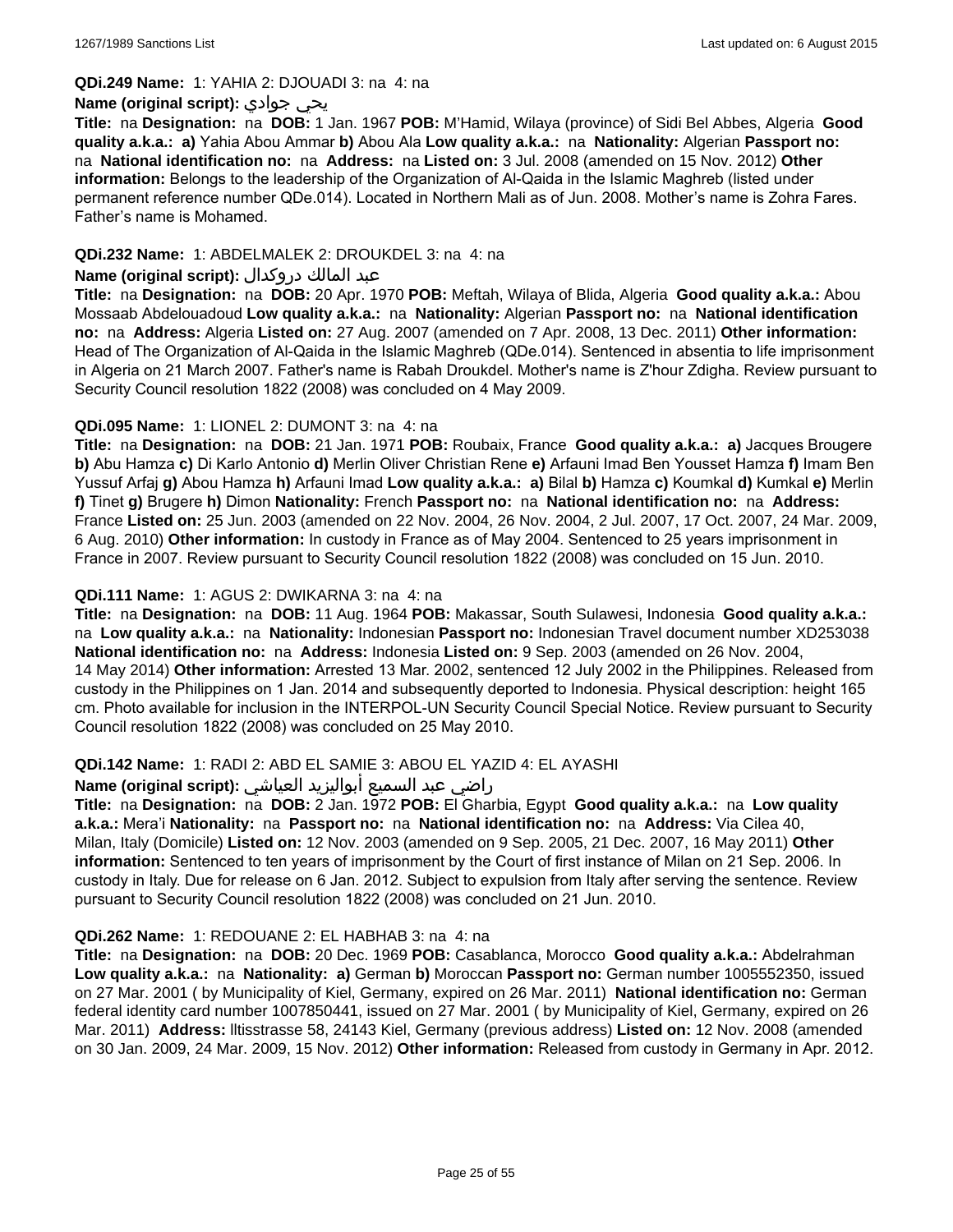### **QDi.082 Name:** 1: MOUNIR 2: EL MOTASSADEQ 3: na 4: na

#### **Name (original script):** المتصدق منير

**Title:** na **Designation:** na **DOB:** 3 Apr. 1974 **POB:** Marrakesh, Morocco **Good quality a.k.a.:** Mounir el Moutassadeq **Low quality a.k.a.:** na **Nationality:** Moroccan **Passport no:** Moroccan Passport H 236483 **National identification no:** Moroccan national identity card E-491591 **Address:** (In prison in Germany) **Listed on:** 30 Sep. 2002 (amended on 26 Nov. 2004, 7 Sep. 2007, 23 Dec. 2010) **Other information:** Arrested on 28 Nov. 2001 and found guilty in Germany of being an accessory to murder and of membership in a terrorist organization and sentenced to 15 years of imprisonment on 8 Jan. 2007. Father's name is Brahim Brik. Mother's name is Habiba Abbes. Review pursuant to Security Council resolution 1822 (2008) was concluded on 20 May 2010.

### **QDi.065 Name:** 1: ABD EL KADER 2: MAHMOUD 3: MOHAMED 4: EL SAYED

### عبد القادر محمود محمد السيد **:(script original (Name**

**Title:** na **Designation:** na **DOB:** 26 Dec. 1962 **POB:** Egypt **Good quality a.k.a.: a)** Es Sayed, Kader **b)** Abdel Khader Mahmoud Mohamed el Sayed **Low quality a.k.a.:** na **Nationality:** Egyptian **Passport no:** na **National identification no:** na **Address:** na **Listed on:** 24 Apr. 2002 (amended on 26 Nov. 2004, 7 Jun. 2007, 16 May 2011) **Other information:** Italian Fiscal Code: SSYBLK62T26Z336L. Sentenced to 8 years imprisonment in Italy on 2 February 2004. Considered a fugitive from justice by the Italian authorities. Review pursuant to Security Council resolution 1822 (2008) was concluded on 22 Apr. 2010.

### **QDi.064 Name:** 1: SAMI 2: BEN KHAMIS 3: BEN SALEH 4: ELSSEID

## سامي بن خميس بن صالح الصيد **:Name (original script**)

**Title:** na **Designation:** na **DOB:** 10 Feb. 1968 **POB:** Menzel Jemil, Bizerte, Tunisia **Good quality a.k.a.:** Omar El Mouhajer **Low quality a.k.a.:** Saber **Nationality:** Tunisian **Passport no:** (Tunisian passport number K929139, issued on 14 Feb. 1995, expired on 13 Feb. 2000) **National identification no: a)** (00319547 issued on 8 Dec. 1994) **b)** (Italian Fiscal Code: SSDSBN68B10Z352F) na **Address:** Ibn Al-Haythman Street, Number 6, Manubah, Tunis, Tunisia **Listed on:** 24 Apr. 2002 (amended on 10 Apr. 2003, 26 Nov. 2004, 9 Sep. 2005, 20 Dec. 2005, 7 Jun. 2007, 21 Dec. 2007, 10 Aug. 2009, 23 Dec. 2010, 24 Nov. 2014) **Other information:** Mother's name is Beya Al-Saidani. Deported from Italy to Tunisia on 2 Jun. 2008. Imprisoned in Tunisia in Aug. 2014. Review pursuant to Security Council resolution 1822 (2008) was concluded on 22 Apr. 2010.

#### **QDi.096 Name:** 1: MOUSSA 2: BEN OMAR 3: BEN ALI 4: ESSAADI

## موسى بن عمر بن علي السعدي **:Name (original script**)

**Title:** na **Designation:** na **DOB:** 4 Dec. 1964 **POB:** Tabarka, Tunisia **Good quality a.k.a.:** na **Low quality a.k.a.: a)** Dah Dah **b)** Abdelrahmman **c)** Bechir **Nationality:** Tunisian **Passport no:** (Tunisian passport number L335915, issued in Milan, Italy on 8 Nov. 1996, expired on 7 Nov. 2001) **National identification no:** na **Address:** Tunisia **Listed on:** 25 Jun. 2003 (amended on 20 Dec. 2005, 17 Oct. 2007, 10 Aug. 2009, 16 May 2011, 20 Jul. 2012) **Other information:** Considered a fugitive from justice by the Italian authorities (as of Nov. 2009). Left Sudan to Tunisia in 2011. Review pursuant to Security Council resolution 1822 (2008) was concluded on 15 Jun. 2010.

## **QDi.083 Name:** 1: ZAKARYA 2: ESSABAR 3: na 4: na

## **Name (original script):** الصبار زكريا

**Title:** na **Designation:** na **DOB:** 3 Apr. 1977 **POB:** Essaouria, Morocco **Good quality a.k.a.:** Zakariya Essabar **Low quality a.k.a.:** na **Nationality:** Moroccan **Passport no: a)** Moroccan passport number M 271351 (issued on 24 Oct. 2000 by the Embassy of Morocco in Berlin) **b)** Moroccan passport number K-348486 **National identification no: a)** Moroccan National Identity number E-189935 **b)** Moroccan National Identity Card number G-0343089 **Address:** na **Listed on:** 30 Sep. 2002 (amended on 26 Nov. 2004, 10 Jun. 2011) **Other information:** Father's name is Mohamed ben Ahmed. Mother's name is Sfia bent Toubali. Review pursuant to Security Council resolution 1822 (2008) was concluded on 20 May 2010.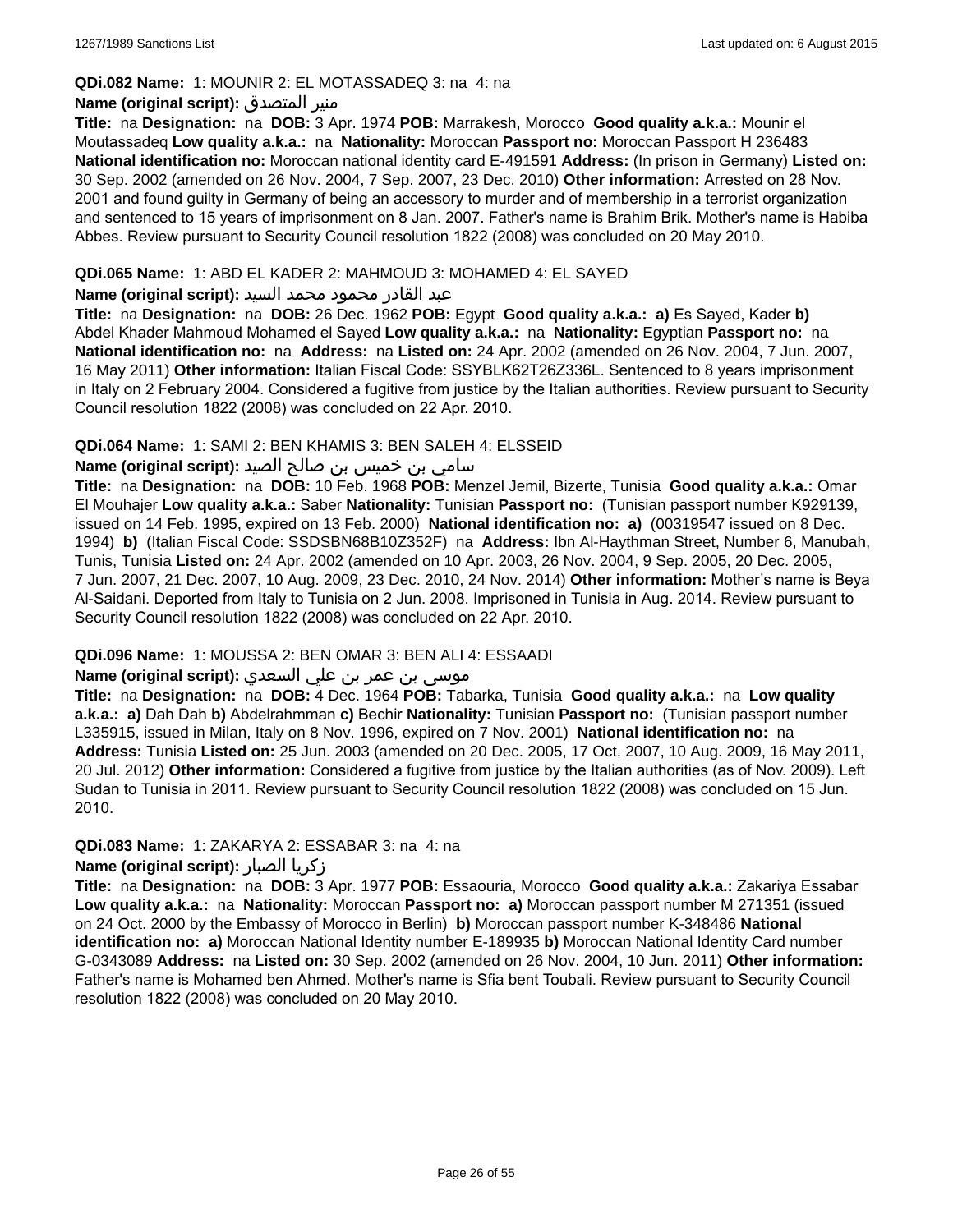#### **QDi.352 Name:** 1: MAULANA 2: FAZLULLAH 3: na 4: na

**Title:** na **Designation:** na **DOB:** 1974 **POB:** Kuza Bandai village, Swat Valley, Khyber Pakhtunkhawa Province, Pakistan **Good quality a.k.a.: a)** Mullah Fazlullah **b)** Fazal Hayat **Low quality a.k.a.:** Mullah Radio **Nationality:**  na **Passport no:** na **National identification no:** na **Address:** (Afghanistan / Pakistan border region) **Listed on:** 7 Apr. 2015 **Other information:** Commander of Tehrik-e Taliban Pakistan (TTP) (QDe.132) since 7 Nov. 2013. Led the local TTP in Pakistan's northwest valley of Swat from 2007 to 2009.

### **QDi.251 Name:** 1: SALAH EDDINE 2: GASMI 3: na 4: na

## **Name (original script):** قاسمي صالح

**Title:** na **Designation:** na **DOB:** 13 Apr. 1971 **POB:** Zeribet El Oued, Wilaya (province) of Biskra, Algeria **Good quality a.k.a.:** Abou Mohamed Salah **Low quality a.k.a.:** Bounouadher **Nationality:** Algerian **Passport no:** na **National identification no:** na **Address:** Algeria **Listed on:** 3 Jul. 2008 (amended on 24 Mar. 2009, 15 Nov. 2012, 14 Mar. 2013) **Other information:** Belongs to the leadership and is in charge of information committee of the Organization of Al-Qaida in the Islamic Maghreb (QDe.014). Mother's name is Yamina Soltane. Father's name is Abdelaziz. Associated with Abdelmalek Droukdel (QDi.232). Arrested in Algeria on 16 Dec. 2012.

### **QDi.259 Name:** 1: FRITZ 2: MARTIN 3: GELOWICZ 4: na

**Title:** na **Designation:** na **DOB:** 1 Sep. 1979 **POB:** Munich, Germany **Good quality a.k.a.: a)** Robert Konars, born 10 Apr. 1979 in Liege, Belgium **b)** Markus Gebert **Low quality a.k.a.: a)** Malik **b)** Benzl **c)** Bentley **Nationality:** German **Passport no:** German number 7020069907, issued in Ulm, Germany (expired on 11 May 2010.) **National identification no:** German Federal Identity Card number 7020783883, issued in Ulm, Germany (expired on 10 Jun. 2008.) **Address: a)** (In prison in Germany (since Sep. 2007).) **b)** Böfinger Weg 20, Ulm, 89075, Germany (previous address) **Listed on:** 27 Oct. 2008 (amended on 13 Dec. 2011) **Other information:** Associated with the Islamic Jihad Union (IJU), also known as the Islamic Jihad Group (QDe.119). Associated with Daniel Martin Schneider (QDi.260) and Adem Yilmaz (QDi.261). In detention in Germany as of Jun. 2010.

### **QDi.028 Name:** 1: AHMED 2: KHALFAN 3: GHAILANI 4: na

**Title:** na **Designation:** na **DOB: a)** 14 Mar. 1974 **b)** 13 Apr. 1974 **c)** 14 Apr. 1974 **d)** 1 Aug. 1970 **POB:** Zanzibar, Tanzania **Good quality a.k.a.: a)** Ahmad, Abu Bakr **b)** Ahmed, Abubakar **c)** Ahmed, Abubakar K. **d)** Ahmed, Abubakar Khalfan **e)** Ahmed, Abubakary K. **f)** Ahmed, Ahmed Khalfan **g)** Ali, Ahmed Khalfan **h)** Ghailani, Abubakary Khalfan Ahmed **i)** Ghailani, Ahmed **j)** Ghilani, Ahmad Khalafan **k)** Hussein, Mahafudh Abubakar Ahmed Abdallah **l)** Khalfan, Ahmed **m)** Mohammed, Shariff Omar **n)** Haythem al-Kini **Low quality a.k.a.: a)** Ahmed The Tanzanian **b)** Foopie **c)** Fupi **d)** Ahmed, A **e)** Al Tanzani, Ahmad **f)** Bakr, Abu **g)** Khabar, Abu **Nationality:** Tanzanian **Passport no:** na **National identification no:** na **Address:** United States of America **Listed on:** 17 Oct. 2001 (amended on 27 Jul. 2007, 21 Oct. 2010) **Other information:** Apprehended in July 2004 and in custody for trial in the United States of America, as at October 2010. Review pursuant to Security Council resolution 1822 (2008) was concluded on 21 Jun. 2010.

#### **QDi.250 Name:** 1: AMOR 2: MOHAMED 3: GHEDEIR 4: na

#### عمر محمد قدير **:(script original (Name**

**Title:** na **Designation:** na **DOB:** Approximately 1958 **POB:** Deb-Deb, Amenas, Wilaya (province) of Illizi, Algeria **Good quality a.k.a.: a)** Abdelhamid Abou Zeid **b)** Youcef Adel **c)** Abou Abdellah **d)** Abid Hammadou, born 12 Dec. 1965 in Touggourt, Wilaya (province) of Ouargla, Algeria (previously listed as) **Low quality a.k.a.:**  na **Nationality:** Algerian **Passport no:** na **National identification no:** na **Address:** na **Listed on:** 3 Jul. 2008 (amended on 10 May 2012, 15 Nov. 2012) **Other information:** Associated with the Organization of Al-Qaida in the Islamic Maghreb (QDe.014). Located in Northern Mali as of Jun. 2008. Mother's name is Benarouba Bachira. Father's name is Mabrouk. He usurped the identity of Abid Hammadou, who allegedly died in Chad in 2004.

#### **QDi.341 Name:** 1: KEVIN 2: GUIAVARCH 3: na 4: na

**Title:** na **Designation:** na **DOB:** 12 Mar. 1993 **POB:** Paris, France **Good quality a.k.a.:** na **Low quality a.k.a.:**  na **Nationality:** na **Passport no:** na **National identification no:** na **Address:** Syrian Arab Republic (located in since 2012) **Listed on:** 23 Sep. 2014 **Other information:** French terrorist fighter who travelled to Syria and joined Al-Nusrah Front for the People of the Levant (QDe.137). Facilitator of foreign terrorist fighters from France to Syria. Activist in violent propaganda through the Internet.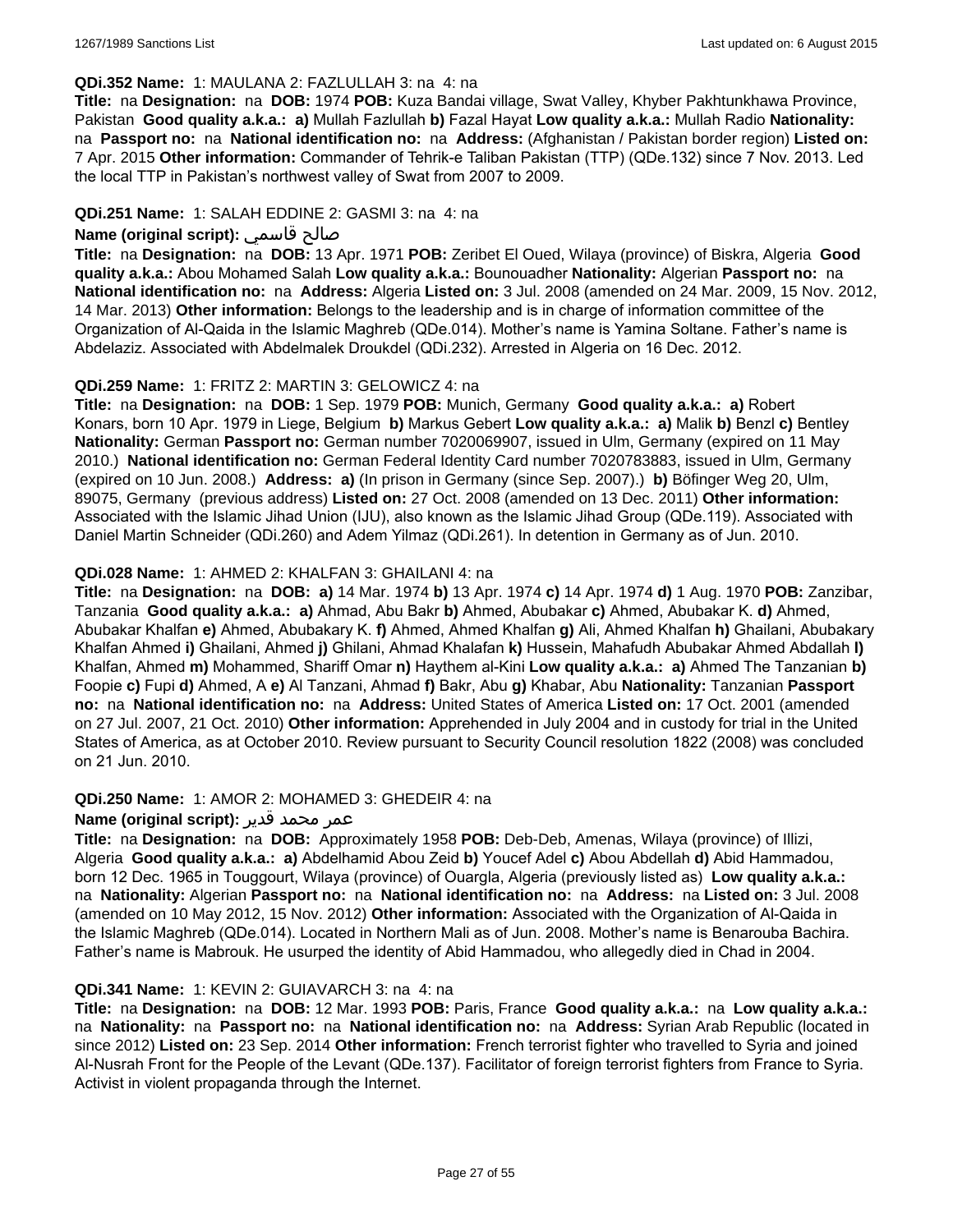#### **QDi.218 Name:** 1: GUN GUN 2: RUSMAN 3: GUNAWAN 4: na

**Title:** na **Designation:** na **DOB:** 6 Jul. 1977 **POB:** Cianjur, West Java, Indonesia **Good quality a.k.a.: a)** Gunawan, Rusman **b)** Abd Al-Hadi **c)** Abdul Hadi **d)** Abdul Karim **e)** Bukhori **f)** Bukhory **Low quality a.k.a.:** na **Nationality:** Indonesian **Passport no:** na **National identification no:** na **Address:** na **Listed on:** 21 Apr. 2006 (amended on 13 Dec. 2011) **Other information:** Brother of Nurjaman Riduan Isamuddin (QDi.087). Review pursuant to Security Council resolution 1822 (2008) was concluded on 8 Jun. 2010.

### **QDi.003 Name:** 1: SALIM 2: AHMAD 3: SALIM 4: HAMDAN

## سالم أحمد سالم حمدان **:(script original (Name**

**Title:** na **Designation:** na **DOB:** 1965 **POB: a)** Al-Mukalla, Yemen **b)** AI-Mukala, Yemen **Good quality a.k.a.: a)** Saqr Al-Jaddawi (الجداوي صقر الكنية(**b)** Saqar Al Jadawi **c)** Saqar Aljawadi **d)** Salem Ahmed Salem Hamdan **Low quality a.k.a.:** na **Nationality:** Yemeni **Passport no:** Yemeni number 00385937 **National identification no:** na **Address: a)** Shari Tunis, Sana'a, Yemen (previous address) **b)** (Located in Yemen since Nov. 2008) **Listed on:** 25 Jan. 2001 (amended on 25 Jul. 2006, 23 Apr. 2007, 30 Jan. 2009, 17 Jul. 2009, 25 Jan. 2010) **Other information:** Driver and private bodyguard to Usama bin Laden (deceased) from 1996 until 2001. Transferred from United States custody to Yemen in Nov. 2008. Review pursuant to Security Council resolution 1822 (2008) was concluded on 8 Jul. 2010.

### **QDi.068 Name:** 1: ADEL 2: BEN AL-AZHAR 3: BEN YOUSSEF 4: HAMDI

## عادل بن الأزهر بن يوسف حمدي **:(script original (Name**

**Title:** na **Designation:** na **DOB:** 14 Jul. 1970 **POB:** Tunis, Tunisia **Good quality a.k.a.:** Adel ben al- Azhar ben Youssef ben Soltane, born 14 Jul. 1970 in Tunis, Tunisia (formerly listed as) **Low quality a.k.a.:** Zakariya **Nationality:** Tunisian **Passport no:** (Tunisian passport number M408665, issued on 4 Oct. 2000, expired 3 Oct. 2005) **National identification no: a)** (Tunisian national identity number W334061 issued on 9 Mar. 2011) **b)** (Italian Fiscal Code: BNSDLA70L14Z352B) na **Address:** Tunisia **Listed on:** 3 Sep. 2002 (amended on 20 Dec. 2005, 7 Jun. 2007, 23 Dec. 2010, 24 Nov. 2014) **Other information:** Deported from Italy to Tunisia on 28 February 2004. Serving a 12-year prison sentence in Tunisia for membership in a terrorist organization abroad as at Jan. 2010. Arrested in Tunisia in 2013. Legally changed family name from Ben Soltane to Hamdi in 2014. Review pursuant to Security Council resolution 1822 (2008) was concluded on 21 Jun. 2010.

#### **QDi.144 Name:** 1: MOHAMMAD 2: TAHIR 3: HAMMID 4: na

#### **محمد طاهر حامد :(Name (original script**

**Title:** Imam **Designation:** na **DOB:** 1 Nov. 1975 **POB:** Poshok, Iraq **Good quality a.k.a.:** Abdelhamid Al Kurdi **Low quality a.k.a.:** na **Nationality:** na **Passport no:** na **National identification no:** na **Address:** na **Listed on:** 12 Nov. 2003 (amended on 9 Sep. 2005, 21 Dec. 2007, 16 May 2011) **Other information:** A deportation order was issued by the Italian authorities on 18 Oct. 2004. Considered a fugitive from justice by the Italian authorities as of Sep. 2007. Review pursuant to Security Council resolution 1822 (2008) was concluded on 8 Jun. 2010.

#### **QDi.204 Name:** 1: ISNILON 2: TOTONI 3: HAPILON 4: na

**Title:** na **Designation:** na **DOB: a)** 18 Mar. 1966 **b)** 10 Mar. 1967 **POB:** Bulanza, Lantawan, Basilan, The Philippines **Good quality a.k.a.: a)** Isnilon Hapilun **b)** Isnilun Hapilun **c)** Abu Musab **d)** Salahudin **e)** Tuan Isnilon **Low quality a.k.a.:** na **Nationality:** Filipino **Passport no:** na **National identification no:** na **Address:** na **Listed on:** 6 Dec. 2005 **Other information:** Review pursuant to Security Council resolution 1822 (2008) was concluded on 8 Jun. 2010.

#### **QDi.268 Name:** 1: ABDUL 2: HAQ 3: na 4: na

**Title:** na **Designation:** na **DOB:** 10 Oct. 1971 **POB:** Chele County, Khuttan Area, Xinjiang Uighur Autonomous Region, China **Good quality a.k.a.: a)** Maimaitiming Maimaiti **b)** Abdul Heq **c)** Abuduhake **d)** Abdulheq Jundullah **e)** 'Abd Al-Haq **f)** Memetiming Memeti **g)** Memetiming Aximu **h)** Memetiming Qekeman **i)** Maiumaitimin Maimaiti **j)** Abdul Saimaiti **k)** Muhammad Ahmed Khaliq **Low quality a.k.a.: a)** Maimaiti Iman **b)** Muhelisi **c)** Qerman **d)** Saifuding **Nationality:** Chinese **Passport no:** na **National identification no:** Chinese national identity card number 653225197110100533 **Address:** na **Listed on:** 15 Apr. 2009 (amended on 13 Dec. 2011) **Other information:** Location (as at Apr. 2009): Pakistan. Overall leader and commander of the Eastern Turkistan Islamic Movement (QDe.088). Involved in fundraising and recruitment for this organization. Reportedly deceased in Pakistan in February 2010.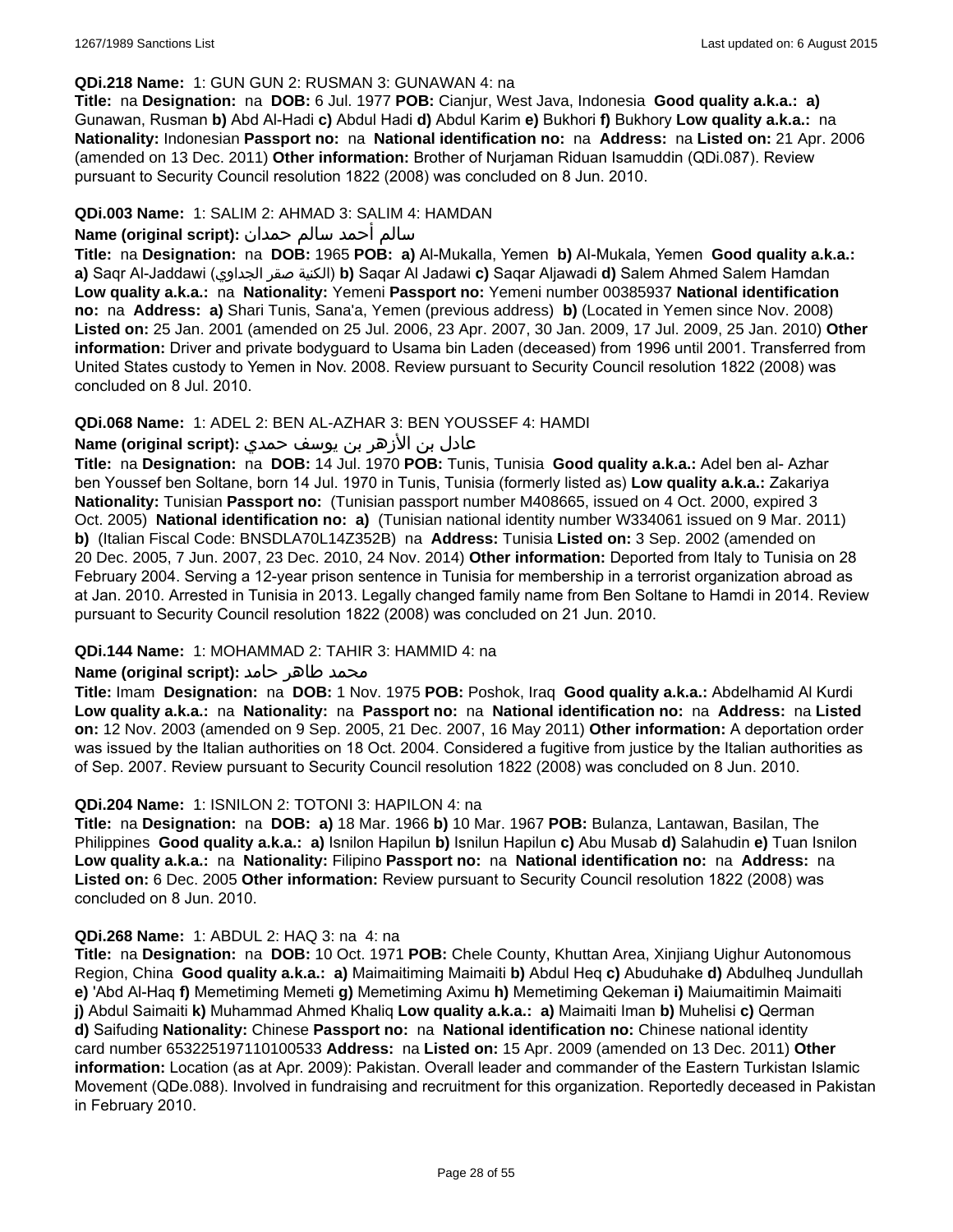## **QDi.088 Name:** 1: GULBUDDIN 2: HEKMATYAR 3: na 4: na

### **Name (original script):** حکمتیار گلبدین

**Title:** na **Designation:** na **DOB:** 1 Aug. 1949 **POB:** Kunduz Province, Afghanistan **Good quality a.k.a.: a)** Gulabudin Hekmatyar **b)** Golboddin Hikmetyar **c)** Gulbuddin Khekmatiyar **d)** Gulbuddin Hekmatiar **e)** Gulbuddin Hekhmartyar **f)** Gulbudin Hekmetyar **Low quality a.k.a.:** na **Nationality:** Afghan **Passport no:** na **National identification no:** na **Address:** na **Listed on:** 20 Feb. 2003 (amended on 16 May 2011) **Other information:** Belongs to the Kharoti tribe. Believed to be in the Afghanistan/Pakistan border area as at Jan. 2011. Father's name is Ghulam Qader. Review pursuant to Security Council resolution 1822 (2008) was concluded on 8 Jun. 2010.

#### **QDi.029 Name:** 1: RI'AD 2: MUHAMMAD HASAN 3: MUHAMMAD 4: HIJAZI

#### رياض محمد حسن محمد الحجازي **:(script original (Name**

**Title:** na **Designation:** na **DOB:** 30 Dec. 1968 **POB:** California, United States of America **Good quality a.k.a.: a)** Hijazi, Raed M. **b)** Al-Hawen, Abu-Ahmad **c)** Al-Shahid, Abu-Ahmad **d)** Raed Muhammad Hasan Muhammad Hijazi **Low quality a.k.a.: a)** Al-Maghribi, Rashid (The Moroccan) **b)** Al-Amriki, Abu-Ahmad (The American) **Nationality:** Jordanian **Passport no:** na **National identification no:** (a) United States Social Security Number: 548-91-5411 b) National number 9681029476) na **Address:** na **Listed on:** 17 Oct. 2001 (amended on 10 Apr. 2003, 16 May 2011) **Other information:** In custody in Jordan as at Mar. 2010. Father's name is Mohammad Hijazi. Mother's name is Sakina. Review pursuant to Security Council resolution 1822 (2008) was concluded on 21 Jun. 2010.

## **QDi.221 Name:** 1: JAMAL 2: HOUSNI 3: na 4: na

## **Name (original script):** حسني جمال

**Title:** na **Designation:** na **DOB:** 22 Feb. 1983 **POB:** Morocco **Good quality a.k.a.: a)** Djamel Il marocchino **b)** Jamal Al Maghrebi **c)** Hicham **Low quality a.k.a.:** na **Nationality:** na **Passport no:** na **National identification no:** na **Address: a)** Via Uccelli di Nemi n. 33, Milan **b)** via F. De Lemene n. 50, Milan**Listed on:** 2 Aug. 2006 (amended on 1 Sep. 2009) **Other information:** He is subject to Tribunale de Milano Custody Order n. 5236/02 R.G.N.R of 25 Nov. 2003 1511/02 R.G.GIP. Convicted and sentenced on 21 Sep. 2006 to seven years of detention by the Milan Assizes Court, Italy, for belonging to a criminal association with terrorist aims and receiving stolen goods. The sentence was confirmed on 17 Jul. 2007 by the Milan Assizes Appeal Court. In custody as at 16 Jun. 2009. Review pursuant to Security Council resolution 1822 (2008) was concluded on 20 Jul. 2009.

## **QDi.010 Name:** 1: ZAYN 2: AL-ABIDIN 3: MUHAMMAD 4: HUSSEIN

## زين العابدين محمد حسين **:(script original (Name**

**Title:** na **Designation:** na **DOB:** 12 Mar. 1971 **POB:** Riyadh, Saudi Arabia **Good quality a.k.a.: a)** Abd Al-Hadi Al-Wahab **b)** Zain Al-Abidin Muhammad Husain **c)** Zayn Al-Abidin Muhammad Husayn **d)** Zeinulabideen Muhammed Husein Abu Zubeidah **Low quality a.k.a.: a)** Abu Zubaydah **b)** Abu Zubaida **c)** Tariq Hani **Nationality:** Palestinian **Passport no:** na **National identification no:** na **Address:** na **Listed on:** 25 Jan. 2001 (amended on 10 Apr. 2003, 25 Jul. 2006, 23 Apr. 2007, 18 Jul. 2007, 27 Jul. 2007, 17 Jul. 2009, 16 Dec. 2010) **Other information:** Close associate of Usama bin Laden (deceased) and facilitator of terrorist travel. In custody of the United States of America as at Jul. 2007. Review pursuant to Security Council resolution 1822 (2008) was concluded on 21 Jun. 2010.

#### **QDi.195 Name:** 1: AL SAYYID 2: AHMED 3: FATHI 4: HUSSEIN ELIWAH

### السيد احمد فتحي حسين عليوة **:(script original (Name**

**Title:** na **Designation:** na **DOB: a)** 30 Jul. 1964 **b)** 30 Jan. 1964 **POB:** Suez, Egypt **Good quality a.k.a.: a)** Al Sayyid Ahmed Fathi Hussein Eliwa **b)** Al Sayyid Ahmed Fathi Hussein Alaiwah **c)** Al Sayyid Ahmed Fathi Hussein Elaiwa **d)** Al Sayyid Ahmed Fathi Hussein Ilewah **e)** Al Sayyid Ahmed Fathi Hussein Alaywah **f)** El Sayed Ahmad Fathi Hussein Elaiwa **g)** Hatim **h)** Hisham **i)** Abu Umar **j)** El-Sayed Ilawah born on 3 Jul.1954 **Low quality a.k.a.:**  na **Nationality:** Egyptian **Passport no:** (United Kingdom passport number RP0185179 issued on 11 Sep. 2001, expires on 11 Sep. 2011 (in the name of Al-Sayyid Ilewah)) **National identification no:** na **Address:** United Kingdom **Listed on:** 29 Sep. 2005 (amended on 6 Oct. 2005, 18 Aug. 2006, 13 Dec. 2011) **Other information:** Sentenced to 15 years imprisonment in Egypt in 1999. Father's name is Fathi Hussein Elaiwa. Member of Egyptian Islamic Jihad (QDe.003). Review pursuant to Security Council resolution 1822 (2008) was concluded on 29 Jul. 2010.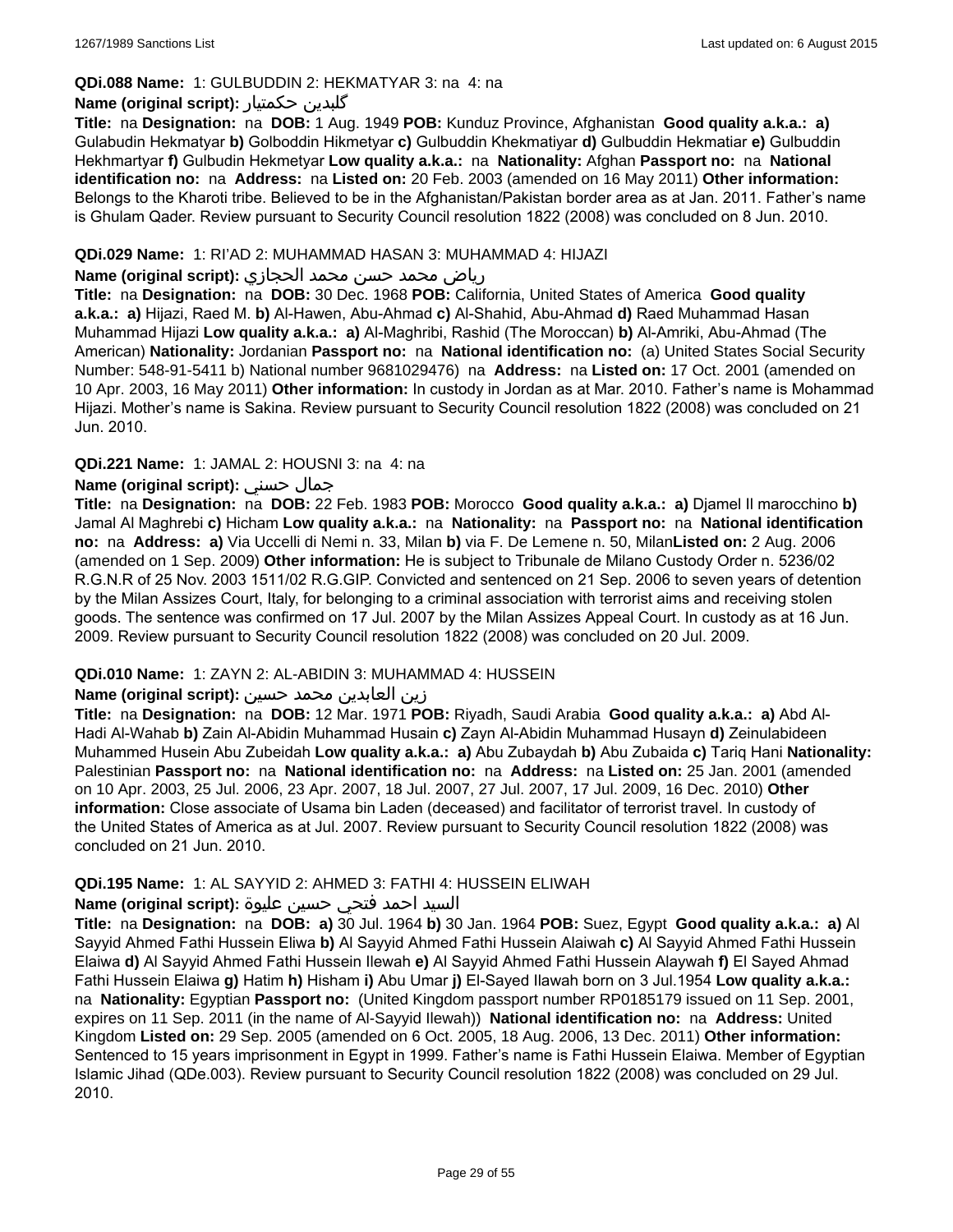## **QDi.067 Name:** 1: MOSTAFA 2: KAMEL 3: MOSTAFA 4: IBRAHIM

### مصطفى كمال مصطفى ابراهيم **:Name (original script**)

**Title:** na **Designation:** na **DOB:** 15 Apr. 1958 **POB:** Alexandria, Egypt **Good quality a.k.a.: a)** Mustafa Kamel Mustafa **b)** Adam Ramsey Eaman **c)** Kamel Mustapha Mustapha **d)** Mustapha Kamel Mustapha **e)** Abu Hamza **f)** Mostafa Kamel Mostafa **Low quality a.k.a.: a)** Abu Hamza Al-Masri **b)** Abu Hamza **c)** Abu Hamza Al-Misri **Nationality:** British **Passport no:** na **National identification no:** na **Address:** United States of America **Listed on:** 24 Apr. 2002 (amended on 26 Nov. 2004, 25 Jul. 2006, 14 Mar. 2008, 21 Oct. 2010, 4 Aug. 2014) **Other information:** Extradited from the United Kingdom to the United States of America on 5 Oct. 2012. Convicted on terrorism charges by a court in the United States of America in May 2014. Review pursuant to Security Council resolution 1822 (2008) was concluded on 22 Apr. 2010.

### **QDi.308 Name:** 1: ZAFAR 2: IQBAL 3: na 4: na

**Title:** na **Designation:** na **DOB:** 4 Oct. 1953 **POB:** na **Good quality a.k.a.: a)** Zaffer Iqbal **b)** Malik Zafar Iqbal Shehbaz **c)** Malik Zafar Iqbal Shahbaz **d)** Malik Zafar Iqbal **Low quality a.k.a.: a)** Zafar Iqbal Chaudhry **b)** Muhammad Zafar Iqbal **Nationality:** Pakistani **Passport no:** (Passport number DG5149481, issued on 22 Aug. 2006, expired on 21 Aug. 2011, passport booklet number A2815665) **National identification no:** (National identification number 35202- 4135948-7 b) Alternate national identification number 29553654234) na **Address:** Masjid al-Qadesia, 4 Lake Road, Lahore, Pakistan **Listed on:** 14 Mar. 2012 **Other information:** Senior leader and co-founder of Lashkar-e-Tayyiba (QDi.118) (LeT) who has held various senior leader positions in LeT and its front organization, Jamaat-ud-Dawa (JUD) (listed as an alias of LeT). As of 2010, in charge of LeT/JUD finance department, director of its education department and president of its medical wing. Other title: Professor.

### **QDi.087 Name:** 1: NURJAMAN 2: RIDUAN 3: ISAMUDDIN 4: na

**Title:** na **Designation:** na **DOB:** 4 Apr. 1964 **POB:** Cianjur, West Java, Indonesia **Good quality a.k.a.: a)** Hambali **b)** Nurjaman **c)** Isomuddin, Nurjaman Riduan **d)** Hambali Bin Ending **e)** Encep Nurjaman (birth name) **f)** Hambali Ending Hambali **g)** Isamuddin Riduan **h)** Isamudin Ridwan **Low quality a.k.a.:** na **Nationality:** Indonesian **Passport no:** na **National identification no:** na **Address:** na **Listed on:** 28 Jan. 2003 (amended on 2 Jul. 2007, 27 Jul. 2007, 16 May 2011) **Other information:** Senior leader of Jemaah Islamiyah (QDe.092). Brother of Gun Gun Rusman Gunawan (QDi.218). In custody of the United States of America, as of July 2007. Review pursuant to Security Council resolution 1822 (2008) was concluded on 13 Apr. 2010.

## **QDi.321 Name:** 1: MALIK 2: MUHAMMAD 3: ISHAQ 4: na

## مالک محمد اسحاق : Name (original script)

**Title:** na **Designation:** na **DOB:** Approximately 1959 **POB:** Rahim Yar Khan, Punjab Province, Pakistan **Good quality a.k.a.:** Malik Ishaq **Low quality a.k.a.:** na **Nationality:** Pakistani **Passport no:** na **National identification no:** na **Address:** Pakistan **Listed on:** 14 Mar. 2014 **Other information:** One of the founders and a current leader of Lashkar i Jhangvi (LJ) (QDe.096). Physical description: heavy build with black eye colour, black hair colour and medium brown complexion with a heavy black beard. Photo available for inclusion in the INTERPOL-UN Security Council Special Notice.

#### **QDi.180 Name:** 1: KHADAFI 2: ABUBAKAR 3: JANJALANI 4: na

**Title:** na **Designation:** na **DOB:** 3 Mar. 1975 **POB:** Isabela, Basilan, Philippines **Good quality a.k.a.: a)** Khadafy Janjalani **b)** Khaddafy Abubakar Janjalani **c)** Abu Muktar **Low quality a.k.a.:** na **Nationality:** Filipino **Passport no:** na **National identification no:** na **Address:** na **Listed on:** 22 Dec. 2004 (amended on 23 Feb. 2009) **Other information:** Reportedly deceased in 2006. Review pursuant to Security Council resolution 1822 (2008) was concluded on 29 Jul. 2010.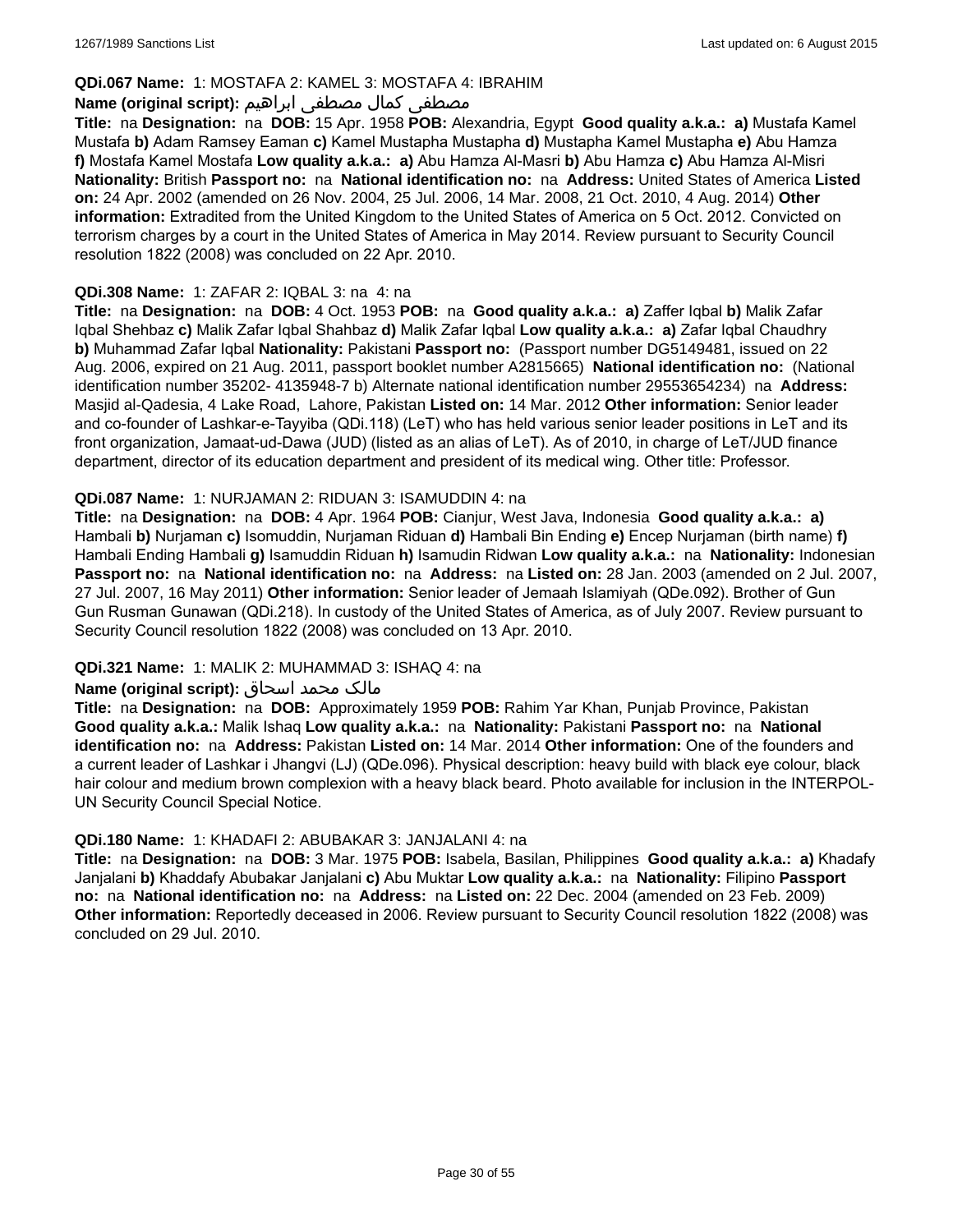#### **QDi.099 Name:** 1: KHALIL 2: BEN AHMED 3: BEN MOHAMED 4: JARRAYA

### خليل بن احمد بن محمد جراية **:(script original (Name**

**Title:** na **Designation:** na **DOB:** 8 Feb. 1969 **POB:** Sfax, Tunisia **Good quality a.k.a.: a)** Khalil Yarraya **b)** Ben Narvan Abdel Aziz, born 15 Aug. 1970 in Sereka (former Yugoslavia) **c)** Abdel Aziz Ben Narvan, born 15 Aug. 1970 in Sereka (former Yugoslavia) **Low quality a.k.a.: a)** Amro **b)** Omar **c)** Amrou **d)** Amr **Nationality:** Tunisian **Passport no:** Tunisian number K989895, issued on 26 Jul. 1995 ( in Genoa, Italy, expired on 25 Jul. 2000) **National identification no:** na **Address:** Nuoro, Italy **Listed on:** 25 Jun. 2003 (amended on 26 Nov. 2004, 20 Dec. 2005, 17 Oct. 2007, 16 Sep. 2008, 24 Mar. 2009, 10 Aug. 2009, 6 Aug. 2010) **Other information:** Detained in Italy since 9 Aug. 2008 for his implication in a case related to terrorism. Review pursuant to Security Council resolution 1822 (2008) was concluded on 15 Jun. 2010.

#### **QDi.114 Name:** 1: SALIM Y SALAMUDDIN 2: JULKIPLI 3: na 4: na

**Title:** na **Designation:** na **DOB:** 20 Jun. 1967 **POB:** Tulay, Jolo Sulu, Philippines **Good quality a.k.a.: a)** Kipli Sali **b)** Julkipli Salim **Low quality a.k.a.:** na **Nationality:** Filipino **Passport no:** na **National identification no:** na **Address:** na **Listed on:** 9 Sep. 2003 (amended on 23 Feb. 2009, 13 Dec. 2011) **Other information:** In detention in the Philippines as at May 2011. Review pursuant to Security Council resolution 1822 (2008) was concluded on 25 May 2010.

### **QDi.072 Name:** 1: MEHDI 2: BEN MOHAMED 3: BEN MOHAMED 4: KAMMOUN

## المهدي بن محمد بن محمد كمون **:(script original (Name**

**Title:** na **Designation:** na **DOB:** 3 Apr. 1968 **POB:** Tunis, Tunisia **Good quality a.k.a.:** na **Low quality a.k.a.:** Salmane **Nationality:** Tunisian **Passport no:** (Tunisian passport number M307707, issued on 12 Apr. 2000, expired on 11 Apr. 2005) **National identification no:** na **Address:** Via Masina Number 7, Milan, Italy **Listed on:** 3 Sep. 2002 (amended on 20 Dec. 2005, 7 Jun. 2007, 23 Dec. 2010) **Other information:** Italian Fiscal Code: KMMMHD68D03Z352N. Deported from Italy to Tunisia on 22 July 2005. Serving an eight-year prison term in Tunisia for membership of a terrorist organization abroad as at Jan. 2010. Review pursuant to Security Council resolution 1822 (2008) was concluded on 21 Jun. 2010.

#### **QDi.302 Name:** 1: MEVLÜT 2: KAR 3: na 4: na

**Title:** na **Designation:** na **DOB:** 25 Dec. 1978 **POB:** Ludwigshafen, Germany **Good quality a.k.a.:** Mevluet Kar **Low quality a.k.a.: a)** Abu Obaidah **b)** Obeidah Al Turki **c)** Al-Turki **d)** Al Turki Kyosev **e)** Yanal Yusov **f)** Abu Udejf el-Turki **g)** Abu Obejd el-Turki **h)** Abdurrahman Almanci **Nationality:** Turkish **Passport no:** Turkish passport number TR-M842033, issued in Mainz, Germany (by the Turkish Consulate General, issued on 2 May 2002, expired on 24 Jul. 2007) **National identification no:** na **Address:** Güngören Merkez Mahallesi Toros Sokak 6/5, Istanbul, Turkey (previous as at Aug. 2009) **Listed on:** 25 Jan. 2012 **Other information:** Associated with Islamic Jihad Group (QDe.119). Arrest warrant issued by the investigating judge of the German Federal Court of Justice on 17 Aug. 2009.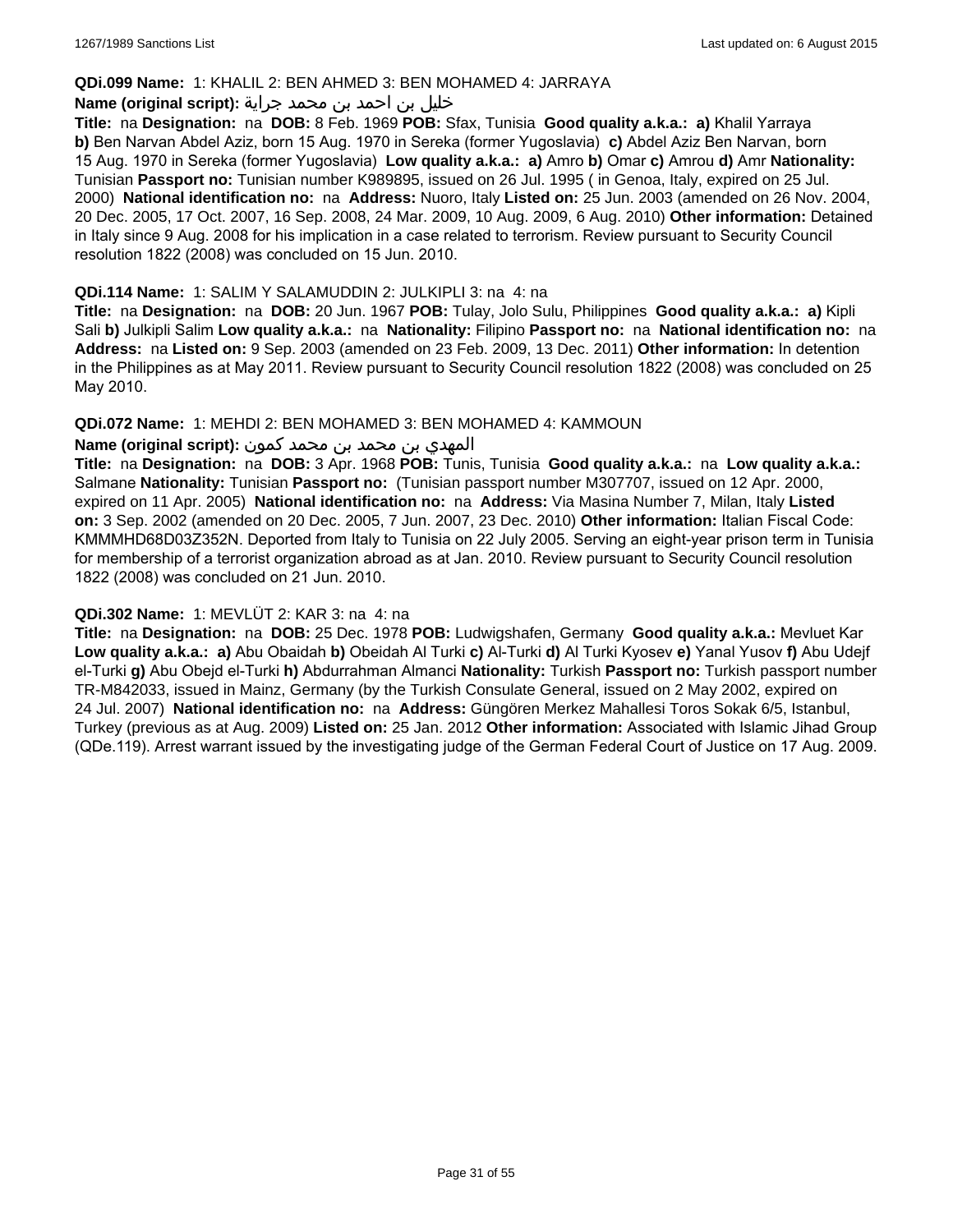#### **QDi.135 Name:** 1: DAWOOD 2: IBRAHIM 3: KASKAR 4: na

**Title:** Sheikh **Designation:** na **DOB:** 26 Dec. 1955 **POB: a)** Bombai **b)** Ratnagiri, India **Good quality a.k.a.: a)** Dawood Ebrahim **b)** Sheikh Dawood Hassan **c)** Abdul Hamid Abdul Aziz **d)** Anis Ibrahim **e)** Aziz Dilip **f)** Daud Hasan Shaikh Ibrahim Kaskar **g)** Daud Ibrahim Memon Kaskar **h)** Dawood Hasan Ibrahim Kaskar **i)** Dawood Ibrahim Memon **j)** Dawood Sabri **k)** Kaskar Dawood Hasan **l)** Shaikh Mohd Ismail Abdul Rehman **m)** Dowood Hassan Shaikh Ibrahim **Low quality a.k.a.: a)** Ibrahim Shaikh Mohd Anis **b)** Shaikh Ismail Abdul **c)** Hizrat **Nationality:** Indian **Passport no: a)** Indian number A-333602, issued on 4 Jun. 1985, issued in Bombay, India (passport subsequently revoked by the Government of India) **b)** Indian number M110522, issued on 13 Nov. 1978, issued in Bombay **c)** Indian number R841697, issued on 26 Nov. 1981, issued in Bombay **d)** Indian number F823692 (JEDDAH) issued by CGI in Jeddah, issued on 2 Sep. 1989 **e)** Indian number A501801 (BOMBAY), issued on 26 Jul. 1985 **f)** Indian number K560098 (BOMBAY), issued on 30 Jul. 1975 **g)** Passport number V57865 (BOMBAY), issued on 3 Oct. 1983 **h)** Passport number P537849 (BOMBAY), issued on 30 Jul. 1979 **i)** Passport number A717288 (MISUSE), issued on 18 Aug. 1985, issued in Dubai **j)** Pakistani number G866537 (MISUSE), issued on 12 Aug. 1991, issued in Rawalpindi **k)** Passport number C-267185 ( issued in Karachi in Jul.1996) **l)** Passport number H-123259 ( issued in Rawalpindi in Jul. 2001) **m)** Passport number G-869537 ( issued in Rawalpindi) **n)** Passport number KC-285901 **National identification no:** na **Address: a)** Karachi, Pakistan ( White House, Near Saudi Mosque, Clifton) **b)** (House Nu 37 - 30th Street - defence, Housing Authority Karachi Pakistan) **c)** (Palatial bungalow in the hilly area of Noorabad in Karachi) **d)** (Property at Margalla Raod F 6/2 Street no. 22, House number 29 in Karachi) **Listed on:** 3 Nov. 2003 (amended on 21 Mar. 2006, 25 Jul. 2006, 2 Jul. 2007, 11 Mar. 2010) **Other information:** International arrest warrant issued by the Government of India. Review pursuant to Security Council resolution 1822 (2008) was concluded on 20 May 2010.

### **QDi.002 Name:** 1: AMIN 2: MUHAMMAD 3: UL HAQ 4: SAAM KHAN

**Title:** na **Designation:** na **DOB:** 1960 **POB:** Nangarhar Province, Afghanistan **Good quality a.k.a.: a)** Al-Haq, Amin **b)** Amin, Muhammad **Low quality a.k.a.: a)** Dr. Amin **b)** Ul-Haq, Dr. Amin **Nationality:** Afghan **Passport no:** na **National identification no:** na **Address:** na **Listed on:** 25 Jan. 2001 (amended on 18 Jul. 2007, 16 Dec. 2010) **Other information:** Security coordinator for Usama bin Laden (deceased). Repatriated to Afghanistan in February 2006. Review pursuant to Security Council resolution 1822 (2008) was concluded on 15 Jun. 2010.

## **QDi.306 Name:** 1: MUSTAFA 2: HAJJI 3: MUHAMMAD 4: KHAN

### مصطفى حجي محمد خان **:Name (original script)**

**Title:** na **Designation:** na **DOB: a)** (Between Aug. and Sep. 1977) **b)** 1976 **POB: a)** Al-Madinah, Saudi Arabia **b)** Sangrar, Sindh Province, Pakistan **Good quality a.k.a.: a)** غول حسن) Hassan Ghul; Hassan Gul; Hasan Gul) **b)** Khalid Mahmud **Low quality a.k.a.: a)** Ahmad Shahji **b)** Mustafa Muhammad **c)** Abu Gharib al-Madani **d)** شيماء أبو (Abu-Shaima; Abu- Shayma) **Nationality: a)** Pakistani **b)** Saudi Arabian **Passport no:** na **National identification no:** na **Address:** na **Listed on:** 14 Mar. 2012 **Other information:** Al-Qaida (QDe.004) facilitator, courier and operative. As of 2010, facilitated activities for senior Pakistan-based Al-Qaida operatives.

#### **QDi.336 Name:** 1: ANAS 2: HASAN 3: KHATTAB 4: na

**Title:** na **Designation:** na **DOB:** 7 Apr. 1986 **POB:** Damascus, Syrian Arab Republic **Good quality a.k.a.:** Samir Ahmed al-Khayat **Low quality a.k.a.: a)** Hani **b)** Abu Hamzah **c)** Abu-Ahmad Hadud **Nationality:** na **Passport no:** na **National identification no:** na **Address:** na **Listed on:** 23 Sep. 2014 **Other information:** Administrative amir of Al-Nusrah Front for the People of the Levant (QDe.137).

#### **QDi.340 Name:** 1: EMILIE 2: KONIG 3: na 4: na

**Title:** na **Designation:** na **DOB:** 9 Dec. 1984 **POB:** Ploemeur, France **Good quality a.k.a.:** na **Low quality a.k.a.:** na **Nationality:** French **Passport no:** na **National identification no:** na **Address:** Syrian Arab Republic (located in since 2013) **Listed on:** 23 Sep. 2014 **Other information:** French terrorist fighter who travelled to Syria and joined Islamic State in Iraq and the Levant, listed as Al-Qaida in Iraq (AQI) (QDe.115). Active in radicalizing and propagating Al-Qaida's (QDe.004) ideology through the Internet. Incites violent activities against France.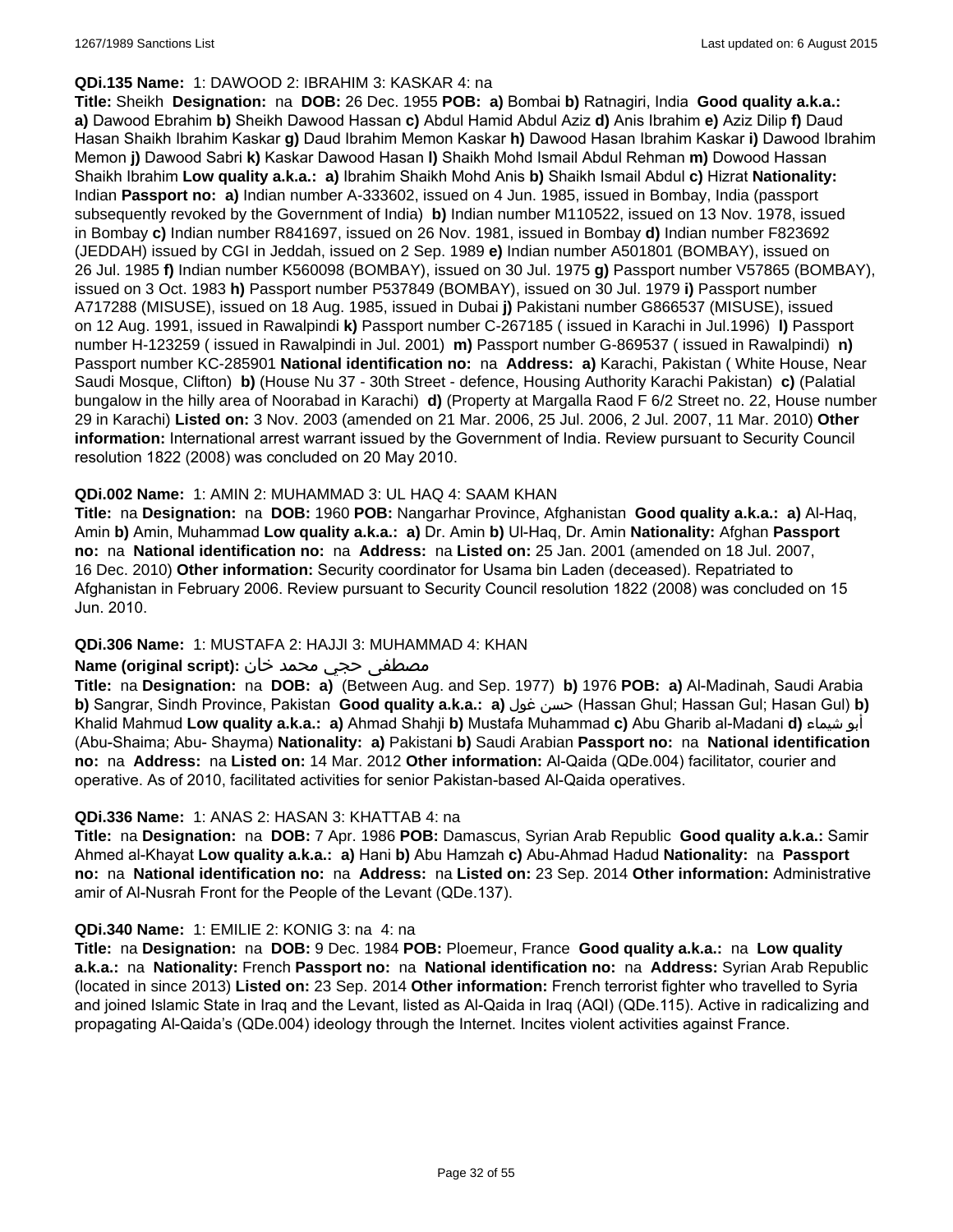## **QDi.190 Name:** 1: ABDELKADER 2: LAAGOUB 3: na 4: na

#### عبد القادر لاغوب **:(script original (Name**

**Title:** na **Designation:** na **DOB:** 23 Apr. 1966 **POB:** Casablanca, Morocco **Good quality a.k.a.:** na **Low quality a.k.a.:** Rachid **Nationality:** Moroccan **Passport no:** (Moroccan passport number D-379312) **National identification no:** (Moroccan national identity card DE- 473900) na **Address:** Number 4, Via Europa, Paderno Ponchielli, Cremona, Italy **Listed on:** 29 Jul. 2005 (amended on 21 Dec. 2007, 13 Dec. 2011) **Other information:** Italian Fiscal code: LGBBLK66D23Z330U. Father's name is Mamoune Mohamed. Mother's name is Fatna Ahmed. Review pursuant to Security Council resolution 1822 (2008) was concluded on 8 Jun. 2010.

### **QDi.319 Name:** 1: MOHAMED 2: LAHBOUS 3: na 4: na

#### **Name (original script):** لحبوس محمد

**Title:** na **Designation:** na **DOB:** 1978 **POB:** Mali **Good quality a.k.a.: a)** Mohamed Ennouini **b)** Hassan **c)** Hocine **Low quality a.k.a.:** na **Nationality:** Malian **Passport no:** na **National identification no:** na **Address:** Mali **Listed on:** 24 Oct. 2013 **Other information:** Member of the Mouvement pour l'Unification et le Jihad en Afrique de l'Ouest (MUJAO) (QDe.134).

### **QDi.062 Name:** 1: MOHAMED 2: LAKHAL 3: na 4: na

## **Name (original script):** لكحل محمد

**Title:** na **Designation:** na **DOB:** 5 Feb. 1970 **POB:** Tunis, Tunisia **Good quality a.k.a.: a)** Lased Ben Heni, born 5 Feb. 1969 in Tripoli, Libyan Arab Jamahiriya **b)** Al-As'ad Ben Hani, born 5 Feb. 1969 in Tripoli, Libyan Arab Jamahiriya **c)** Mohamed Ben Belgacem Awani **d)** Mohamed Aouani, born 5 Feb. 1970 in Tunis, Tunisia (formerly listed as) **Low quality a.k.a.: a)** Mohamed Abu Abda **b)** Abu Obeida **Nationality:** Tunisian **Passport no:** na **National identification no:** (Tunisian national identity number W374031, issued on 11 Apr. 2011) na **Address:**  na **Listed on:** 24 Apr. 2002 (amended on 26 Nov. 2004, 9 Sep. 2005, 31 Jul. 2006, 23 Dec. 2010, 24 Nov. 2014) **Other information:** Professor of Chemistry. Deported from Italy to Tunisia on 27 Aug. 2006. Legally changed family name from Aouani to Lakhal in 2014. Review pursuant to Security Council resolution 1822 (2008) was concluded on 22 Apr. 2010.

#### **QDi.264 Name:** 1: ZAKI-UR-REHMAN 2: LAKHVI 3: na 4: na

**Title:** na **Designation:** na **DOB:** 30 Dec. 1960 **POB:** Okara, Pakistan **Good quality a.k.a.: a)** Zakir Rehman Lakvi **b)** Zaki Ur-Rehman Lakvi **c)** Kaki Ur-Rehman **d)** Zakir Rehman **e)** Abu Waheed Irshad Ahmad Arshad **Low quality a.k.a.:** Chachajee **Nationality:** Pakistani **Passport no:** na **National identification no:** Pakistani 61101-9618232-1 **Address: a)** Barahkoh, P.O. DO, Tehsil and District Islamabad, Pakistan (location as at May 2008) **b)** Chak No. 18/IL, Rinala Khurd, Tehsil Rinala Khurd, District Okara, Pakistan (previous location) **Listed on:** 10 Dec. 2008 **Other information:** Chief of operations of Lashkar-e-Tayyiba (listed under permanent reference number QDe.118).

#### **QDi.247 Name:** 1: RUBEN 2: PESTANO 3: LAVILLA, JR 4: na

**Title:** Sheik **Designation:** na **DOB:** 4 Oct. 1972 **POB:** Sitio Banga Maiti, Barangay Tranghawan, Lambunao, Iloilo, Philippines **Good quality a.k.a.: a)** Reuben Lavilla **b)** Sheik Omar **c)** Mile D Lavilla **d)** Reymund Lavilla **e)** Ramo Lavilla **f)** Mike de Lavilla **g)** Abdullah Muddaris **h)** Ali Omar **i)** Omar Lavilla **j)** Omar Labella **Low quality a.k.a.: a)** So **b)** Eso **c)** Junjun **Nationality:** Filipino **Passport no: a)** Filipino number MM611523 (2004) **b)** Filipino number EE947317 (2000-2001) **c)** Filipino number P421967 (1995-1997) **National identification no:** na **Address:** 10th Avenue, Caloocan City, Philippines **Listed on:** 4 Jun. 2008 (amended on 16 Sep. 2008, 13 Dec. 2011) **Other information:** Spiritual leader of the Rajah Solaiman Movement (QDe.128). Associated with Khadafi Abubakar Janjalani (QDi.180). In detention in the Philippines as of May 2011. Review pursuant to Security Council resolution 1822 (2008) was concluded on 13 May 2010.

## **QDi.155 Name:** 1: DJAMEL 2: LOUNICI 3: na 4: na

## **Name (original script):** لونيسي جمال

**Title:** na **Designation:** na **DOB:** 1 Feb. 1962 **POB:** Algiers, Algeria **Good quality a.k.a.:** Jamal Lounici **Low quality a.k.a.:** na **Nationality:** Algerian **Passport no:** na **National identification no:** na **Address:** Algeria **Listed on:** 16 Jan. 2004 (amended on 7 Apr. 2008, 2 Dec. 2008, 30 Jan. 2009, 16 May 2011) **Other information:** Father's name is Abdelkader. Mother's name is Johra Birouh. Returned from Italy to Algeria where he resides since Nov. 2008. Son in law of Othman Deramchi (QDi.164). Review pursuant to Security Council resolution 1822 (2008) was concluded on 27 Jul. 2010.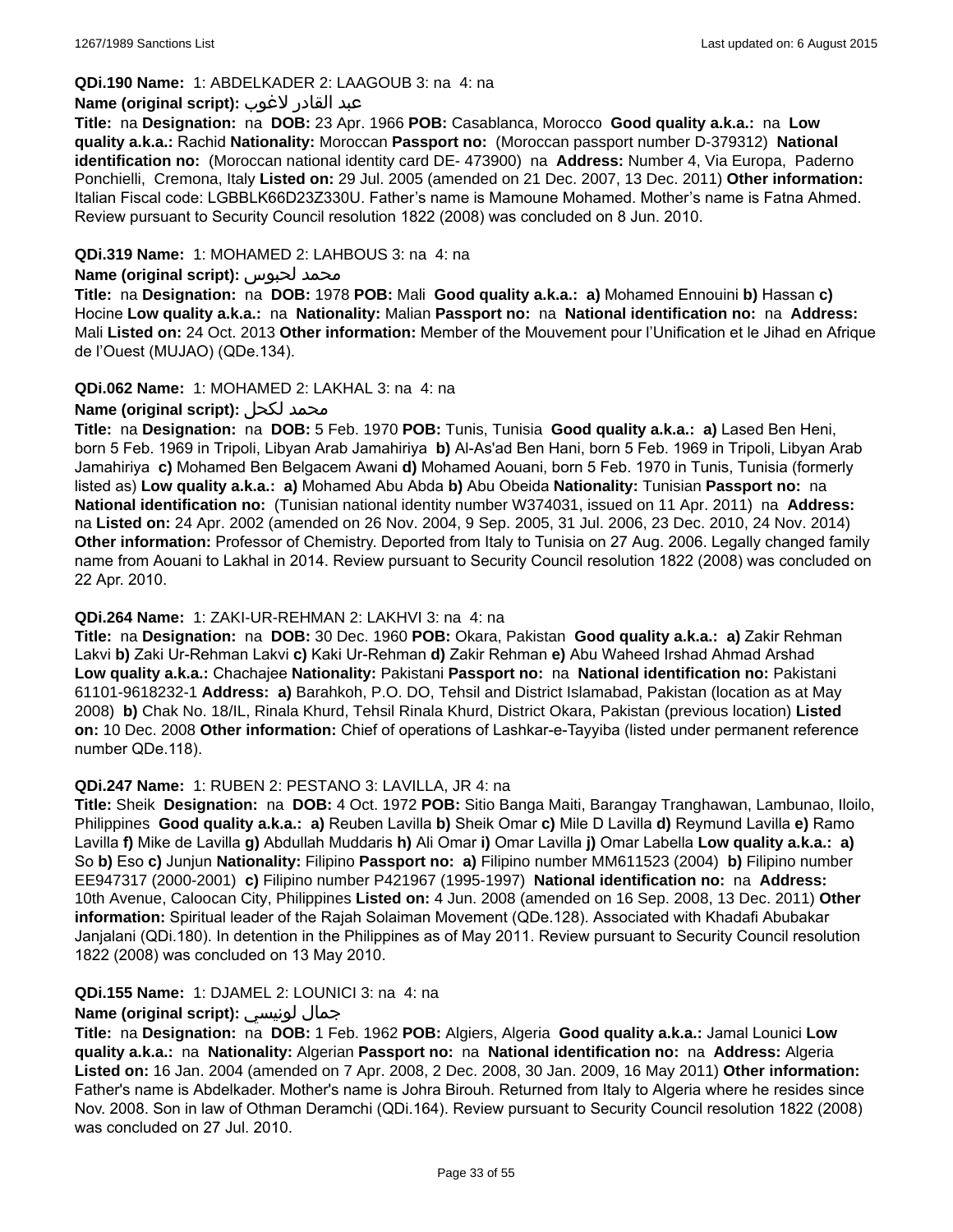### **QDi.206 Name:** 1: IBRAHIM 2: MOHAMED KHALIL 3: na 4: na

### ابراهيم محمد خليل **:(script original (Name**

**Title:** na **Designation:** na **DOB:** 2 Jul. 1975 **POB:** Day Az-Zawr, Syria **Good quality a.k.a.: a)** Khalil Ibrahim Jassem, born 2 May 1972 in Baghdad, Iraq **b)** Khalil Ibrahim Mohammad, born 3 Jul. 1975 in Mosul, Iraq **c)** Khalil Ibrahim Al Zafiri (born 1972) **d)** Khalil, born 2 May 1975 **Low quality a.k.a.:** na **Nationality:** Syrian **Passport no:** (Temporary suspension of deportation No. T04338017 issued by Alien's Office of the City of Mainz, expired on 8 May 2013) **National identification no:** na **Address:** Refugee shelter Alte Ziegelei, Mainz, 55128, Germany **Listed on:** 6 Dec. 2005 (amended on 25 Jan. 2010, 13 Dec. 2011, 6 Aug. 2013) **Other information:** Sentenced to 7 years of imprisonment in Germany on 6 Dec. 2007. Released on 30 December 2012. Review pursuant to Security Council resolution 1822 (2008) was concluded on 5 Oct. 2009.

#### **QDi.202 Name:** 1: MAZEN 2: SALAH 3: MOHAMMED 4: na

### مازن صلاح محمد **:Name (original script)**

**Title:** na **Designation:** na **DOB:** 18 May 1981 **POB:** Arbil, Iraq **Good quality a.k.a.: a)** Mazen Ali Hussein, born 1 Jan. 1982 in Baghdad, Iraq **b)** Issa Salah Muhamad, born 1 Jan. 1980 **Low quality a.k.a.:** na **Nationality:** Iraqi **Passport no:** (German travel document ("Reiseausweis") A 0144378 (revoked as at Sep. 2012)) **National identification no:** na **Address:** 94051 Hauzenberg, Germany **Listed on:** 6 Dec. 2005 (amended on 21 Oct. 2008, 13 Dec. 2011, 15 Nov. 2012) **Other information:** Member of Ansar Al-Islam (QDe.098). Released from custody in Germany on 18 May 2012. Review pursuant to Security Council resolution 1822 (2008) was concluded on 30 Jul. 2009.

### **QDi.126 Name:** 1: YUNOS 2: UMPARA 3: MOKLIS 4: na

**Title:** na **Designation:** na **DOB:** 7 Jul. 1966 **POB:** Lanao del Sur, the Philippines **Good quality a.k.a.: a)** Muklis Yunos **b)** Mukhlis Yunos (previously listed as) **c)** Saifullah Mukhlis Yunos **d)** Saifulla Moklis Yunos **Low quality a.k.a.:** Hadji Onos **Nationality:** Filipino **Passport no:** na **National identification no:** na **Address:** Philippines**Listed on:** 9 Sep. 2003 (amended on 9 Sep. 2005, 23 Feb. 2009, 3 Jun. 2009, 16 May 2011) **Other information:** Sentenced to life without parole in the Philippines on 23 Jan. 2009 for his involvement in the bombings of 30 Dec. 2000 in Manila, the Philippines. Review pursuant to Security Council resolution 1822 (2008) was concluded on 25 May 2010.

## **QDi.147 Name:** 1: MOHAMED 2: AMIN 3: MOSTAFA 4: na

## محمد أمين مصطفى :**Name (original script)**

**Title:** na **Designation:** na **DOB:** 11 Oct. 1975 **POB:** Kirkuk, Iraq **Good quality a.k.a.:** na **Low quality a.k.a.:**  na **Nationality:** na **Passport no:** na **National identification no:** na **Address:** Via della Martinella 132, Parma, Italy ( Domicile) **Listed on:** 12 Nov. 2003 (amended on 9 Sep. 2005, 7 Jun. 2007, 16 May 2011) **Other information:** Under administrative control measure in Italy scheduled to expire on 15 Jan. 2012. Review pursuant to Security Council resolution 1822 (2008) was concluded on 21 Jun. 2010.

#### **QDi.129 Name:** 1: DJAMEL 2: MOUSTFA 3: na 4: na

## **Name (original script):** مصطفى جمال

**Title:** na **Designation:** na **DOB:** 28 Sep. 1973 **POB:** Tiaret, Algeria **Good quality a.k.a.: a)** Kalad Belkasam, born 31 Dec. 1979 **b)** Mostafa Djamel, born 31 Dec. 1979 in Maskara, Algeria **c)** Mostefa Djamel, born 26 Sep. 1973 in Mahdia, Algeria **d)** Mustafa Djamel, born 31 Dec. 1979 in Mascara, Algeria **e)** Balkasam Kalad, born 26 Aug. 1973 in Algiers, Algeria **f)** Bekasam Kalad, born 26 Aug. 1973 in Algiers, Algeria **g)** Belkasam Kalad, born 26 Aug. 1973 in Algiers, Algeria **h)** Damel Mostafa, born 31 Dec. 1979 in Algiers, Algeria **i)** Djamal Mostafa, born 31 Dec. 1979 in Maskara, Algeria **j)** Djamal Mostafa, born 10 Jun. 1982 **k)** Djamel Mostafa, born 31 Dec. 1979 in Maskara, Algeria **l)** Djamel Mostafa, born 31 Dec. 1979 in Algiers, Algeria **m)** Fjamel Moustfa, born 28 Sep. 1973 in Tiaret, Algeria **n)** Djamel Mustafa, born 31 Dec. 1979 **o)** Ali Barkani, born 22 Aug. 1973 in Morocco **p)** Djamel Mustafa, born 31 Dec. 1979 in Mascara, Algeria **q)** Mustafa **Low quality a.k.a.:** na **Nationality:** Algerian **Passport no: a)** (Counterfeit Danish driving licence no. 20645897, made out to Ali Barkani, born on 22 Aug. 1973 in Morocco) **b)** (Algerian birth certificate, issued for Djamel Mostefa, born on 25 Sep. 1973 in Mehdia, Tiaret province, Algeria) **National identification no:** na **Address:** Algeria **Listed on:** 23 Sep. 2003 (amended on 7 Sep. 2007, 7 Apr. 2008, 25 Jan. 2010, 16 May 2011) **Other information:** Father's name is Djelalli Moustfa. Mother's name is Kadeja Mansore. Associated with Ismail Abdallah Sbaitan Shalabi (QDi.128), Mohamed Ghassan Ali Abu Dhess (QDi.130) and Aschraf Al-Dagma (QDi.132). Deported from Germany to Algeria in Sep. 2007. Review pursuant to Security Council resolution 1822 (2008) was concluded on 19 Oct. 2009.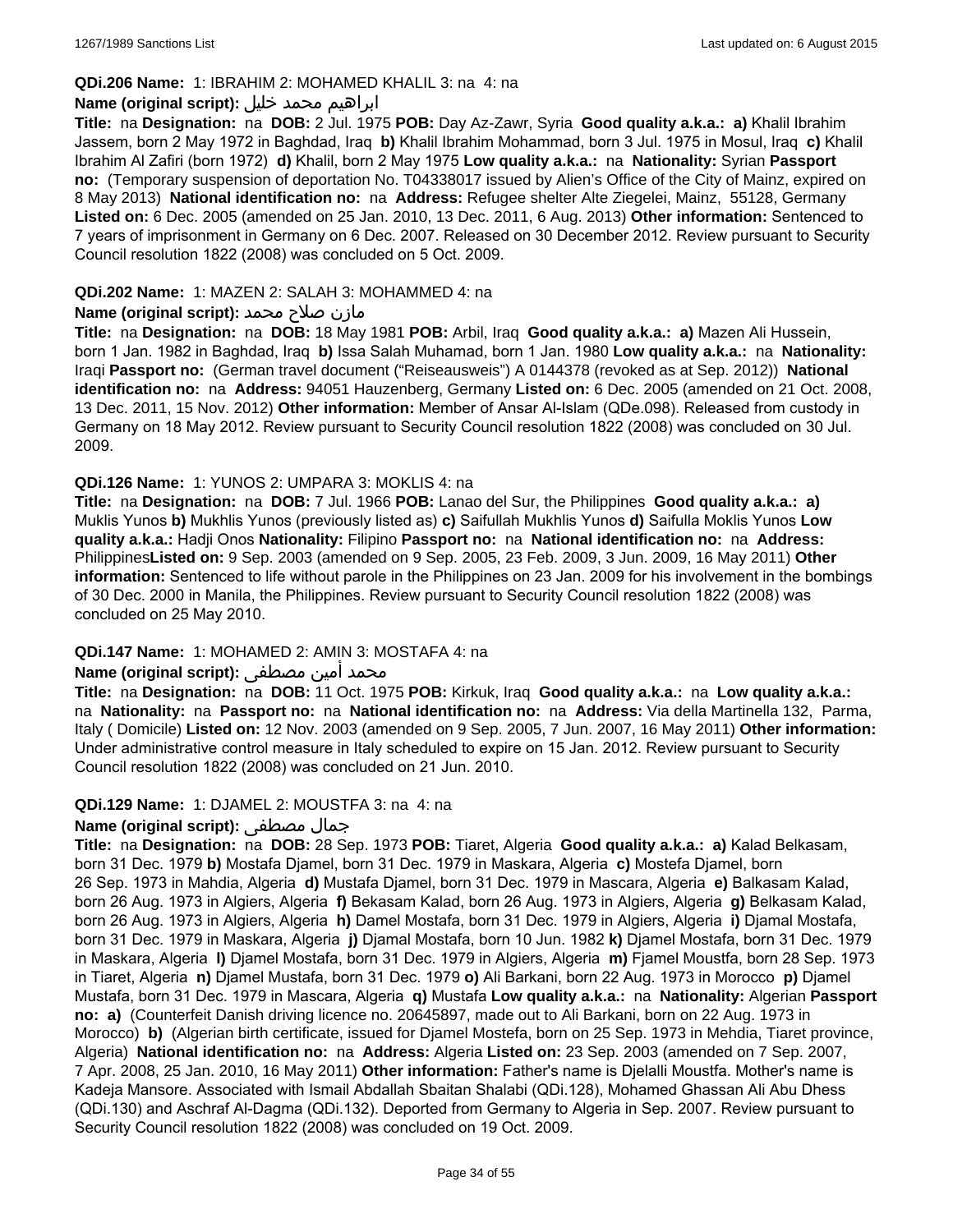#### **QDi.238 Name:** 1: MUBARAK 2: MUSHAKHAS 3: SANAD 4: MUBARAK AL-BATHALI

## مبارك مشخص سند مبارك البذالي **:Name (original script)**

**Title:** na **Designation:** na **DOB:** 1 Oct. 1961 **POB:** Kuwait **Good quality a.k.a.: a)** Mubarak Mishkhis Sanad Al-Bathali **b)** Mubarak Mishkhis Sanad Al-Badhali **c)** Mubarak Al-Bathali **d)** Mubarak Mishkhas Sanad Al-Bathali **e)** Mubarak Mishkhas Sanad Al-Bazali **f)** Mobarak Meshkhas Sanad Al-Bthaly **Low quality a.k.a.:** Abu Abdulrahman **Nationality:** Kuwaiti **Passport no: a)** Kuwaiti number 101856740, issued on 12 May 2005 ( and expired on 11 May 2007) **b)** Kuwaiti number 002955916 **National identification no:** Kuwaiti 261122400761 **Address:** Al-Salibekhat area, Kuwait ( residence as at Mar. 2009) **Listed on:** 16 Jan. 2008 (amended on 1 Jul. 2008, 23 Jul. 2008, 25 Jan. 2010) **Other information:** Review pursuant to Security Council resolution 1822 (2008) was concluded on 14 Sep. 2009.

### **QDi.272 Name:** 1: MOHAMMED 2: YAHYA 3: MUJAHID 4: na

**Title:** na **Designation:** na **DOB:** 12 Mar. 1961 **POB:** Lahore, Punjab Province, Pakistan **Good quality a.k.a.:** Mohammad Yahya Aziz **Low quality a.k.a.:** na **Nationality:** Pakistani **Passport no:** na **National identification no:** Pakistani 35404-1577309-9 **Address:** na **Listed on:** 29 Jun. 2009 **Other information:** Associated with Lashkar-e-Tayyiba (QDe.118). In detention as at June 2009.

### **QDi.119 Name:** 1: ARIS 2: MUNANDAR 3: na 4: na

**Title:** na **Designation:** na **DOB: a)** 1 Jan. 1971 **b)** Between 1962 and 1968 **POB:** Sambi, Boyolali, Java, Indonesia **Good quality a.k.a.:** na **Low quality a.k.a.:** na **Nationality:** na **Passport no:** na **National identification no:** na **Address:** na **Listed on:** 9 Sep. 2003 (amended on 9 Sep. 2005, 4 Oct. 2006) **Other information:** Review pursuant to Security Council resolution 1822 (2008) was concluded on 25 May 2010.

### **QDi.120 Name:** 1: ABDUL HAKIM 2: MURAD 3: na 4: na

## عبد الحكيم مراد **:(script original (Name**

**Title:** na **Designation:** na **DOB:** 11 Apr. 1968 **POB:** Kuwait **Good quality a.k.a.: a)** Murad, Abdul Hakim Hasim **b)** Murad, Abdul Hakim Ali Hashim **c)** Murad, Abdul Hakim al Hashim **d)** Saeed Akman **e)** Saeed Ahmed **f)** Abdul Hakim Ali al-Hashem Murad **Low quality a.k.a.:** na **Nationality:** Pakistani **Passport no: a)** Pakistani passport number 665334 ( issued in Kuwait) **b)** Pakistani passport number 917739 ( issued in Pakistan on 8 Aug. 1991, expired on 7 Aug. 1996) **National identification no:** na **Address:** na **Listed on:** 9 Sep. 2003 (amended on 16 May 2011) **Other information:** Mother's name is Aminah Ahmad Sher al-Baloushi. In custody of the United States. Review pursuant to Security Council resolution 1822 (2008) was concluded on 25 May 2010.

## **QDi.196 Name:** 1: ALI 2: SAYYID 3: MUHAMED 4: MUSTAFA BAKRI

## علي السيد محمد مصطفى بكري **:(script original (Name**

**Title:** na **Designation:** na **DOB:** 18 Apr. 1966 **POB:** Beni-Suef, Egypt **Good quality a.k.a.: a)** Ali Salim **b)** Abd Al-Aziz al-Masri **Low quality a.k.a.:** na **Nationality:** Egyptian **Passport no:** na **National identification no:** na **Address:** na **Listed on:** 29 Sep. 2005 (amended on 13 Dec. 2011) **Other information:** Member of the Shura Council of Al-Qaida (QDe.004) and Egyptian Islamic Jihad (QDe.003). Review pursuant to Security Council resolution 1822 (2008) was concluded on 1 Jun. 2010.

## **QDi.280 Name:** 1: TAYEB 2: NAIL 3: na 4: na

#### **Name (original script):** نايل الطيب

**Title:** na **Designation:** na **DOB:** Approximately 1972 **POB:** Faidh El Batma, Djelfa, Algeria **Good quality a.k.a.: a)** Djaafar Abou Mohamed (محمد ابو جعفر(**b)** Abou Mouhadjir (مهاجر ابو(**c)** Mohamed Ould Ahmed Ould Ali (born in 1976) **Low quality a.k.a.:** na **Nationality:** Algerian **Passport no:** na **National identification no:** na **Address:** Mali **Listed on:** 22 Apr. 2010 (amended on 15 Apr. 2014) **Other information:** Convicted in absentia by Algerian tribunal on 28 Mar. 1996. Algerian international arrest warrant number 04/09 of 6 Jun. 2009 issued by the Tribunal of Sidi Mhamed, Algiers, Algeria. Algerian extradition request number 2307/09 of 3 Sep. 2009, presented to Malian authorities. Father's name was Benazouz Nail. Mother's name is Belkheiri Oum El Kheir. Member of The Organization of Al-Qaida in the Islamic Maghreb (QDe.014)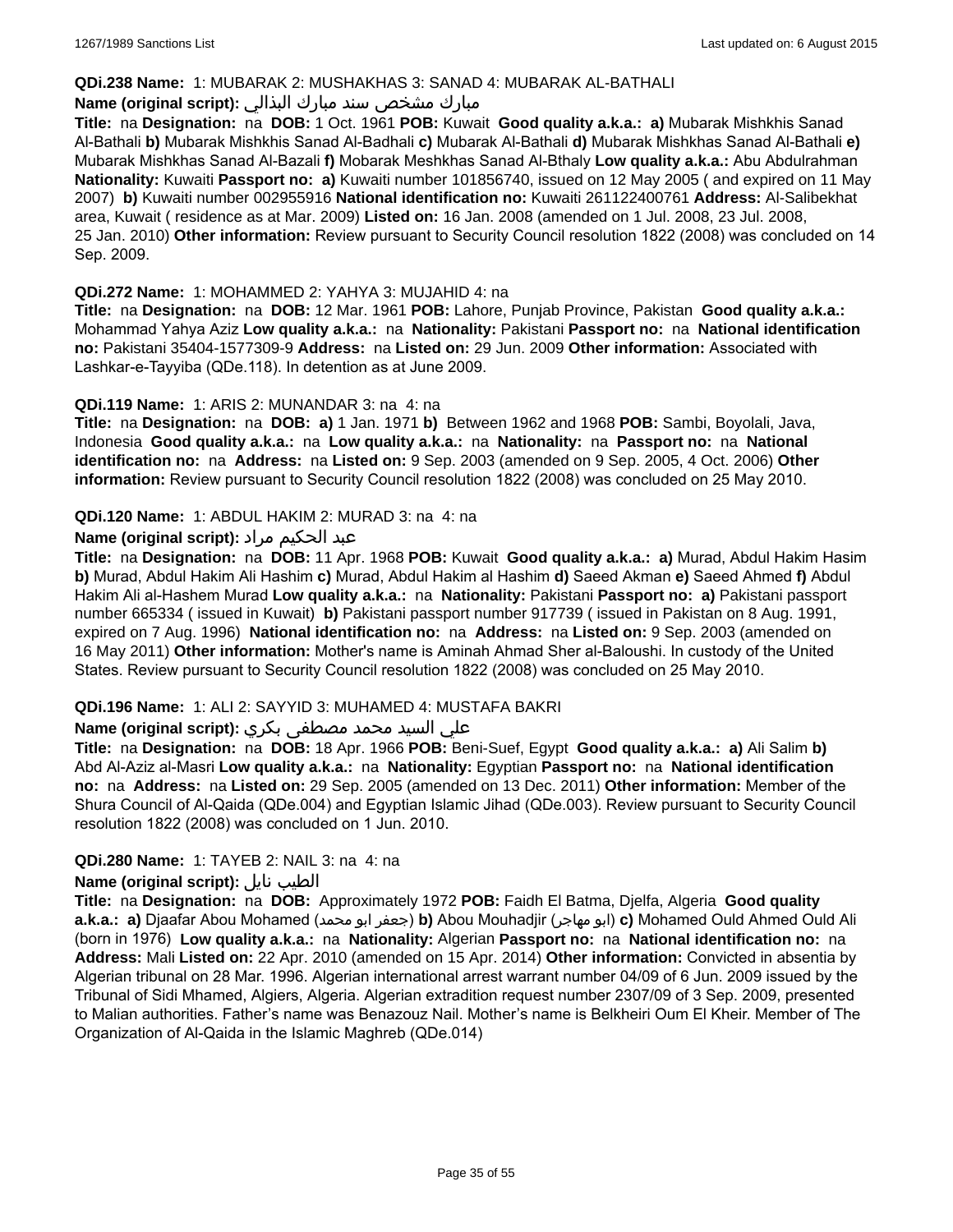### **QDi.314 Name:** 1: ABDERRAHMANE 2: OULD EL AMAR 3: na 4: na

## عبد الرحمن ولد العامر **:(script original (Name**

**Title:** na **Designation:** na **DOB:** Between 1977 and 1982 **POB:** Tabankort, Mali **Good quality a.k.a.: a)** Ahmed el Tilemsi **b)** Abderrahmane Ould el Amar Ould Sidahmed Loukbeiti **c)** Ahmad Ould Amar **Low quality a.k.a.:** na **Nationality:** Malian **Passport no:** na **National identification no:** na **Address: a)** Gao, Mali **b)** Tabankort, Mali **c)** In Khalil, Mali **d)** Al Moustarat, Mali **Listed on:** 22 Feb. 2013 **Other information:** Leader of the Mouvement pour l'Unification et le Jihad en Afrique de l'Ouest (MUJAO) (QDe.134). Member of The Organization of Al-Qaida in the Islamic Maghreb (QDe.014). Arrested in April 2005 in Mauritania, escaped from Nouakchott jail on 26 Apr. 2006. Re-arrested in Sep. 2008 in Mali and released on 15 Apr. 2009. Associated with Mokhtar Belmokhtar (QDi.136). Father's name is Leewemere.

## **QDi.315 Name:** 1: HAMADA 2: OULD MOHAMED EL KHAIRY 3: na 4: na

## حماده ولد محمد الخيري **:(script original (Name**

**Title:** na **Designation:** na **DOB:** 1970 **POB:** Nouakchott, Mauritania **Good quality a.k.a.: a)** Hamada Ould Mohamed Lemine Ould Mohamed el Khairy **b)** Ould Kheirou **c)** Hamad el Khairy **Low quality a.k.a.:** Abou QumQum **Nationality: a)** Mauritanian **b)** Malian **Passport no:** (Malian passport number A1447120, expired on 19 Oct. 2011) **National identification no:** na **Address:** Gao, Mali **Listed on:** 22 Feb. 2013 **Other information:** Leader of the Mouvement pour l'Unification et le Jihad en Afrique de l'Ouest (MUJAO) (QDe.134). Has provided logistical support to the Sahelian group Al Moulathamine, linked with the Organization of Al-Qaida in the Islamic Maghreb (QDe.014). International arrest warrant issued by Mauritania. Mother's name is Tijal Bint Mohamed Dadda.

**QDi.298 Name:** 1: ABD AL-RAHMAN 2: OULD MUHAMMAD AL-HUSAYN 3: OULD MUHAMMAD SALIM 4: na عبد الرحمن ولد محمد الحسين ولد محمد سليم **:(script original (Name**

**Title:** na **Designation:** na **DOB:** Approximately 1981 **POB:** Saudi Arabia **Good quality a.k.a.: a)** Abdarrahmane ould Mohamed el Houcein ould Mohamed Salem **b)** الموريتاني يونس شيخ) Yunis al-Mauritani; Younis al-Mauritani; Sheikh Yunis al-Mauritani; Shaykh Yunis the Mauritanian) **Low quality a.k.a.: a)** Salih the Mauritanian **b)** Mohamed Salem **c)** Youssef Ould Abdel Jelil **d)** El Hadj Ould Abdel Ghader **e)** Abdel Khader **f)** Abou Souleimane **g)** Chingheity **Nationality:** Mauritanian **Passport no:** na **National identification no:** na **Address:** na **Listed on:** 15 Sep. 2011 **Other information:** Pakistan-based senior Al-Qaida (QDe.004) leader also associated with The Organization of Al-Qaida in the Islamic Maghreb (QDe.014). Wanted by Mauritanian authorities.

## **QDi.353 Name:** 1: ALI 2: BEN TAHER 3: BEN FALEH 4: OUNI HARZI

## علي بن الطاھر بن الفالح العوني الحرزي **:(script original (Name**

**Title:** na **Designation:** na **DOB:** 9 Mar. 1986 **POB:** Ariana, Tunisia **Good quality a.k.a.:** na **Low quality a.k.a.:** Abou Zoubair **Nationality:** Tunisian **Passport no:** Tunisian passport number W342058, issued on 14 Mar. 2011 (expires on 13 Mar. 2016 issued under name ###### ###### ####### ######### (Ali ben Taher ben Faleh Ouni Harzi)) **National identification no:** Tunisian National Identity Card number 08705184, issued on 24 Feb. 2011 **Address: a)** 18 Mediterranean Street, Ariana, Tunisia **b)** Syrian Arab Republic (located in as at Mar. 2015) **c)** Iraq (possible alternative location as at Mar. 2015) **d)** Libya (previously located in) **Listed on:** 10 Apr. 2015 **Other information:** Physical description: eye colour: brown; height: 171cm. Photo available for inclusion in the INTERPOL-UN Security Council Special Notice. Previous occupation: trading agent. A member of Ansar al-Shari'a in Tunisia (QDe.143), active in recruitment of foreign terrorist fighters and arms smuggling. Detained and sentenced to 30 months imprisonment for planning terrorist acts in 2005 in Tunisia. Planned and perpetrated the attack against the Consulate of the United States in Benghazi, Libya on 11 Sep. 2012. Arrest warrant issued by the Tunisian National Guard (as at Mar. 2015). Father's name is Taher Ouni Harzi, mother's name is Borkana Bedairia.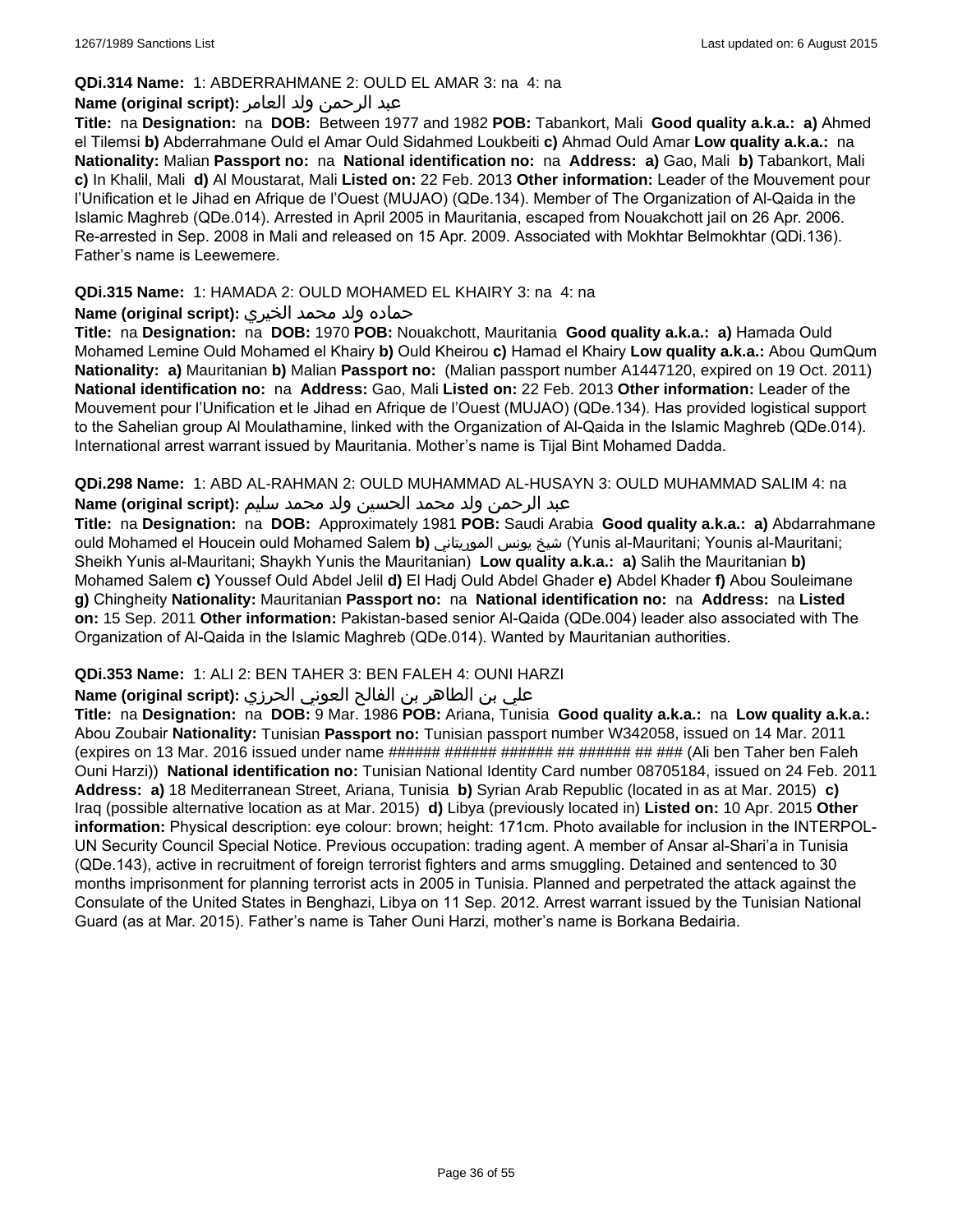### **QDi.354 Name:** 1: TARAK 2: BEN TAHER 3: BEN FALEH 4: OUNI HARZI

## طارق بن الطاھر بن الفالح العوني الحرزي **:(script original (Name**

**Title:** na **Designation:** na **DOB:** 3 May 1982 **POB:** Tunis, Tunisia **Good quality a.k.a.:** na **Low quality a.k.a.:** Abou Omar Al Tounisi **Nationality:** Tunisian **Passport no:** Tunisian passport number Z050399, issued on 9 Dec. 2003 (expired on 8 Dec. 2008, issued under name (Tarak ben Taher ben Faleh Ouni Harzi) ## #### ###### ###### ###### ## ######) **National identification no:** Tunisian National Identity Card number 04711809, issued on 13 Nov. 2003 **Address: a)** 18 Mediterranean Street, Ariana, Tunisia **b)** Syrian Arab Republic (located in as at Mar. 2015) **c)** Iraq (possible alternative location as at Mar. 2015) **d)** Libya (previously located in) **Listed on:** 10 Apr. 2015 **Other information:** Physical description: eye colour: brown; height: 172cm. Photo available for inclusion in the INTERPOL-UN Security Council Special Notice. Previous occupation: worker. A dangerous and active member of Al Qaida in Iraq (QDe.115) in 2004, also active in facilitating and hosting members of Ansar al-Shari'a in Tunisia (QDe.143) in Syria. Sentenced, in absentia, on 30 October 2007, to 24 years imprisonment for terrorist activities by the Appeals Court of Tunis. Father's name is Taher Ouni Harzi, mother's name is Borkana Bedairia.

### **QDi.242 Name:** 1: DINNO AMOR 2: ROSALEJOS 3: PAREJA 4: na

**Title:** na **Designation:** na **DOB:** 19 Jul. 1981 **POB:** Cebu City, Philippines **Good quality a.k.a.: a)** Johnny Pareja **b)** Khalil Pareja **Low quality a.k.a.: a)** Mohammad **b)** Akmad **c)** Mighty **d)** Rash **Nationality:** Filipino **Passport no:** na **National identification no:** na **Address:** Atimonana, Quezon Province, Philippines **Listed on:** 4 Jun. 2008 (amended on 3 Jun. 2009, 13 Dec. 2011) **Other information:** Member of the Rajah Solaiman Movement (QDe.128). Father's name is Amorsolo Jarabata Pareja. Mother's name is Leonila Cambaya Rosalejos. Review pursuant to Security Council resolution 1822 (2008) was concluded on 13 May 2010.

### **QDi.294 Name:** 1: UMAR 2: PATEK 3: na 4: na

**Title:** na **Designation:** na **DOB:** 20 Jul. 1966 **POB:** Central Java, Indonesia **Good quality a.k.a.: a)** Omar Patek **b)** Mike Arsalan **c)** Hisyam Bin Zein **d)** Anis Alawi Jafar **Low quality a.k.a.: a)** Pa'tek **b)** Pak Taek **c)** Umar Kecil **d)** Al Abu Syekh Al Zacky **e)** Umangis Mike **Nationality:** Indonesian **Passport no:** na **National identification no:**  na **Address:** Indonesia **Listed on:** 19 Jul. 2011 (amended on 23 Feb. 2012) **Other information:** Senior member of Jemaah Islamiyah (QDe.092) involved in planning and funding multiple terrorist attacks in the Philippines and Indonesia. Provided training to Abu Sayyaf Group (QDe.001). In custody in Indonesia as at Feb. 2012.

#### **QDi.348 Name:** 1: ANGGA 2: DIMAS 3: PERSHADA 4: na

**Title:** Secretary General (as at mid-2014) **Designation:** na **DOB:** 4 Mar. 1985 **POB:** Jakarta, Indonesia **Good quality a.k.a.: a)** Angga Dimas Persada, born 4 Mar. 1985 in Jakarta, Indonesia **b)** Angga Dimas Persadha, born 4 Mar. 1985 in Jakarta, Indonesia **c)** Angga Dimas Prasondha, born 4 Mar. 1985 in Jakarta, Indonesia **Low quality a.k.a.:** na **Nationality:** Indonesian **Passport no:** Indonesian passport number W344982 (issued under name Angga Dimas Peshada, born 4 Mar.1985 in Jakarta, Indonesia) **National identification no:** na **Address:** na **Listed on:** 13 Mar. 2015 **Other information:** Member of Jemaah Islamiyah (QDe.092) and leader of Hilal Ahmar Society Indonesia (HASI) (QDe.147).

#### **QDi.271 Name:** 1: ARIF 2: QASMANI 3: na 4: na

**Title:** na **Designation:** na **DOB:** Approximately 1944 **POB:** Pakistan **Good quality a.k.a.: a)** Muhammad Arif Qasmani **b)** Muhammad 'Arif Qasmani **c)** Mohammad Arif Qasmani **d)** Arif Umer **e)** Qasmani Baba **f)** Memon Baba **g)** Baba Ji **Low quality a.k.a.:** na **Nationality:** Pakistani **Passport no:** na **National identification no:** na **Address:** House Number 136, KDA Scheme No. 1, Tipu Sultan Road, Karachi, Pakistan **Listed on:** 29 Jun. 2009 **Other information:** Associated with Lashkar-e-Tayyiba (QDe.118) and Al-Qaida (QDe.004). In detention as at June 2009.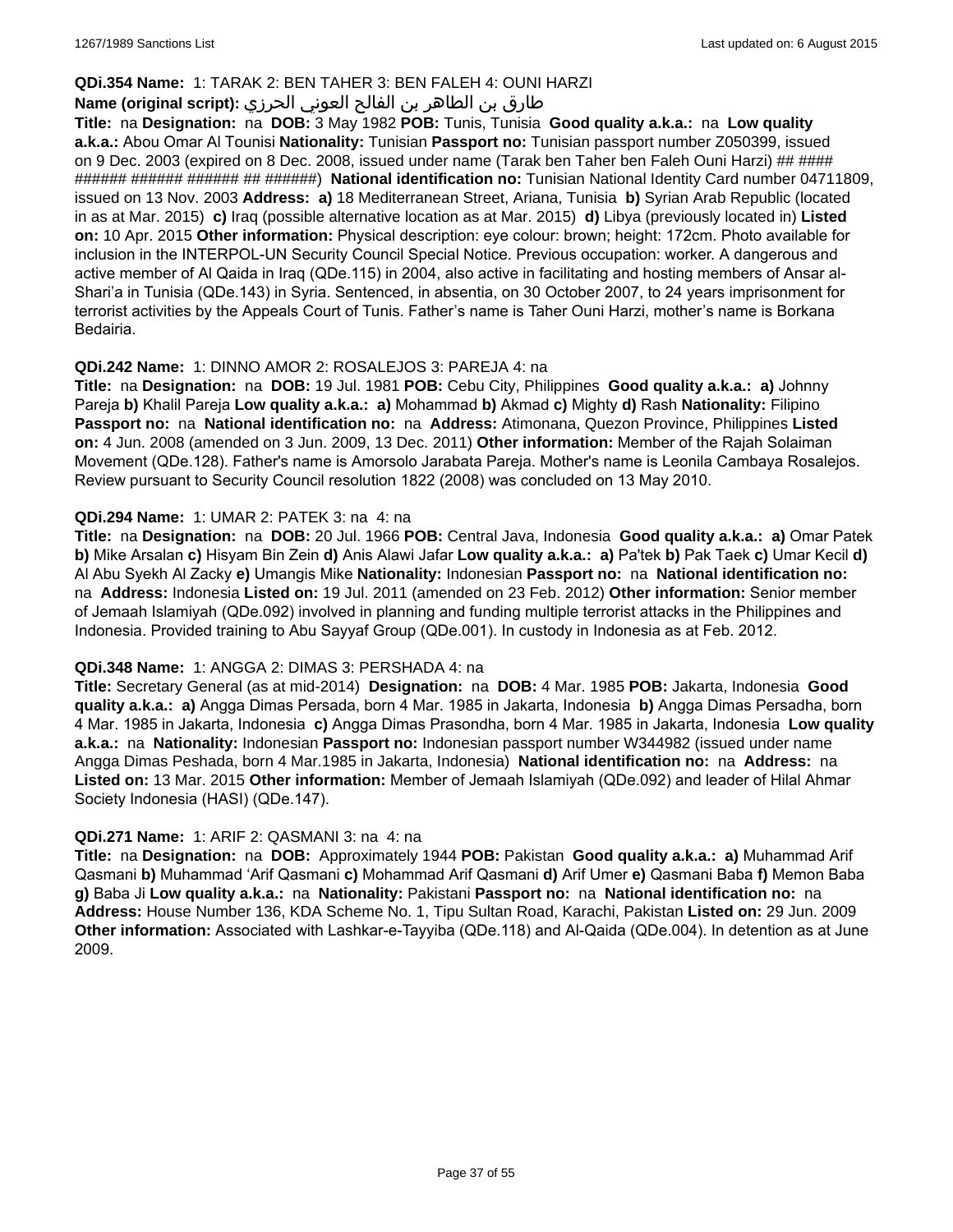## **QDi.297 Name:** 1: HASSAN 2: MUHAMMAD 3: ABU BAKR 4: QAYED

## حسن محمد أبو بكر قايد **:(script original (Name**

**Title:** na **Designation:** na **DOB: a)** 1963 **b)** 1969 **POB:** Marzaq, Libyan Arab Jamahiriya **Good quality a.k.a.: a)** Hasan Muhammad Abu Bakr Qa'id **b)** قايد بكر أبو محمد الحسين) Al-Husain Muhammad Abu Bakr Qayid) **c)** Muhammad Hassan Qayed **d)** Mohammad Hassan Abu Bakar **e)** Hasan Qa'id **f)** Muhammad Hasan al-Libi **Low quality a.k.a.: a)** Abu Yahya al-Libi (الليبي يحيى أبو) (prominently known by this nom de guerre) **b)** Abu Yahya **c)** Sheikh Yahya **d)** Abu Yahya Yunis al Sahrawi **e)** Abu Yunus Rashid **f)** al-Rashid **g)** Abu al-Widdan **h)** الصحراوي يونس) Younes Al-Sahrawi; Younes Al-Sahraoui) **Nationality:** Libyan **Passport no:** Libyan number 681819/88 **National identification no:** Libyan 5617/87 **Address:** Wadi 'Ataba, Libya ( previous location in 2004) **Listed on:** 15 Sep. 2011 **Other information:** Senior Al-Qaida (QDe.004) leader who, as of late 2010, was responsible for the supervision of other senior Al-Qaida officials. As of 2010, Al-Qaida commander in Pakistan and provider of financial assistance to Al-Qaida fighters in Afghanistan. Has also been a top Al-Qaida strategist and field commander in Afghanistan, and instructor at Al-Qaida training camp. Mother's name is Al-Zahra Amr Al-Khouri (a.k.a. al Zahra' 'Umar).

## **QDi.303 Name:** 1: FAZAL 2: RAHIM 3: na 4: na

## **Name (original script):** رحيم فضل

**Title:** na **Designation:** na **DOB: a)** 5 Jan. 1974 **b)** 1977 **c)** 1975 **d)** 24 Jan. 1973 **POB:** Kabul, Afghanistan **Good quality a.k.a.: a)** Fazel Rahim; Fazil Rahim **b)** Fazil Rahman **Low quality a.k.a.:** na **Nationality:** Afghan **Passport no:** Afghan passport number R512768 **National identification no:** na **Address: a)** (Afghanistan/ Pakistan border region (previous address)) **b)** (A2, City Computer Plaza, Shar-e-Now, Kabul, Afghanistan (previous address)) **c)** Microrayan 3rd, Apt. 45, block 21, Kabul, Afghanistan ( previous address) **Listed on:** 6 Mar. 2012 **Other information:** Was a financial facilitator for the Islamic Movement of Uzbekistan (QDe.010) and Al-Qaida (QDe.004). Was associated with Tohir Abdulkhalilovich Yuldashev. As of late 2010, in custody of Pakistani authorities. Father's name is Fazal Ahmad.

## **QDi.199 Name:** 1: ATA 2: ABDOULAZIZ 3: RASHID 4: na

## عطا عبد العزيز رشيد **:(script original (Name**

**Title:** na **Designation:** na **DOB:** 1 Dec. 1973 **POB:** Sulaimaniya, Iraq **Good quality a.k.a.: a)** Abdoulaziz Ata Rashid, born 1 Dec. 1973 **b)** Ata Abdoul Aziz Barzingy **Low quality a.k.a.:** na **Nationality:** Iraqi **Passport no:**  (None) **National identification no:** na **Address:** (In prison in Germany) **Listed on:** 6 Dec. 2005 (amended on 21 Oct. 2008, 13 Dec. 2011, 6 Aug. 2013) **Other information:** Member of Ansar Al-Islam (QDe.098). Sentenced on 15 Jul. 2008 to 10 years imprisonment in Germany. Review pursuant to Security Council resolution 1822 (2008) was concluded on 30 Jul. 2009.

## **QDi.075 Name:** 1: ABDELHALIM 2: HAFED 3: ABDELFATTAH 4: REMADNA

## عبدالحليم حافظ عبدالفتاح رمادنا **:(script original (Name**

**Title:** na **Designation:** na **DOB:** 2 Apr. 1966 **POB:** Biskra, Algeria **Good quality a.k.a.:** Abdelhalim Remadna **Low quality a.k.a.:** Jalloul **Nationality:** Algerian **Passport no:** na **National identification no:** na **Address:** Algeria **Listed on:** 3 Sep. 2002 (amended on 12 Apr. 2006, 7 Apr. 2008, 3 Jun. 2009, 25 Jan. 2010, 23 Dec. 2010) **Other information:** Deported from Italy to Algeria on 12 Aug. 2006. Review pursuant to Security Council resolution 1822 (2008) was concluded on 8 Dec. 2009.

## **QDi.219 Name:** 1: TAUFIK 2: RIFKI 3: na 4: na

**Title:** na **Designation:** na **DOB:** 19 Aug. 1974 **POB:** Dacusuman Surakarta, Central Java, Indonesia **Good quality a.k.a.: a)** Refke, Taufek **b)** Rifqi, Taufik **c)** Rifqi, Tawfiq **d)** Ami Iraq **e)** Ami Irza **f)** Amy Erja **g)** Ammy Erza **h)** Ammy Izza **i)** Ami Kusoman **j)** Abu Obaida **k)** Abu Obaidah **l)** Abu Obeida **m)** Abu Ubaidah **n)** Obaidah **o)** Abu Obayda **p)** Izza Kusoman **q)** Yacub, Eric **Low quality a.k.a.:** na **Nationality:** Indonesian **Passport no:** na **National identification no:** na **Address:** Philippines **Listed on:** 21 Apr. 2006 (amended on 13 Dec. 2011) **Other information:** In detention in the Philippines as at May 2011. Review pursuant to Security Council resolution 1822 (2008) was concluded on 8 Jun. 2010.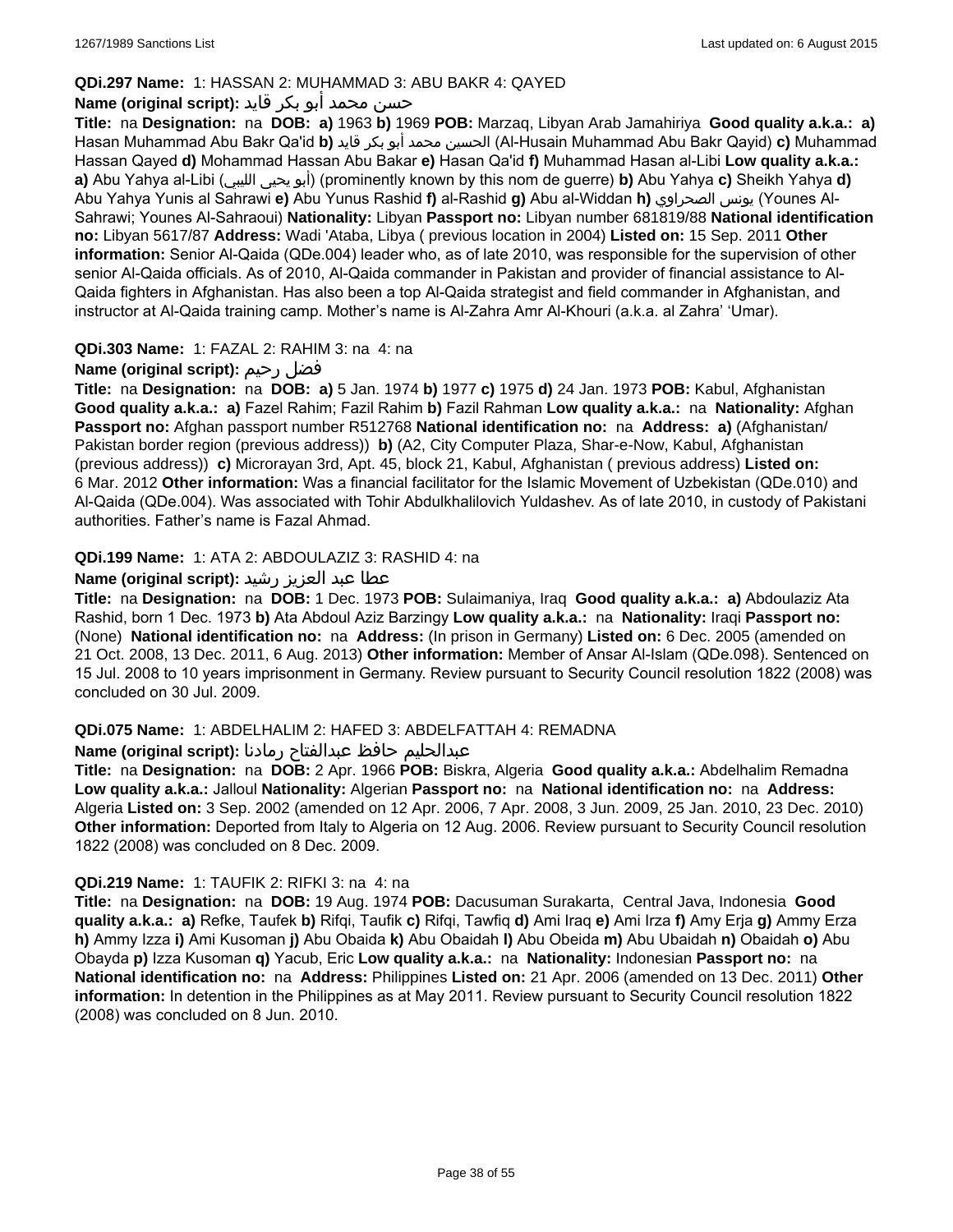### **QDi.150 Name:** 1: AL-AZHAR 2: BEN KHALIFA 3: BEN AHMED 4: ROUINE

## الأزهر بن خليفة بن احمد روين **:(script original (Name**

**Title:** na **Designation:** na **DOB:** 20 Nov. 1975 **POB:** Sfax, Tunisia **Good quality a.k.a.:** na **Low quality a.k.a.: a)** Salmane **b)** Lazhar **Nationality:** Tunisian **Passport no:** Tunisian number P182583, issued on 13 Sep. 2003 (expired on 12 Sep. 2007) **National identification no:** na **Address:** Tunisia **Listed on:** 12 Nov. 2003 (amended on 20 Dec. 2005, 21 Dec. 2007, 30 Jan. 2009, 16 May 2011) **Other information:** Sentenced to six years and ten months of imprisonment for membership of a terrorist association by the Appeal Court of Milan, Italy, on 7 Feb. 2008. Considered a fugitive from justice by the Italian authorities as at Jul. 2008. Under administrative control measure in Tunisia as at 2010. Review pursuant to Security Council resolution 1822 (2008) was concluded on 21 Jun. 2010.

### **QDi.186 Name:** 1: ABU 2: RUSDAN 3: na 4: na

**Title:** na **Designation:** na **DOB:** 16 Aug. 1960 **POB:** Kudus, Central Java, Indonesia **Good quality a.k.a.:** na **Low quality a.k.a.: a)** Abu Thoriq **b)** Rusdjan **c)** Rusjan **d)** Rusydan **e)** Thoriquddin **f)** Thoriquiddin **g)** Thoriquidin **h)** Toriquddin **Nationality:** na **Passport no:** na **National identification no:** na **Address:** na **Listed on:** 16 May 2005 (amended on 12 Dec. 2014) **Other information:** Review pursuant to Security Council resolution 1822 (2008) was concluded on 8 Jun. 2010.

#### **QDi.020 Name:** 1: MOHAMMAD 2: HAMDI 3: MOHAMMAD 4: SADIQ AL-AHDAL

#### محمد حمدي محمد صادق الأهدل **:Name (original script**)

**Title:** na **Designation:** na **DOB:** 19 Nov. 1971 **POB:** Medina, Saudi Arabia **Good quality a.k.a.: a)** Al-Hamati, Muhammad **b)** Muhammad Muhammad Abdullah Al-Ahdal **c)** Mohamed Mohamed Abdullah Al-Ahdal **Low quality a.k.a.: a)** Abu Asim Al-Makki **b)** Ahmed **Nationality:** Yemeni **Passport no:** Yemeni number 541939, issued on 31 Jul. 2000, issued in Al-Hudaydah, Yemen (in the name of Muhammad Muhammad Abdullah Al-Ahdal) **National identification no:** Yemeni identity card number 216040 **Address:** Jamal street, Al-Dahima alley, Al-Hudaydah, Yemen **Listed on:** 17 Oct. 2001 (amended on 30 Jan. 2009, 25 Jan. 2010) **Other information:** Responsible for the finances of Al-Qa'ida (QDe.004) in Yemen. Accused of involvement in the attack on the USS Cole in 2000. Arrested in Yemen in Nov. 2003. Sentenced to three years and one month of imprisonment by the specialized criminal court of first instance in Yemen. Released on 25 Dec. 2006 after the completion of his sentence. Review pursuant to Security Council resolution 1822 (2008) was concluded on 8 Jul. 2010.

#### **QDi.263 Name:** 1: HAFIZ 2: MUHAMMAD 3: SAEED 4: na

**Title:** na **Designation:** na **DOB:** 5 Jun. 1950 **POB:** Sargodha, Punjab, Pakistan **Good quality a.k.a.: a)** Hafiz Mohammad Sahib **b)** Hafiz Mohammad Sayid **c)** Hafiz Muhammad **d)** Hafiz Saeed **e)** Hafez Mohammad Saeed **f)** Hafiz Mohammad Sayeed **g)** Tata Mohammad Syeed **h)** Mohammad Sayed **i)** Muhammad Saeed **Low quality a.k.a.:** Hafiz Ji **Nationality:** Pakistani **Passport no:** na **National identification no:** Pakistani 3520025509842-7 **Address:** House No. 116E, Mohalla Johar, Lahore, Tehsil, Lahore City, Lahore District, Pakistan ( location as at May 2008) **Listed on:** 10 Dec. 2008 (amended on 17 Jul. 2009) **Other information:** Muhammad Saeed is the leader of Lashkar-e-Tayyiba (QDe.118).

#### **QDi.208 Name:** 1: RADULAN 2: SAHIRON 3: na 4: na

**Title:** na **Designation:** na **DOB: a)** 1955 **b)** Approximately 1952 **POB:** Kaunayan, Patikul, Jolo Island, the Philippines **Good quality a.k.a.: a)** Radullan Sahiron **b)** Radulan Sahirun **c)** Radulan Sajirun **d)** Commander Putol **Low quality a.k.a.:** na **Nationality:** Filipino **Passport no:** na **National identification no:** na **Address:**  na **Listed on:** 6 Dec. 2005 **Other information:** Review pursuant to Security Council resolution 1822 (2008) was concluded on 8 Jun. 2010.

#### **QDi.222 Name:** 1: NESSIM 2: BEN ROMDHANE 3: SAHRAOUI 4: na

#### نسيم بن رمضان صحراوي **:(script original (Name**

**Title:** na **Designation:** na **DOB:** 3 Aug. 1973 **POB:** Bizerta, Tunisia **Good quality a.k.a.: a)** Dass **b)** Nasim al-Sahrawi **Low quality a.k.a.:** na **Nationality:** Tunisian **Passport no:** na **National identification no:** na **Address:** Tunisia **Listed on:** 2 Aug. 2006 (amended on 1 Sep. 2009, 25 Jan. 2010, 13 Dec. 2011) **Other information:** Considered a fugitive from justice by the Italian authorities and sentenced in absentia to 6 years detention on 20 Nov. 2008. Sentenced in Tunisia to 4 years imprisonment for terrorist activity and in detention in Tunisia as at Jun. 2009. Review pursuant to Security Council resolution 1822 (2008) was concluded on 20 Jul. 2009.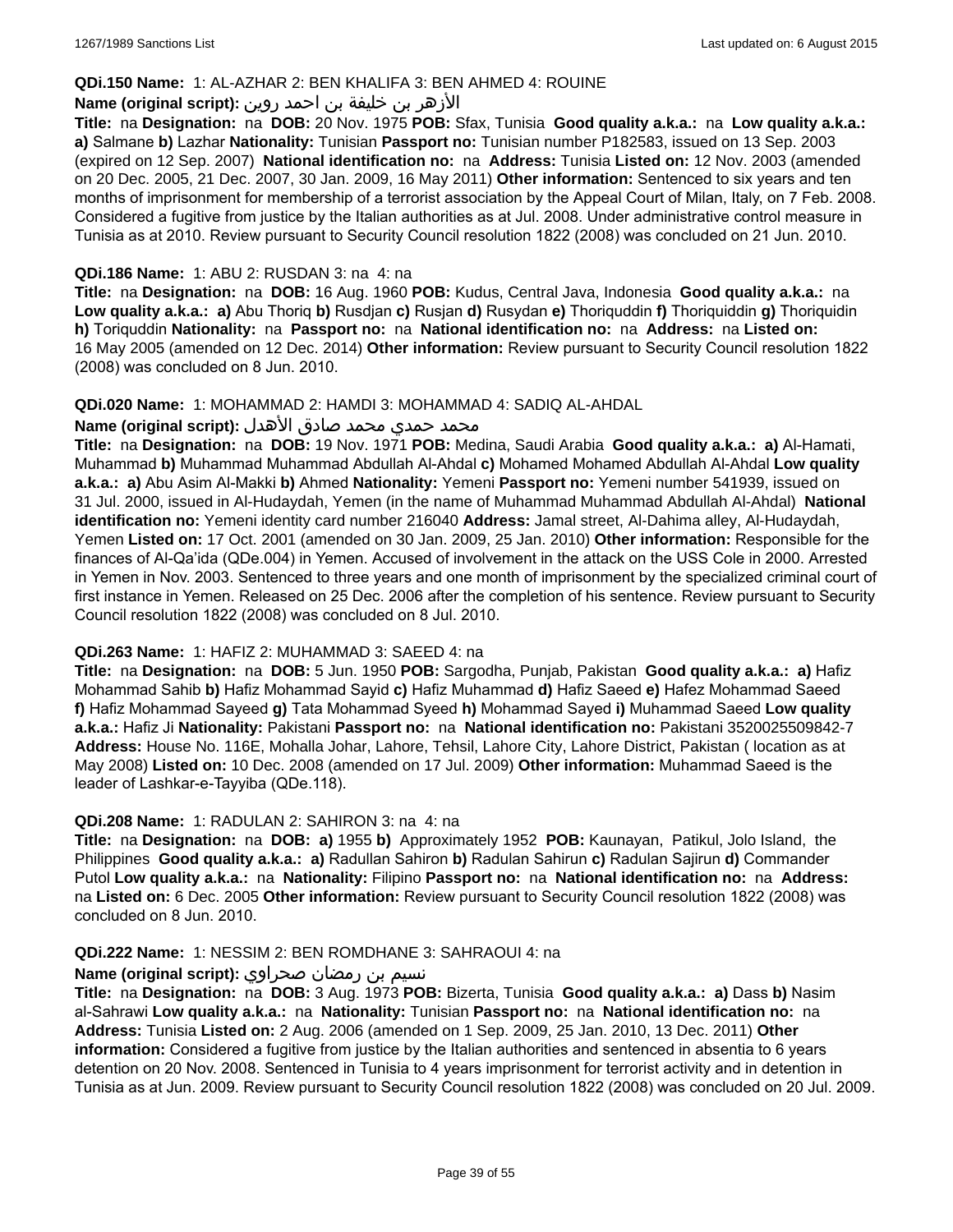### **QDi.148 Name:** 1: NESSIM 2: BEN MOHAMED 3: AL-CHERIF BEN MOHAMED 4: SALEH AL-SAADI

## نسيم بن محمد الشريف بن محمد صالح السعدي **:Name (original script**)

**Title:** na **Designation:** na **DOB:** 30 Nov. 1974 **POB:** Haidra Al-Qasreen, Tunisia **Good quality a.k.a.: a)** Nassim Saadi **b)** Dia el Haak George, born 20 Nov. 1974 in Lebanon **c)** Diael Haak George, born 30 Nov. 1974 in Lebanon **d)** El Dia Haak George, born 30 Nov. 1974 in Algeria **Low quality a.k.a.: a)** Abou Anis **b)** Abu Anis **Nationality:** Tunisian **Passport no:** Tunisian number M788331, issued on 28 Sep. 2001 (expired 27 Sep. 2006) **National identification no:** na **Address: a)** Via Monte Grappa 15, Arluno (Milan), Italy **b)** Via Cefalonia 11, Milan, Italy (Domicile, last known address) **Listed on:** 12 Nov. 2003 (amended on 20 Dec. 2005, 31 Jul. 2006, 21 Dec. 2007, 3 Jun. 2009, 16 May 2011) **Other information:** Arrested on 9 Oct. 2002. In detention in Italy until 27 Apr. 2012. Sentenced in absentia to 20 years of imprisonment by the Tunis Military Court on 11 May 2005 for membership of a terrorist organization. Father's name is Mohamed Sharif. Mother's name is Fatima. Review pursuant to Security Council resolution 1822 (2008) was concluded on 21 Jun. 2010.

### **QDi.244 Name:** 1: HILARION 2: DEL ROSARIO 3: SANTOS III 4: na

**Title:** Amir **Designation:** na **DOB:** 12 Mar. 1966 **POB:** 686 A. Mabini Street, Sangandaan, Caloocan City, Philippines **Good quality a.k.a.: a)** Akmad Santos **b)** Ahmed Islam **c)** Ahmad Islam Santos **d)** Abu Hamsa **e)** Hilarion Santos III **f)** Abu Abdullah Santos **g)** Faisal Santos **Low quality a.k.a.: a)** Lakay **b)** Aki **c)** Aqi **Nationality:**  na **Passport no:** Filipino number AA780554 **National identification no:** na **Address:** 50, Purdue Street, Cubao, Quezon City, Philippines **Listed on:** 4 Jun. 2008 (amended on 13 Dec. 2011) **Other information:** Founder and leader of the Rajah Solaiman Movement (QDe.128) and linked to the Abu Sayyaf Group (QDe.001). In detention in the Philippines as of May 2011. Review pursuant to Security Council resolution 1822 (2008) was concluded on 13 May 2010.

## **QDi.350 Name:** 1: WIJI 2: JOKO 3: SANTOSO 4:

**Title:** na **Designation:** na **DOB:** 14 Jul. 1975 **POB:** Rembang, Jawa Tengah, Indonesia **Good quality a.k.a.:** Wijijoko Santoso, born 14 Jul. 1975 in Rembang, Jawa Tengah, Indonesia **Low quality a.k.a.: a)** Abu Seif al-Jawi **b)** Abu Seif **Nationality:** Indonesian **Passport no:** Indonesian passport number A2823222, issued on 28 May 2012 (expires 28 May 2017, issued under name Wiji Joko Santoso, born 14 Jul. 1975 in Rembang, Jawa Tengah, Indonesia) **National identification no:** na **Address:** na **Listed on:** 13 Mar. 2015 **Other information:** Head of the foreign affairs division and key outreach player of Jemaah Islamiyah (QDe.092). Associated with Hilal Ahmar Society Indonesia (HASI) (QDe.147).

## **QDi.001 Name:** 1: SAYF-AL ADL 2: na 3: na 4: na

## **Name (original script):** العدل سيف

**Title:** na **Designation:** na **DOB: a)** 1963 **b)** 11 Apr. 1963 **c)** 11 Apr. 1960 **POB:** Egypt **Good quality a.k.a.: a)** Saif Al-'Adil **b)** Seif al Adel **c)** Muhamad Ibrahim Makkawi **Low quality a.k.a.:** Ibrahim al-Madani **Nationality:** Egyptian **Passport no:** na **National identification no:** na **Address:** na **Listed on:** 25 Jan. 2001 (amended on 16 Dec. 2010, 24 Jul. 2013) **Other information:** Responsible for Usama bin Laden's (deceased) security. Review pursuant to Security Council resolution 1822 (2008) was concluded on 15 Jun. 2010.

#### **QDi.260 Name:** 1: DANIEL 2: MARTIN 3: SCHNEIDER 4: na

**Title:** na **Designation:** na **DOB:** 9 Sep. 1985 **POB:** Neunkirchen (Saar), Germany **Good quality a.k.a.:** na **Low quality a.k.a.:** Abdullah **Nationality:** German **Passport no:** German number 2318047793, issued on 17 May 2006, issued in Friedrichsthal, Germany (expired on 16 May 2011.) **National identification no:** German Federal Identity Card number 2318229333, issued on 17 May 2006, issued in Friedrichsthal, Germany (expired on 16 May 2011 (reported lost)) **Address: a)** (In prison in Germany (since Sep. 2007)) **b)** Petrusstrasse 32, 66125 Herrensohr, Dudweiler, Saarbrücken, Germany (previous address) **Listed on:** 27 Oct. 2008 (amended on 13 Dec. 2011) **Other information:** Associated with the Islamic Jihad Union (IJU), also known as the Islamic Jihad Group (QDe.119). Associated with Fritz Martin Gelowicz (QDi.259) and Adem Yilmaz (QDi.261). In detention in Germany as of Jun. 2010.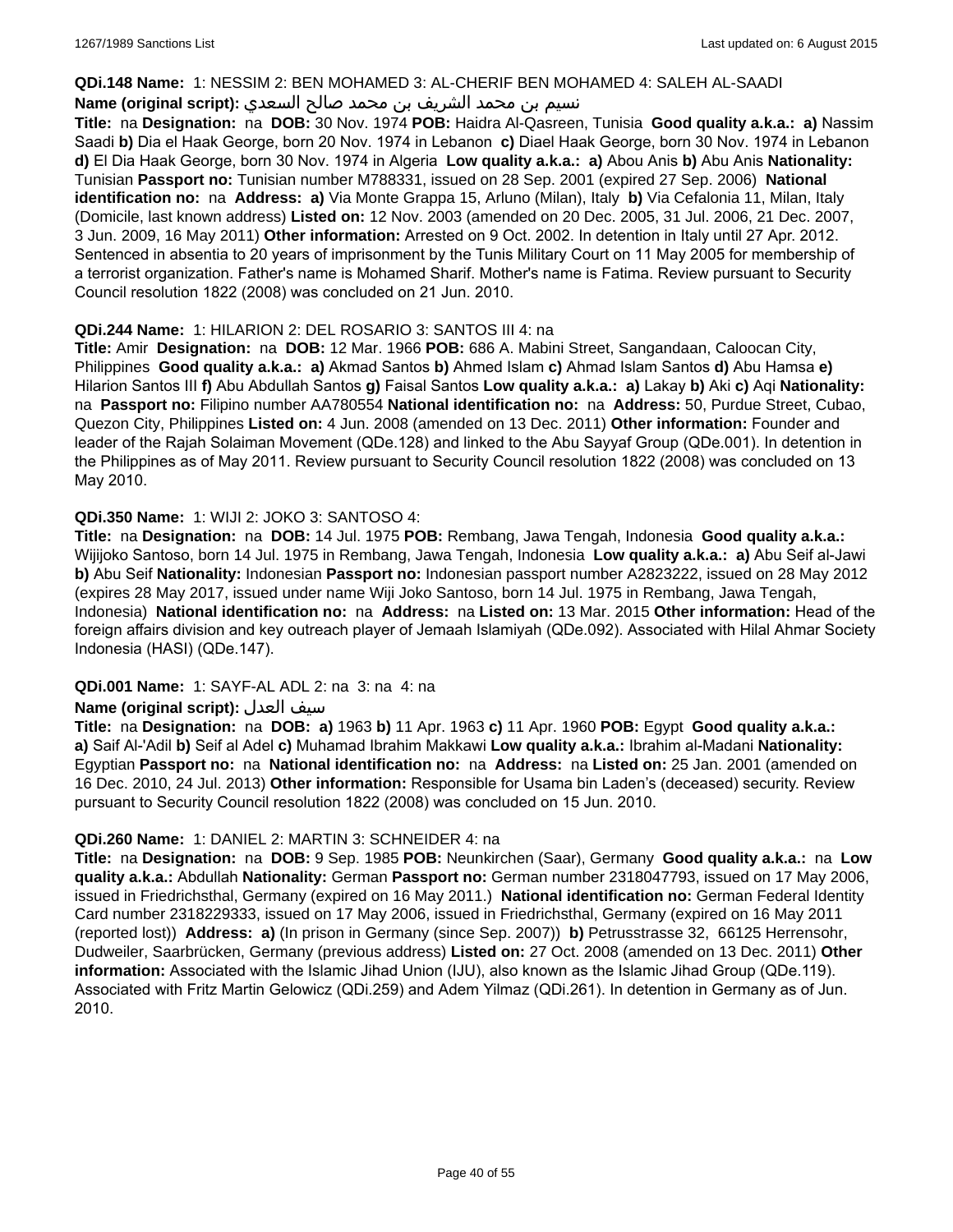## **QDi.128 Name:** 1: ISMAIL 2: ABDALLAH 3: SBAITAN 4: SHALABI

## اسماعيل عبد الله سبيدان شلبي **:(script original (Name**

**Title:** na **Designation:** na **DOB:** 30 Apr. 1973 **POB:** Beckum, Germany **Good quality a.k.a.: a)** Ismain Shalabe, born 30 Apr. 1973 in Beckum **b)** Ismail Abdallah Sbaitan Shalabi, born 30 Apr. 1973 in Beckum **Low quality a.k.a.:**  na **Nationality:** Jordanian of Palestinian origin **Passport no: a)** (Passport of the Hashemite Kingdom of Jordan no. E778675, issued in Rusaifah on 23 Jun. 1996, valid until 23 Jun. 2001) **b)** (Passport of the Hashemite Kingdom of Jordan no. H401056, JOR 9731050433, issued on 11 Apr. 2001, valid until 10 Apr. 2006) **National identification no:** na **Address:** Germany **Listed on:** 23 Sep. 2003 (amended on 10 Jun. 2011) **Other information:** Father's name is Abdullah Shalabi. Mother's name is Ammnih Shalabi. Associated with Djamel Moustfa (QDi.129), Mohamed Abu Dhess (QDi.130) and Aschraf al-Dagma (QDi.132). Review pursuant to Security Council resolution 1822 (2008) was concluded on 21 Jun. 2010.

## **QDi.322 Name:** 1: ABUBAKAR 2: MOHAMMED 3: SHEKAU 4: na

## أبو بكر محمد الشكوى **:(script original (Name**

**Title:** na **Designation:** na **DOB:** 1969 **POB:** Shekau Village, Yobe State, Nigeria **Good quality a.k.a.:** Abubakar Shekau **Low quality a.k.a.: a)** Abu Mohammed Abubakar bin Mohammed **b)** Abu Muhammed Abubakar bi Mohammed **c)** Shekau **d)** Shehu **e)** Shayku **f)** Imam Darul Tauhid **g)** Imam Darul Tawheed **Nationality:** Nigerian **Passport no:** na **National identification no:** na **Address:** Nigeria **Listed on:** 26 Jun. 2014 **Other information:** Member of the Kanuri tribe. Physical description: eye colour: black; hair colour: black. Photo available for inclusion in the INTERPOL-UN Security Council Special Notice. Leader of Jama'atu Ahlis Sunna Lidda'Awati Wal-Jihad (Boko Haram) (QDe.138). Under Shekau's leadership, Boko Haram has been responsible for a series of major terrorist attacks.

## **QDi.017 Name:** 1: THARWAT 2: SALAH 3: SHIHATA 4: na

## ثروت صالح شحاتة **:(script original (Name**

**Title:** na **Designation:** na **DOB:** 29 Jun. 1960 **POB:** Egypt **Good quality a.k.a.: a)** Tarwat Salah Abdallah **b)** Salah Shihata Thirwat **c)** Shahata Thirwat **d)** Tharwat Salah Shihata Ali (previously listed as) **Low quality a.k.a.:**  na **Nationality:** Egyptian **Passport no:** na **National identification no:** na **Address:** na **Listed on:** 6 Oct. 2001 (amended on 26 Nov. 2004, 16 Dec. 2010) **Other information:** Review pursuant to Security Council resolution 1822 (2008) was concluded on 15 Jun. 2010.

## **QDi.122 Name:** 1: PARLINDUNGAN 2: SIREGAR 3: na 4: na

**Title:** na **Designation:** na **DOB: a)** 25 Apr. 1957 **b)** 25 Apr. 1967 **POB:** Indonesia **Good quality a.k.a.: a)** Siregar, Parlin **b)** Siregar, Saleh Parlindungan **Low quality a.k.a.:** na **Nationality:** Indonesian **Passport no:** na **National identification no:** na **Address:** na **Listed on:** 9 Sep. 2003 **Other information:** Review pursuant to Security Council resolution 1822 (2008) was concluded on 25 May 2010.

## **QDi.124 Name:** 1: YAZID 2: SUFAAT 3: na 4: na

**Title:** na **Designation:** na **DOB:** 20 Jan. 1964 **POB:** Johor, Malaysia **Good quality a.k.a.:** na **Low quality a.k.a.: a)** Joe **b)** Abu Zufar **Nationality:** Malaysian **Passport no:** A 10472263 **National identification no:** 640120-01-5529 **Address:** Taman Bukit Ampang, State of Selangor, Malaysia (as at April 2009) **Listed on:** 9 Sep. 2003 (amended on 3 May 2004, 1 Feb. 2008, 10 Aug. 2009, 25 Jan. 2010, 16 May 2011) **Other information:** Review pursuant to Security Council resolution 1822 (2008) was concluded on 19 Jun. 2009.

## **QDi.349 Name:** 1: BAMBANG 2: SUKIRNO 3: 4:

**Title:** na **Designation:** na **DOB:** 5 Apr. 1975 **POB:** Indonesia **Good quality a.k.a.:** na **Low quality a.k.a.: a)** Pak Zahra **b)** Abu Zahra **Nationality:** Indonesian **Passport no:** Indonesian passport number A2062513 **National identification no:** na **Address:** na **Listed on:** 13 Mar. 2015 **Other information:** A senior leader of Jemaah Islamiyah (QDe.092) who has held leadership positions in Hilal Ahmar Society Indonesia (HASI) (QDe.147).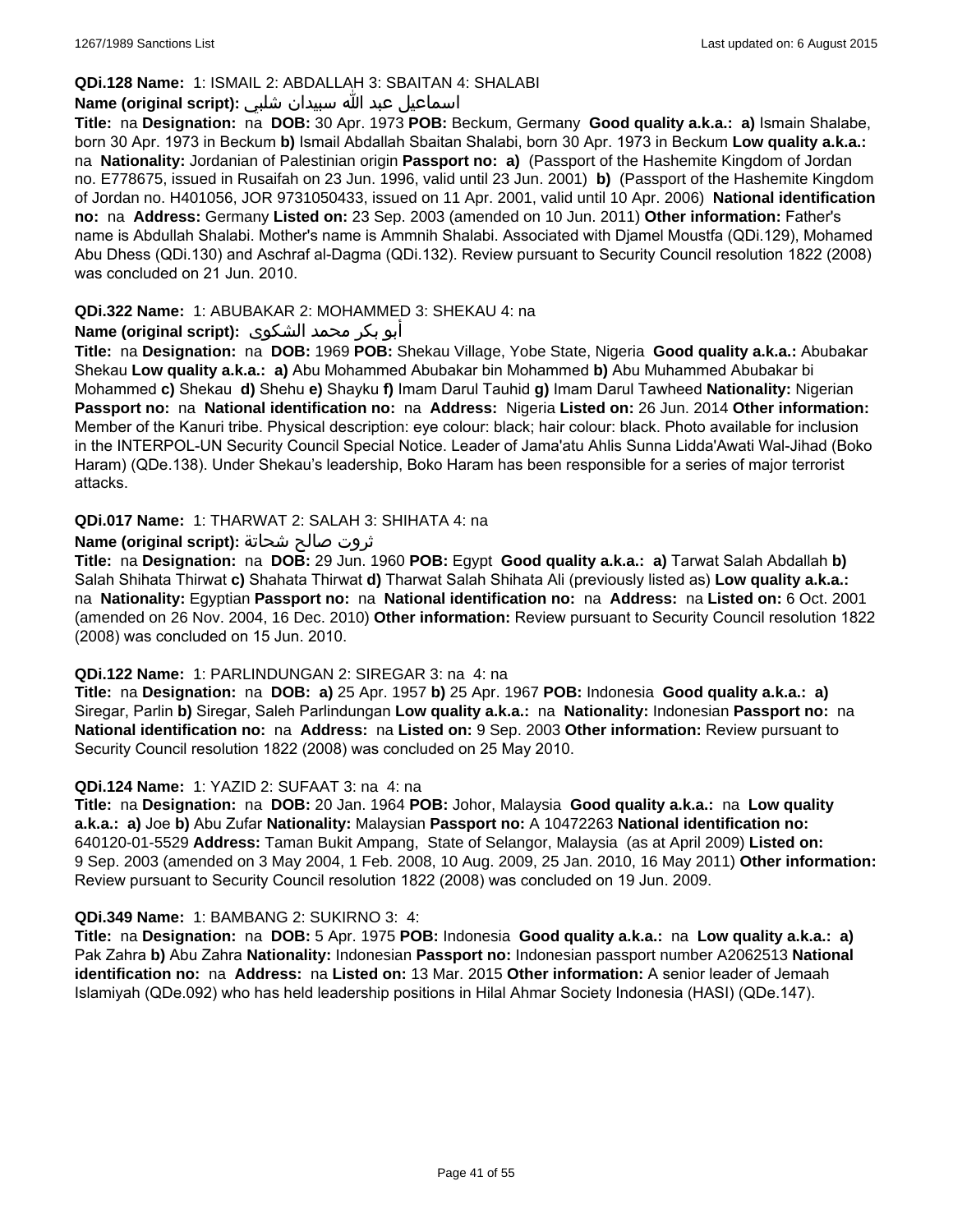#### **QDi.123 Name:** 1: YASSIN 2: SYAWAL 3: na 4: na

**Title:** na **Designation:** na **DOB:** Approximately 1972 **POB:** na **Good quality a.k.a.: a)** Salim Yasin **b)** Yasin Mahmud Mochtar **c)** Abdul Hadi Yasin **d)** Muhamad Mubarok **e)** Muhammad Syawal **f)** Yassin Sywal (formerly listed as) **Low quality a.k.a.: a)** Abu Seta **b)** Mahmud **c)** Abu Muamar **d)** Mubarok **Nationality:** Indonesian **Passport no:** na **National identification no:** na **Address:** na **Listed on:** 9 Sep. 2003 (amended on 12 Dec. 2014) **Other information:** At large as at Dec. 2003. Review pursuant to Security Council resolution 1822 (2008) was concluded on 25 May 2010.

## **QDi.057 Name:** 1: IBRAHIM 2: ALI 3: ABU BAKR 4: TANTOUSH

## ابراهيم علي أبو بكر تنتوش **:(script original (Name**

**Title:** na **Designation:** na **DOB:** 2 Feb. 1966 **POB:** al Aziziyya, Libya **Good quality a.k.a.: a)** Abd al-Muhsin **b)** Ibrahim Ali Muhammad Abu Bakr **c)** Abdul Rahman **d)** Abu Anas **e)** Ibrahim Abubaker Tantouche **f)** Ibrahim Abubaker Tantoush **g)** 'Abd al-Muhsi **h)** 'Abd al-Rahman **i)** Abdel Ilah Sabri (false identity related to fraudulent South African identification number 6910275240086 linked to South African passport number 434021161, both documents have been confiscated) **Low quality a.k.a.:** Al-Libi **Nationality:** Libyan **Passport no: a)** (Libyan passport number 203037, issued in Tripoli, Libya) **b)** (Libyan passport number 347834, issued under name Ibrahim Ali Tantoush, expired on 21 Feb. 2014) **National identification no:** na **Address:** Tripoli, Libya, (as at Feb. 2014) **Listed on:** 11 Jan. 2002 (amended on 31 Jul. 2006, 4 Oct. 2006, 16 May 2011, 10 Jul. 2015) **Other information:** Associated with Afghan Support Committee (ASC) (QDe.069), Revival of Islamic Heritage Society (RIHS)(QDe.070) and the Libyan Islamic Fighting Group (LIFG) (QDe.011). Photograph and fingerprints available for inclusion in the INTERPOL-UNSC Special Notice. Review pursuant to Security Council resolution 1822 (2008) was concluded on 8 Jun. 2010.

### **QDi.241 Name:** 1: ANGELO 2: RAMIREZ 3: TRINIDAD 4: na

**Title:** na **Designation:** na **DOB:** 20 Mar. 1978 **POB:** Gattaran, Cagayan Province, Philippines **Good quality a.k.a.: a)** Calib Trinidad **b)** Kalib Trinidad **Low quality a.k.a.: a)** Abdul Khalil **b)** Abdukahlil **c)** Abu Khalil **d)** Anis **Nationality:** Filipino **Passport no:** na **National identification no:** na **Address:** 3111 Ma. Bautista, Punta, Santa Ana, Manila, Philippines **Listed on:** 4 Jun. 2008 (amended on 13 Dec. 2011) **Other information:** Distinguishing marks include scars on both legs. Member of the Rajah Solaiman Movement (Qde.128), and associated with the Abu Sayyaf Group (QDe.001) and the Jemaah Islamiyah (QDe.092). In detention in the Philippines as of May 2011. Review pursuant to Security Council resolution 1822 (2008) was concluded on 13 May 2010.

#### **QDi.056 Name:** 1: MOHAMMED 2: TUFAIL 3: na 4: na

**Title:** na **Designation:** na **DOB:** 5 May 1930 **POB:** na **Good quality a.k.a.: a)** Tufail, S.M. **b)** Tuffail, Sheik Mohammed **Low quality a.k.a.:** na **Nationality:** Pakistani **Passport no:** na **National identification no:** na **Address:** na **Listed on:** 24 Dec. 2001 (amended on 19 Jan. 2011) **Other information:** Served as a director of Ummah Tameer e-Nau (UTN) (QDe.068). Review pursuant to Security Council resolution 1822 (2008) was concluded on 1 Jun. 2010.

#### **QDi.290 Name:** 1: DOKU 2: KHAMATOVICH 3: UMAROV 4: na

## **Name (original script):** Умаров Доку Хаматович

**Title:** na **Designation:** na **DOB: a)** 13 Apr. 1964 **b)** 13 Apr. 1965 **c)** 12 May 1964 **d)** 1955 **POB:** Kharsenoy Village, Shatoyskiy (Sovetskiy) District, Chechenskaya Respublika, Russian Federation **Good quality a.k.a.: a)** Lom-ali Butayev (Butaev), born in 1955 **b)** Dokka Umarov, born on 13 Apr. 1964 **c)** Dokka Umarov, born on 13 Apr. 1965 **Low quality a.k.a.:** na **Nationality: a)** Russian **b)** USSR (until 1991) **Passport no:** Russian passport number 96 03 464086, issued on 1 June 2003 **National identification no:** na **Address:** na **Listed on:** 10 Mar. 2011 (amended on 2 Jun. 2014, 30 Dec. 2014) **Other information:** Physical description: 180 cm tall, dark hair, 7-9 cm. long scar on the face, part of the tongue is missing, has a speech defect. Resides in the Russian Federation as at Nov. 2010. International arrest warrant issued in the year 2000. INTERPOL Special Notice contains biometric information. Reportedly deceased as of April 2014.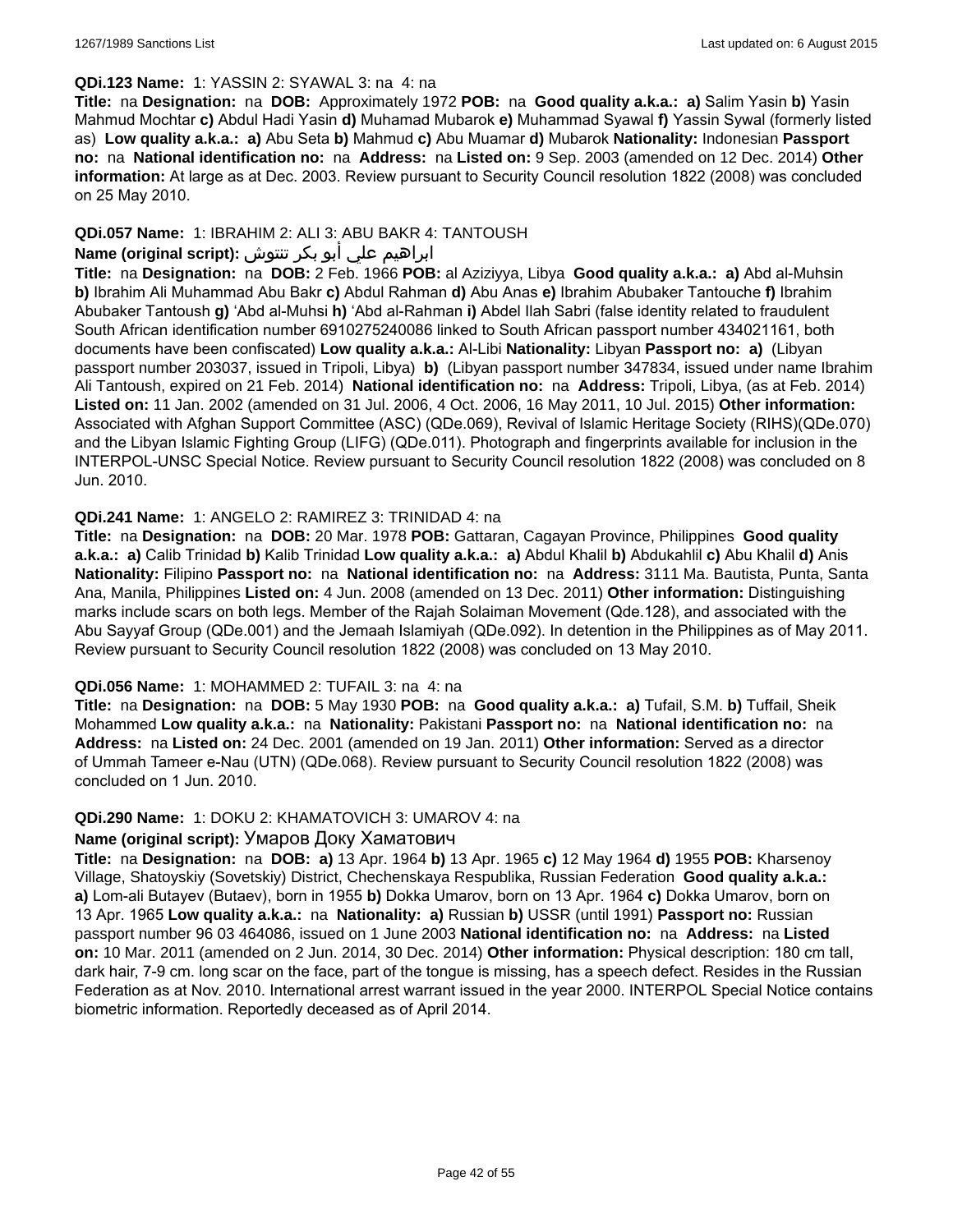### **QDi.346. Name:** 1: 'ABD AL-MALIK 2: MUHAMMAD 3: YUSUF 4: 'UTHMAN 'ABD AL-SALAM

### عبدالملك محمد يوسف عثمان عبد السلام **:(script original (Name**

**Title:** na **Designation:** na **DOB:** 13 Jul. 1989 **POB:** na **Good quality a.k.a.:** 'Abd al-Malik Muhammad Yusif 'Abd-al-Salam **Low quality a.k.a.: a)** 'Umar al-Qatari **b)** 'Umar al-Tayyar **Nationality:** Jordanian **Passport no:** K475336, issued on 31 Aug. 2009, issued in Jordanian (expired on 30 Aug. 2014) **National identification no:** 28940000602, issued in Qatar **Address:** na **Listed on:** 23 Jan. 2015 **Other information:** Facilitator who provides financial, material, and technological support for Al-Qaida (QDe.004) and Al-Nusrah Front for the People of the Levant (QDe.137).

### **QDi.343. Name:** 1: ASHRAF 2: MUHAMMAD 3: YUSUF 4: 'UTHMAN 'ABD AL-SALAM

### اشرف محمد يوسف عثمان عبد السلام **:(script original (Name**

**Title:** na **Designation:** na **DOB:** 1984 **POB:** Iraq **Good quality a.k.a.: a)** Ashraf Muhammad Yusif 'Uthman 'Abdal-Salam **b)** Ashraf Muhammad Yusuf 'Abd-al-Salam **c)** Ashraf Muhammad Yusif 'Abd al-Salam **Low quality a.k.a.: a)** Khattab **b)** Ibn al-Khattab **Nationality:** Jordanian **Passport no: a)** K048787, issued in Jordan **b)** 486298, issued in Jordan **National identification no:** 28440000526, issued in Qatar **Address:** Syrian Arab Republic (located in as at Dec. 2014) **Listed on:** 23 Jan. 2015 **Other information:** A member of Al-Qaida (QDe.004) as of 2012 and a fighter in the Syrian Arab Republic since early 2014. Provided financial, material, and technological support for Al-Qaida, Al-Nusrah Front for the People of the Levant (QDe.137) and Al-Qaida in Iraq (AQI) (QDe.115).

### **QDi.031 Name:** 1: OMAR 2: MAHMOUD 3: UTHMAN 4: na

### عمر محمود عثمان **:(script original (Name**

**Title:** na **Designation:** na **DOB: a)** 30 Dec. 1960 **b)** 13 Dec. 1960 **POB:** Bethlehem, West Bank, Palestinian Territories **Good quality a.k.a.: a)** Al-Samman Uthman **b)** Umar Uthman **c)** Omar Mohammed Othman **Low quality a.k.a.: a)** Abu Qatada Al-Filistini **b)** Abu Umr Takfiri **c)** Abu Omar Abu Umar **d)** Abu Umar Umar **e)** Abu Ismail **Nationality:** Jordanian **Passport no:** na **National identification no:** na **Address:** Jordan (since July 2013) **Listed on:** 17 Oct. 2001 (amended on 14 Mar. 2008, 24 Mar. 2009, 25 Jan. 2010, 22 Jul. 2013) **Other information:** Associated with Al-Qaida-related groups in the United Kingdom and other countries. Convicted in absentia in Jordan for involvement in terrorist acts in 1998. Arrested in Feb. 2001 in the United Kingdom, was further detained between Oct. 2002 and Mar. 2005 and between Aug. 2005 and Jun. 2008. In custody since Dec. 2008. Deported to Jordan from the United Kingdom on 7 July 2013 to face terrorism charges. Review pursuant to Security Council resolution 1822 (2008) was concluded on 19 Oct. 2009.

## **QDi.037 Name:** 1: ABDUL RAHMAN 2: YASIN 3: na 4: na

### عبد الرحمن ياسين **:(script original (Name**

**Title:** na **Designation:** na **DOB:** 10 Apr. 1960 **POB:** Bloomington, Indiana, United States of America **Good quality a.k.a.: a)** Taha, Abdul Rahman S. **b)** Taher, Abdul Rahman S. **c)** Yasin, Abdul Rahman Said **d)** Yasin, Aboud **Low quality a.k.a.:** na **Nationality:** United States of America **Passport no:** 27082171 (United States of America, issued on 21 Jun. 1992 in Amman, Jordan) **National identification no:** (SSN 156-92-9858 (United States of America)) na **Address:** na **Listed on:** 17 Oct. 2001 (amended on 10 Apr. 2003) **Other information:** Abdul Rahman Yasin is in Iraq. Review pursuant to Security Council resolution 1822 (2008) was concluded on 21 Jun. 2010.

#### **QDi.261 Name:** 1: ADEM 2: YILMAZ 3: na 4: na

**Title:** na **Designation:** na **DOB:** 4 Nov. 1978 **POB:** Bayburt, Turkey **Good quality a.k.a.:** na **Low quality a.k.a.:** Talha **Nationality:** Turkish **Passport no:** Turkish number TR-P 614 166 (issued by the Turkish Consulate General in Frankfurt/M. on 22 Mar. 2006, expired on 15 Sep. 2009.) **National identification no:** na **Address: a)** (In prison in Germany (since Sep. 2007).) **b)** (Südliche Ringstrasse 133, 63225 Langen, Germany (previous address)) **Listed on:** 27 Oct. 2008 (amended on 13 Dec. 2011) **Other information:** Associated with the Islamic Jihad Union (IJU), also known as the Islamic Jihad Group (QDe.119). Associated with Fritz Martin Gelowicz (QDi.259) and Daniel Martin Schneider (QDi.260). In detention in Germany as of Jun. 2010.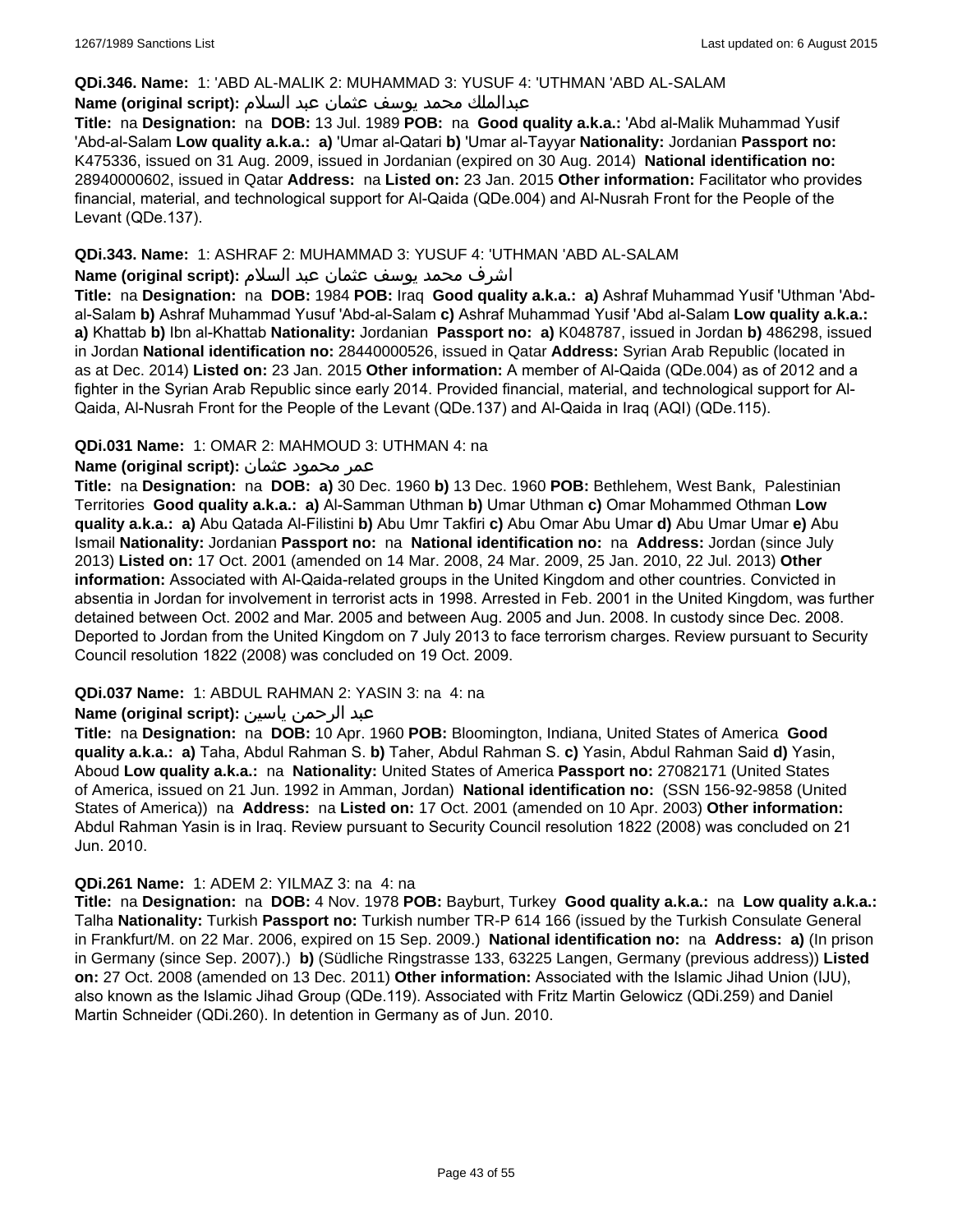### **QDi.205 Name:** 1: RAFIK 2: MOHAMAD 3: YOUSEF 4: na

### رفيق محمد يوسف **:(script original (Name**

**Title:** na **Designation:** na **DOB:** 27 Aug. 1974 **POB:** Baghdad, Iraq **Good quality a.k.a.:** Mohamad Raific Kairadin **Low quality a.k.a.:** na **Nationality:** Iraqi **Passport no:** (German travel document ("Reiseausweis") A 0092301) **National identification no:** na **Address:** (In prison in Germany) **Listed on:** 6 Dec. 2005 (amended on 21 Oct. 2008, 13 Dec. 2011) **Other information:** Member of Ansar Al-Islam (QDe.098). Sentenced on 15 Jul. 2008 to 8 years imprisonment in Germany. Review pursuant to Security Council resolution 1822 (2008) was concluded on 30 Jul. 2009.

### **QDi.198 Name:** 1: HANI 2: AL-SAYYID 3: AL-SEBAI 4: YUSIF

## هاني السيد السباعي يوسف **:(script original (Name**

**Title:** na **Designation:** na **DOB: a)** 1 Mar. 1961 **b)** 16 Jun. 1960 **POB:** Qaylubiyah, Egypt **Good quality a.k.a.: a)** Hani Yousef Al-Sebai **b)** Hani Youssef **c)** Hany Youseff **d)** Hani Yusef **e)** Hani al-Sayyid Al-Sabai **f)** Hani al-Sayyid El Sebai **g)** Hani al-Sayyid Al Siba'i **h)** Hani al-Sayyid El Sabaay **i)** El-Sababt **j)** Abu Tusnin **k)** Abu Akram **l)** Hani El Sayyed Elsebai Yusef **m)** Abu Karim **n)** Hany Elsayed Youssef **Low quality a.k.a.:** na **Nationality:** Egyptian **Passport no:** na **National identification no:** na **Address:** London, United Kingdom **Listed on:** 29 Sep. 2005 (amended on 6 Oct. 2005, 18 Aug. 2006, 25 Jan. 2012) **Other information:** Father's name is Mohamed Elsayed Elsebai. Review pursuant to Security Council resolution 1822 (2008) was concluded on 29 Jul. 2010.

### **QDi.139 Name:** 1: IMED 2: BEN MEKKI 3: ZARKAOUI 4: na

## عماد بن مكي زرقاوي **:(script original (Name**

**Title:** na **Designation:** na **DOB:** 15 Jan. 1973 **POB:** Tunis, Tunisia **Good quality a.k.a.: a)** Dour Nadre, born 15 Jan. 1974 in Morocco **b)** Dour Nadre, born 15 Jan. 1973 in Morocco **c)** Daour Nadre, born 31 Mar. 1975 in Algeria **d)** Imad ben al-Mekki ben al-Akhdar al-Zarkaoui (previously listed as) **Low quality a.k.a.: a)** Zarga **b)** Nadra **Nationality:** Tunisian **Passport no:** (Tunisian passport number M174950, issued on 27 Apr. 1999, expired on 26 Apr. 2004) **National identification no:** na **Address:** 41-45 Rue Estienne d'Orves, Pré Saint Gervais, France **Listed on:** 12 Nov. 2003 (amended on 20 Dec. 2005, 31 Jul. 2006, 10 Aug. 2009, 16 May 2011) **Other information:** Mother's name is Zina al-Zarkaoui. Imprisoned in France since 1 Feb. 2010 on charges of criminal conspiracy in relation to a terrorist organization. Review pursuant to Security Council resolution 1822 (2008) was concluded on 6 May 2010.

#### **QDi.168 Name:** 1: AHMAD 2: ZERFAOUI 3: na 4: na

## **Name (original script):** زرفاوي احمد

**Title:** na **Designation:** na **DOB:** 15 Jul. 1963 **POB:** Chréa, Algeria **Good quality a.k.a.: a)** Abdullah **b)** Abdalla **c)** Smail **d)** Abu Khaoula **e)** Abu Cholder **f)** Nuhr **Low quality a.k.a.:** na **Nationality:** Algerian **Passport no:** na **National identification no:** na **Address:** na **Listed on:** 3 May 2004 (amended on 12 Apr. 2006, 7 Apr. 2008, 13 Dec. 2011) **Other information:** Former member of The Organization of Al-Qaida in the Islamic Maghreb (QDe.014). Confirmed to have died in northern Mali on 19 Sep. 2006. Review pursuant to Security Council resolution 1822 (2008) was concluded on 27 Jul. 2010.

#### **QDi.223 Name:** 1: MERAI 2: ZOGHBAI 3: na 4: na

### **Name (original script):** زغبي مرعي

**Title:** na **Designation:** na **DOB: a)** 4 Apr. 1969 **b)** 4 Apr. 1960 **c)** 4 Jun. 1960 **POB:** Bengasi, Libyan Arab Jamahiriya **Good quality a.k.a.: a)** Mohamed Lebachir, born 14 Jan. 1968 in Morocco **b)** Meri Albdelfattah Zgbye, born 4 Jun. 1960 in Bendasi, Libyan Arab Jamahiriya **c)** Zoghbai Merai Abdul Fattah **d)** Lazrag Faraj, born 13 Nov. 1960 in Libyan Arab Jamahiriya **e)** Larzg Ben Ila, born 11 Aug. 1960 in Libyan Arab Jamahiriya **f)** Muhammed El Besir **Low quality a.k.a.: a)** F'raji di Singapore **b)** F'raji il Libico **c)** Farag **d)** Fredj, born 13 Nov. 1960 in Libyan Arab Jamahiriya **Nationality:** na **Passport no:** na **National identification no:** na **Address:** na **Listed on:** 2 Aug. 2006 (amended on 3 Jun. 2009, 1 Sep. 2009, 13 Dec. 2011) **Other information:** Considered a fugitive from justice by the Italian authorities and sentenced in absentia to 6 years imprisonment on 20 Nov. 2008. Member of Libyan Islamic Fighting Group (QDe.011). Review pursuant to Security Council resolution 1822 (2008) was concluded on 20 Jul. 2009.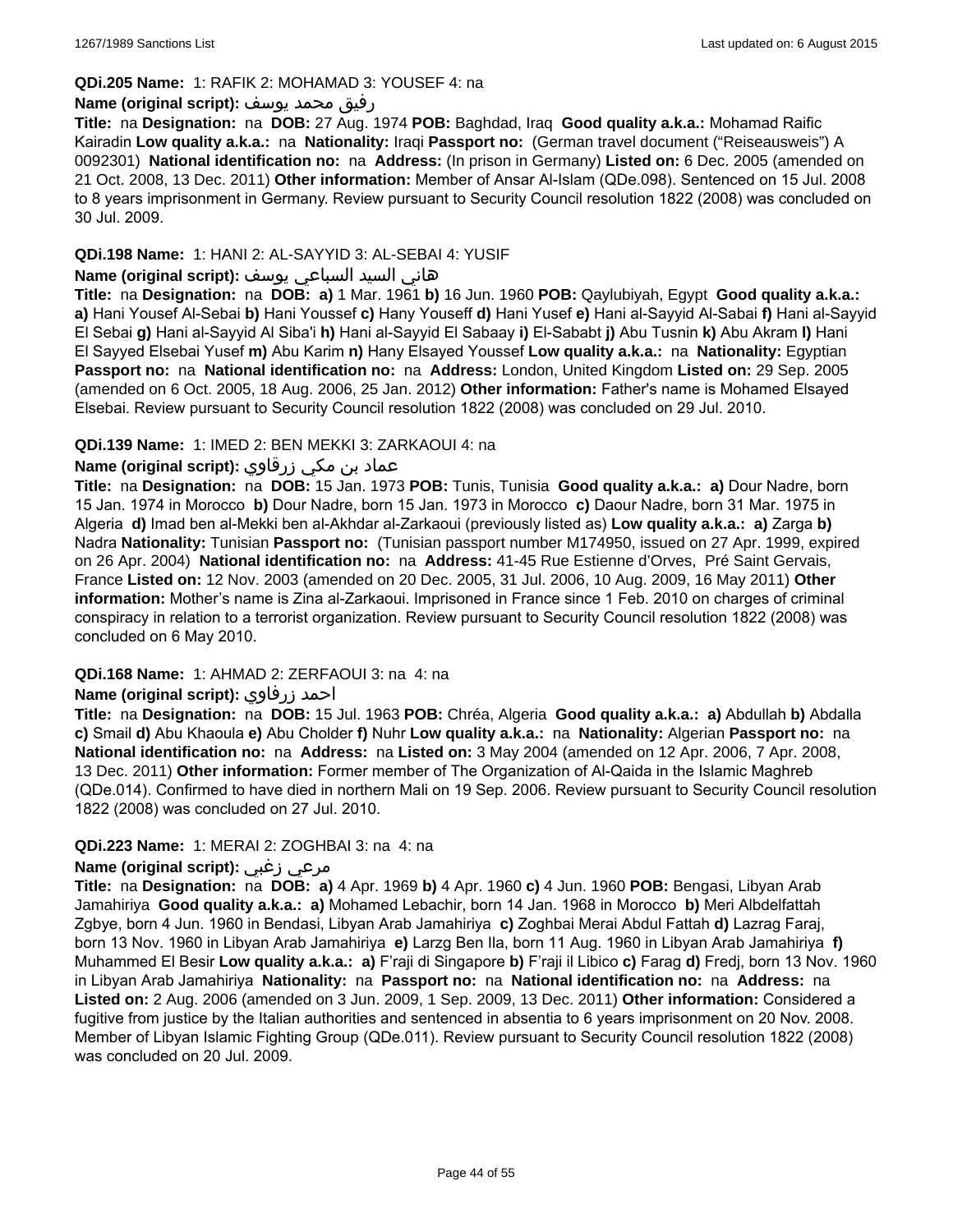#### **QDi.187 Name:** 1: ZULKARNAEN 2: na 3: na 4: na

**Title:** na **Designation:** na **DOB:** 1963 **POB:** Gebang village, Masaran, Sragen, Central Java, Indonesia **Good quality a.k.a.: a)** Zulkarnan **b)** Zulkarnain **c)** Zulkarnin **d)** Arif Sunarso **e)** Aris Sumarsono **f)** Aris Sunarso **g)** Ustad Daud Zulkarnaen **h)** Murshid **Low quality a.k.a.:** na **Nationality:** Indonesian **Passport no:** na **National identification no:** na **Address:** na **Listed on:** 16 May 2005 **Other information:** Review pursuant to Security Council resolution 1822 (2008) was concluded on 8 Jun. 2010.

### **B. Entities and other groups**

### **QDe.141 Name:** AL MOURABITOUN

### **Name (original script):** المرابطون

**A.k.a.: a)** Les Sentinelles **b)** The Sentinels **F.k.a.:** na **Address:** Mali **Listed on:** 2 Jun. 2014 **Other Information:**  Founded on 20 Aug. 2013 as result of a merger between Al Moulathamoun (QDe.140) and the Mouvement pour l'Unification et le Jihad en Afrique de l'Ouest (MUJAO) (QDe.134). Associated with the Organization of Al-Qaida in the Islamic Maghreb (QDe.014) and led by Mokhtar Belmokhtar (QDi.136). Active in the Sahel/Sahara region.

### **QDe.144 Name:** ABDALLAH AZZAM BRIGADES (AAB)

**A.k.a.: a)** Abdullah Azzam Brigades **b)** Ziyad al-Jarrah Battalions of the Abdallah Azzam Brigades **c)** Yusuf al-'Uyayri Battalions of the Abdallah Azzam Brigades **F.k.a.:** na **Address:** (Operates in Lebanon, Syria and the Arabian Peninsula) **Listed on:** 23 Sep. 2014 **Other Information:** An armed group that has carried out joint attacks with Al-Nusrah Front for the People of the Levant (QDe.137).

### **QDe.001 Name:** ABU SAYYAF GROUP

**A.k.a.:** Al Harakat Al Islamiyya **F.k.a.:** na **Address:** Philippines **Listed on:** 6 Oct. 2001 (amended on 13 Dec. 2011 ) **Other Information:** Associated with Jemaah Islamiyah (JI) (QDe.092). Current leader is Radulan Sahiron (QDi.208). Review pursuant to Security Council resolution 1822 (2008) was concluded on 21 Jun. 2010.

### **QDe.069 Name:** AFGHAN SUPPORT COMMITTEE (ASC)

**A.k.a.: a)** Lajnat ul Masa Eidatul Afghania **b)** Jamiat Ayat-ur-Rhas al Islamiac **c)** Jamiat Ihya ul Turath al Islamia **d)** Ahya ul Turas **F.k.a.:** na **Address:** (a) Headquarters – G.T. Road (probably Grand Trunk Road), near Pushtoon Garhi Pabbi, Peshawar, Pakistan b) Cheprahar Hadda, Mia Omar Sabaqah School, Jalabad, Afghanistan) **Listed on:** 11 Jan. 2002 (amended on 13 Dec. 2011 ) **Other Information:** Associated with the Revival of Islamic Heritage Society (QDe.070). Abu Bakr al-Jaziri (QDi.058) served as finance chief of ASC. Review pursuant to Security Council resolution 1822 (2008) was concluded on 8 Jun. 2010.

#### **QDe.139 Name:** AL MOUAKAOUNE BIDDAM

## **Name (original script):** بالدم الموقعون

**A.k.a.: a)** Les Signataires par le Sang **b)** Ceux Qui Signent avec le Sang **c)** Those Who Sign in Blood **F.k.a.:** na **Address:** Mali **Listed on:** 2 Jun. 2014 **Other Information:** Associated with the Organization of Al-Qaida in the Islamic Maghreb (QDe.014) and led by Mokhtar Belmokhtar (QDi.136). Active in the Sahel/Sahara region.

#### **QDe.140 Name:** AL MOULATHAMOUN

#### **Name (original script):** الملثمون

**A.k.a.: a)** Les Enturbannés **b)** The Veiled **F.k.a.:** na **Address: a)** Mali **b)** Niger **c)** Algeria **Listed on:** 2 Jun. 2014 **Other Information:** Founded in 2012 as a splinter group of the Organization of Al-Qaida in the Islamic Maghreb (QDe.014). On 20 Aug. 2013, Al Moulathamoun merged with the Mouvement pour l'Unification et le Jihad en Afrique de l'Ouest (MUJAO) (QDe.134) and established Al Mourabitoun (QDe.141). Associated with the Organization of Al-Qaida in the Islamic Maghreb (QDe.014) and led by Mokhtar Belmokhtar (QDi.136). Active in the Sahel/Sahara region.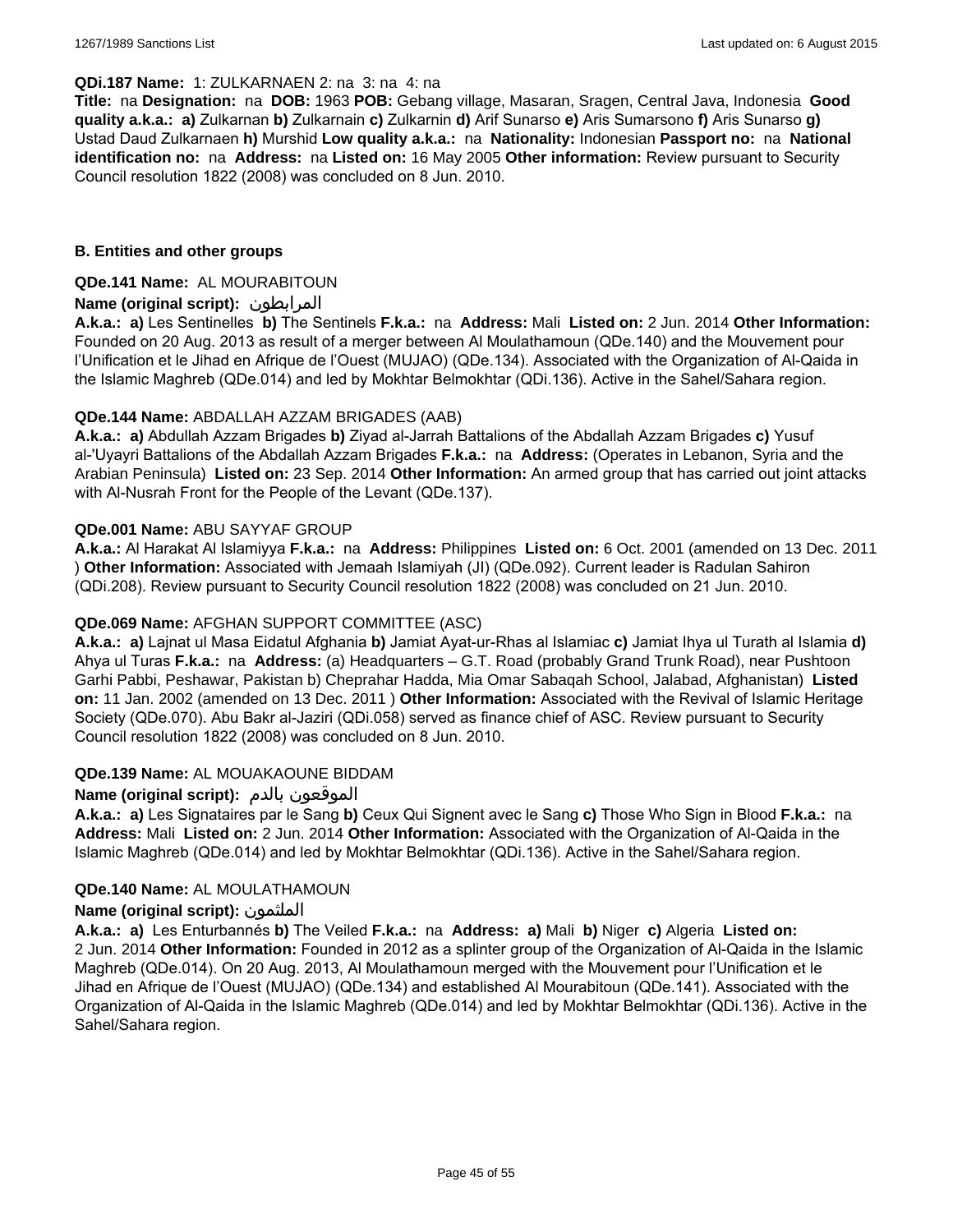## **QDe.137 Name:** AL-NUSRAH FRONT FOR THE PEOPLE OF THE LEVANT

## جبهة النصرة لأهل الشام **:(script original (Name**

**A.k.a.: a)** النصرة جبهة) the Victory Front; Jabhat al-Nusrah; Jabhet al-Nusra; Al-Nusrah Front; Al-Nusra Front) **b)**  المجاهدين أنصار شبكة) sub-unit name: Ansar al-Mujahideen Network) **c)** الجهاد ساحات في الشام مجاهدو) sub-unit name: Levantine Mujahideen on the Battlefields of Jihad) **F.k.a.:** na **Address: a)** (Operates in Syria) **b)** (Support network in Iraq) **Listed on:** 14 May 2014 **Other Information:** Associated with Al-Qaida (QDe.004) and Ibrahim Awwad Ibrahim Ali al-Badri al-Samarrai (QDi.299), the leader of Al-Qaida in Iraq (QDe.115), since at least Jan. 2012. Brings Syrian and foreign Al-Qaida in Iraq (QDe.115) and Asbat al-Ansar (QDe.007) fighters, along with other foreign Al-Qaida operatives, to join local elements in Syria to carry out terrorist and guerrilla operations there. Previously listed between 30 May 2013 and 13 May 2014 as an aka of Al-Qaida in Iraq (QDe.115).

### **QDe.121 Name:** AL-AKHTAR TRUST INTERNATIONAL

**A.k.a.: a)** Al Akhtar Trust **b)** Al-Akhtar Medical Centre **c)** Akhtarabad Medical Camp **d)** Pakistan Relief Foundation **e)** Pakistani Relief Foundation **f)** Azmat-e-Pakistan Trust **g)** Azmat Pakistan Trust **F.k.a.:** na **Address:** (a) ST-1/ A, Gulsahn-e-Iqbal, Block 2, Karachi, 25300, Pakistan b) Gulistan-e-Jauhar, Block 12, Karachi, Pakistan) **Listed on:** 17 Aug. 2005 (amended on 10 Dec. 2008, 13 Dec. 2011 ) **Other Information:** Regional offices in Pakistan: Bahawalpur, Bawalnagar, Gilgit, Islamabad, Mirpur Khas, Tando-Jan-Muhammad. Akhtarabad Medical Camp is in Spin Boldak, Afghanistan. Registered by members of Jaish-i-Mohammed (QDe.019). Associated with Harakat ul-Mujahidin/ HUM (QDe.008), Lashkar I Jhanghvi (LJ) (QDe.096) and Lashkar-e-Tayyiba (QDe.118). Banned in Pakistan. Review pursuant to Security Council resolution 1822 (2008) was concluded on 14 Sep. 2009.

#### **QDe.107 Name:** AL FURQAN

**A.k.a.: a)** Dzemilijati Furkan **b)** Dzem'ijjetul Furqan **c)** Association for Citizens Rights and Resistance to Lies **d)** Dzemijetul Furkan **e)** Association of Citizens for the Support of Truth and Supression of Lies **f)** Sirat **g)** Association for Education, Culture and Building Society-Sirat **h)** Association for Education, Cultural, and to Create Society -Sirat **i)** Istikamet **j)** In Siratel **k)** Citizens' Association for Support and Prevention of lies – Furqan **F.k.a.:** na **Address: a)** 30a Put Mladih Muslimana (ex Pavla Lukaca Street), 71 000 Sarajevo, Bosnia and Herzegovina **b)** 72 ul. Strossmajerova, Zenica, Bosnia and Herzegovina **c)** 42 Muhameda Hadzijahica, Sarajevo, Bosnia and Herzegovina **d)** 70 and 53 Strosmajerova Street, Zenica, Bosnia and Herzegovina **e)** Zlatnih Ljiljana Street, Zavidovici, Bosnia and Herzegovina **Listed on:** 11 May 2004 (amended on 26 Nov. 2004, 24 Mar. 2009 ) **Other Information:** Registered in Bosnia and Herzegovina as a citizens' association under the name of "Citizens' Association for Support and Prevention of lies – Furqan" on 26 Sep. 1997. Al Furqan ceased its work by decision of the Ministry of Justice of the Bosnia and Herzegovina Federation (decision number 03-054-286/97 dated 8 Nov. 2002). Al Furqan was no longer in existence as at Dec. 2008. Review pursuant to Security Council resolution 1822 (2008) was concluded on 15 Jun. 2010.

### **QDe.110 Name:** AL-HARAMAIN: AFGHANISTAN BRANCH

**A.k.a.:** na **F.k.a.:** na **Address:** Afghanistan (at time of listing) **Listed on:** 6 Jul. 2004 (amended on 21 Mar. 2012 ) **Other Information:** Review pursuant to Security Council resolution 1822 (2008) was concluded on 22 Jun. 2010.

#### **QDe.111 Name:** AL-HARAMAIN: ALBANIA BRANCH

**A.k.a.:** na **F.k.a.:** na **Address:** Irfan Tomini Street, #58, Tirana, Albania (at time of listing) **Listed on:** 6 Jul. 2004 (amended on 21 Mar. 2012 ) **Other Information:** Review pursuant to Security Council resolution 1822 (2008) was concluded on 22 Jun. 2010.

#### **QDe.109 Name:** AL-HARAMAIN & AL MASJED AL-AQSA CHARITY FOUNDATION

**A.k.a.: a)** Al Haramain Al Masjed Al Aqsa **b)** Al Haramayn Al Masjid Al Aqsa **c)** Al-Haramayn and Al Masjid Al Aqsa Charitable Foundation **d)** Al Harammein Al Masjed Al-Aqsa Charity Foundation **F.k.a.:** na **Address: a)** Branch Address: 2A Hasiba Brankovica, Sarajevo, Bosnia and Herzegovina **b)** 14 Bihacka Street, Sarajevo, Bosnia and Herzegovina **c)** 64 Potur mahala Street, Travnik, Bosnia and Herzegovina **d)** Zenica, Bosnia and Herzegovina **Listed on:** 28 Jun. 2004 (amended on 26 Nov. 2004, 16 Sep. 2008, 24 Mar. 2009 ) **Other Information:** Used to be officially registered in Bosnia and Herzegovina under registry number 24. Al-Haramain & Al Masjed Al-Aqsa Charity Foundation ceased its work by decision of the Ministry of Justice of the Bosnia and Herzegovina Federation (decision on cessation of operation number 03-05-2-203/04). It was no longer in existence as at Dec. 2008. Its premises and humanitarian activities were transferred under Government supervision to a new entity called Sretna Buducnost. Review pursuant to Security Council resolution 1822 (2008) was concluded on 22 Jun. 2010.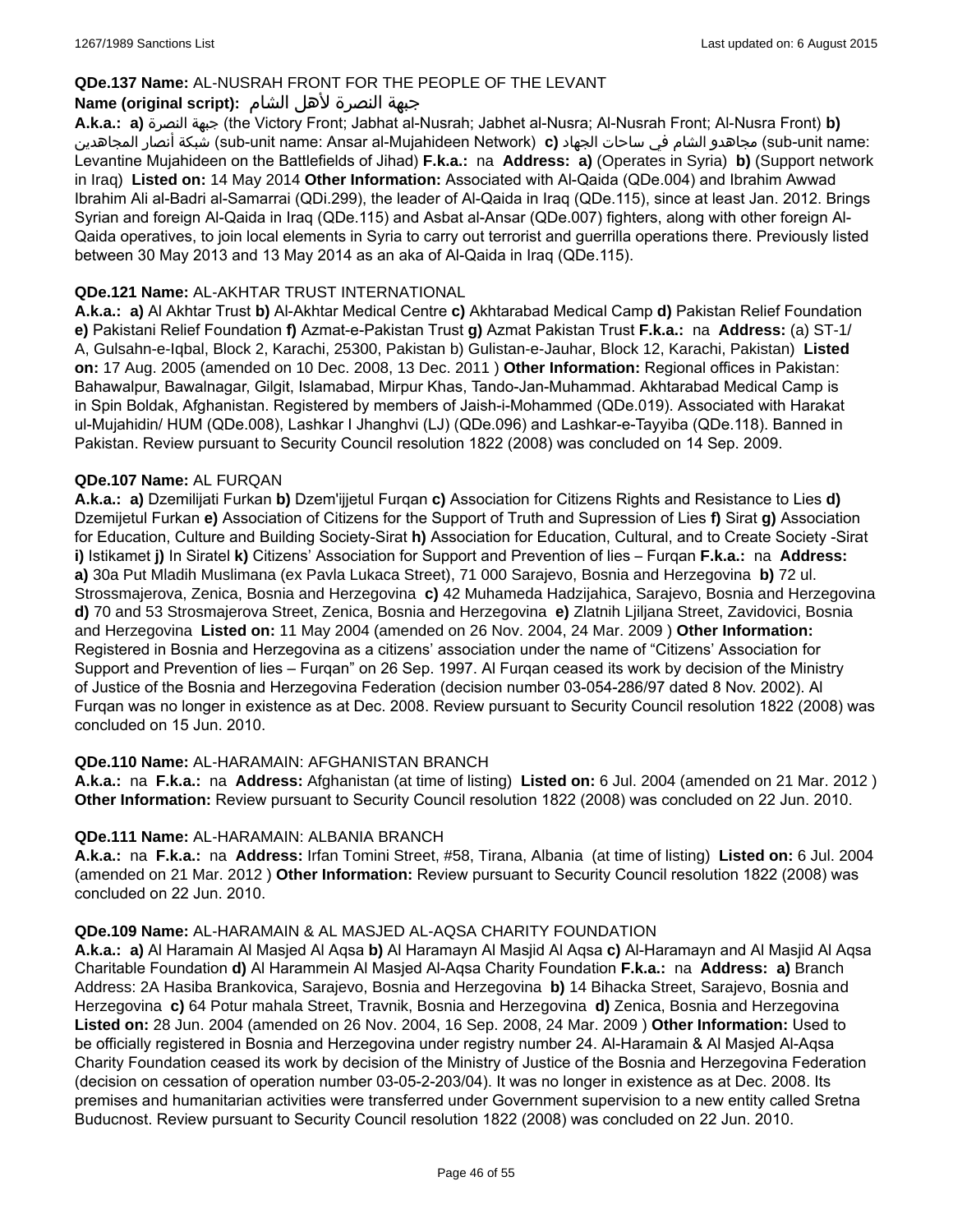#### **QDe.112 Name:** AL-HARAMAIN: BANGLADESH BRANCH

**A.k.a.:** na **F.k.a.:** na **Address:** House 1, Road 1, S-6, Uttara, Dhaka, Bangladesh (at time of listing) **Listed on:** 6 Jul. 2004 (amended on 21 Mar. 2012 ) **Other Information:** Review pursuant to Security Council resolution 1822 (2008) was concluded on 22 Jun. 2010.

### **QDe.113 Name:** AL-HARAMAIN: ETHIOPIA BRANCH

**A.k.a.:** na **F.k.a.:** na **Address:** Woreda District 24 Kebele Section 13, Addis Ababa, Ethiopia (at time of listing) **Listed on:** 6 Jul. 2004 (amended on 21 Mar. 2012 ) **Other Information:** Review pursuant to Security Council resolution 1822 (2008) was concluded on 22 Jun. 2010.

#### **QDe.103 Name:** AL-HARAMAIN FOUNDATION (INDONESIA)

**A.k.a.:** Yayasan Al-Manahil-Indonesia **F.k.a.:** na **Address:** (Jalan Laut Sulawesi Blok DII/4, Kavling Angkatan Laut Duren Sawit, Jakarta Timur 13440 Indonesia (at time of listing); Tel.: 021-86611265 and 021-86611266; Fax.: 021-8620174) **Listed on:** 26 Jan. 2004 (amended on 21 Mar. 2012 ) **Other Information:** Review pursuant to Security Council resolution 1822 (2008) was concluded on 22 Jun. 2010.

### **QDe.104 Name:** AL-HARAMAIN FOUNDATION (PAKISTAN)

**A.k.a.:** na **F.k.a.:** na **Address:** House #279, Nazimuddin Road, F-10/1, Islamabad, Pakistan (at time of listing) **Listed on:** 26 Jan. 2004 (amended on 21 Mar. 2012 ) **Other Information:** Review pursuant to Security Council resolution 1822 (2008) was concluded on 19 Oct. 2009.

### **QDe.116 Name:** AL-HARAMAIN FOUNDATION (UNION OF THE COMOROS)

**A.k.a.:** na **F.k.a.:** na **Address:** B/P: 1652 Moroni, Union of the Comoros (at time of listing) **Listed on:** 28 Sep. 2004 (amended on 21 Mar. 2012 ) **Other Information:** Review pursuant to Security Council resolution 1822 (2008) was concluded on 22 Jun. 2010.

### **QDe.071 Name:** AL-HARAMAIN ISLAMIC FOUNDATION

**A.k.a.: a)** Vazir **b)** Vezir **F.k.a.:** na **Address: a)** (64 Poturmahala, Travnik, Bosnia and Herzegovina) **b)** Sarajevo, Bosnia and Herzegovina **Listed on:** 13 Mar. 2002 (amended on 26 Dec. 2003, 16 Sep. 2008, 16 Jun. 2011 ) **Other Information:** Under criminal investigation by the authorities of Bosnia and Herzegovina as of Nov. 2007. Employees and associates include Najib Ben Mohamed Ben Salem Al-Waz (listed under permanent reference number QDi.104). Review pursuant to Security Council resolution 1822 (2008) was concluded on 22 Jun. 2010.

#### **QDe.072 Name:** AL-HARAMAIN ISLAMIC FOUNDATION (SOMALIA)

**A.k.a.:** na **F.k.a.:** na **Address:** Somalia **Listed on:** 13 Mar. 2002 (amended on 13 Dec. 2011, 15 Jun. 2015 ) **Other Information:** Review pursuant to Security Council resolution 1822 (2008) was concluded on 22 Jun. 2010.

#### **QDe.114 Name:** AL-HARAMAIN: THE NETHERLANDS BRANCH

**A.k.a.:** Stichting Al Haramain Humanitarian Aid **F.k.a.:** na **Address:** Jan Hanzenstraat 114, 1053SV, Amsterdam, The Netherlands (at time of listing) **Listed on:** 6 Jul. 2004 (amended on 13 Apr. 2012, 15 Jun. 2015 ) **Other Information:** Review pursuant to Security Council resolution 1822 (2008) was concluded on 28 Jun. 2010.

#### **QDe.105 Name:** AL-HARAMAYN FOUNDATION (KENYA)

**A.k.a.:** na **F.k.a.:** na **Address: a)** Nairobi, Kenya (at time of listing) **b)** Garissa, Kenya (at time of listing) **c)** Dadaab, Kenya (at time of listing) **Listed on:** 26 Jan. 2004 (amended on 21 Mar. 2012 ) **Other Information:** Review pursuant to Security Council resolution 1822 (2008) was concluded on 22 Jun. 2010.

#### **QDe.106 Name:** AL-HARAMAYN FOUNDATION (TANZANIA)

**A.k.a.:** na **F.k.a.:** na **Address: a)** P.O. Box 3616, Dar es Salaam, Tanzania (at time of listing) **b)** Tanga , Tanzania (at time of listing) **c)** Singida , Tanzania (at time of listing) **Listed on:** 26 Jan. 2004 (amended on 21 Mar. 2012 ) **Other Information:** Review pursuant to Security Council resolution 1822 (2008) was concluded on 22 Jun. 2010.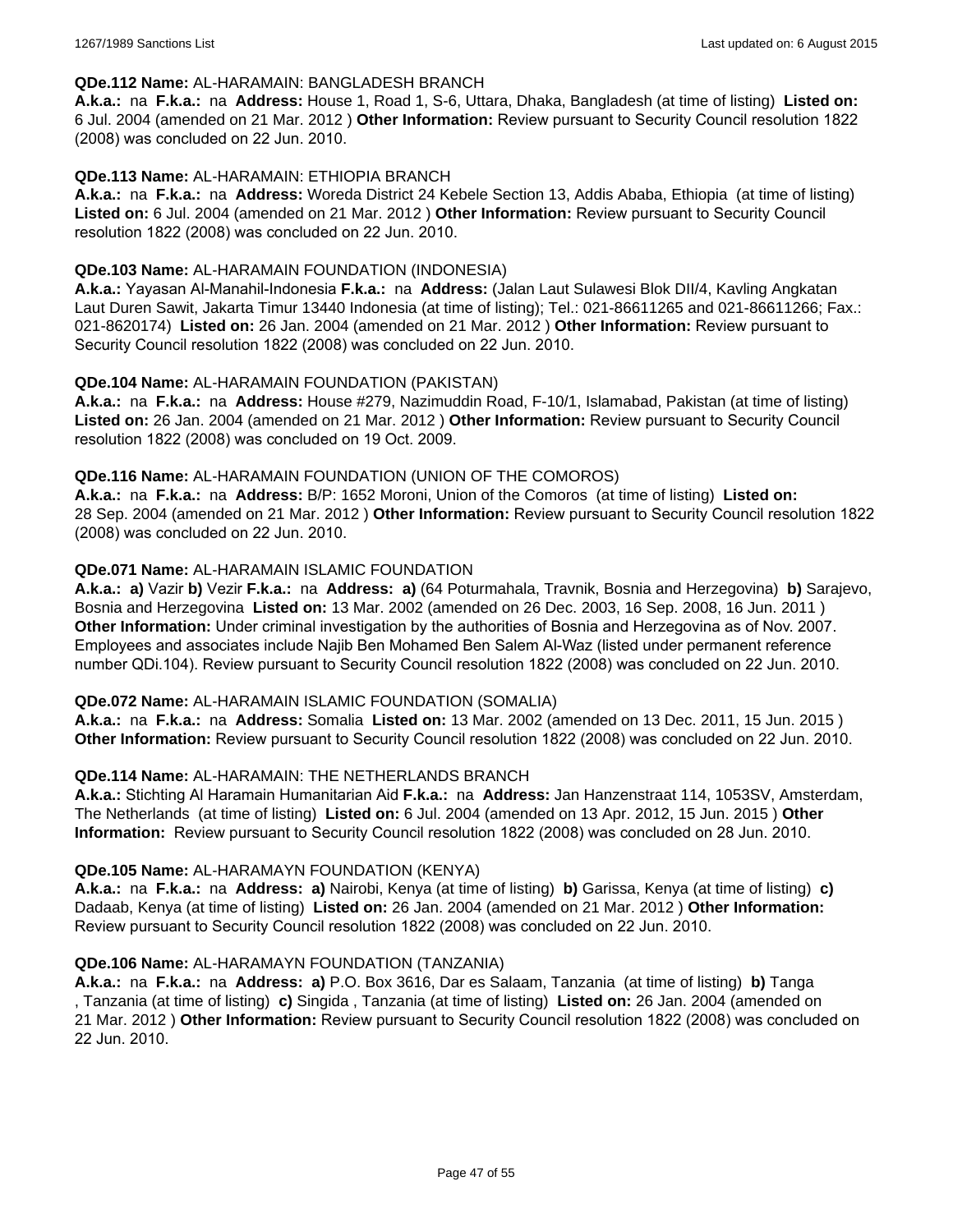### **QDe.002 Name:** AL-ITIHAAD AL-ISLAMIYA / AIAI

#### **Name (original script):** الاسلامي الاتحاد

**A.k.a.:** na **F.k.a.:** na **Address:** na **Listed on:** 6 Oct. 2001 (amended on 21 Dec. 2007, 13 Dec. 2011, 18 Mar. 2013 ) **Other Information:** Reported to have operated in Somalia and Ethiopia and to have merged with Harakat Al-Shabaab Al-Mujaahidiin (Al-Shabaab), which was accepted as an affiliate of Al-Qaida (QDe.004) by Aiman Muhammed Rabi al-Zawahiri (QDi.006) in Feb. 2012, and is also subject to the sanctions measures set out in Security Council resolution 1844 (2008) concerning Somalia and Eritrea (see www.un.org/sc/committees/751/ index.shtml). Leadership included Hassan Abdullah Hersi Al-Turki (QDi.172) and Hassan Dahir Aweys (QDi.042). AIAI has received funds through the Al-Haramain Islamic Foundation (Somalia) (QDe.072). Review pursuant to Security Council resolution 1822 (2008) was concluded on 21 Jun. 2010.

### **QDe.004 Name:** AL-QAIDA

### **Name (original script):** القاعدة

**A.k.a.: a)** "The Base" **b)** Al Qaeda **c)** Islamic Salvation Foundation **d)** The Group for the Preservation of the Holy Sites **e)** The Islamic Army for the Liberation of Holy Places **f)** The World Islamic Front for Jihad Against Jews and Crusaders **g)** Usama Bin Laden Network **h)** Usama Bin Laden Organization **i)** Al Qa'ida **j)** Al Qa'ida/Islamic Army (formerly listed as) **F.k.a.:** na **Address:** na **Listed on:** 6 Oct. 2001 (amended on 5 Mar. 2009, 21 Mar. 2012 ) **Other Information:** Review pursuant to Security Council resolution 1822 (2008) was concluded on 21 Jun. 2010.

### **QDe.115 Name:** AL-QAIDA IN IRAQ

### القاعده في العراق **:(script original (Name**

**A.k.a.: a)** AQI **b)** al-Tawhid **c)** the Monotheism and Jihad Group **d)** Qaida of the Jihad in the Land of the Two Rivers **e)** Al-Qaida of Jihad in the Land of the Two Rivers **f)** The Organization of Jihad's Base in the Country of the Two Rivers **g)** The Organization Base of Jihad/Country of the Two Rivers **h)** The Organization Base of Jihad/ Mesopotamia **i)** Tanzim Qa'idat Al-Jihad fi Bilad al-Rafidayn **j)** Tanzeem Qa'idat al Jihad/Bilad al Raafidaini **k)** Jama'at Al-Tawhid Wa'al-Jihad **l)** JTJ **m)** Islamic State of Iraq **n)** ISI **o)** al-Zarqawi network **p)** Islamic State in Iraq and the Levant **F.k.a.:** na **Address:** na **Listed on:** 18 Oct. 2004 (amended on 2 Dec. 2004, 5 Mar. 2009, 13 Dec. 2011, 30 May 2013, 14 May 2014, 2 Jun. 2014 ) **Other Information:** Review pursuant to Security Council resolution 1822 (2008) was concluded on 25 May 2010.

## **QDe.129 Name:** AL-QAIDA IN THE ARABIAN PENINSULA (AQAP)

## القاعدة في جزيرة العرب **:(script original (Name**

**A.k.a.: a)** Al-Qaida of Jihad Organization in the Arabian Peninsula **b)** Tanzim Qa'idat al-Jihad fi Jazirat al-Arab **c)** Al-Qaida Organization in the Arabian Peninsula (AQAP) **d)** Al-Qaida in the South Arabian Peninsula **e)** Ansar al-Shari'a (AAS) **F.k.a.:** Al-Qaida in Yemen (AQY) **Address:** na **Listed on:** 19 Jan. 2010 (amended on 4 Oct. 2012, 15 Jun. 2015 ) **Other Information:** AQAP is a regional affiliate of Al-Qaida (QDe.004) and an armed group operating primarily in Arabian Peninsula. Location: Yemen. Alternative location: Saudi Arabia (2004 – 2006). Formed in Jan. 2009 when Al-Qaida in Yemen combined with Saudi Arabian Al-Qaida operatives. Leader of AQAP is Nasir 'abd-al-Karim 'Abdullah Al-Wahishi (QDi.274). Ansar al-Shari'a was formed in early 2011 by AQAP and has taken responsibility for multiple attacks in Yemen against both government and civilian targets.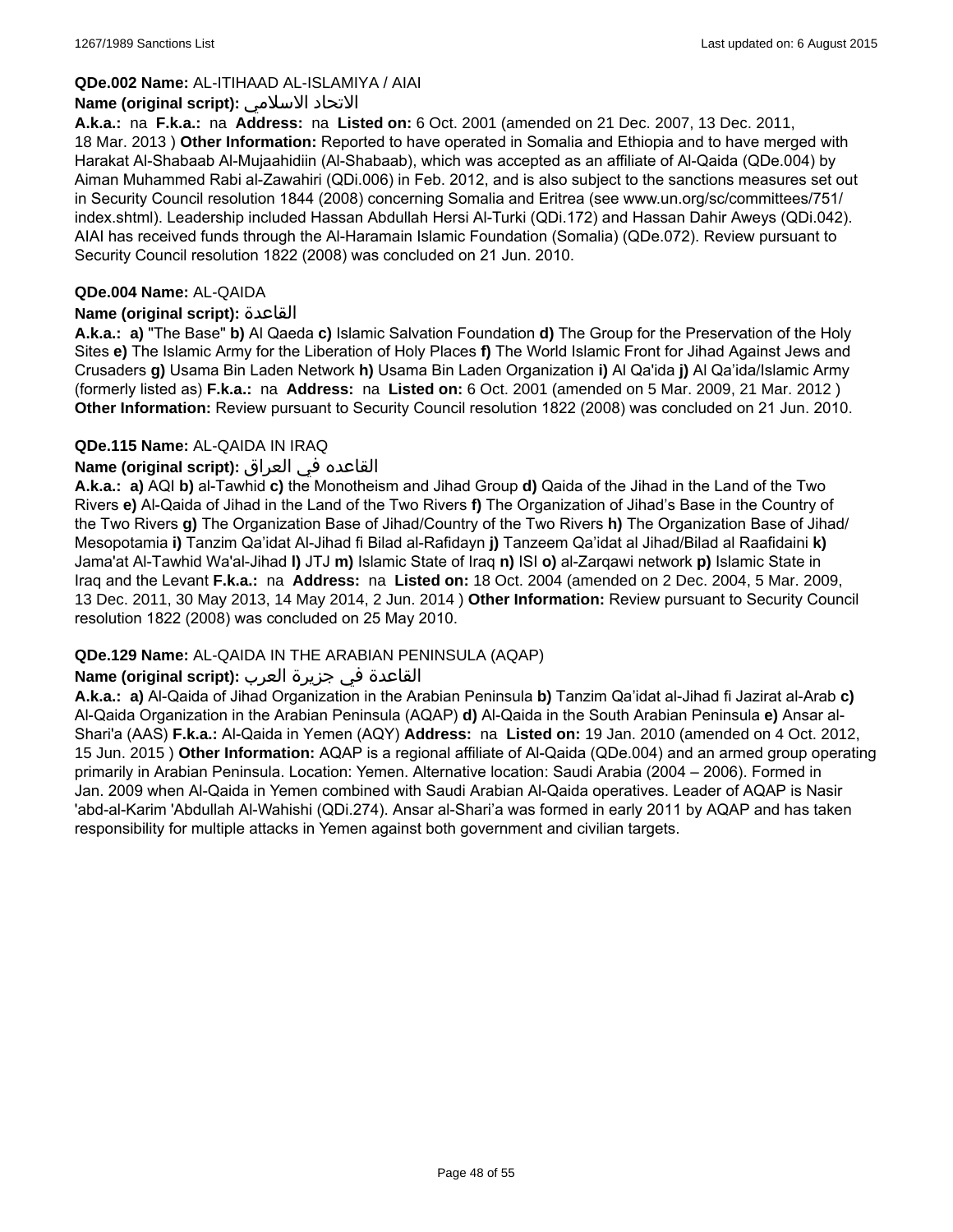### **QDe.005 Name:** AL RASHID TRUST

**A.k.a.: a)** Al-Rasheed Trust **b)** Al Rasheed Trust **c)** Al-Rashid Trust **d)** Aid Organization of the Ulema, Pakistan **e)** Al Amin Welfare Trust **f)** Al Amin Trust **g)** Al Ameen Trust **h)** Al-Ameen Trust **i)** Al Madina Trust **j)** Al-Madina Trust **F.k.a.:** na **Address: a)** Kitas Ghar, Nazimabad 4, Dahgel-Iftah, Karachi, Pakistan (Kitas Ghar, Nazimabad 4, Dahgel-Iftah, Karachi, Pakistan) **b)** Jamia Maajid, Sulalman Park, Melgium Pura, Lahore, Pakistan (Jamia Maajid, Sulalman Park, Melgium Pura, Lahore, Pakistan) **c)** (Office Dha'rbi-M'unin, Top Floor, Dr. Dawa Khan Dental Clinic Surgeon, Main Baxae, Mingora, Swat, Pakistan) **d)** (Kitab Ghar, Darul Ifta Wal Irshad, Nazimabad No. 4, Karachi, Pakistan, Phone 6683301; Phone 0300-8209199; Fax 6623814 ) **e)** (302b-40, Good Earth Court, Opposite Pia Planitarium, Block 13a, Gulshan -l Igbal, Karachi, Pakistan; Phone 4979263 ) **f)** (617 Clifton Center, Block 5, 6th Floor, Clifton, Karachi, Pakistan; Phone 587-2545) **g)** (j) 605 Landmark Plaza, 11 Chundrigar Road, Opposite Jang Building, Karachi, Pakistan; Phone 2623818-19 ) **h)** (Jamia Masjid, Sulaiman Park, Begum Pura, Lahore, Pakistan; Phone 042-6812081 ) **i)** (Kitas Ghar, Nazimabad 4, Dahgel-Iftah, Karachi, Pakistan, Kitas Ghar, Nazimabad 4, Dahgel-Iftah, Karachi, Pakistan ) **j)** (Jamia Maajid, Sulalman Park, Melgium Pura, Lahore, Pakistan, Jamia Maajid, Sulalman Park, Melgium Pura, Lahore, Pakistan ) **k)** (Office Dha'rbi-M'unin, Opposite Khyber Bank, Abbottabad Road, Mansehra, Pakistan ) **l)** (Office Dha'rbi-M'unin ZR Brothers, Katcherry Road, Chowk Yadgaar, Peshawar, Pakistan ) **m)** (Office Dha'rbi-M'unin, Rm No. 3, Moti Plaza, Near Liaquat Bagh, Muree Road, Rawalpindi, Pakistan) **Listed on:** 6 Oct. 2001 (amended on 21 Oct. 2008, 10 Dec. 2008, 13 Dec. 2011 ) **Other Information:** Headquarters are in Pakistan. Operations in Afghanistan: Herat Jalalabad, Kabul, Kandahar, Mazar Sherif. Also operations in Kosovo, Chechnya. Involved in the financing of Al-Qaida and the Taliban. Until 21 Oct. 2008, this entity appeared also as "Aid Organization of the Ulema, Pakistan" (QDe.073), listed on 24 Apr. 2002 and amended on 25 Jul. 2006. The two entries Al Rashid Trust (QDe.005) and Aid Organization of the Ulema, Pakistan (QDe.073) were consolidated into this entity on 21 Oct. 2008. Founded by Mufti Rashid Ahmad Ledahyanoy (deceased). Associated with Jaish-i-Mohammed (QDe.019). Banned in Pakistan since Oct. 2001. Despite the closure of its offices in Pakistan in February 2007 it has continued its activities. Review pursuant to Security Council resolution 1822 (2008) was concluded on 6 May 2010.

## **QDe.146 Name:** ANSAR AL CHARIA BENGHAZI

## أنصار الشريعة - بنغازي **:(script original (Name**

**A.k.a.: a)** الشريعة أنصار) Ansar al Charia) **b)** Ansar al-Charia **c)** Ansar al-Sharia **d)** Ansar al-Charia Benghazi **e)** Ansar al-Sharia Benghazi **f)** بليبيا الشريعة أنصار) Ansar al Charia in Libya (ASL)) **g)** الشريعة أنصار كتيبة) Katibat Ansar al Charia) **h)** Ansar al Sharia **F.k.a.:** na **Address: a)** (Operates in Benghazi, Libya) **b)** (Support network in Tunisia) **Listed on:** 19 Nov. 2014 **Other Information:** Associated with the Organization of Al-Qaida in the Islamic Maghreb (QDe.014), Al Mourabitoun (QDe.141), Ansar al-Shari'a in Tunisia (AAS-T) (QDe.143), and Ansar al Charia Derna (QDe.145). The leader is Mohamed al-Zahawi (not listed). Runs training camps for foreign terrorist fighters travelling to Syria, Iraq and Mali.

## **QDe.145 Name:** ANSAR AL CHARIA DERNA

## أنصار الشريعة – درنة **:(script original (Name**

**A.k.a.: a)** Ansar al-Charia Derna **b)** Ansar al-Sharia Derna **c)** الشريعة أنصار) Ansar al Charia) **d)** Ansar al-Sharia **e)** Ansar al Sharia **F.k.a.:** na **Address: a)** (Operates in Derna and Jebel Akhdar, Libya ) **b)** (Support network in Tunisia) **Listed on:** 19 Nov. 2014 **Other Information:** Associated with the Organization of Al-Qaida in the Islamic Maghreb (QDe.014), Ansar al-Shari'a in Tunisia (AAS-T) (QDe.143) and Ansar al Charia Benghazi (QDe.146). Runs training camps for foreign terrorist fighters travelling to Syria and Iraq.

## **QDe.143 Name:** ANSAR AL-SHARI'A IN TUNISIA (AAS-T)

**A.k.a.: a)** Ansar al-Sharia in Tunisia **b)** Ansar al-Shari'ah in Tunisia **c)** Ansar al-Shari'ah **d)** Ansar al-Sharia **e)** Supporters of Islamic Law **f)** Al-Qayrawan Media Foundation **F.k.a.:** na **Address:** Tunisia **Listed on:** 23 Sep. 2014 **Other Information:** A Tunisian armed group with links to the Organization of Al-Qaida in the Islamic Maghreb (QDe.014). The leader is Seifallah ben Hassine (QDi.333).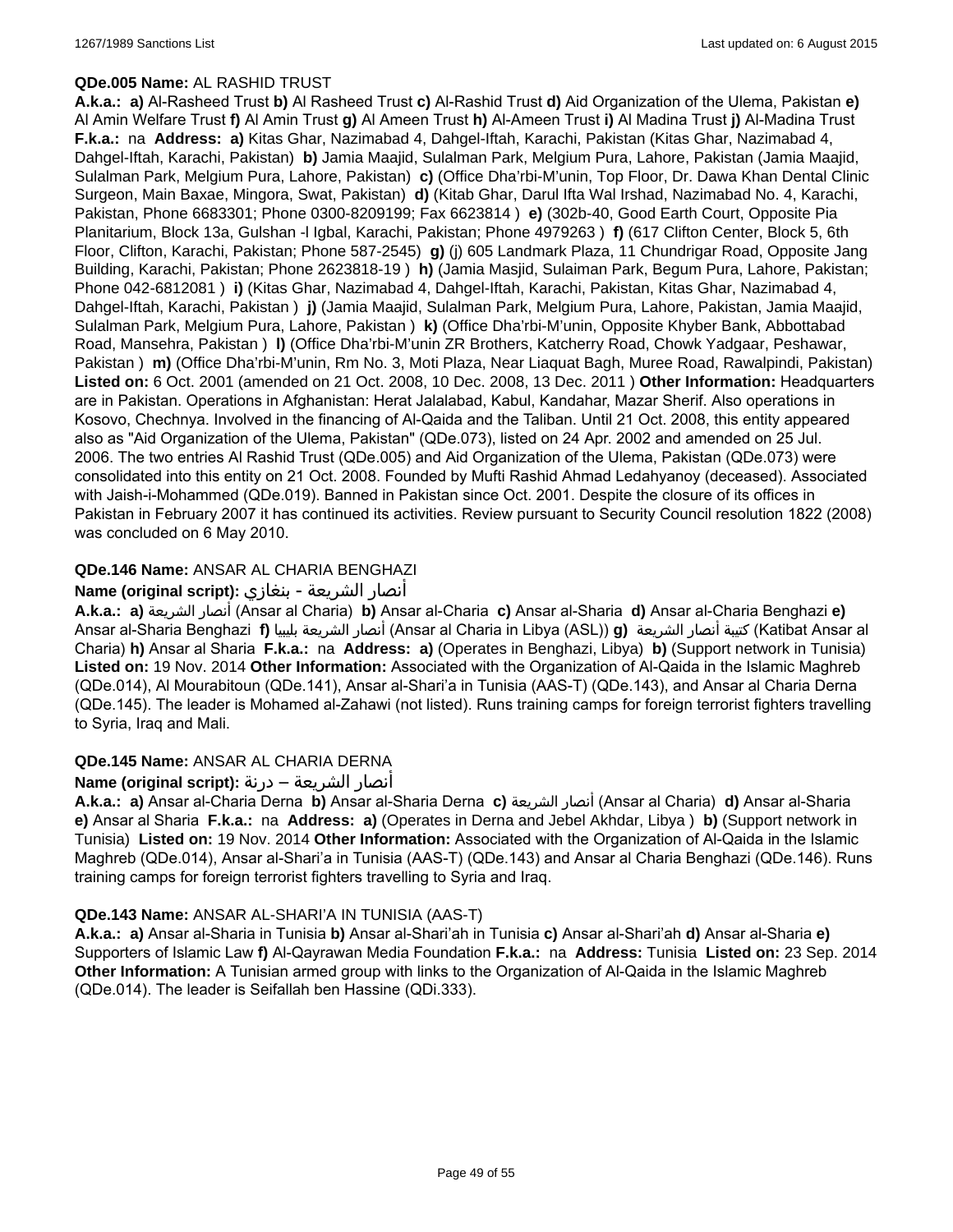## **QDe.098 Name:** ANSAR AL-ISLAM

## **Name (original script):** الاسلام أنصار

**A.k.a.: a)** Devotees of Islam **b)** Jund al-Islam **c)** Soldiers of Islam **d)** Kurdistan Supporters of Islam **e)** Supporters of Islam in Kurdistan **f)** Followers of Islam in Kurdistan **g)** Kurdish Taliban **h)** Soldiers of God **i)** Ansar al-Sunna Army **j)** Jaish Ansar al-Sunna **k)** Ansar al-Sunna **F.k.a.:** na **Address:** na **Listed on:** 24 Feb. 2003 (amended on 31 Mar. 2004, 5 Mar. 2009, 18 Mar. 2009, 21 Oct. 2010, 13 Dec. 2011 ) **Other Information:** The founder is Najmuddin Faraj Ahmad (QDi.226). Associated with Al-Qaida in Iraq (QDe.115). Located and primarily active in northern Iraq but maintains a presence in western and central Iraq. Review pursuant to Security Council resolution 1822 (2008) was concluded on 21 Jun. 2010.

## **QDe.135 Name:** ANSAR EDDINE

## **Name (original script):** الدين انصار

**A.k.a.:** Ansar Dine **F.k.a.:** na **Address:** Mali **Listed on:** 20 Mar. 2013 **Other Information:** Was founded in December 2011 by Iyad ag Ghali (QDi.316). Linked to the Organization of Al-Qaida in the Islamic Maghreb (QDe.014) and Mouvement pour l'Unification et le Jihad en Afrique de l'Ouest (MUJAO) (QDe.134). Associated with Abdelmalek Droukdel (QDi.232).

## **QDe.142 Name:** ANSARUL MUSLIMINA FI BILADIS SUDAN

## انصار المسلمین في بلاد السودان :**(Name (original script**

**A.k.a.: a)** Ansaru **b)** Ansarul Muslimina fi Biladis Sudan **c)** Jama'atu Ansaril Muslimina fi Biladis Sudan (JAMBS) **d)** Jama'atu Ansarul Muslimina fi Biladis-Sudan (JAMBS) **e)** Jamma'atu Ansarul Muslimina fi Biladis-Sudan (JAMBS) **f)** Vanguards for the Protection of Muslims in Black Africa **g)** Vanguard for the Protection of Muslims in Black Africa **F.k.a.:** na **Address:** Nigeria **Listed on:** 26 Jun. 2014 **Other Information:** Terrorist and paramilitary group established in 2012 and operating in Nigeria. Associated with the Organization of Al-Qaida in the Islamic Maghreb (AQIM) (QDe.014), Jama'atu Ahlis Sunna Lidda'Awati Wal-Jihad (Boko Haram) (QDe.138) and Abubakar Mohammed Shekau (QDi322).

## **QDe.006 Name:** ARMED ISLAMIC GROUP

## الجماعة الاسلامية المسلحة **:(script original (Name**

**A.k.a.: a)** Al Jamm'ah Al-Islamiah Al- Musallah **b)** GIA **c)** Groupe Islamique Armé **F.k.a.:** na **Address:** Algeria **Listed on:** 6 Oct. 2001 (amended on 7 Apr. 2008, 13 Dec. 2011 ) **Other Information:** Review pursuant to Security Council resolution 1822 (2008) was concluded on 21 Jun. 2010.

## **QDe.007 Name:** ASBAT AL-ANSAR

## **Name (original script):** الأنصار عصبة

**A.k.a.:** na **F.k.a.:** na **Address:** Ein el-Hilweh camp, Lebanon **Listed on:** 6 Oct. 2001 (amended on 30 Jan. 2009, 13 Dec. 2011 ) **Other Information:** Active in northern Iraq. Associated with Al-Qaida in Iraq (QDe.115). Review pursuant to Security Council resolution 1822 (2008) was concluded on 21 Jun. 2010.

## **QDe.093 Name:** BENEVOLENCE INTERNATIONAL FOUNDATION

**A.k.a.: a)** Al Bir Al Dawalia **b)** BIF **c)** BIF-USA **d)** Mezhdunarodnyj Blagotvoritel'nyl Fond **F.k.a.:** na **Address: a)** 8820 Mobile Avenue, IA, Oak Lawn, Illinois, 60453, United States of America **b)** P.O. Box 548, Worth, Illinois, 60482, United States of America **c)** (Formerly located at) 9838 S. Roberts Road, Suite 1W, Palos Hills, Illinois, 60465, United States of America **d)** (Formerly located at) 20-24 Branford Place, Suite 705, Newark, New Jersey, 07102, United States of America **e)** P.O. Box 1937, Khartoum, Sudan **f)** Bangladesh **g)** (Gaza Strip) **h)** Yemen **Listed on:** 21 Nov. 2002 (amended on 24 Jan. 2003, 28 Apr. 2011, 18 May 2012 ) **Other Information:** Employer Identification Number (United States of America): 36-3823186. Review pursuant to Security Council resolution 1822 (2008) was concluded on 22 Jun. 2010.

## **QDe.102 Name:** DJAMAT HOUMAT DAAWA SALAFIA (DHDS)

## جماعة حماة الدعوة السلفية **:(script original (Name**

**A.k.a.:** Djamaat Houmah Al-Dawah Al-Salafiat **F.k.a.:** Katibat el Ahouel **Address:** Algeria **Listed on:** 11 Nov. 2003 (amended on 26 Nov. 2004, 7 Apr. 2008, 25 Jan. 2010, 13 Dec. 2011 ) **Other Information:** Associated with the Armed Islamic Group (GIA) (QDe.006) and the Organization of Al-Qaida in the Islamic Maghreb (QDe.014). Review pursuant to Security Council resolution 1822 (2008) was concluded on 30 Jul. 2009.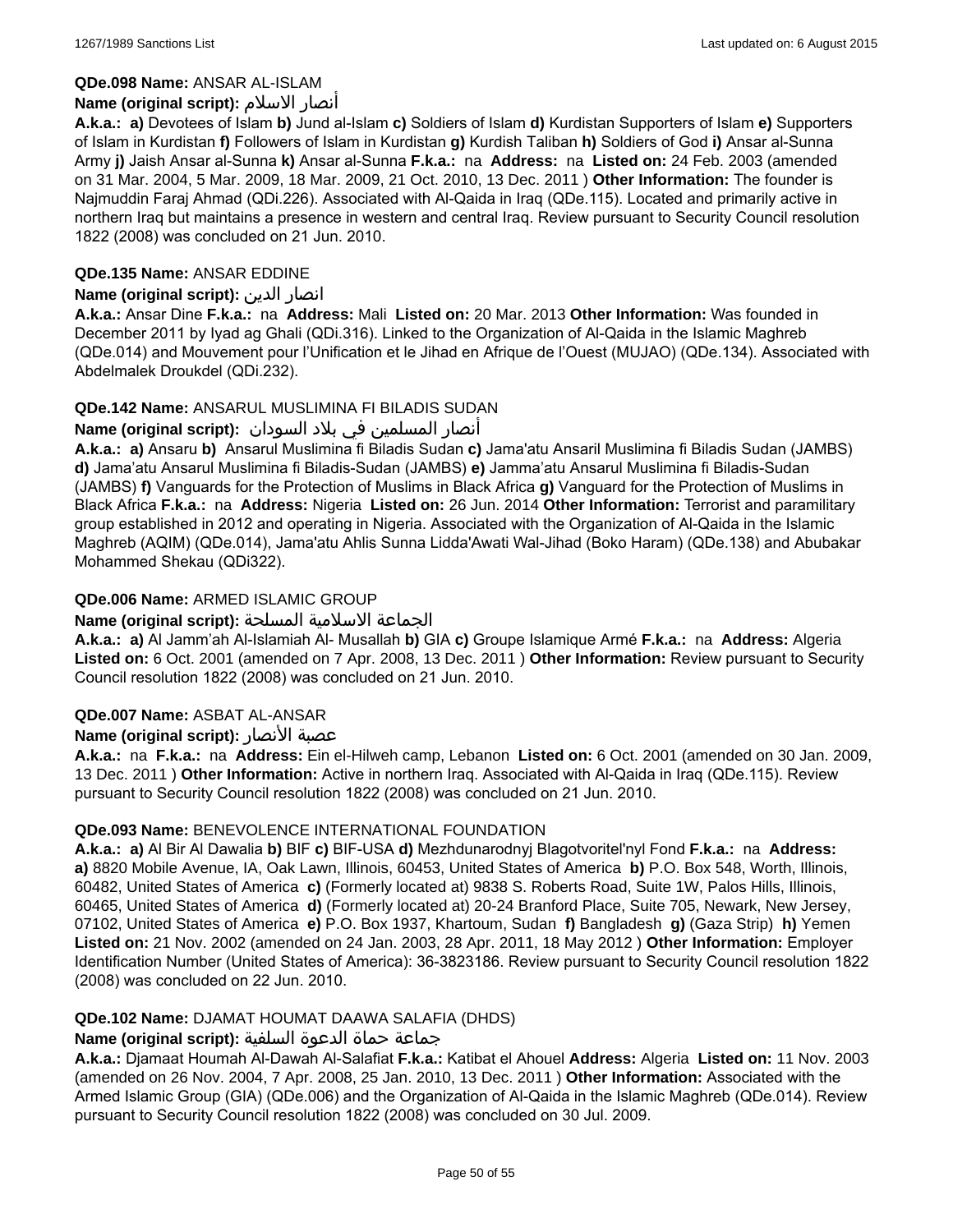### **QDe.088 Name:** EASTERN TURKISTAN ISLAMIC MOVEMENT (ETIM)

**A.k.a.: a)** The Eastern Turkistan Islamic Party **b)** The Eastern Turkistan Islamic Party of Allah **c)** Islamic Party of Turkestan **d)** Djamaat Turkistan **F.k.a.:** na **Address:** na **Listed on:** 11 Sep. 2002 (amended on 3 Oct. 2008, 13 Dec. 2011 ) **Other Information:** Active in China, South Asia and Central Asia. Review pursuant to Security Council resolution 1822 (2008) was concluded on 20 May 2010.

#### **QDe.003 Name:** EGYPTIAN ISLAMIC JIHAD

### الجهاد الاسلامي المصري **:(script original (Name**

**A.k.a.: a)** Egyptian Al-Jihad **b)** Jihad Group **c)** New Jihad **d)** Al-Jihad **e)** Egyptian Islamic Movement **F.k.a.:** na **Address:** na **Listed on:** 6 Oct. 2001 (amended on 5 Mar. 2009, 13 Dec. 2011 ) **Other Information:** Co-founded by Aiman Muhammed Rabi al-Zawahiri (QDi.006), who was also its military leader. Review pursuant to Security Council resolution 1822 (2008) was concluded on 21 Jun. 2010.

### **QDe.131 Name:** EMARAT KAVKAZ

### **Name (original script):** Эмират Кавказ

**A.k.a.:** na **F.k.a.:** na **Address:** na **Listed on:** 29 Jul. 2011 **Other Information:** Mainly active in the Russian Federation, Afghanistan and Pakistan. Led by Doku Khamatovich Umarov (QDi.290)

### **QDe.091 Name:** GLOBAL RELIEF FOUNDATION (GRF)

**A.k.a.:** na **F.k.a.:** na **Address: a)** 9935 South 76th Avenue, Unit 1, Bridgeview, Illinois, 60455, United States of America **b)** P.O. Box 1406, Bridgeview, Illinois, 60455, United States of America **Listed on:** 22 Oct. 2002 (amended on 26 Nov. 2004, 20 Dec. 2005, 25 Jul. 2006, 24 Mar. 2009, 11 Mar. 2010, 25 Mar. 2010, 28 Apr. 2011, 21 Feb. 2012, 14 Feb. 2014 ) **Other Information:** Other Foreign Locations: Afghanistan, Bangladesh, Eritrea, Ethiopia, India, Iraq, West Bank and Gaza, Somalia and Syria. Federal Employer Identification Number (United States of America): 36-3804626. Review pursuant to Security Council resolution 1822 (2008) was concluded on 21 Jun. 2010.

## **QDe.130 Name:** HARAKAT-UL JIHAD ISLAMI

## حرکت الجہاد الاسلامی **:(script original (Name**

**A.k.a.: a)** HUJI **b)** Movement of Islamic Holy War **c)** Harkat-ul-Jihad-al Islami **d)** Harkat-al-Jihad-ul Islami **e)** Harkatul-Jehad-al-Islami **f)** Harakat ul Jihad-e-Islami **F.k.a.: a)** Harakat-ul-Ansar **b)** HUA **Address:** na **Listed on:** 6 Aug. 2010 (amended on 13 Dec. 2011 ) **Other Information:** Was established in Afghanistan in 1980. In 1993, Harakat-ul Jihad Islami merged with Harakat ul-Mujahidin (QDe.008) to form Harakat ul-Ansar. In 1997, Harakat-ul Jihad Islami split from Harakat ul-Ansar and resumed using its former name. Operations are in India, Pakistan and Afghanistan. Banned in Pakistan.

#### **QDe.008 Name:** HARAKAT UL-MUJAHIDIN / HUM

**A.k.a.: a)** Al-Faran **b)** Al-Hadid **c)** Al-Hadith **d)** Harakat Ul-Ansar **e)** HUA **f)** Harakat Ul- Mujahideen **F.k.a.:** na **Address:** Pakistan **Listed on:** 6 Oct. 2001 (amended on 13 Dec. 2011 ) **Other Information:** Associated with Jaishi-Mohammed (QDe.019), Lashkar i Jhangvi (LJ) (QDe.096) and Lashkar-e-Tayyiba (QDe.118). Active in Pakistan and Afghanistan. Banned in Pakistan. Review pursuant to Security Council resolution 1822 (2008) was concluded on 21 Jun. 2010.

#### **QDe.147 Name:** HILAL AHMAR SOCIETY INDONESIA (HASI)

**A.k.a.: a)** Yayasan Hilal Ahmar **b)** Indonesia Hilal Ahmar Society for Syria **F.k.a.:** na **Address:** na **Listed on:** 13 Mar. 2015 **Other Information:** Ostensibly humanitarian wing of Jemaah Islamiyah (QDe.092). Operates in Lampung, Jakarta, Semarang, Yogyakarta, Solo, Surabaya and Makassar, Indonesia. Has been recruiting, funding and facilitating travel of foreign terrorist fighters to Syria. Not affiliated with the humanitarian group International Federation of the Red Cross and Red Crescent Societies (IFRC).

#### **QDe.009 Name:** ISLAMIC ARMY OF ADEN

**A.k.a.:** na **F.k.a.:** na **Address:** na **Listed on:** 6 Oct. 2001 **Other Information:** Review pursuant to Security Council resolution 1822 (2008) was concluded on 9 Jul. 2010.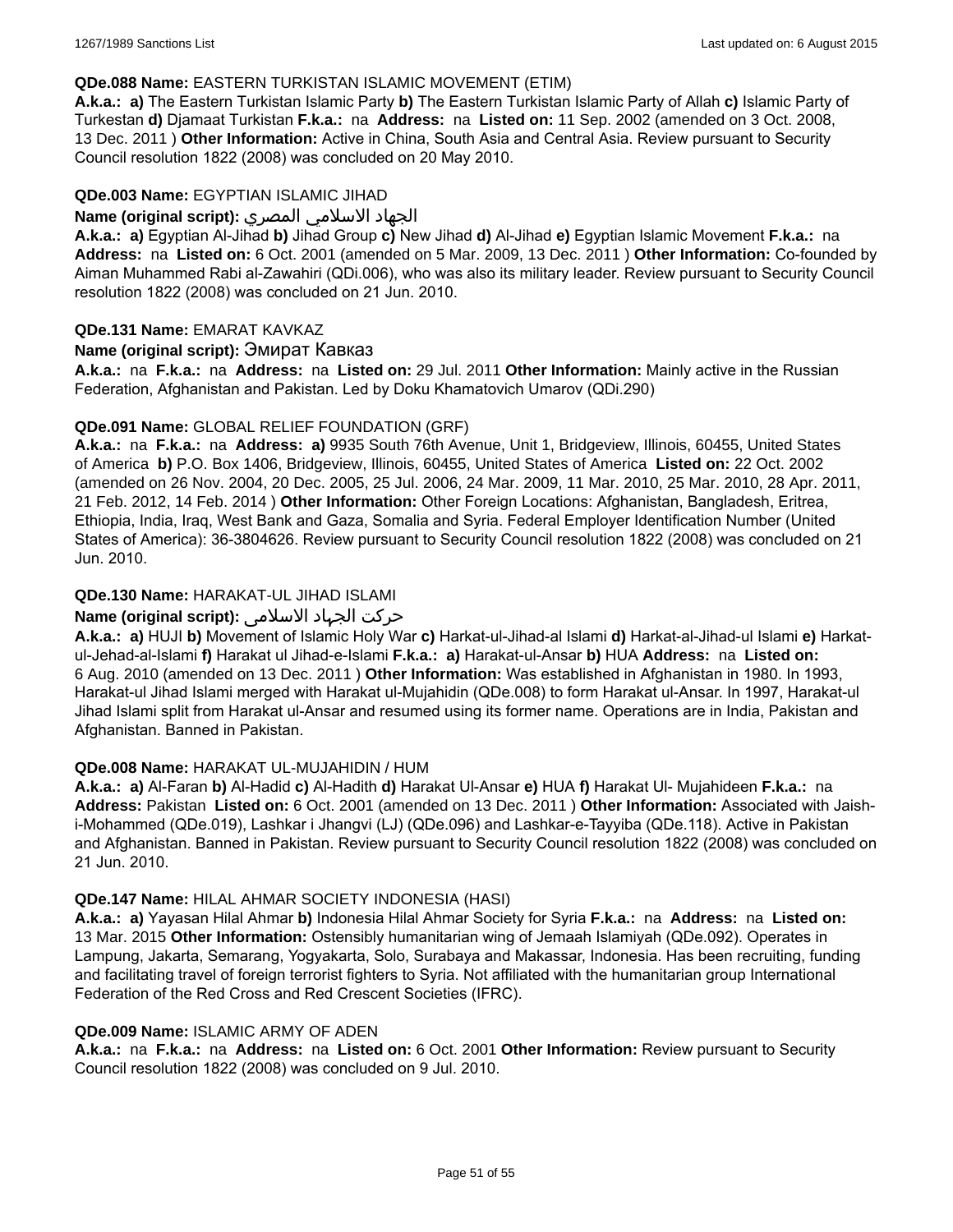### **QDe.099 Name:** ISLAMIC INTERNATIONAL BRIGADE (IIB)

**A.k.a.: a)** The Islamic Peacekeeping Brigade **b)** The Islamic Peacekeeping Army **c)** The International Brigade **d)** Islamic Peacekeeping Battalion **e)** International Battalion **f)** Islamic Peacekeeping International Brigade **F.k.a.:** na **Address:** na **Listed on:** 4 Mar. 2003 (amended on 13 Dec. 2011 ) **Other Information:** Linked to the Riyadus-Salikhin Reconnaissance and Sabotage Battalion of Chechen Martyrs (RSRSBCM) (QDe.100) and the Special Purpose Islamic Regiment (SPIR) (QDe.101). Review pursuant to Security Council resolution 1822 (2008) was concluded on 17 May 2010.

### **QDe.119 Name:** ISLAMIC JIHAD GROUP

**A.k.a.: a)** Jama'at al-Jihad **b)** Libyan Society **c)** Kazakh Jama'at **d)** Jamaat Mojahedin **e)** Jamiyat **f)** Jamiat al-Jihad al-Islami **g)** Dzhamaat Modzhakhedov **h)** Islamic Jihad Group of Uzbekistan **i)** al-Djihad al-Islami **j)** Zamaat Modzhakhedov Tsentralnoy Asii **k)** Islamic Jihad Union **F.k.a.:** na **Address:** na **Listed on:** 1 Jun. 2005 (amended on 19 Apr. 2006, 20 Feb. 2008, 13 Dec. 2011 ) **Other Information:** Founded and led by Najmiddin Kamolitdinovich Jalolov (deceased) and Suhayl Fatilloevich Buranov (deceased). Associated with the Islamic Movement of Uzbekistan (QDe.010) and Emarat Kavkaz (QDe.131). Active in the Afghanistan/Pakistan border area, Central Asia, South Asia region and some European States. Review pursuant to Security Council resolution 1822 (2008) was concluded on 20 May 2010.

### **QDe.010 Name:** ISLAMIC MOVEMENT OF UZBEKISTAN

**A.k.a.:** IMU **F.k.a.:** na **Address:** na **Listed on:** 6 Oct. 2001 (amended on 13 Dec. 2011 ) **Other Information:** Associated with the Eastern Turkistan Islamic Movement (QDe.088), Islamic Jihad Group (QDe.119) and Emarat Kavkaz (QDe.131). Active in the Afghanistan/Pakistan border area, northern Afghanistan and Central Asia. Review pursuant to Security Council resolution 1822 (2008) was concluded on 21 Jun. 2010.

### **QDe.019 Name:** JAISH-I-MOHAMMED

**A.k.a.:** Army of Mohammed **F.k.a.:** na **Address:** Pakistan **Listed on:** 17 Oct. 2001 (amended on 13 Dec. 2011 ) **Other Information:** Based in Peshawar and Muzaffarabad, Pakistan Associated with Harakat ul-Mujahidin / HUM (QDe.008), Lashkar-e-Tayyiba (QDe.118), Al-Akhtar Trust International (QDe.121), and Harakat-ul Jihad Islami (QDe.130). Banned in Pakistan. Review pursuant to Security Council resolution 1822 (2008) was concluded on 21 Jun. 2010.

#### **QDe.138 Name:** JAMA'ATU AHLIS SUNNA LIDDA'AWATI WAL-JIHAD

**A.k.a.: a)** Jama'atu Ahlus-Sunnah Lidda'Awati Wal Jihad **b)** Jama'atu Ahlus-Sunna Lidda'Awati Wal Jihad **c)** جماعة والجهاد للدعوة السنة أهل **d)** Boko Haram **e)** Western Education is a Sin **F.k.a.:** na **Address:** Nigeria **Listed on:** 22 May 2014 **Other Information:** Affiliate of Al-Qaida (QDe.004), and the Organization of Al-Qaida in the Islamic Maghreb (AQIM) (QDe.014). Associated with Jama'atu Ansarul Muslimina Fi Biladis-Sudan (Ansaru). The leader is Abubakar Shekau.

## **QDe.020 Name:** JAM'YAH TA'AWUN AL-ISLAMIA

**A.k.a.: a)** Society of Islamic Cooperation **b)** Jam'iyat Al Ta'awun Al Islamiyya **c)** Jit **F.k.a.:** na **Address:** Kandahar City, Afghanistan **Listed on:** 17 Oct. 2001 (amended on 13 Dec. 2011 ) **Other Information:** Founded by Usama Mohammad Awad bin Laden (deceased) in 2001. Review pursuant to Security Council resolution 1822 (2008) was concluded on 21 Jun. 2010.

#### **QDe.092 Name:** JEMAAH ISLAMIYAH

**A.k.a.: a)** Jema'ah Islamiyah **b)** Jemaah Islamiya **c)** Jemaah Islamiah **d)** Jamaah Islamiyah **e)** Jama'ah Islamiyah **F.k.a.:** na **Address:** na **Listed on:** 25 Oct. 2002 (amended on 13 Dec. 2011 ) **Other Information:** Operates in Southeast Asia, including Indonesia, Malaysia and the Philippines. Associated with the Abu Sayyaf Group (QDe.001). Review pursuant to Security Council resolution 1822 (2008) was concluded on 25 May 2010.

#### **QDe.133 Name:** JEMMAH ANSHORUT TAUHID (JAT)

**A.k.a.: a)** Jemaah Anshorut Tauhid **b)** Jemmah Ansharut Tauhid **c)** Jem'mah Ansharut Tauhid **d)** Jamaah Ansharut Tauhid **e)** Jama'ah Ansharut Tauhid **f)** Laskar 99 **F.k.a.:** na **Address:** (Jl. Semenromo number 58, 04/XV Ngruki, Cemani, Grogol, Sukoharjo, Jawa Tengah, Indonesia, Telephone: 0271-2167285, Email: info@ansharuttauhid.com) **Listed on:** 12 Mar. 2012 **Other Information:** Founded and led by Abu Bakar Ba'asyir (QDi.217). Established on 27 Jul. 2008 in Solo, Indonesia. Associated with Jemmah Islamiya (JI) (QDe.092). Website: http:/ansharuttauhid.com/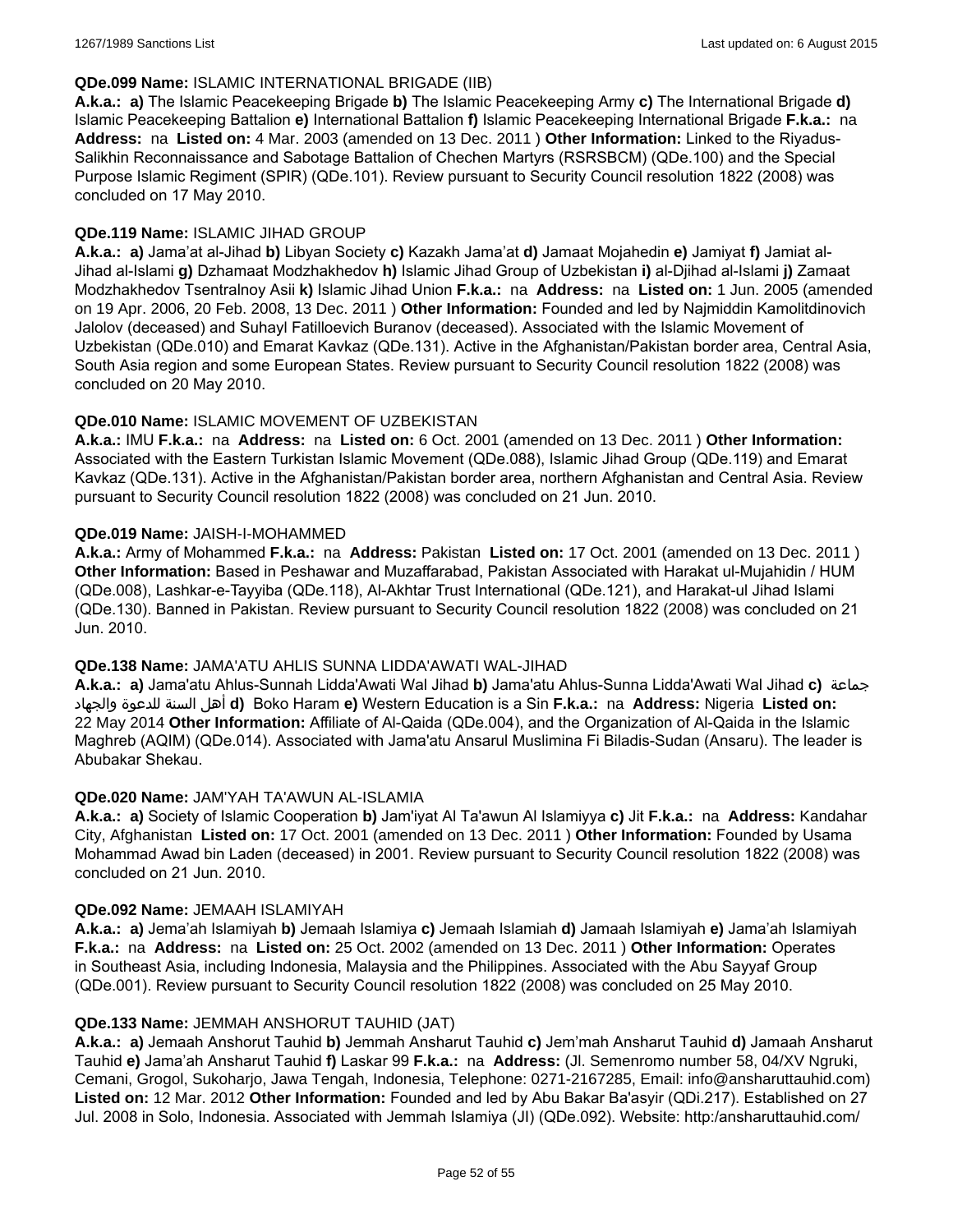### **QDe.118 Name:** LASHKAR-E-TAYYIBA

**A.k.a.: a)** Lashkar-e-Toiba **b)** Lashkar-i-Taiba **c)** al Mansoorian **d)** al Mansooreen **e)** Army of the Pure **f)** Army of the Righteous **g)** Army of the Pure and Righteous **h)** Paasban-e-Kashmir **i)** Paasban-i-Ahle-Hadith **j)** Pasbane-Kashmir **k)** Pasban-e-Ahle-Hadith **l)** Paasban-e-Ahle-Hadis **m)** Pashan-e-ahle Hadis **n)** Lashkar e Tayyaba **o)** LET **p)** Jamaat-ud-Dawa **q)** JUD **r)** Jama'at al-Dawa **s)** Jamaat ud-Daawa **t)** Jamaat ul-Dawah **u)** Jamaat-ul-Dawa **v)** Jama'at-i-Dawat **w)** Jamaiat-ud-Dawa **x)** Jama'at-ud-Da'awah **y)** Jama'at-ud-Da'awa **z)** Jamaati-ud-Dawa **aa)** Falah-i-Insaniat Foundation (FIF) **F.k.a.:** na **Address:** na **Listed on:** 2 May 2005 (amended on 3 Nov. 2005, 10 Dec. 2008, 14 Mar. 2012 ) **Other Information:** Associated with Hafiz Muhammad Saeed (QDi.263) who is the leader of Lashkar-e-Tayyiba. Review pursuant to Security Council resolution 1822 (2008) was concluded on 8 Jun. 2010.

### **QDe.096 Name:** LASHKAR I JHANGVI (LJ)

**A.k.a.:** na **F.k.a.:** na **Address:** na **Listed on:** 3 Feb. 2003 (amended on 13 Dec. 2011 ) **Other Information:** Based primarily in Pakistan's Punjab region and in the city of Karachi. Active in Pakistan although banned as at 2010. Review pursuant to Security Council resolution 1822 (2008) was concluded on 21 Jun. 2010.

### **QDe.011 Name:** LIBYAN ISLAMIC FIGHTING GROUP

الجماعة الاسلامية المقاتلة الليبية **:(script original (Name**

**A.k.a.:** LIFG **F.k.a.:** na **Address:** Libyan Arab Jamahiriya **Listed on:** 6 Oct. 2001 (amended on 5 Mar. 2009, 13 Dec. 2011 ) **Other Information:** Members in Afghanistan merged with Al-Qaida (QDe.004) in Nov. 2007. Review pursuant to Security Council resolution 1822 (2008) was concluded on 21 Jun. 2010.

### **QDe.012 Name:** MAKHTAB AL-KHIDAMAT

### **Name (original script):** الخدمات مكتب

**A.k.a.: a)** MAK **b)** Al Kifah **F.k.a.:** na **Address:** na **Listed on:** 6 Oct. 2001 (amended on 5 Mar. 2009, 13 Dec. 2011 ) **Other Information:** Absorbed into Al-Qaida (QDe.004). Review pursuant to Security Council resolution 1822 (2008) was concluded on 21 Jun. 2010.

### **QDe.089 Name:** MOROCCAN ISLAMIC COMBATANT GROUP

## الجماعة الاسلامية المغربية المقاتلة **:(script original (Name**

**A.k.a.: a)** Groupe Islamique Combattant Marocain **b)** GICM **F.k.a.:** na **Address:** Morocco **Listed on:** 10 Oct. 2002 (amended on 5 Mar. 2009 ) **Other Information:** Associated with the Organization of Al-Qaida in the Islamic Maghreb (QDe.014). Review pursuant to Security Council resolution 1822 (2008) was concluded on 20 May 2010.

#### **QDe.136 Name:** MUHAMMAD JAMAL NETWORK (MJN)

## شبكة محمد جمال **:(script original (Name**

**A.k.a.: a)** Muhammad Jamal Group **b)** Jamal Network **c)** Abu Ahmed Group **d)** Al-Qaida in Egypt (AQE) **F.k.a.:**  na **Address:** Operates in Egypt, Libya and Mali **Listed on:** 21 Oct. 2013 **Other Information:** Terrorist and paramilitary group established by Muhammad Jamal al Kashif (QDi.318) in 2011 and linked to Al-Qaida (QDe.004), Aiman al-Zawahiri (QDi.006), and the leadership of Al-Qaida in the Arabian Peninsula (AQAP) (QDe.129) and the Organization of Al-Qaida in the Islamic Maghreb (AQIM) (QDe.014). Funded and supported by AQAP. Multiple terrorist training camps in Egypt and Libya. Reportedly acquiring weapons, conducting training and establishing terrorist groups in the Sinai, Egypt. Training suicide bombers, foreign fighters and planning terrorist attacks in Egypt, Libya and elsewhere as of Sep. 2013. MJN members were reported to be involved in the attack on the United States Mission in Benghazi, Libya, on 11 Sep. 2012.

**QDe.134 Name:** Mouvement pour l'Unification et le Jihad en Afrique de l'Ouest (MUJAO)

#### حركة التوحيد والجهاد في غرب إفريقيا **:Name (original script)**

**A.k.a.:** na **F.k.a.:** na **Address: a)** Mali **b)** Algeria **Listed on:** 5 Dec. 2012 **Other Information:** Associated with The Organization of Al-Qaida in the Islamic Maghreb (QDe.014) and Mokhtar Belmokhtar (QDi.136). Active in the Sahel/Sahara region.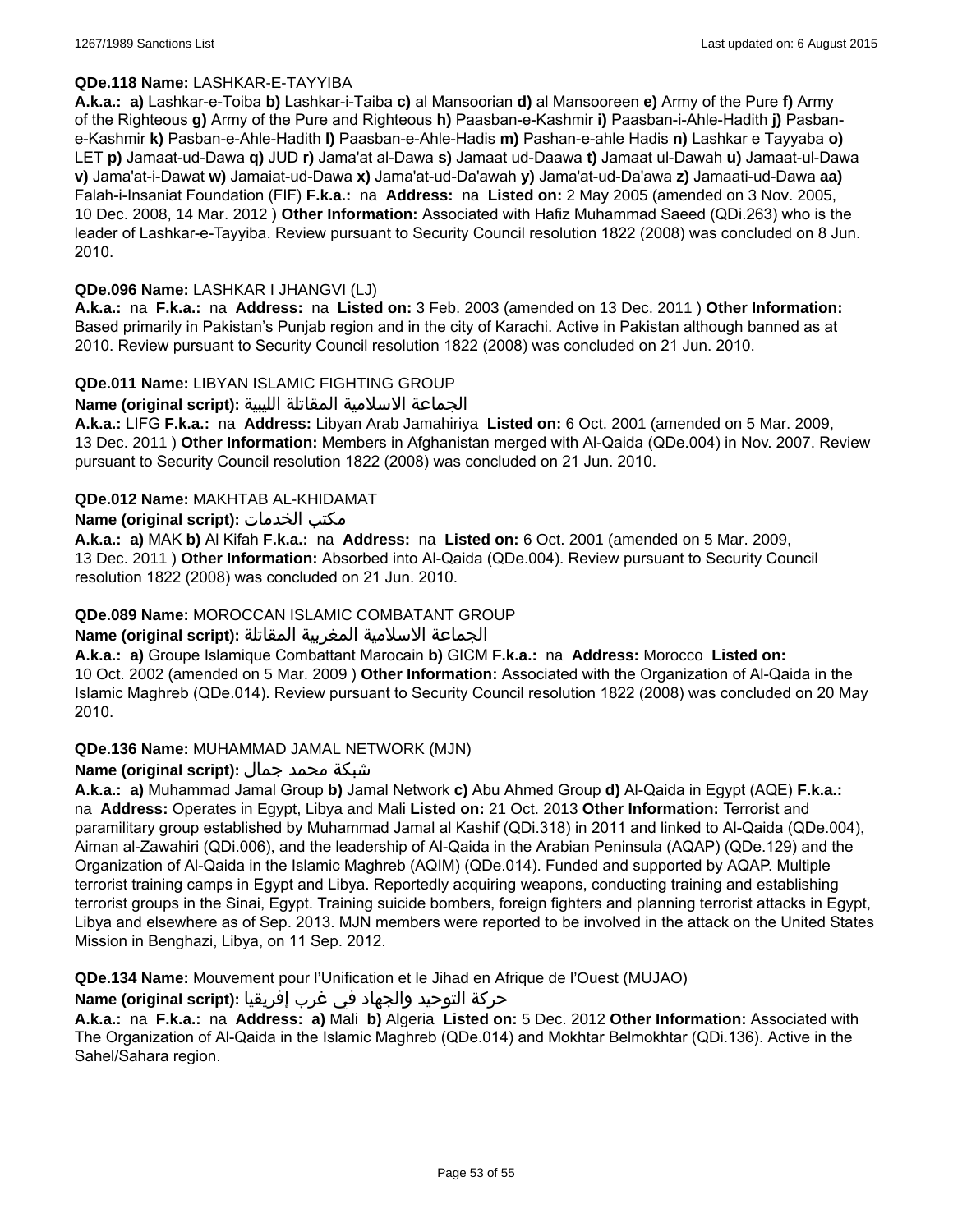#### **QDe.021 Name:** RABITA TRUST

**A.k.a.:** na **F.k.a.:** na **Address:** (a) Room 9a, 2nd Floor, Wahdat Road, Education Town, Lahore, Pakistan b) Wares Colony, Lahore, Pakistan (at time of listing)) **Listed on:** 17 Oct. 2001 (amended on 21 Mar. 2012, 18 Jun. 2015 ) **Other Information:** Banned in Pakistan. Review pursuant to Security Council resolution 1822 (2008) was concluded on 21 Jun. 2010.

#### **QDe.128 Name:** RAJAH SOLAIMAN MOVEMENT

**A.k.a.: a)** Rajah Solaiman Islamic Movement **b)** Rajah Solaiman Revolutionary Movement **F.k.a.:** na **Address: a)** Barangay Mal-Ong, Anda, Pangasinan Province, Philippines **b)** Sitio Dueg, Barangay Maasin, San Clemente, Tarlac Province, Philippines **c)** Number 50, Purdue Street, Cubao, Quezon City, Philippines **Listed on:** 4 Jun. 2008 (amended on 13 Dec. 2011 ) **Other Information:** Founded and headed by Hilarion Del Rosario Santos III (QDi.244). Associated with the Abu Sayyaf Group (QDe.001), Jemaah Islamiyah (QDe.092) and Khadafi Abubakar Janjalani (QDi.180). Review pursuant to Security Council resolution 1822 (2008) was concluded on 13 May 2010.

### **QDe.070 Name:** REVIVAL OF ISLAMIC HERITAGE SOCIETY

## جمعية احياء التراث الاسلامي **:(script original (Name**

**A.k.a.: a)** Revival of Islamic Society Heritage on the African Continent **b)** Jamia Ihya ul Turath **c)** RIHS **d)** Jamiat Ihia Al-Turath Al-Islamiya **e)** Al-Furqan Foundation Welfare Trust **f)** Al-Furqan Welfare Foundation **F.k.a.:**  na **Address: a)** Pakistan **b)** Afghanistan **Listed on:** 11 Jan. 2002 (amended on 25 Jul. 2006, 5 Mar. 2009, 13 Dec. 2011, 15 Jun. 2015 ) **Other Information:** NOTE: Only the Pakistan and Afghanistan offices of this entity are designated. Associated with Abu Bakr al-Jaziri (QDi.058) and Afghan Support Committee (ASC) (QDi.069). Review pursuant to Security Council resolution 1822 (2008) was concluded on 8 Jun. 2010.

### **QDe.100 Name:** RIYADUS-SALIKHIN RECONNAISSANCE AND SABOTAGE BATTALION OF CHECHEN MARTYRS (RSRSBCM)

**A.k.a.: a)** Riyadus-Salikhin Reconnaissance and Sabotage Battalion **b)** Riyadh-as-Saliheen **c)** The Sabotage and Military Surveillance Group of the Riyadh al-Salihin Martyrs **d)** Firqat al-Takhrib wa al-Istitla al-Askariyah li Shuhada Riyadh al-Salihin **e)** Riyadus-Salikhin Reconnaissance and Sabotage battalion of Shahids (martyrs) **F.k.a.:** na **Address:** na **Listed on:** 4 Mar. 2003 (amended on 25 Jul. 2006, 13 Dec. 2011 ) **Other Information:** Associated with the Islamic International Brigade (IIB) (QDe.099), the Special Purpose Islamic Regiment (SPIR) (QDe.101) and Emarat Kavkaz (QDe.131). Review pursuant to Security Council resolution 1822 (2008) was concluded on 17 May 2010.

#### **QDe.101 Name:** SPECIAL PURPOSE ISLAMIC REGIMENT (SPIR)

**A.k.a.: a)** The Islamic Special Purpose Regiment **b)** The al-Jihad-Fisi-Sabililah Special Islamic Regiment **c)** Islamic Regiment of Special Meaning **F.k.a.:** na **Address:** na **Listed on:** 4 Mar. 2003 (amended on 25 Jul. 2006, 13 Dec. 2011 ) **Other Information:** Linked to the Islamic International Brigade (IIB) (QDe.099) and the Riyadus-Salikhin Reconnaissance and Sabotage Battalion of Chechen Martyrs (RSRSBCM) (QDe.100). Review pursuant to Security Council resolution 1822 (2008) was concluded on 17 May 2010.

#### **QDe.108 Name:** TAIBAH INTERNATIONAL-BOSNIA OFFICES

**A.k.a.: a)** Taibah International Aid Agency **b)** Taibah International Aid Association **c)** Al Taibah, Intl. **d)** Taibah International Aide Association **F.k.a.:** na **Address: a)** 6 Avde Smajlovica Street, Novo Sarajevo, Bosnia and Herzegovina **b)** 26 Tabhanska Street, Visoko, Bosnia and Herzegovina **c)** 3 Velika Cilna Ulica, Visoko, Bosnia and Herzegovina **d)** 26 Tabhanska Street, Visoko, Bosnia and Herzegovina **Listed on:** 11 May 2004 (amended on 24 Mar. 2009 ) **Other Information:** In 2002-2004, Taibah International – Bosnia offices used premises of the Culture Home in Hadzici, Sarajevo, Bosnia and Herzegovina. The organization was officially registered in Bosnia and Herzegovina as a branch of Taibah International Aid Association under registry number 7. Taibah International – Bosnia offices ceased its work by decision of the Ministry of Justice of the Bosnia and Herzegovina Federation (decision on cessation of operation number 03-05-2-70/03). Review pursuant to Security Council resolution 1822 (2008) was concluded on 21 Jun. 2010.